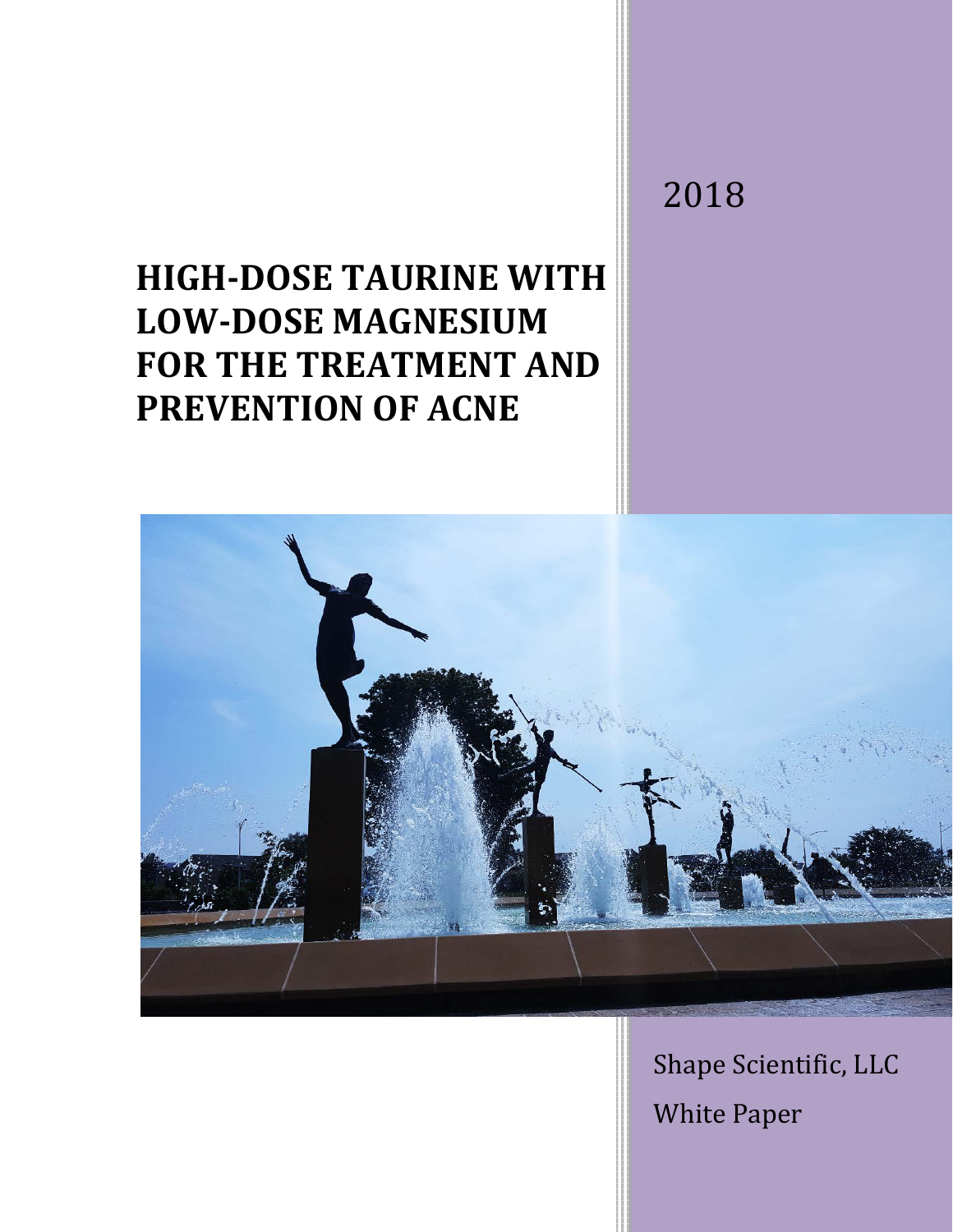# **HIGH-DOSE TAURINE WITH LOW-DOSE MAGNESIUM FOR THE TREATMENT AND PREVENTION OF ACNE**

A Shape Scientific, LLC White Paper with the special goal of trying to halt acne at its early onset in life, before it becomes serious or chronic

| <b>Table of Contents:</b> |                                                                                                                | page: |  |
|---------------------------|----------------------------------------------------------------------------------------------------------------|-------|--|
|                           |                                                                                                                |       |  |
|                           |                                                                                                                |       |  |
|                           |                                                                                                                |       |  |
| <b>PART III:</b>          | HOW TAURINE WITH MAGNESIUM MAY NATURALLY PREVENT                                                               |       |  |
| <b>PART IV:</b>           | HOW SUBOPTIMAL TAURINE INTAKE COULD LEAD TO SERIOUS<br><b>TAURINE DEFICIENCY IN THE PILOSEBACEOUS UNITS 33</b> |       |  |
| <b>PART V:</b>            | <b>EVIDENCE THAT TAURINE INTAKE IS OFTEN SUBOPTIMAL IN</b>                                                     |       |  |
| <b>PART VI:</b>           | SUGGESTED DOSES OF TAURINE AND MAGNESIUM FOR THE<br><b>TREATMENT OF ACNE, PLUS OTHER THERAPEUTIC ISSUES 48</b> |       |  |
| <b>PART VII:</b>          |                                                                                                                |       |  |
| <b>PART VIII:</b>         |                                                                                                                |       |  |
| $\ast$                    | $\ast$                                                                                                         |       |  |

**Copyright: © 2018 Margie Profet. All rights reserved.**

The essential ideas and research presented in this White Paper form the basis of U.S. Patent No. 9,795,633 [Issue Date: Oct 24, 2017; Inventor: Margaret Profet]. This U.S. Patent was licensed in 2018 to Shape Scientific, LLC.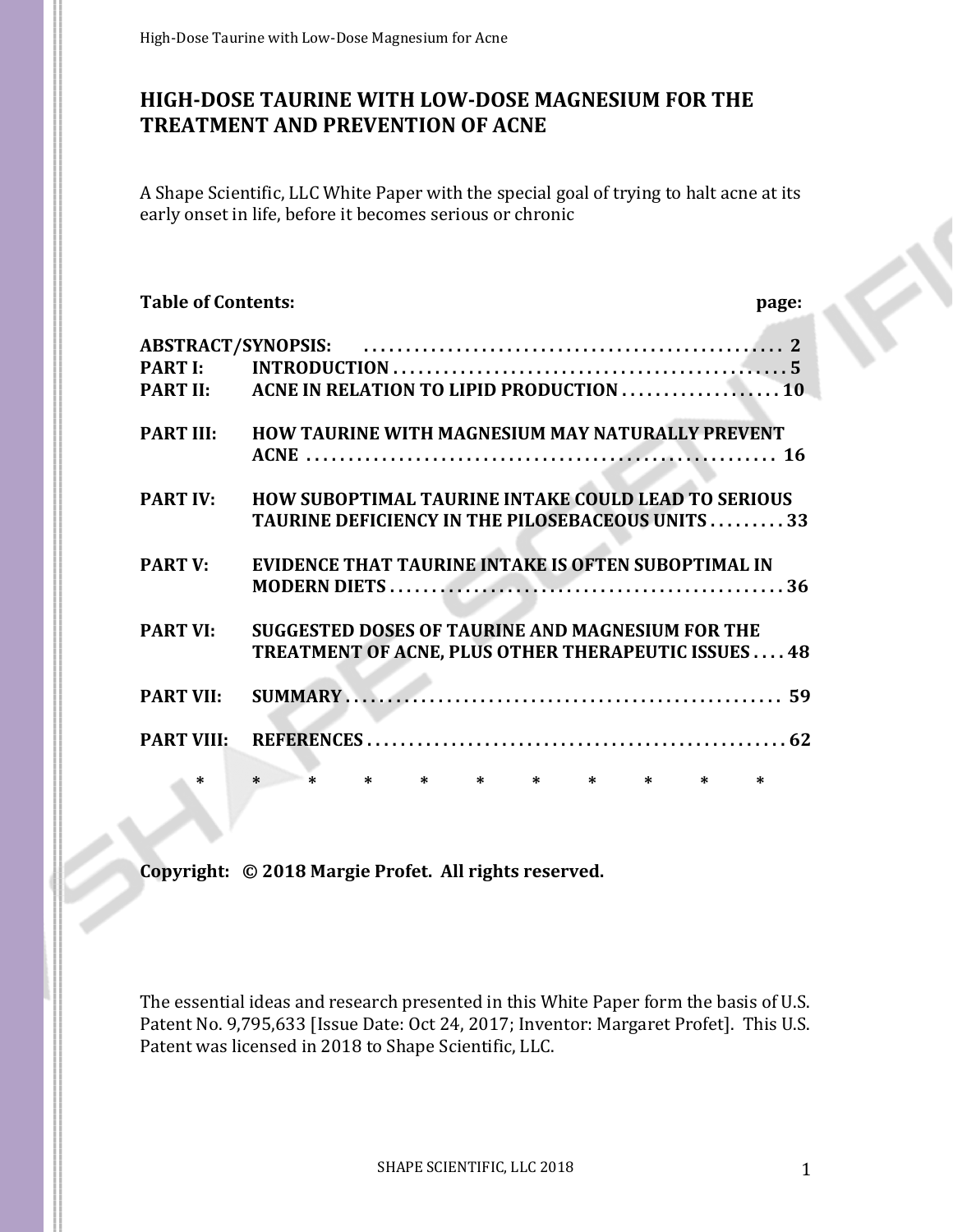# **ABSTRACT/SYNOPSIS:**

Acne is still considered to be an unsolved problem both academically and clinically. Acne of some degree afflicts almost 100% of people, usually in the teenage and young adult years, and sometimes earlier in childhood or later in adulthood. Acne can become chronic, with large negative impact on quality-of-life.

High-dose taurine supplementation in combination with low-dose magnesium supplementation appears to clear mild to moderate (noncystic) acne 90% – 100% within 4-14 weeks in adults, and it may significantly alleviate some cases of more severe acne with longer treatment, according to results of a small informal volunteer study. The purpose of this paper is to explore mechanisms-of-action and other fundamental information for the investigation of oral and topical high-dose taurine with low-dose magnesium as treatment for acne in a large diverse population. A special purpose also is to spur action to try to halt acne at its first onset in youth via early intervention, for example by using high-dose taurine with low-dose magnesium supplementation as soon as acne first shows up on the face of a child, or even earlier as a possible way to prevent acne.

The lines of reasoning in this paper are summarized as follows:

Acne (*vulgaris*) is a disease characterized by a clogging of the skin's pilosebaceous units—consisting of the sebaceous glands, sebaceous ducts, and attached hair follicles—by the lipids (sebum) produced by the sebaceous glands. A major cause of clogging is excess lipogenesis in the sebaceous glands, leading to excessive number and/or size of sebaceous lipid droplets.

The main idea of this paper is that sufficient taurine and magnesium in the pilosebaceous units helps keep the sebum at low enough volume and at fluid enough flow to prevent clogging. A relevant finding from the taurine literature is that the pilosebaceous units of animals accumulate taurine at high density when ample taurine is made available to the body.

The pilosebaceous units appear to have natural anti-acne design features that use taurine and magnesium when both these micronutrients are present in the pilosebaceous units in sufficient amounts. These are the two main mechanisms-ofaction:

1) Taurine very likely helps stop excess sebaceous lipogenesis, by binding as an inhibitory ligand to the receptors of the type LXR-alpha (liver X receptor-alpha) expressed by cells of the sebaceous glands. The LXR-alpha of sebaceous cells and other cell types usually induces lipogenesis when activated by ligands, but taurine has already been shown in vitro in human liver cells to be an LXR-alpha ligand that inhibits LXR-alpha-induced lipogenesis.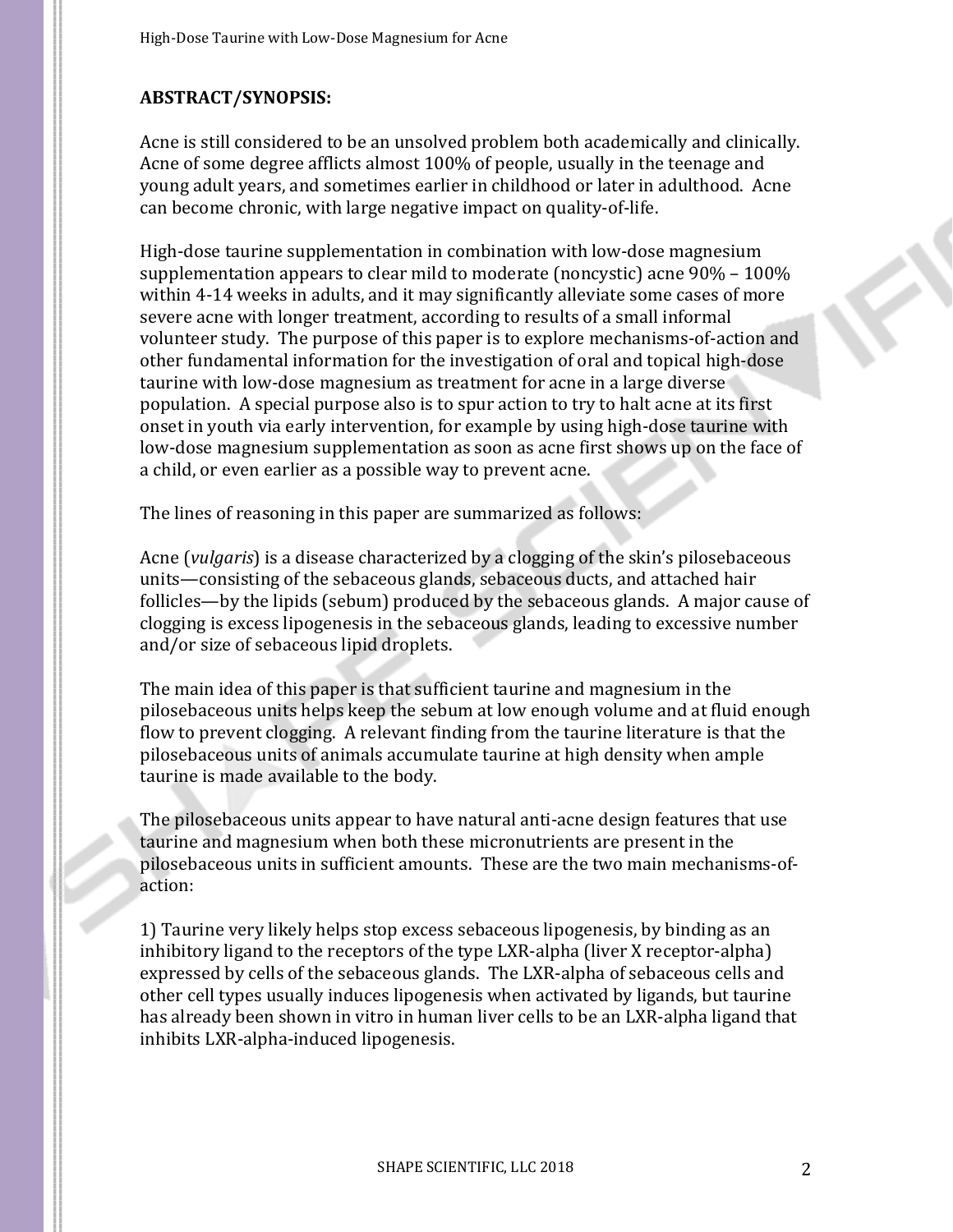2) Magnesium very likely triggers the breakdown of the large lipid droplets in the sebaceous glands and ducts to micro-lipid droplets and usable lipids via magnesium-activated protein kinase A phosphorylation of the lipid droplet surface protein perilipin A. Phosphorylation-activated perilipin A has been shown in adipose cells to fragment the lipid droplets into many micro-lipid droplets and disperse them, and in various cells to recruit lipase enzymes to break down the lipid droplets to usable lipids. Magnesium is the activator of protein kinase A phosphorylation. Such action in the sebaceous glands/ducts, whose lipid droplets express perilipin A, should help prevent excessive size and clustering of lipid droplets and the consequent clogging of the sebaceous ducts and hair follicles.

The switch by humans from the hunter-gatherer way of life to the agricultural way of life resulted in a dietary intake of taurine that has been, for most agricultural humans, chronically suboptimal, and a dietary intake of magnesium that has been often suboptimal. Although some taurine is synthesized internally, humans depend on dietary taurine to maintain optimal levels. Taurine in human diets comes almost exclusively from animal tissues. It is at high levels in many meats/fish and in human breast milk but is virtually absent in plant foods and low in cow's milk. According to anthropologists cited in this paper, agricultural humans on average have eaten much less meat/fish as a percentage of their diets than did ancestral huntergatherers. Meanwhile, dietary factors that have been shown by some researchers to exacerbate hormone-driven sebum production, such as high glycemic load, have greatly increased in agricultural societies. Thus, taurine intake has likely decreased, while the need for it to counter sebum production has increased. Magnesium deficiency is also very common in agricultural diets, due in part to decreased variety of plant foods in individual diets and reliance on refined foods.

According to the biomedical literature on the "thrifty phenotype hypothesis", which applies to fetuses and infants, and the "triage theory", which applies to persons or animals of all ages, if the body detects a chronic shortage of a particular micronutrient, it allocates the micronutrient primarily to tissues most critical for survival, at the expense of tissues of secondary importance. In the case of taurine, for example, even a modest chronic shortage might lead to a patterned downregulation of the taurine transporters in the pilosebaceous units, tissues of secondary importance in humans, leading to serious taurine shortage there. Of relevance is that the intake of taurine early in life—in fetal period via the transfer of taurine from the mother to the placenta, in infancy, and in babyhood—has probably been less for most agricultural humans than it was for ancestral hunter-gatherers. The domestication of animals, for example, has allowed cow's milk to be substituted for taurine-rich human breast milk for babies. Early-in-life taurine insufficiency might have a pronounced long-term effect on the pilosebaceous units. In order for the body to route ample taurine to the pilosebaceous units after a long period of taurine deficiency, it may need to detect a surplus of taurine. Taurine shortage in the pilosebaceous units appears to be reversible by high-dose taurine supplementation. Magnesium shortage in the pilosebaceous units appears to be reversible by relatively low-dose supplementation.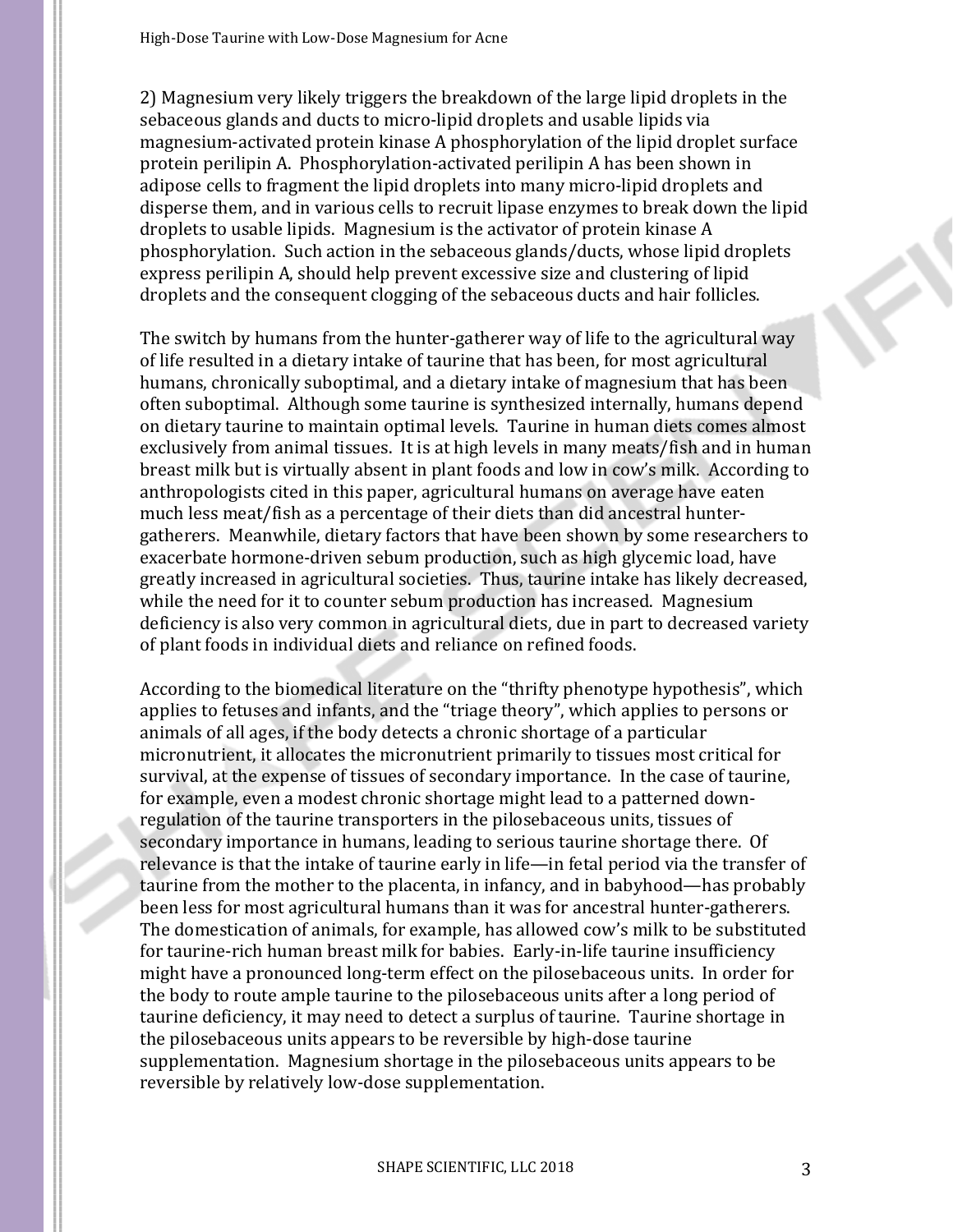Information in some parts of the paper focuses more on taurine than on magnesium because currently more data relevant to the development of acne seems to be available regarding taurine than magnesium. It should be emphasized, however, that the acne treatment proposed depends on the dual actions of taurine and magnesium—i.e., the simultaneous operation of both the taurine-driven and magnesium-driven anti-acne mechanisms in the pilosebaceous units. Taurine and magnesium are also somewhat synergistic.

Preliminary evidence that high-dose taurine supplementation combined with lowdose magnesium supplementation can clear or significantly alleviate acne was obtained from a small group of adult volunteers with acne. The effective daily doses for average-weight adults with mild/moderate acne are 3g taurine with 200-300 mg magnesium, in divided doses, taken on an empty stomach, for several weeks or months. These doses are believed safe and have virtually no side effects. Subsequent lower maintenance doses may prevent acne from returning. Adults with severe acne may require a higher taurine dose or a much longer treatment time for good clearing. The effective doses for children should vary according to weight of the child and degree of acne.

Topical taurine-magnesium gel treatment, once developed, might penetrate the pilosebaceous units more quickly and be even more effective than oral treatment. Taurine topically applied to human skin samples in experiments has been shown to penetrate deeply into the dermis. Magnesium (especially magnesium chloride) topically applied to human skin samples in experiments has been shown to permeate skin mainly through the hair follicles—the route to other parts of the pilosebaceous units and the route that may be ideal for treating acne—as well as through the stratum corneum. Combination oral and topical taurine-magnesium treatment might provide maximum benefit in serious cases of acne, countering it simultaneously from the inside-out and the outside-in.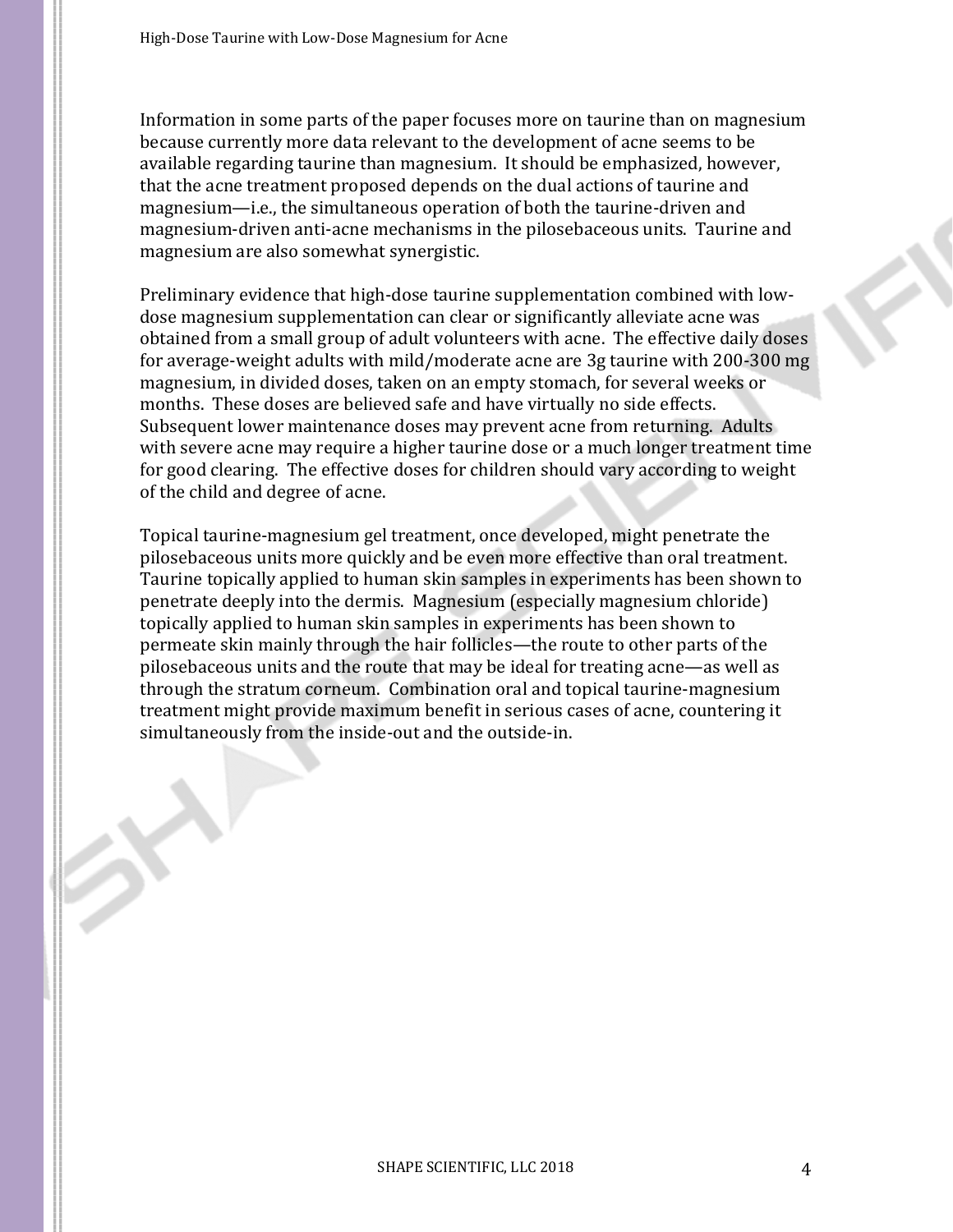#### **PART I: INTRODUCTION**

#### **Acne, Although Almost Ubiquitous Among Humans, is Not a Natural Part of the Human Condition**

(Author's Note: Although many parts of this paper are highly technical, this introduction begins with a brief explanation of why I explored the subject of acne and how I came up with the idea of high-dose taurine with low-dose magnesium supplementation for acne.)

#### *Initially in Pursuit of a Simple Understanding of the Puzzle of Acne, Decades Later By Chance I Came Upon a Potential Clinical Solution*

The phenomenon of acne previously did not make sense to me, and it does not seem to make sense to most acne patients or their dermatologists. One of the striking and puzzling aspects of acne is that it afflicts almost 100% of persons to some degree, at some stage of their lives, primarily during teenage and young adult years. Acne's visible toll on youth is huge: at any given time, most teenagers seem to be experiencing acne—68% of 12-17 year-olds in one large door-to-door 1976 U.S. government study (Roberts, 1976). In 1986 or 1987, after delving into a study of evolutionary physiological puzzles, I studied the subject of acne for a brief time because it seemed like a different type of puzzle, unnatural from the context of evolution, due to the following irony: the main occurrences of acne in a person's life span the peak physical "beauty years"—acne mars or even disfigures youth, exactly the phase of human life that the human brain is designed to see as the most physically beautiful. This extreme mismatch between simultaneous repulsion to acne pustules and attraction to physical correlates of youth does not make adaptive sense. Doubting that ancestral humans who lived the most evolutionarily natural way of life—the hunter-gatherers—would have been afflicted with acne, I called up anthropologist Marjorie Shostak, who had just returned from one of her Kalahari Desert studies of hunter-gatherers, and I asked her whether she recalled ever seeing any acne on any hunter-gatherers; but she responded that she did not think she could have distinguished acne from bug-bites. At the time, I investigated acne for only a short while, saw no solution to either the academic puzzle of acne or to the clinical problem of it, and gave up studying acne until 2013, when I noticed from personal experience a surprising link between the micronutrient taurine and skin condition.

In 2012 I studied taurine for a few weeks while working with biochemist Bruce Ames (of Children's Hospital Oakland Research Institute) on his project of analyzing various dietary micronutrients within the framework of his triage theory, about how the body re-allocates micronutrients during periods of micronutrient deficiency (see Ames, 2006). Taurine stood out as especially interesting to me in that it is used biochemically by the body in so many different ways and forms, which is probably why dedicated taurine scientists referred to it as a "Wonder Molecule".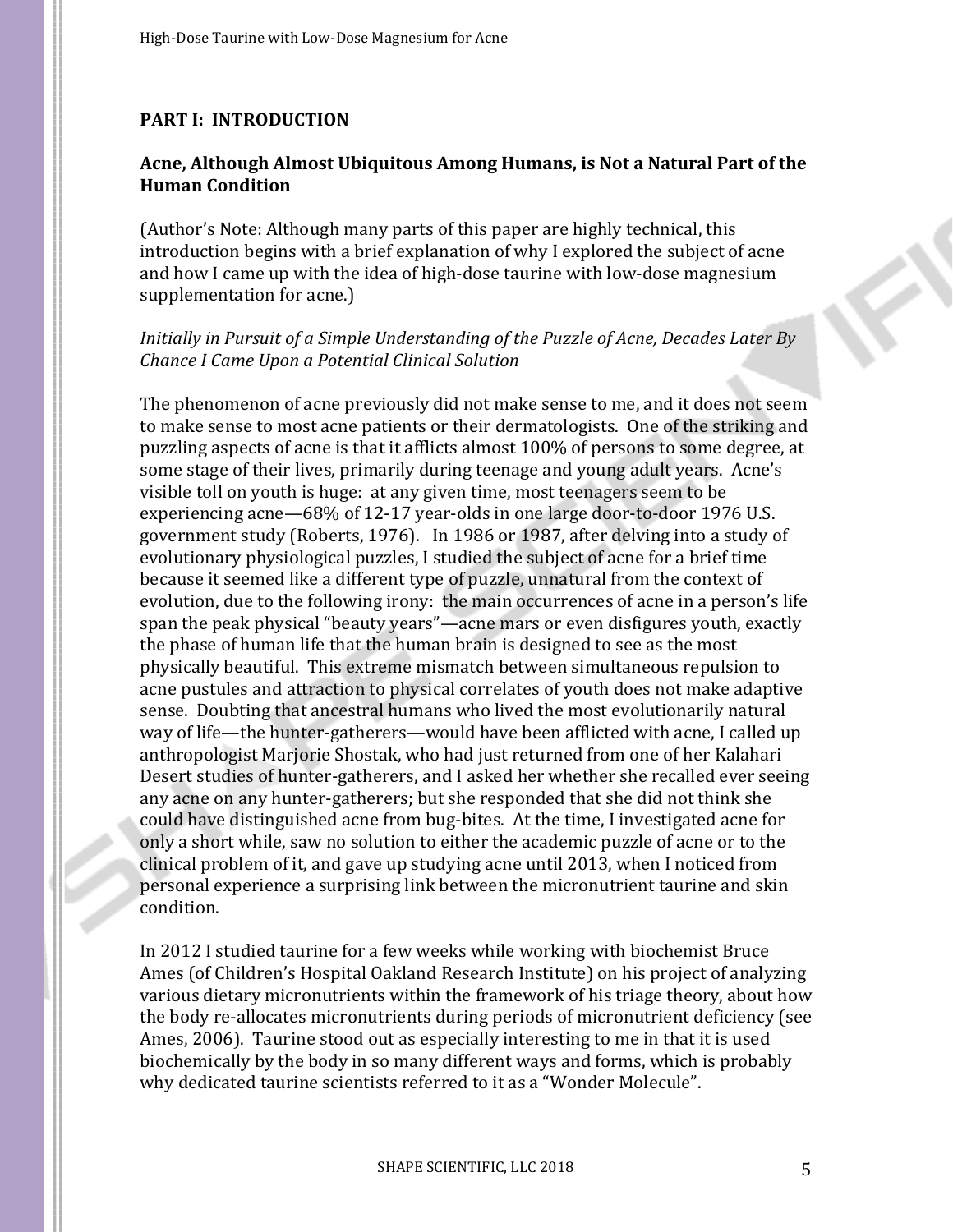Useful starting facts about taurine include, for example: Taurine is an amino sulfonic acid, often referred to as a "free" amino acid because it is not incorporated into proteins, and present in perhaps all mammalian cells. Taurine has many known functions and probably many unknown functions. Its main overall function seems to be as an osmolyte, regulating cell water volume (Huxtable, 1992); as such, it facilitates the transport of certain ions, especially sodium, potassium, and magnesium, across cell membranes (Human Metabolome Database). Taurine also helps modulate calcium flux, which affects contractile response in heart and muscle (Huxtable, 1992). It also has surfactant and detergent actions, by conjugating to bile acids in order to form bile salts that emulsify dietary fats (Huxtable, 1992). It has antioxidant actions when it binds to chloramine produced by neutrophils, modulating the immune system in ways that help shut down the cascade of proinflammatory cytokines (Schuller-Levis and Park, 2004). And it is critical for the fetal development of brain and retina (Sturman et al, 1978). These are just some examples of how taurine is needed.

Taurine is synthesized internally to some degree by all animal species. In mammals taurine is primarily synthesized from cysteine via a pathway involving the enzymes cysteine dioxygenase 1 (CDO1) and cysteine sulfinic acid decarboxylase (CSAD) (UniProtKB, 2016), although there are multiple pathways for synthesis, some involving methionine and vitamin B-6 (Huxtable, 1992; Wojcik et al., 2010). Taurine is present in animal tissues and so can be obtained in diet from meat/fish and milk. Dairy contains a variable amount of taurine, depending on the species of dairy animal.

Because my vegetarian diet contained no meat or fish, I figured that my taurine level was suboptimal, so in early 2013 I began taking oral taurine supplements. I was already taking a low-dose multivitamin/mineral that contained magnesium. The effect on my skin of supplementing with taurine was so beneficial that I paid more attention to the situation. Understanding taurine as osmolyte, I suspected that it might be working with one of the mineral ions in cells in a way that cleared skin, and I guessed magnesium over the other ions. Experimenting personally with supplements and doses, I found that if I stayed on a low maintenance dose of taurine and magnesium, sporadic acute hints of "problem" skin were cured rapidly with a 2 day spike in supplemental taurine dose combined with an increased supplemental dose of either magnesium or multivitamin/mineral pills containing magnesium.

Wondering in early 2014 if taurine with magnesium could improve acne conditions in people generally, I started investigating the biomedical literature to find out why taurine with magnesium might have anti-acne effects on skin. I also started recommending high-dose taurine plus low-dose magnesium, taken with water on an empty stomach, to acquaintances with acne, with dramatic results. (I could not convince Bruce Ames to join me at all in this project, as he was immersed in his own important scientific projects. So I soloed it, then later went looking for potential partnerships.)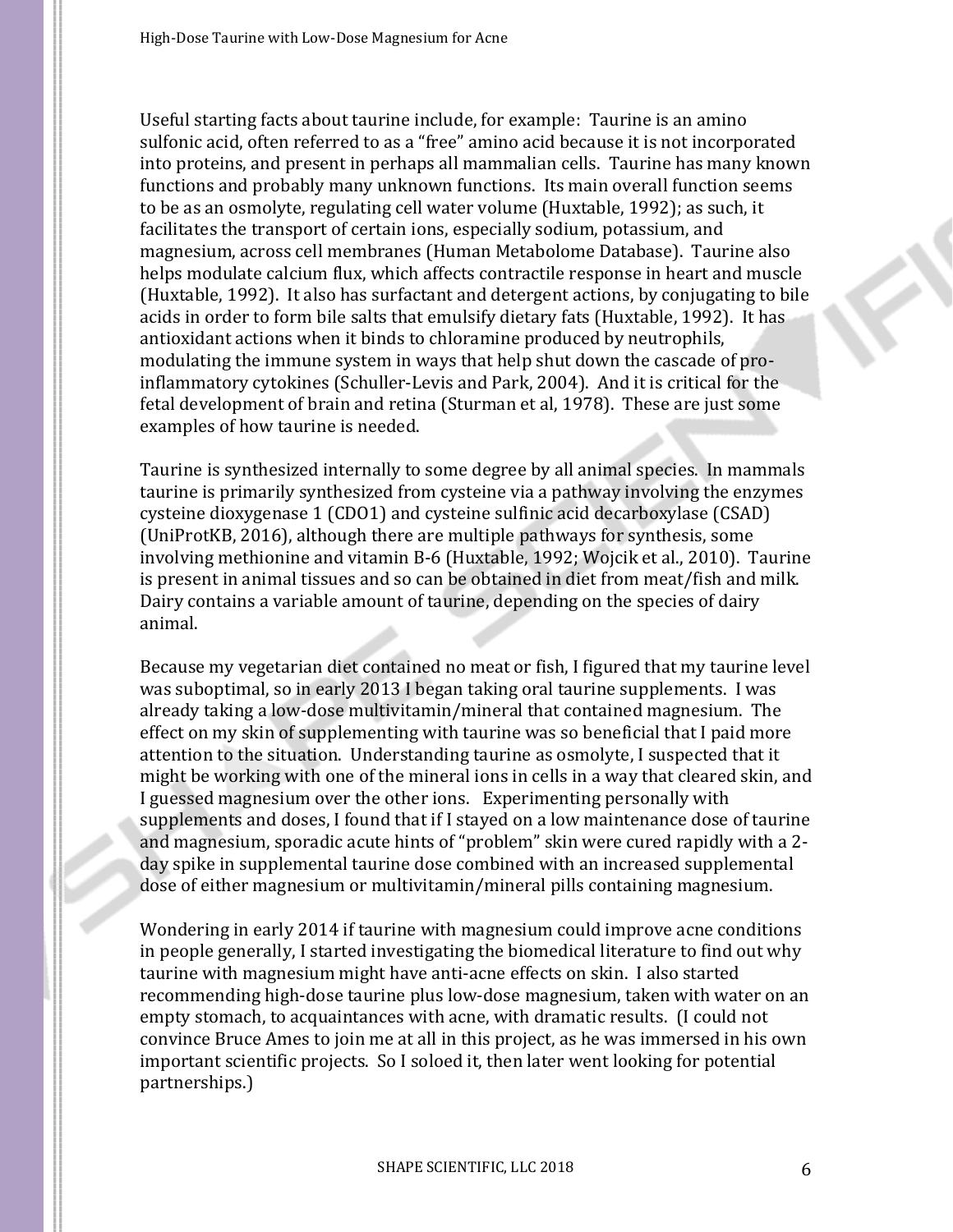In the first couple of days of my academic investigation into acne, I thought about my decades-earlier call to anthropologist Marjorie Shostak and wondered if anyone in the intervening time had ever gone out and done a study on hunter-gatherers and acne, so I searched Medline. As it turned out, Shostak's colleague S. Boyd Eaton had conducted such a field study, with a team led by Loren Cordain (Cordain et al, 2002). Their pivotal study is described further below. The gist of their findings confirms that acne is not a natural part of the human condition.

Seeing acne as a phenomenon of the post-hunter-gatherer rather than the natural way of life opens up possibilities for new approaches to understanding the etiology of acne and to treating acne in the modern world.

#### *The Research Strategy for this Paper has been to Identify Natural Anti-Acne Mechanisms and their Triggers in the Pilosebaceous Units*

The research strategy for this paper at first entailed sifting extensively through the biomedical literature to 1) look for ways in which taurine with magnesium might possibly help unclog the pilosebaceous units of the skin; and 2) see what is experimentally known about the etiology of acne and the biology and physiology of the macroscopic and microscopic structures involved. Then the research strategy suddenly switched to 3) setting aside the focus on taurine and magnesium and instead zeroing in on the key physiological problems that natural selection would have had to solve in order for acne to be naturally prevented; and then 4) discovering, amazingly, that the natural solutions to these key problems are taurine and magnesium.

Early on I figured that since sebum is the big problem in acne I should seek out information on sebum. Guessing that sebum inside sebaceous glands is a stream of little drops of lipids, I searched "lipid droplets" and found out there is a whole literature on the biology and life cycle of lipid droplets inside cells because almost all cell types of almost all multi-cellular organisms have lipid droplets to help with cellular energy storage and other functions. Sebaceous cells have simply used this lipid droplet system for an extra purpose—producing sebum. In particular, I sought to understand the beginning points and the end points of the life cycle of sebaceous lipid droplets.

The defining moments of the project were identifying the specific anti-acne mechanisms of action of taurine and magnesium in the sebaceous glands/ducts. One day in mid-April 2014 I sat back at my desk, staring at the computer, and asked "If I really want to understand how nature prevented acne in the natural ancestral environment, what specific mechanistic things would I most need to know?" Right away I realized that I would need to be able to answer 2 key technical questions, regarding the control of the life cycle of lipid droplets at their beginning and end: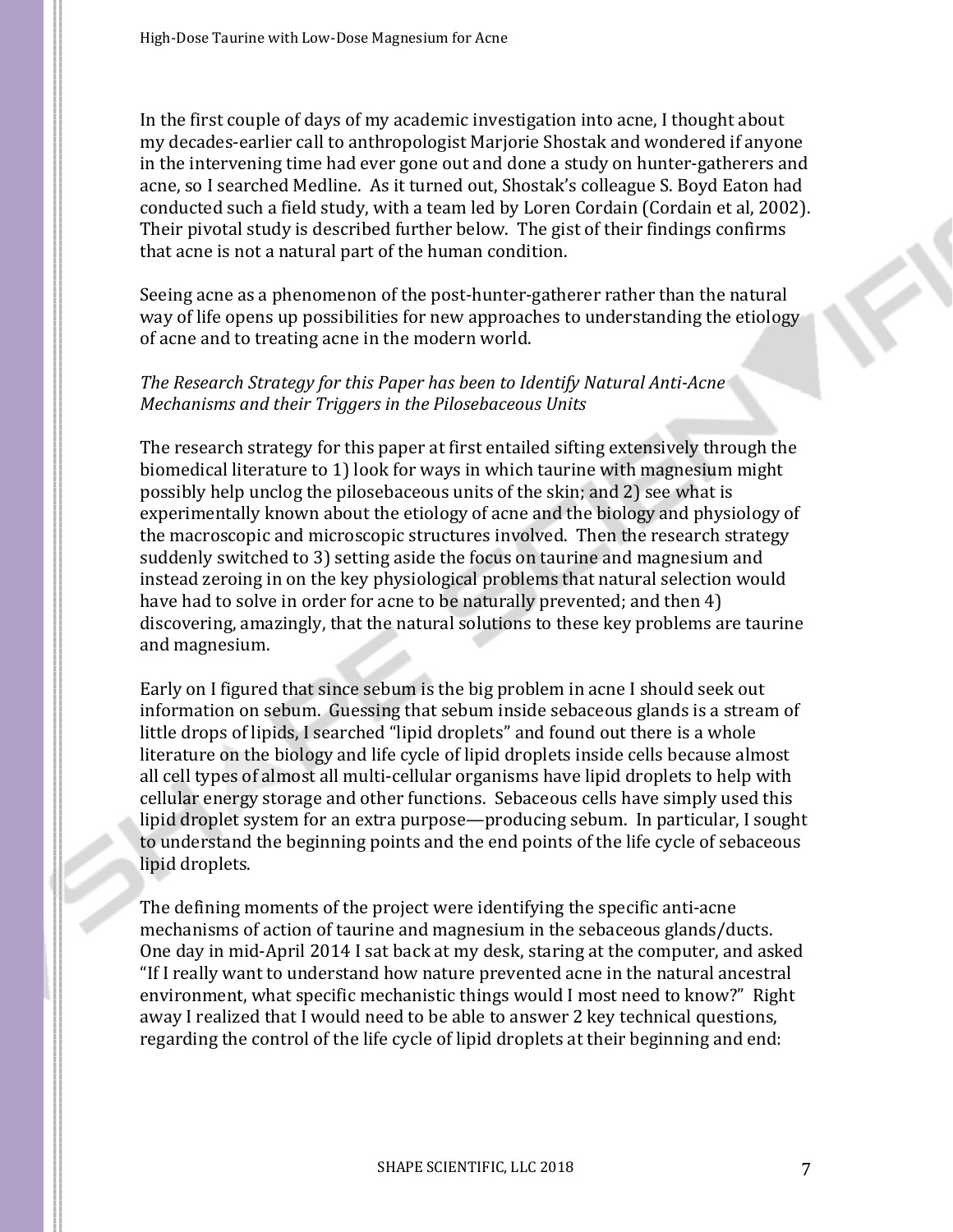1) How does nature periodically stop the sebaceous gland receptor LXR-alpha from activating the continued production of lipid droplets in the sebaceous glands, to prevent runaway oil production?

2) How does nature trigger protein kinase A phosphorylation of the sebaceous lipid droplet protein perilipin A to break down the large lipid droplets to micro-lipid droplets in a timely way, to prevent the clogging of the narrow sebaceous canals?

Immediately, though, I thought "But what could taurine and magnesium possibly have to do with these 2 fundamentally important events? Probably nothing ... but I might as well do the Medline searches anyway, just to see." Instantly with the first searches the key articles appeared on my computer screen: Taurine is an inhibitory ligand of LXR-alpha, halting lipogenesis, as discovered in liver cells (Hoang et al, 2012). Magnesium is the activator of protein kinase A phosphorylation (Adams, 2001; Yu et al, 2011)—and thus activator of perilipin A for the function of breaking down lipid droplets to micro-lipid droplets, discovered in adipose cells (A. Marcinkiewicz et al, 2006). With this seemingly stunning luck that such key experiments had been conducted in recent years, I felt that this taurine-magnesium path for acne was really worth pursuing. No one had ever linked these experiments to the subject of acne, so I would expand from there.

#### *Humans in the Most Evolutionarily Natural Environments Do Not Experience Acne*

The study by Loren Cordain et al (2002) showed an absence of acne among peoples with the most non-Westernized ("natural") diets and ways of life. Specifically, among the Ache of Paraguay, hunter-gatherers recently transitioning to a more agricultural way of life, not a single case of active acne was found among all 115 individuals examined (although one man may have had acne scars). And on medical examination of the 1200 native Kitavans of the Trobriand Islands, Papua New Guinea, not a single acne lesion was found, even among the 300 subjects aged 15-25 years old. The emphatic conclusion of the Cordain et al study: acne is not natural to humans.

Although acne as a scourge and medical topic is historically ancient, having been written about by the ancient Egyptians, Greeks, and Romans (Tabasum et al, 2013; Mahmood and Shipman, 2017), in an evolutionary sense it is modern, in that it is almost surely a result of unforeseen consequences of living the post-huntergatherer (agricultural) way of life, which humans began doing roughly 10,000 years ago with the domestication of plants and animals. Acne is also not natural to animals. It is primarily a human problem, although various veterinary websites mention that acne can also occur in domestic cats, dogs, or horses. The formal medical literature has very little data on acne in animals, and it is not clear whether animal acne is exactly the same affliction (see, for example, Bedford and Young, 1981).

*Insights Gleaned from the Comparative Dietary Studies Could Help Lead to Treatments for Acne or to Ways to Prevent It*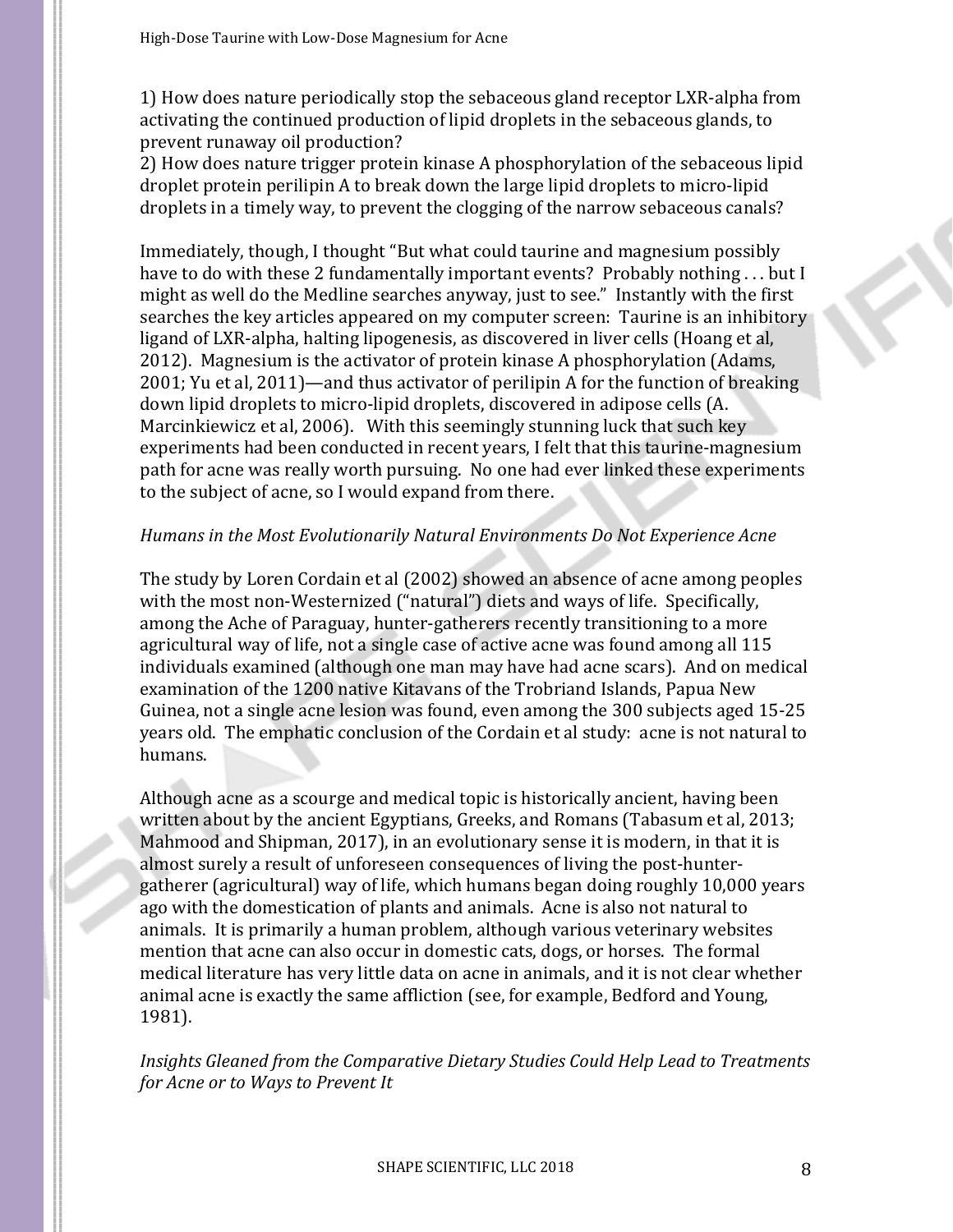If acne is not inherently part of being human, then perhaps it can be eradicated or prevented by understanding what went awry in post-hunter-gatherer societies to cause it. The dietary differences between ancestral hunter-gatherers and agricultural humans have been studied by S. Boyd Eaton and Melvin Konner (1985, 2010), with emphasis on the comparatively high quantity of meat and low glycemic load of ancestral hunter-gatherer diets, themes underlying some of their work with Marjorie Shostak (e.g. Eaton et al, 1996). The Cordain et al. study (2002) points to the comparatively high glycemic load of agricultural diets as one of the main likely culprits leading to hormonal changes that induce acne in westernized societies, discussed more fully in Part V. But the radical solution to the problem of agricultural diets causing acne—switching to a diet plan that imitates a Paleolithic hunter-gatherer diet (see Cordain (2005, 2006))—is achievable only for people who can stick to such a rigorous diet plan.

By contrast, if high-dose taurine with low-dose magnesium significantly protects against acne, then a simple solution to the problem of acne—supplementation with high-dose taurine with low-dose magnesium to help compensate for the chronically suboptimal amounts in agricultural diets—should be very easy for people to achieve.

## *Despite Being Not Natural to Humans, Acne is Difficult to Get Rid of, Is Still Not Generally Curable by Medicines, and Can Become Chronic*

In current times acne is the most common skin disease (Zouboulis and Schagen, 2008). The worldwide prevalence of acne is estimated to be greater than 600 million persons per year (GBD, 2017). Although acne is mainly a teenage and young adult problem, it can continue to afflict people throughout adulthood (Collier et al, 2008); it can also afflict neonates and young children (Mancini et al, 2011; Eichenfield et al, 2013). Acne means un-wellness in many ways. It is characterized by papules, pustules, and various other types of lesions on the skin, primarily on the face, but often also on the neck, chest, or back. Often it leaves scars. Acne can greatly decrease quality-of-life (Cresce et al, 2014), and it can be psychologically devastating (Picardi et al, 2013). In addition, it can be physically uncomfortable in the sense that the afflicted person often feels the sensation of having lesions on the skin and may frequently pick at them, leading to worse lesions. Many dermatologists advocate aggressively treating acne, but current treatment options for any given patient are often ineffective or only partially effective or have dangerous, damaging, or other serious side effects. Even the newest anti-acne drugs in the pharmaceutical pipelines of recent years do not appear to be extremely effective against acne (Zouboulis et al, 2017). Acne is not considered to be a curable disease generally, other than curable by time, and for unlucky patients it can become chronic.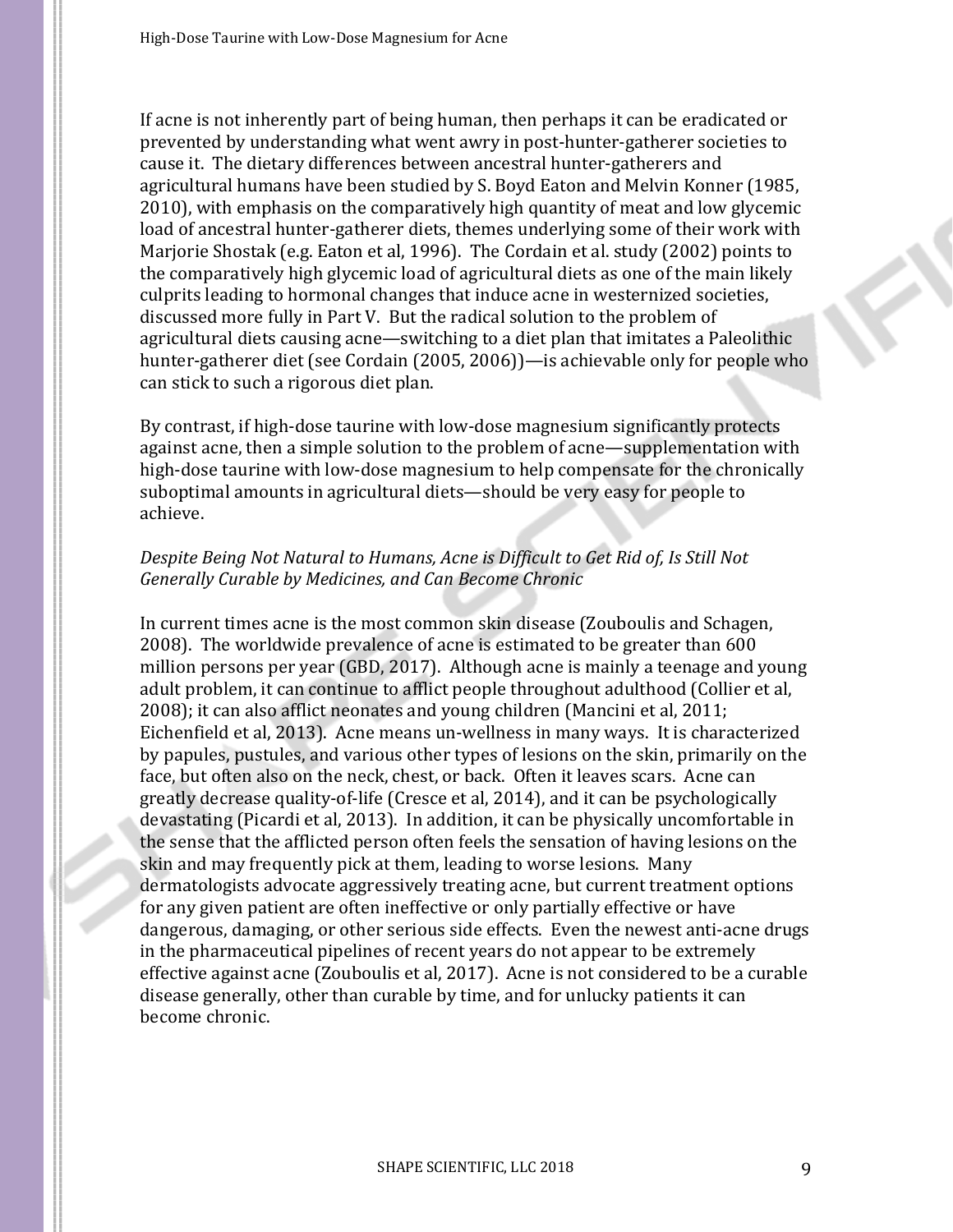# **PART II: ACNE IN RELATION TO LIPID PRODUCTION**

(Note: Many of the biochemical experiments cited in the technical parts of this paper, such as experiments related to lipid biosynthesis, used standard laboratory "immortalized" cell lines derived in the usual protocols from tumor cells. In interpreting results, it should be cautioned that lipid metabolic cell biology is not necessarily identical between normal cells and tumor cells of a given tissue type. Tumor cells often undergo forms of lipid metabolic reprogramming (Beloribi-Djefaflia et al, 2016), including de novo lipogenesis (Li and Cheng, 2014), to favor their own propagation.)

#### **Acne is a Disease of the Pilosebaceous Units**

Acne is a skin disease of the pilosebaceous units (Zouboulis et al, 2008), the basic unit consisting of a sebaceous gland and two narrow pilosebaceous canals—a sebaceous duct and an attached hair follicle. Some pilosebaceous units have two or more separate sebaceous glands and ducts attached to the same hair follicle. The sebaceous glands, sebaceous ducts, and lower part of the hair follicles lie in the dermis of the skin, underneath the epidermis. Humans have numerous pilosebaceous units, in all skin regions of the body except the palms of the hand and soles of the feet (Smith and Thiboutot, 2008). The density of sebaceous glands in humans is about 400-900 per square cm in the head, and about 100 per square cm in other regions of the body (Montagna, 1963a). Sebaceous glands can be singlelobed or multi-lobed and are in continuous flux, with their outlines changing constantly (Montagna, 1963a).

Throughout an individual's life, cells of the sebaceous glands differentiate and migrate from the periphery to the center of the glands, and as they migrate they begin synthesizing and accumulating lipids, eventually forming large formal lipid droplets (Schneider and Paus, 2010) that are surrounded by supporting structures of phospholipids and specialized proteins (Penno et al, 2013; Reue, 2011). After one to several weeks of differentiating, the mature cells of a sebaceous gland burst, in holocrine fashion, secreting their lipid contents through the sebaceous duct and into the hair follicle, which empties out the sebum onto the surface of the skin (Niemann, 2009; Smith and Thiboutot, 2008). In humans sebum is composed of triacylglycerols and diacylglycerols, squalene, wax esters, cholesterol esters, and free fatty acids (Camera et al, 2010). The components of sebum, which are dermal lipids, are mostly different from epidermal lipids (Picardo et al, 2009; Pappas, 2009), which are not thought to play a significant part in acne.

The function of sebum in humans is not fully known yet (Smith and Thiboutot, 2008), but sebum is a lubricant (Pappas et al, 2009) that may form a waterproofing barrier for the skin (Smith and Thiboutot, 2008), also preventing desiccation. In non-human mammals, as commonly pointed out by naturalists, sebum waterproofs the fur. Waterproofing fur is likely to be the primary evolved function of sebum in mammals, discussed further below, although the degree of waterproofing would be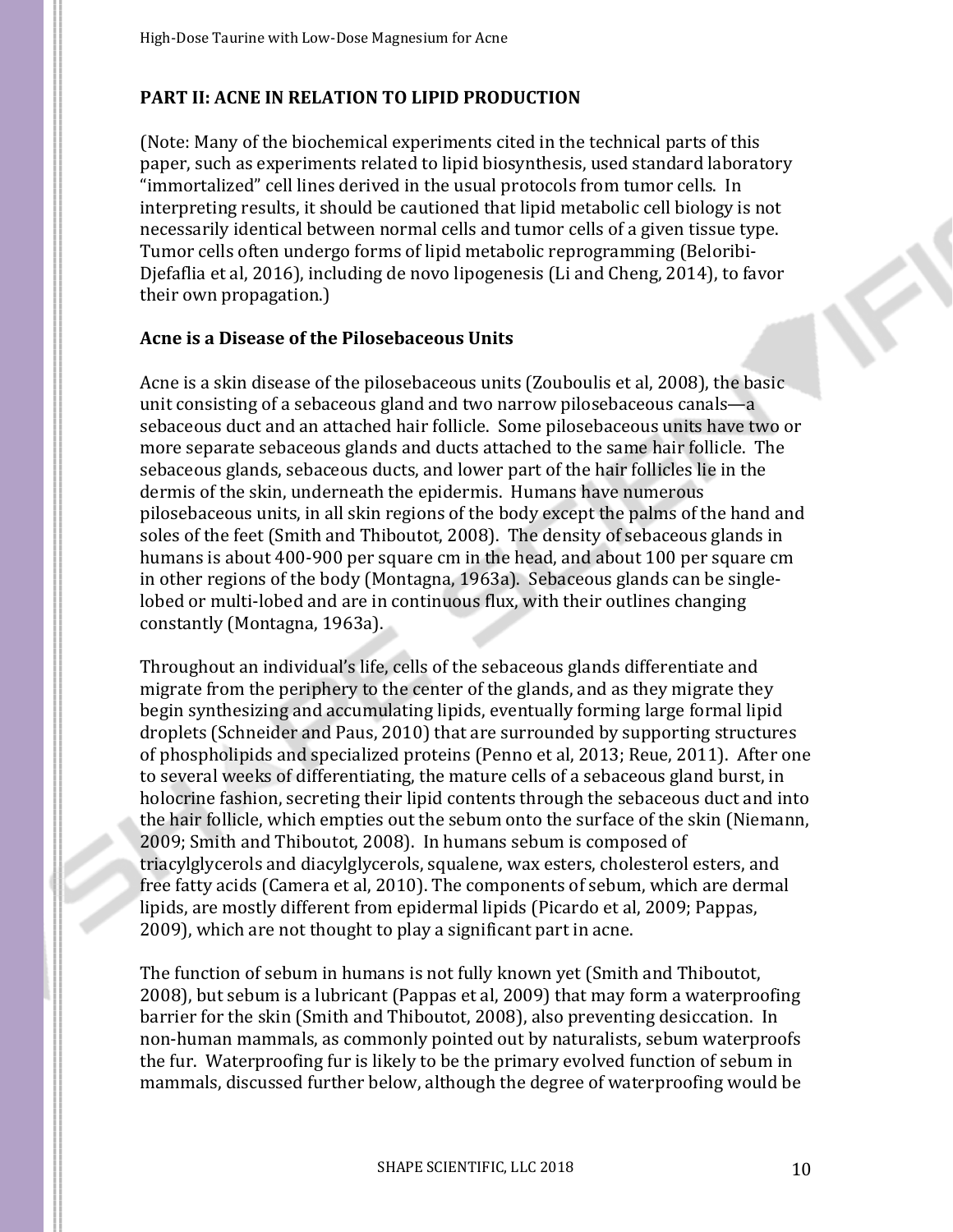expected to vary considerably among the different species of wild mammals, depending on their typical exposure to rain, snow, and water from oceans, lakes, and rivers.

Acne occurs if sebum clogs a sebaceous duct and/or its hair follicle. Sebum level and severity of acne are correlated (Choi et al, 2011). Sebum differences among humans may account for much of the degree of clogging. In a sebum analysis of individuals with and without acne (Pappas et al, 2009), acne patients produced 59% more sebum, and they produced much more squalene. Squalene was up-regulated 2.2 fold in acne patients compared to non-acne controls. There are some ethnic differences in the constituents of sebum and other skin characteristics that may lead to some of the acne variation among the population (Rawlings, 2006). There are also gender differences in skin that influence acne (Dao and Kazin, 2007).

Constituents of sebum differ slightly from species to species (Stewart, 1986). Pilosebaceous units are structures in the skin of most mammals, but non-human mammals are much less susceptible to acne than humans are. In mice experiments, genetically altered sebum has been shown to block the hair canals (Maier et al, 2011). But even though some degree of clogging of the pilosebaceous units can be induced in some lab animals, and there are sporadic cases of acne or acne-like eruptions among domestic pets, there are no known good animal models for acne.

The reason why humans are much more prone to acne than are other mammals may be that sebaceous glands and ducts are more important tissues in the furry mammals than they are in humans; so these structures in non-human mammals get better maintenance and safeguards against dysfunction than do these structures in humans. Atrophic sebaceous glands in genetically altered mice lead to impaired water repulsion and defective thermoregulation after water immersion (Chen et al, 2002). This experimental result implies that in natural environments, inadequate sebum production could lead to serious hypothermia during rainfall or swimming, if water is not repelled from the fur. Since humans do not have fur, they do not face the same dangers from getting wet. Therefore their pilosebaceous units do not appear to be as critical for survival and so do not get the same degree of anticlogging protection. Although humans almost surely have the same basic anti-acne mechanisms (discussed in Part III) as do the non-human mammals that have sebaceous glands, humans may get less vigilance with regard to the continuous smooth operation of these mechanisms when normal biochemical profiles are altered through drastic dietary changes.

The sebaceous glands are stimulated by androgens to grow larger and to increase lipogenesis (Pelletier and Ren, 2004). Different regions of human skin show differences in sebum production corresponding to regional fluctuations in androgen susceptibility (Seo et al, 2014). Androgen production also varies according to stage of life. In humans androgen-dependent sebum secretion typically is high in neonates, falls soon thereafter, remains low during early childhood, and rises again during puberty, to a maximum in young adults (Zouboulis and Boschakow, 2001).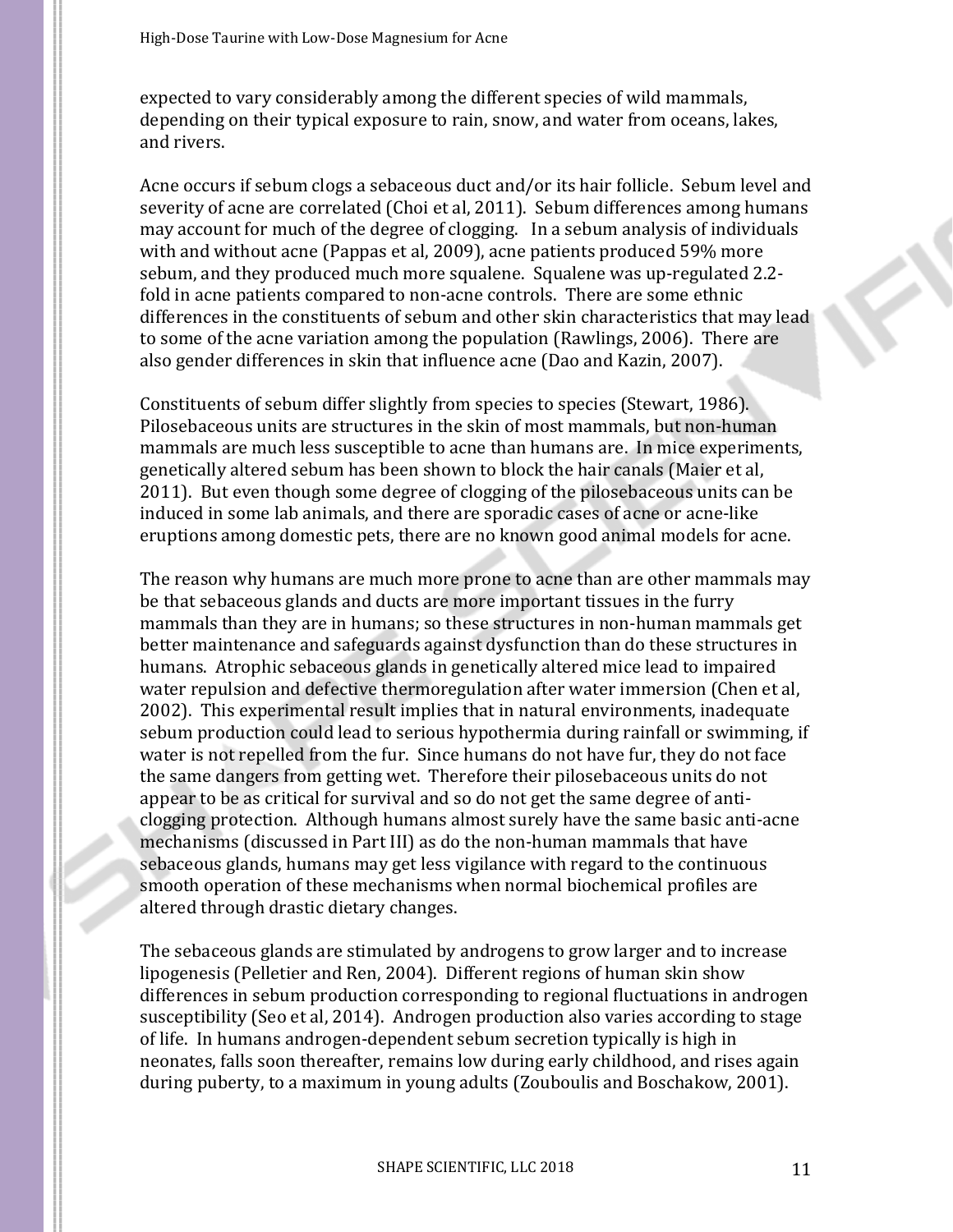Sebum levels usually decrease after menopause in females, but not until the eighth decade in males (Zouboulis and Boschakow, 2001). Androgens stimulate sebum synthesis in part through activation of the SREBP (sterol regulatory element binding protein) pathways (Rosignoli et al, 2003), which are discussed in Part III.

Because androgen production increases sharply during the teenage years, acne usually begins then. Since there are many androgen receptors in the sebaceous glands, the body is apparently designed to produce sebum in response to signals that the teenage years have begun. Why this should be so is a mystery, but since androgens often lead to enhanced aggression (Berenbaum and Resnick, 1997), which may mean the increased risk of wounds to the skin, such as scratches from fighting, it is possible that the excess oily/waxy sebum is produced at puberty to make the skin more pliable and resistant to tear. This speculation on the sebumandrogen relationship is brought up here because probably all dermatologists wonder why the mechanism of sebum production is designed to increase sebum output at puberty—a mechanism that has wreaked havoc on the human face.

# *Comparative Mammalian Data Shows the Importance of Sebaceous Glands*

Comparative wild mammalian data sheds light on why good animal models for acne are unlikely to be found despite the fact that most mammalian species have the same basic sebaceous structures as humans. It turns out that humans are exceptions to the general anatomical mammalian pattern that emerges when the skin of the different species of mammal is surveyed with regard to the presence or absence of sebaceous glands: the trait of numerous sebaceous glands distributed throughout most dermal regions of the body is very highly correlated with the trait of furriness. Of the sparsely-haired or hairless mammalian species, humans appear to be the only ones with numerous or wide distribution of sebaceous glands.

Although the evidence presented in this subsection may seem like a slight detour from the main focus of the paper, it helps in the overall understanding of sebaceous function and dysfunction. (Note on definitions and assessments of the comparative mammalian data: By mammalian species are meant natural wild mammalian species, not artificially-bred laboratory, domestic pet, or farm mutants/breeds. By sebaceous glands are meant the standard sebaceous glands that produce sebum, not the specialized free-floating scent-marking glands, other scent glands, or Meibomian eyelid glands that were modified from sebaceous glands through evolution to serve a very different purpose from that of waterproofing fur. A researcher investigating accounts of sebaceous glands among mammals should be aware that some of the secondary sources misreport the data that originated from primary sources. Also, a researcher should be aware that for an accurate assessment of sebaceous gland distribution, skin samples from many different regions of the body need to have been assessed; for example, taking together the different studies of rhino skin and hair, it is found that although a scattering of sebaceous glands is present in skin of the nape, no sebaceous glands are present in skin of the cheek, shoulder, abdomen, flank, or rump.)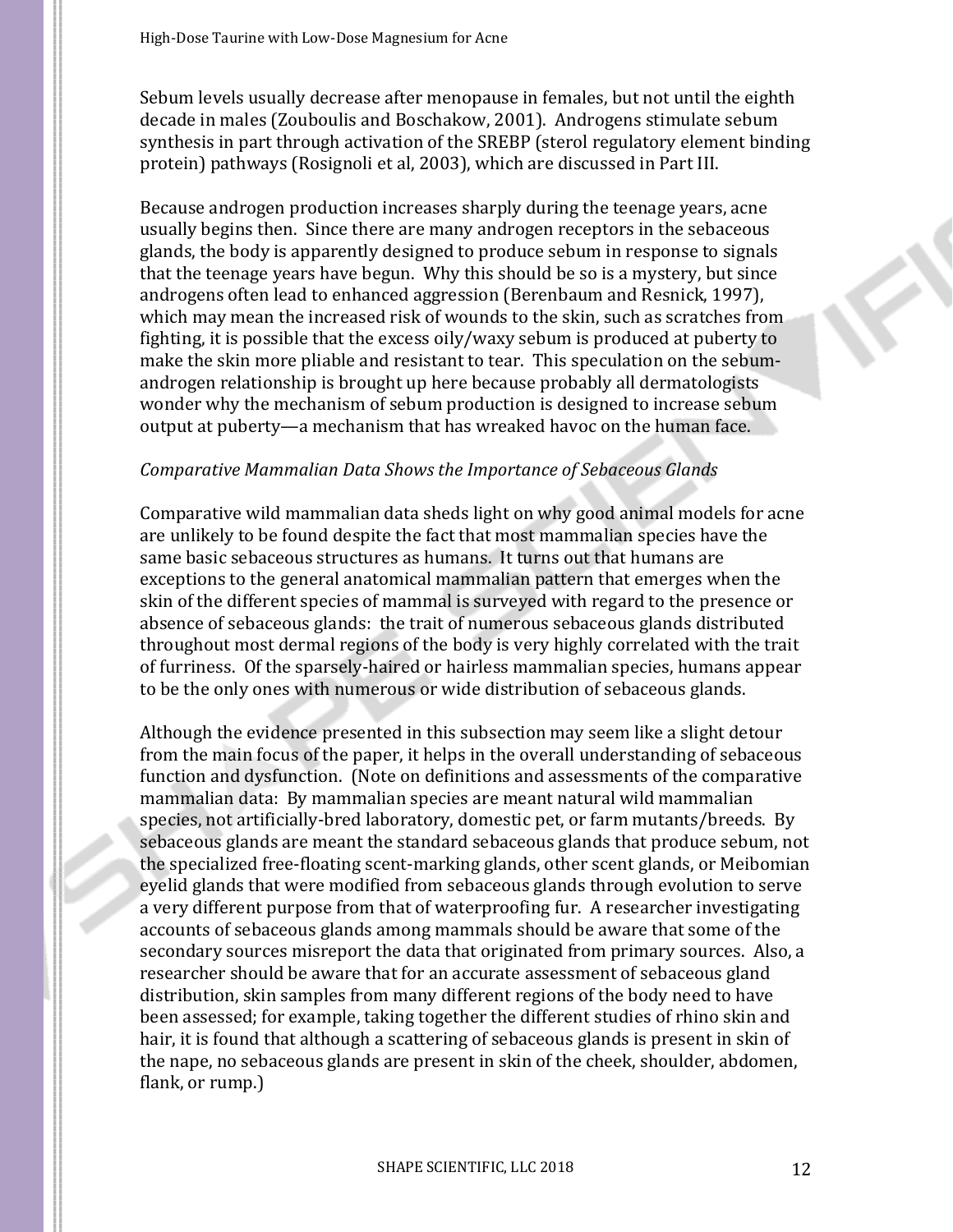Whether terrestrial or aquatic species, the non-human mammals that are non-furry lack sebaceous glands in every or almost every dermal region of the body: see, for example, elephants (Spearman, 1970; Smith, 1890; Eales, 1925; Walter, 2010); rhinos (Plochocki et al, 2017; Cave, 1969; hippos (Luck and Wright, 1964); whales and dolphins (Montagna, 1963b; Sokolov, 1982, p. 607); sea cows (Reep et al, 2002). Among furry mammalian species, by contrast, it appears that all have ample and wide dermal distribution of sebaceous glands. Even the furred lesser anteater reported initially from inspection of one specimen to lack sebaceous glands (Machida et al, 1966)—turns out actually to have numerous sebaceous glands, that look, however, somewhat different from usual, as they are relatively small, singlelobed, and each pressed up against its corresponding hair follicle rather than flared out (see Sokolov, 1982, p. 172). The general mammalian pattern of sebaceous glands correlating with furriness is so marked that although elephants, which have only scattered hairs and so are not furry, lack sebaceous glands, the closely-related but furry woolly mammoths (now extinct) had ample sebaceous glands, as evidenced from mammoth skins preserved in Arctic permafrost (see Repin et al, 2004).

This general pattern would not be surprising if sebaceous glands and hair follicles were by necessity paired together. But sebaceous gland distribution does not have to track hair follicle distribution. Sebum-producing sebaceous glands in mammals can be free-floating, i.e. not connected to hair follicles. In fact, in lemurs, most sebaceous glands open directly onto the surface of the skin instead of into the pilary canal of a hair follicle (Montagna, 1962; 1963b). Inversely, hair follicles can exist without sebaceous glands attached to them; for example, the widely spaced-apart hair follicles of elephants do not have associated sebaceous glands. Nonetheless, from the comparative mammalian data, it is obvious that sebaceous glands serve an important purpose in furry mammals but are not needed in non-human non-furry mammals.

In humans, a link between sebaceous glands and need for skin protection against aggression seems to be supported at least indirectly by comparative mammalian anatomy: the non-human sparsely-haired or hairless natural mammals, all of which appear to lack sebaceous glands, have thick tough skin or else blubber as partial protection against aggression. Blubber, though, does not negate the need for sebaceous glands if the animal has fur; all pinnipeds, for example, are furred and have sebaceous glands, including the seals (Sokolov, 1982) and short-furred walruses (Luck and Wright, 1964), which have thick layers of blubber.

One seemingly near-exception to the observation that non-human hairless mammals lacking sebaceous glands have thick skin for defense against aggression is the naked mole-rat, a mammal in a category of its own in many ways. This strange mammal—subterranean, long-lived, poikilothermic (cold-blooded), eusocial (living in colonies like bees and ants, with a reproductive queen and many drones whose puberty is suppressed)—is basically hairless, having only scattered tactile hairs, and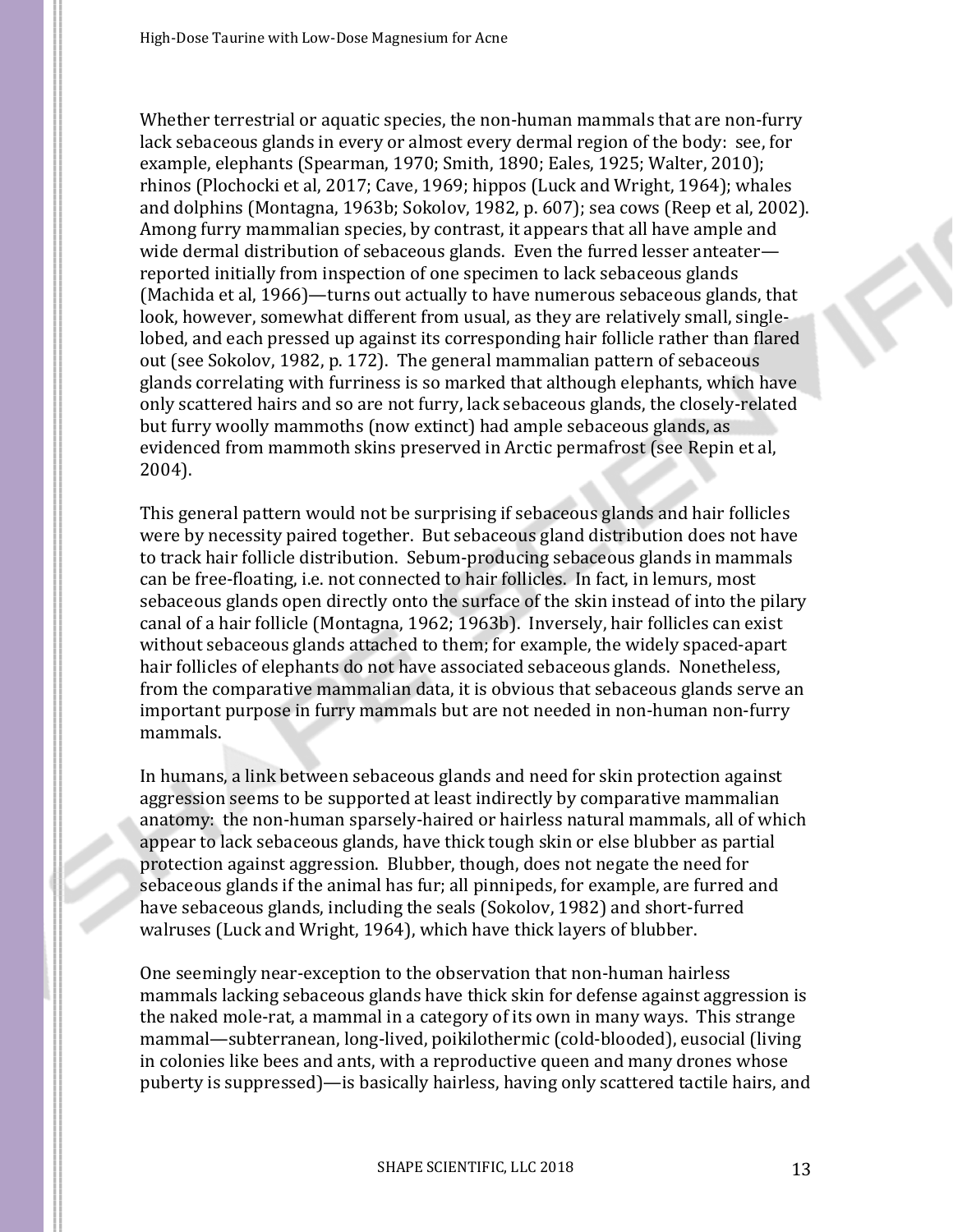it lacks sebaceous glands. Although its skin is not thick, it is significantly thicker than in its furry counterpart, the subterranean common mole-rat, which does have sebaceous glands (Daly and Buffenstein, 1998). Apparently for naked mole-rats the danger from irregular spikes in aggression during their life cycles is not sufficient to justify the thermoregulatory costs of even thicker skin. Given its special circumstances, the naked mole rat too fits the general mammalian pattern.

In humans, sebaceous activity to a large extent tracks androgen production, probably for defensive reasons; in furry mammals, however, the extent to which sebum production needs to be androgen-linked is unclear, if the main function of their sebum is to waterproof fur. Androgen production appears to trigger the widening of hair diameters of the fur of mammals (Davis et al, 2010), which likely increases the surface area of the fur that needs to be coated with sebum. But the numbers and lengths of hairs change more noticeably according to the geological seasons rather than the androgen-linked aggression-linked mating seasons. So total sebum production in non-human mammals is likely to fluctuate according to a somewhat different set of cues than it does in humans.

In the mammalian species most closely related to humans—the chimpanzees and gorillas—a kind of transition to the human sebaceous situation can be observed. The skin of the faces of these apes has hairs but is not furry, yet has many sebaceous glands (Sokolov, 1982); although their facial skin is thicker than their skin of most other areas of the body (Sokolov, 1982), it is not thick compared to the skin of mammals lacking sebaceous glands. Chimpanzees and gorillas exhibit high intraspecies aggression in which the face is used for biting, and therefore the thicker facial skin probably makes sense for protection, compensating for the lack of fur in that area. The retention of sebaceous glands in ape faces may have been the prelude to the retention of sebaceous glands throughout the non-furry skin of hominids in the evolutionary transition to modern humans.

In sum, humans appear to be the only mammals that are non-furry yet have numerous sebaceous glands. They may also be the only non-furry mammals with relatively thin skin and no blubber and therefore in need of sebaceous glands for help with skin defense (e.g., better resilience and resistance to tear). Humans appear to be the only mammals that do not conform to the general mammalian pattern regarding sebaceous glands, and they are also the only mammals known to be easily susceptible to acne when deviating from the diets most natural to their species. In humans, sebaceous glands are important enough to have persisted yet are unlikely to be critical. Because the anti-acne mechanisms in pilosebaceous units seem to function more strongly in non-human mammals than in modern agricultural humans, the lab animal research that helps reveal these mechanisms can be useful in finding clues to preventing dysfunction of these mechanisms in humans. The goal in this research paper is to explore how to keep the anti-clogging mechanisms of the sebaceous structures of modern agricultural humans functioning as smoothly as in the furry mammals, or as in the humans of evolutionarily natural environments.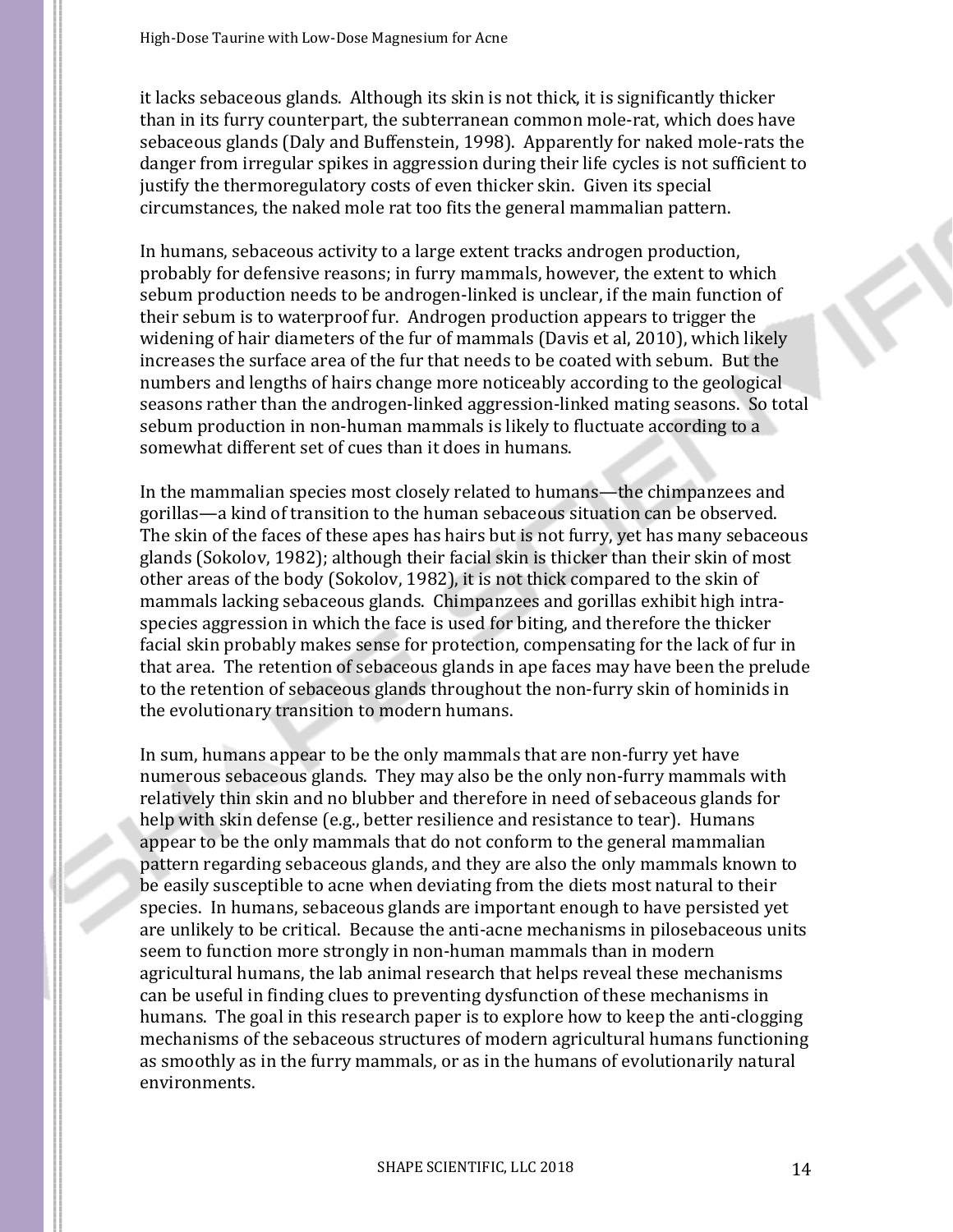# *Excess Sebum Production Can Affect Other Factors that Influence Degree of Acne*

Many dermatological studies point out that the androgen-driven clogging by sebum is often exacerbated by at least 3 other factors: hyperkeratinization and excess shedding of cells in the hair follicles, leading to excess debris in the sebum; infection of clogged areas by *Propionibacterium acnes*; and inflammation (Dawson and Dellavalle, 2013; Smith and Thiboutot, 2008). If lipogenesis were kept at a much lower level, these secondary factors would be much less likely to occur.

## **Understanding Lipid Droplet Biology May Be Key to Understanding Acne**

In order to understand acne, it is important to study lipid droplets, which in sebocytes contain the sebum. There are many studies on lipid droplet biology and formation in cells (e.g., Thiele and Spandl, 2008; Thiam et al, 2013; Guo et al, 2009; Pol et al, 2014; Walther and Farese, 2009; Reue, 2011) and some studies of lipid droplet lipolysis, fragmentation and dispersion (e.g., Paar et al, 2012; Ducharme and Bickel, 2008; A. Marcinkiewicz et al, 2006). Most of the studies on lipid droplet biology are on non-sebaceous cells, especially adipocytes, but some are on sebocytes (Dahlhoff et al, 2013). Lipid droplets are formed in virtually all cells of the body, from the endoplasmic reticulum, as a compact way for cells to store energy as lipids and to provide building materials for local membrane synthesis and repair (Brasaemle, 2007).

Lipid droplets are especially numerous in sebocytes. But their apparent primary function in sebocytes—storage of sebum—is different from their primary function in other cells. Furthermore, the composition of lipids from sebocyte lipid droplets is different from that of adipocyte lipid droplets (Dahlhoff et al, 2013), an indication that there may be other differences between lipid droplets in sebaceous glands versus other tissues. Diversity of lipid droplets in different cell types and lipid droplet stages is further discussed in Thiam and Beller (2017).

Lipid droplet formation in all cells entails the packaging of lipids into organelles whose surfaces are comprised of a layer of phospholipids interspersed with various types of regulatory proteins, which include the perilipins (Reue, 2011; Walther and Farese, 2009). The different perilipins (also referred to as PLIN proteins) have different functions. Perilipin A (PLIN1a), for example, has the function of eventually breaking down the lipid droplets to micro-lipid droplets (A. Marcinkiewicz et al, 2006). This step is necessary in cells expressing perilipin A because cells manufacture lipid droplets that are initially large, for favorable surface area to volume ratio, as an efficient way to store lipids for later utilization. Lipid droplets have been observed in a wide range of different sizes even within the same cell (Paar et al, 2012). In most cell types they become very round (Penno et al, 2013). They are also very mobile inside cells, where they may ride on microtubules like tracks (Martin and Parton, 2006).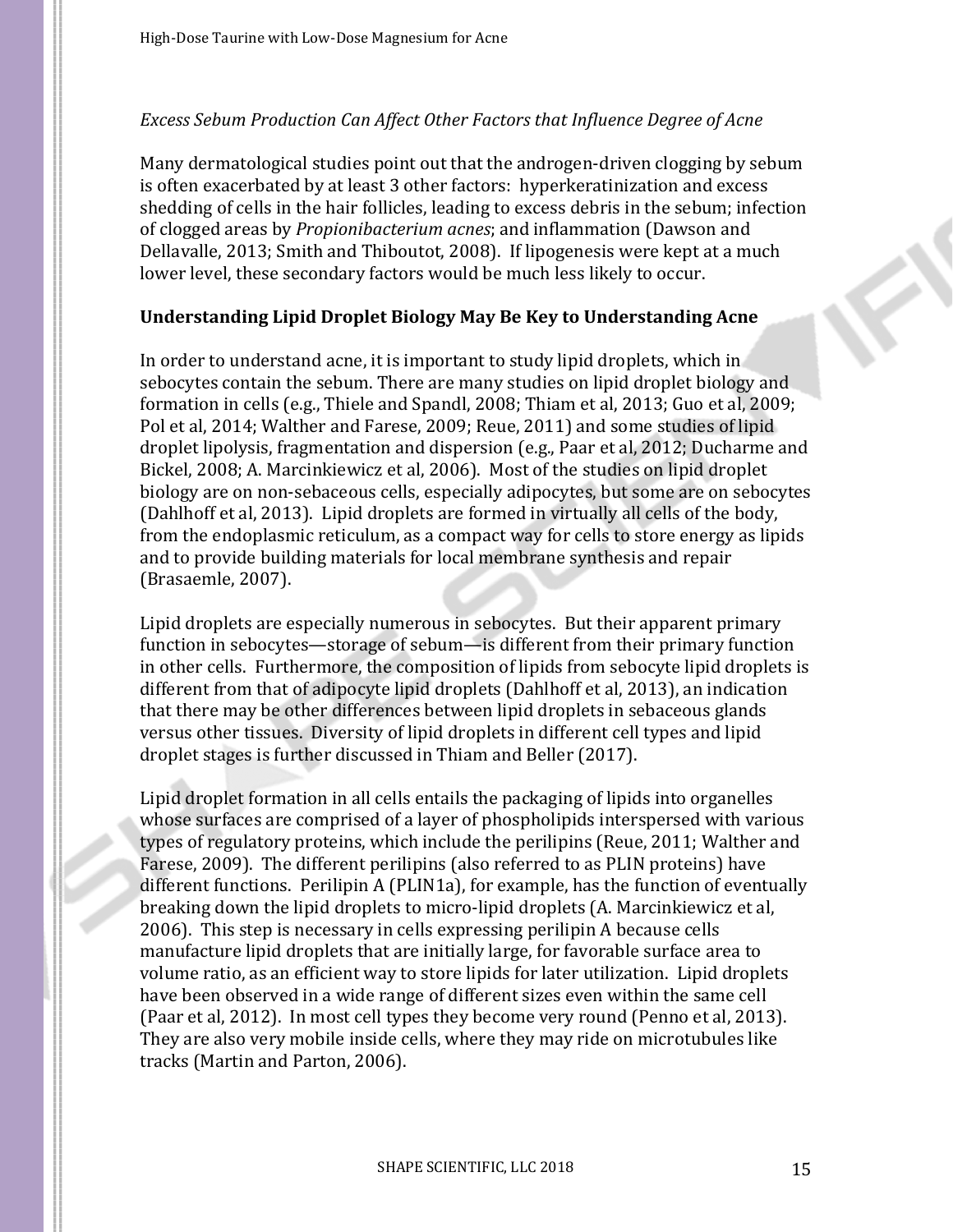The physical course travelled by sebaceous lipid droplets in their journey through the pilosebaceous structures, in relation to the particular life stage and size of the lipid droplets, is likely to be an important factor in whether the lipid droplets contribute to acne. Sebum is discharged to the skin surface via the sebaceous duct (Latham et al, 1989) and the hair follicle, after the sebocytes burst and release their lipid droplets. The exact area in the pilosebaceous unit where the clogging by sebum likely occurs is the sebaceous duct and the part of the hair follicle near it. It is not yet clear, however, at what point along the path from the sebaceous gland through the sebaceous duct and hair follicle that the lipid droplets break down to micro-lipid droplets, and that all the droplets dissolve their boundaries and become simply sebum. In early electron microscopic observations of the human sebaceous gland, Charles (1960) found that lipid droplets were squeezed up the sebaceous duct, and that the duct contained compressed secretory droplets that appeared to retain their identity.

The sebum/lipid droplets appear to be the main culprit in acne. Large lipid droplet size in the pilosebaceous units is not conducive to smooth transport of numerous lipid droplets through narrow sebaceous canals. The occurrence of acne means that something in the dermal system went awry that allowed the clogging of sebaceous ducts and/or hair follicles by sebum—such as the production of lipid droplets that were too numerous or too large, or a delay in the breakdown of lipid droplets, or the production of sebum that was less fluid than optimal. Augmented or accelerated lipogenesis could probably cause lipid droplets to form that are too numerous or too large. An inability of perilipin A to break down the lipid droplets rapidly enough might lead to clogging of the sebaceous ducts and/or hair follicles.

# **PART III: HOW TAURINE WITH MAGNESIUM MAY NATURALLY PREVENT ACNE**

The natural design of the pilosebaceous units includes the use of taurine and magnesium in ways that help prevent clogging by sebum.

Two fundamental problems that natural selection had to solve in order to enable sebum to be produced deep inside the skin and transported to the exterior of the skin without causing clogging (acne) are: 1) how to halt sebaceous lipogenesis frequently enough to prevent runaway lipid production; and 2) how to break down the large lipid droplets to micro-lipid droplets in a timely way to prevent blockage of the narrow sebaceous ducts and hair follicles. This part of the paper will show how taurine and magnesium are the natural molecular triggers of the physiological mechanisms that solve these 2 problems.

Some dietary molecules as well as some molecules naturally synthesized in the body are able to activate or inactivate specific sequences of physiological events by interacting with target proteins in the body via methods that alter the conformations of the target proteins. Two such methods are: 1) binding as ligands to receptor proteins, either as agonists, antagonists, partial agonists/antagonists, or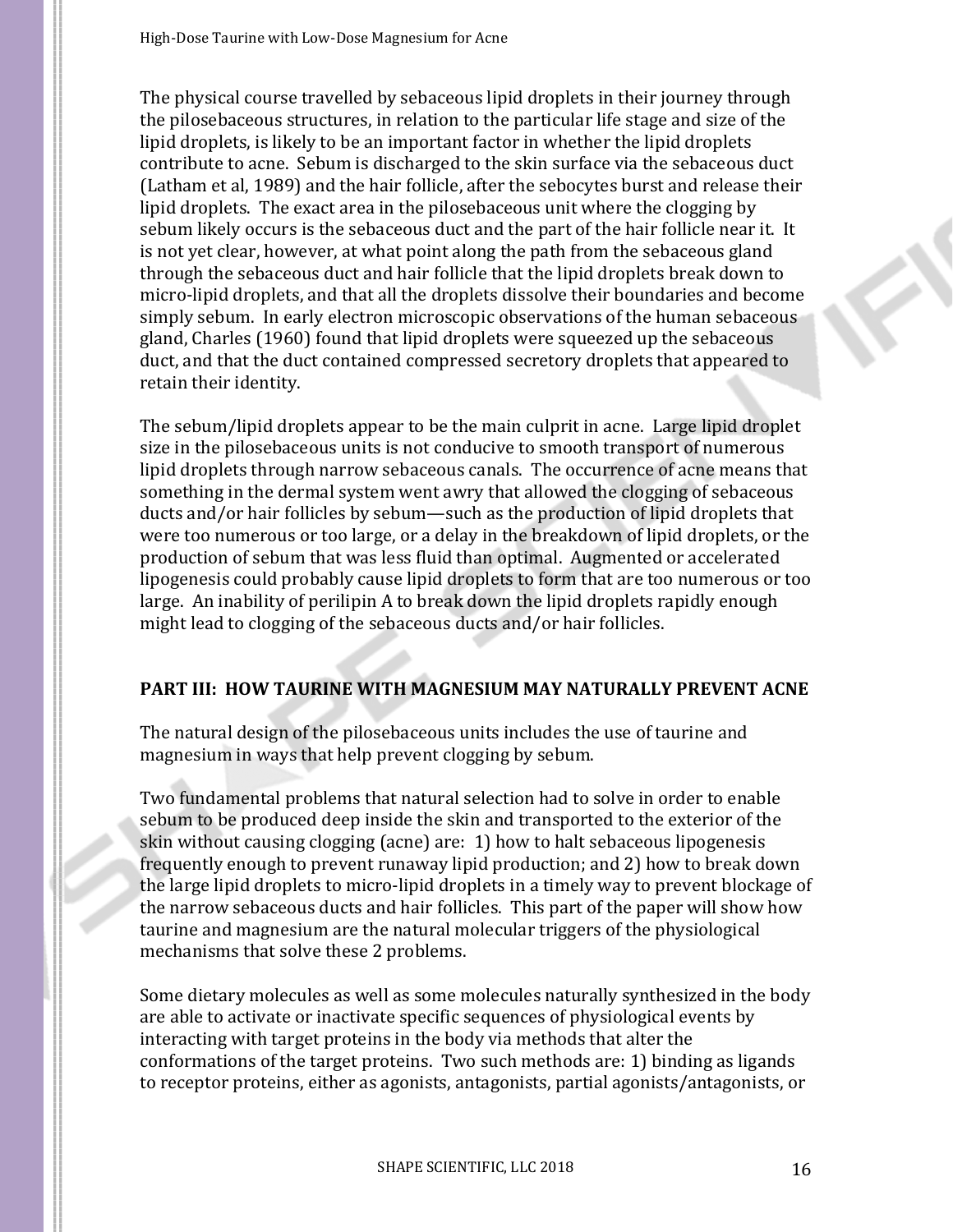inverse agonists; and 2) catalyzing protein kinase phosphorylation, the enzymatic attachment of phosphate groups to proteins. Taurine and magnesium in the pilosebaceous units appear to trigger anti-acne mechanisms via these two methods.

#### **Taurine Very Likely Limits Sebaceous Lipogenesis**

The pilosebaceous units take up extra taurine apparently for the special function of keeping sebaceous lipogenesis in check.

#### *The Pilosebaceous Units Take Up Taurine*

Animal experiments on the distribution of taurine in tissues show taurine to be expressly taken up by the pilosebaceous units, indicating some important function for taurine there. In rat neonates, within an hour after intraperitoneal injection, 35S-taurine is accumulated in the sebaceous glands at among the highest density of all tissues in the body (Shimada et al, 1984). In adult mice, after injection of [1,2- 3H]taurine, a very high density of free form taurine was found in the outer root sheaths near the opening of the hair follicles, and high taurine accumulation occurred in the peripheral part of the sebaceous glands as well as in the outer root sheaths just below the insertion of the sebaceous glands (Watanabe et al, 1995). Ample taurine availability in the body, at least in these animals, leads to concentrated taurine levels in the pilosebaceous units.

When taurine is not necessarily ample, it is still found in the pilosebaceous units in animals, although probably at lower density. In an immunochemical study in adult dogs and rats on the content and distribution of taurine in squamous epithelia, sebaceous cells were immunolabelled, but usually less intensely so than other cell types in the dermis; the taurine immunostaining was variable between individual cells, both in nuclei and cytoplasm (Lobo et al, 2001).

In humans, in samples of breast skin, taurine was found to be naturally present in all levels of the dermis, and upon topical application of taurine in solution, the content of taurine in each level of dermis was significantly increased within an hour (Da Silva et al, 2008); it was not specified in this study whether taurine was found specifically in the pilosebaceous units. It is not yet known in humans whether high (therapeutic) oral or topical doses of taurine, taken over an extended period of time, would cause taurine to be accumulated at high density in the pilosebaceous units, but given the above studies, this scenario seems likely. In the context of the injection studies in mice and rats, a main question to pursue is why taurine is taken up at such high density by areas of the pilosebaceous unit after dosing. What special function does taurine perform there, if any, other than its usual role as an osmolyte of cells? It is likely that taurine uptake in the pilosebaceous units of humans and animals helps prevent the clogging that leads to acne.

*Taurine is a Natural Inhibitory Ligand of the Lipogenic Nuclear Receptor LXR-alpha*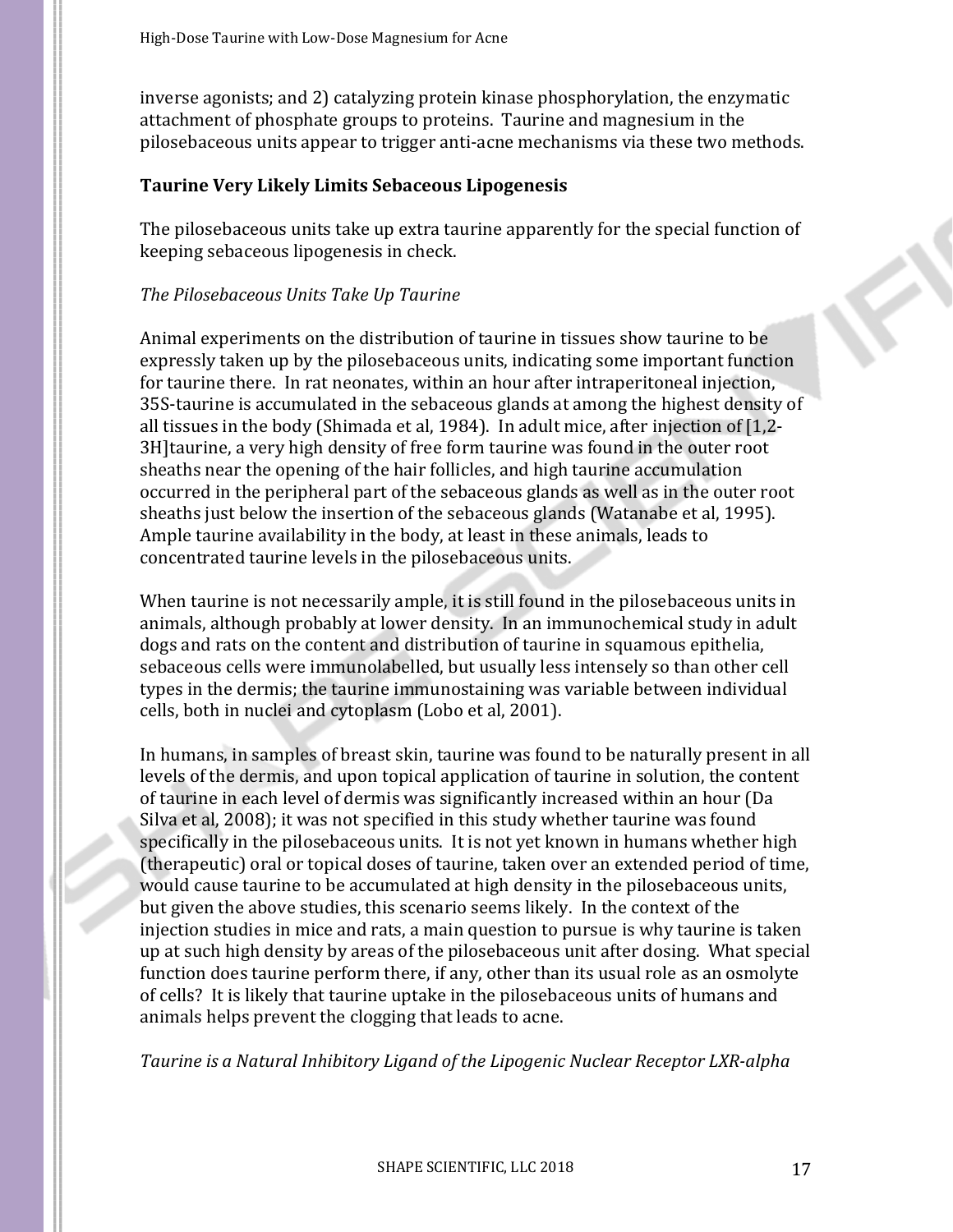The main way that taurine seems to naturally help prevent acne and limit its severity is by limiting the amount of lipogenesis in the sebaceous glands. Taurine likely accomplishes this function by binding as a lipogenesis-inhibiting ligand to the major receptor in the sebaceous glands known to induce lipogenesis, the nuclear receptor LXR-alpha (liver X receptor-alpha).

Like certain other nuclear receptors, the LXR-alpha is a ligand-activated transcription factor that forms a heterodimer with the RXR (retinoic X receptor) when activated by an appropriate ligand; the heterodimer then binds to specific gene sequences of DNA. The main known way that the LXR-alpha induces lipogenesis in a cell is by binding to a ligand of the type oxysterol, which changes the conformation of the LXR-alpha in ways that make it bind, with RXR, to DNA sequences that induce the expression of sterol regulatory element-binding protein (SREBP) transcription factors. SREBP activation induces lipid synthesis in the endoplasmic reticulum, resulting in lipid-filled lipid droplets budding off the endoplasmic reticulum to various parts of the cell cytoplasm. The number of LXRalpha per cell probably fluctuates considerably in response to specific cellular signals, influencing the level of lipogenesis.

Although the biochemistry of the LXR-alpha is usually studied in hepatocytes or adipocytes, because these are the well-known lipid-metabolizing areas of the body, the LXR-alpha is also present in certain other kinds of cells, including sebocytes. (Whereas the LXR isoform LXR-beta is expressed in almost all mammalian tissues, the isoform LXR-alpha is expressed only in a subset of tissues.) Studies by Russell et al (2007) and Hong et al (2008) show that LXR-alpha is expressed in human sebocytes (SZ95 cell line), and that LXR-alpha in sebocytes typically stimulates sebaceous lipid synthesis.

In sebum production there are 2 SREBP-driven biochemical pathways of lipid synthesis: 1) the fatty acid/triacylglyceride synthesis pathway activated mainly via SREBP-1c, or sometimes SREBP-1a; and the squalene/cholesterol synthesis pathway, activated mainly via SREBP-2, or sometimes SREBP-1a. The wax esters in sebum (Downing et al, 1977) are also synthesized via the fatty acid pathway, as they are formed from some of the fatty acids that are then joined with fatty alcohols via wax synthase (Pappas et al, 2002), which sebaceous lipid droplets obtain either from the ER or from contact with peroxisomes (Cheng and Russell, 2004a, 2004b; Gao and Goodman, 2015). LXR-alpha directly initiates the SREBP-1c pathway of fatty acid/triacylglyceride biosynthesis (Xiao and Song, 2013), increasing the lipid level of the cell. There is some evidence also that the 2 SREBP-driven biochemical pathways of lipid synthesis are coupled in terms of their relationship to LXR-alpha, as discussed further on.

Because synthetically-developed agonists to LXR-alpha have been shown to increase lipogenesis in sebocytes in vitro, Hong et al (2008) point out that developing selective antagonists to LXR-alpha might provide a therapeutic class of new antiacne agents. The connection between LXR-alpha and acne was further measured by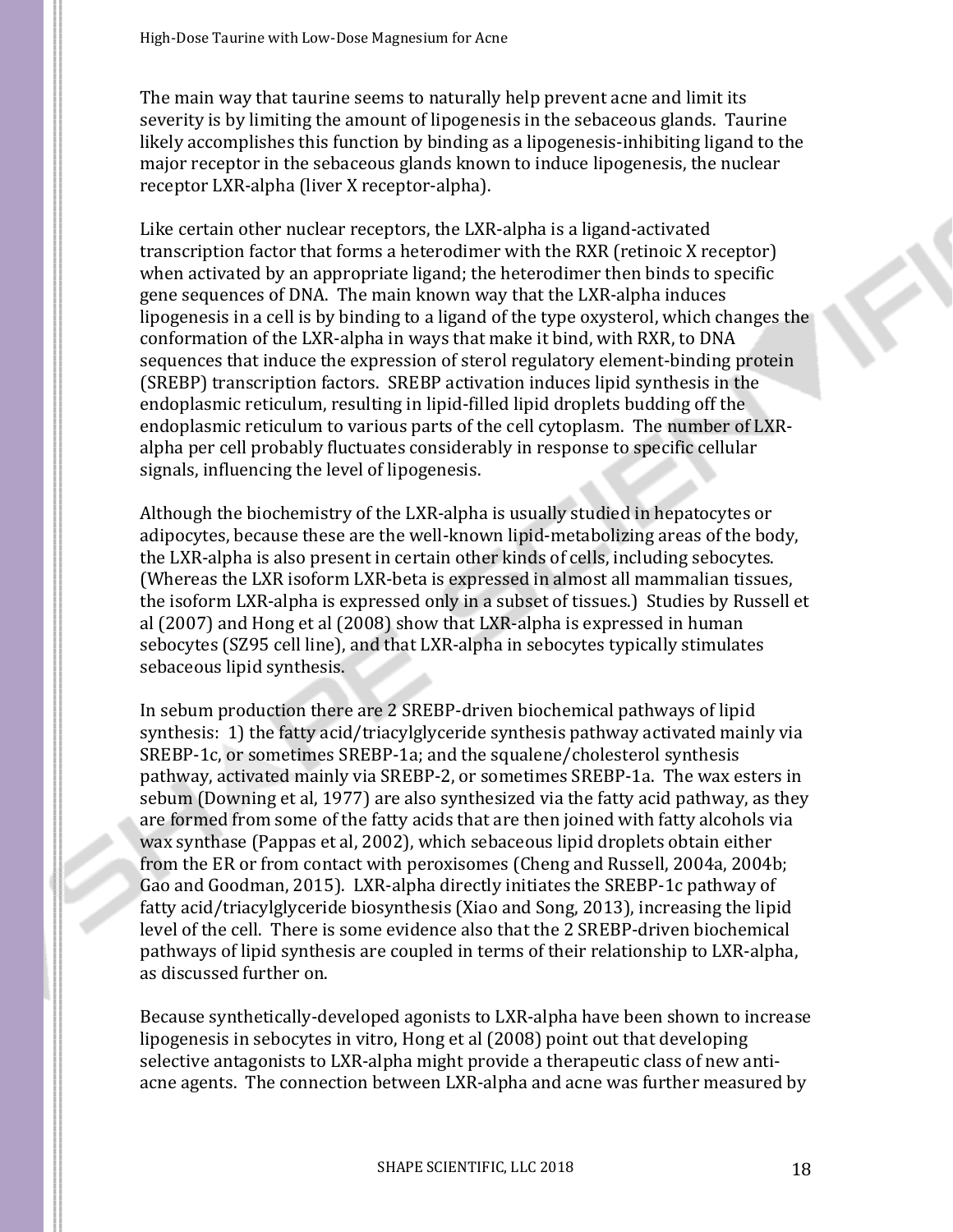Nada (2012), who quantitated and compared LXR-alpha RNA levels in back skin biopsies from inflammatory lesions of acne patients, comedonal lesions of acne patients, and normal skin of healthy controls. Results showed that acne lesions express significantly more LXR-alpha RNA. In particular, the inflammatory acne lesions had almost double the normal level of LXR-alpha RNA, although this correlation was not otherwise influenced by the severity, duration, or course of the patient's acne. The author of this study, too, emphasizes that LXR-alpha could be an important therapeutic target for the treatment of acne.

The relevant question regarding acne, therefore, is where to look for biochemical ways to suppress LXR-alpha activity. In order to maintain stability of functionality, biological systems generally have regulatory negative feedback loops, such that certain pathway byproducts or end products serve as endogenous inhibitory ligands of the receptors to prevent overactivity. Additionally, cells might maintain a pool of other natural inhibitory ligands that function to balance the regulatory system to prevent major dysregulation.

According to Hoang et al (2012), who studied the LXR-alpha in the context of lipid regulation in the liver, the ligand-binding pocket of the LXR-alpha can accept an array of different ligands of different shapes, structure and volume.

Finding the natural ligand that is the best molecular fit to the sebaceous LXR-alpha for the purpose of inhibition of lipogenesis would provide a therapeutic way to biochemically amplify natural mechanisms of suppression of sebum production.

Taurine is a natural LXR-alpha ligand that appears to halt lipogenesis rather than stimulate it. In a key in vitro study of human liver cells (HepG2 cell line) by Hoang et al (2012), taurine was shown to be a ligand of LXR-alpha that inhibited lipogenesis, resulting in a dose-dependent marked reduction in cellular lipid levels. Taurine as a ligand of LXR-alpha induced levels of Insig-2 (insulin induced gene 2), which delayed nuclear translocation of SREBP-1c, the activator of the fatty acid/triacylglycerol pathway. The increase in either Insig-1 or Insig-2 is an important inhibitory step in lipid synthesis, because the Insigs block the transfer of the SREBPs from the endoplasmic reticulum to the Golgi apparatus, preventing the SREBPs from entering the nucleus to initiate steps for lipid synthesis (Sun et al, 2005; Yabe et al, 2002). Meanwhile taurine activated transcription of various other genes involved in usual LXR-alpha functions, such as reverse cholesterol transport, the efflux of excess cholesterol from cells. Huang (2014) too, in a study on natural modulators of LXR, points out that the study by Hoang et al (2012) suggests that taurine is a direct LXR-alpha antagonist.

This lipid-suppressive action of taurine may be one of the keys to understanding natural acne prevention. Although the study of taurine as an inhibitory ligand was performed on the LXR-alpha of liver cells, it seems extremely likely that taurine would have the same effect on the LXR-alpha of sebaceous cells. If taurine generally has such an inhibitory effect on LXR-alpha, then taurine in the sebaceous glands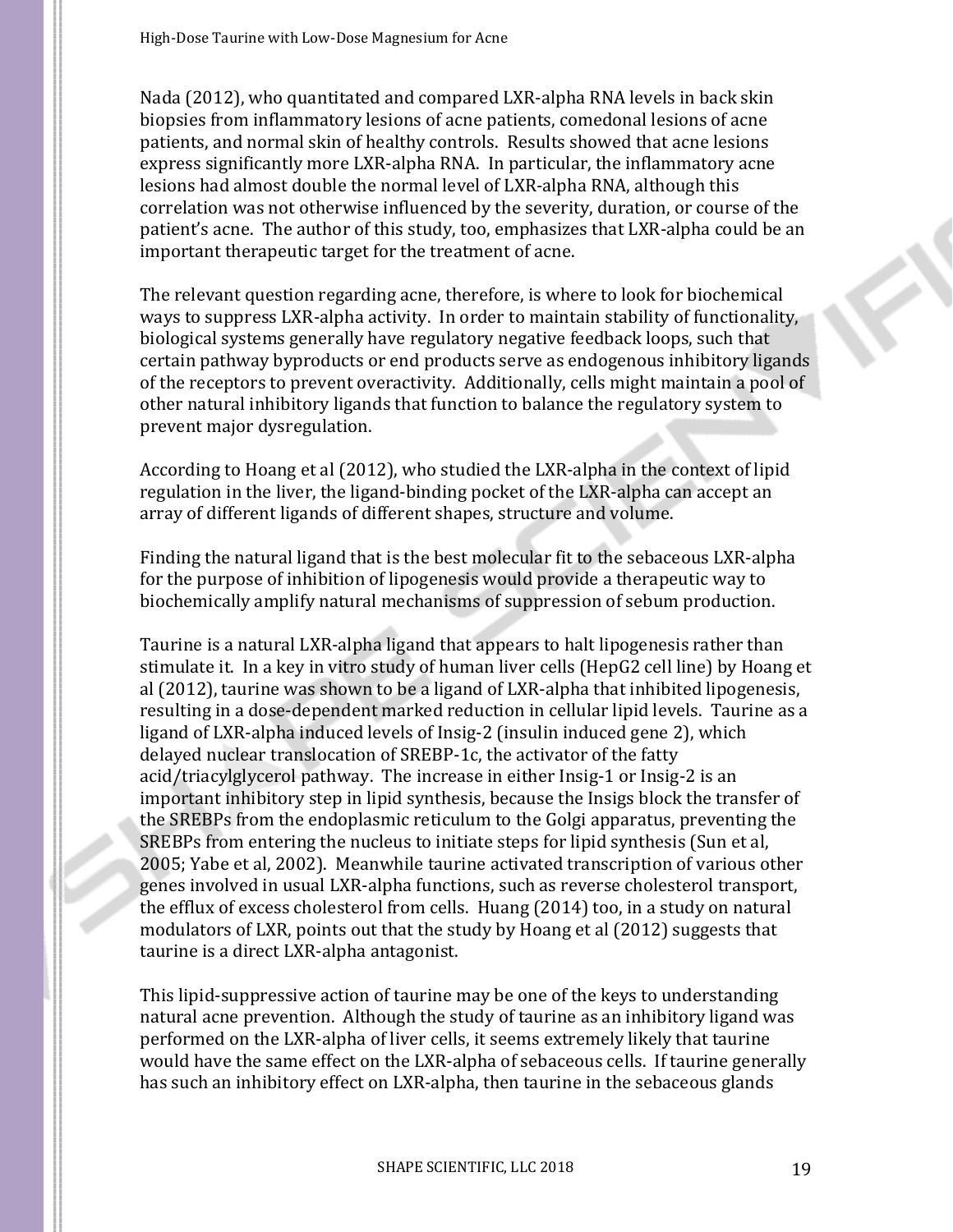would limit sebaceous lipogenesis, helping to reduce or prevent acne. Since taurine is an endogenous molecule, its suppressive action on the LXR-alpha very likely represents one of its natural functions.

The possible additional effects of taurine as ligand of LXR-alpha on SREBP-2, SREBP-1a, and Insig-1 were not specifically measured in the Hoang et al study, but such relationships could be investigated in future experiments. There is at least indirect evidence that an LXR-alpha antagonist, such as taurine, would also have a suppressive effect on the SREBP-2 squalene/cholesterol pathway, because LXRalpha agonists have an activating effect on the SREBP-2 pathway, and a strong LXRalpha antagonist could block an LXR-alpha agonist from binding to the LXR-alpha and activating it. Examples of synthetic LXR-alpha/LXR-beta agonists activating SREBP-2 in human cells are the following (as pointed out by He et al [2014]): in astrocytes they upregulate SREBP-2 expression (Abildayeva et al, 2006); and in HepG2 cells they greatly increase cholesterol synthesis (Aravindham et al, 2006), which is SREBP-2-driven. Notably for acne, this latter study implies that LXR-alpha activation by agonists increases squalene synthesis, since squalene is a step to cholesterol. Reciprocally, activation of the SREBP-1c-activated pathway of fatty acid/triacylglyceride synthesis depends on the SREBP-2 pathway to generate cholesterol-derived agonist ligands for LXR (Rong et al, 2017). Since virtually all cells have the mechanisms for cholesterol efflux by reverse cholesterol transport (Schofield, 2017), if taurine in sebaceous cells suppresses new cholesterol synthesis while activating reverse cholesterol transport, then it also helps deprive LXR-alpha of agonist ligands for fatty acid/triacylglyceride synthesis.

Taurine thus is likely to be part of the regulatory system that keeps sebaceous lipogenesis in check. Amplifying the taurine-LXR-alpha interaction by augmenting taurine levels in the pilosebaceous units through oral or topical supplementation may be therapeutic against acne.

#### *Taurine May Also Be an Inhibitory LXR-alpha Ligand in the Adrenal Cortex, Limiting Acne-Causing Androgen Production*

Taurine and LXR-alpha are also both present at significant levels in adrenal glands, glands that produce some of the androgens that can cause acne. For example, the adrenal glands in cats have been shown to have high concentrations of taurine, and the accumulation of [35S]taurine by the adrenal glands is rapid and high, almost the highest of all tissues (Sturman et al, 1977); and the adrenal glands of neonatal and adult rats accumulate [35S]taurine at high concentrations (Shimada et al, 1984). LXR-alpha is expressed by the adrenal glands (shown in mice) (Cummins et al, 2006), where it helps regulate adrenal steroidogenesis (Nilsson et al, 2007). Androgen production in the adrenal glands occurs via lipogenesis, when lipid droplets in the adrenal cells accumulate cholesterol to be transferred to mitochondria for synthesis of pregnenolone (Chanderbhan et al, 1981; Boyd et al, 1983), the precursor to steroids such as androgens. If taurine is an inhibitory ligand of adrenal LXR-alpha, as it is of liver LXR-alpha, then taurine might limit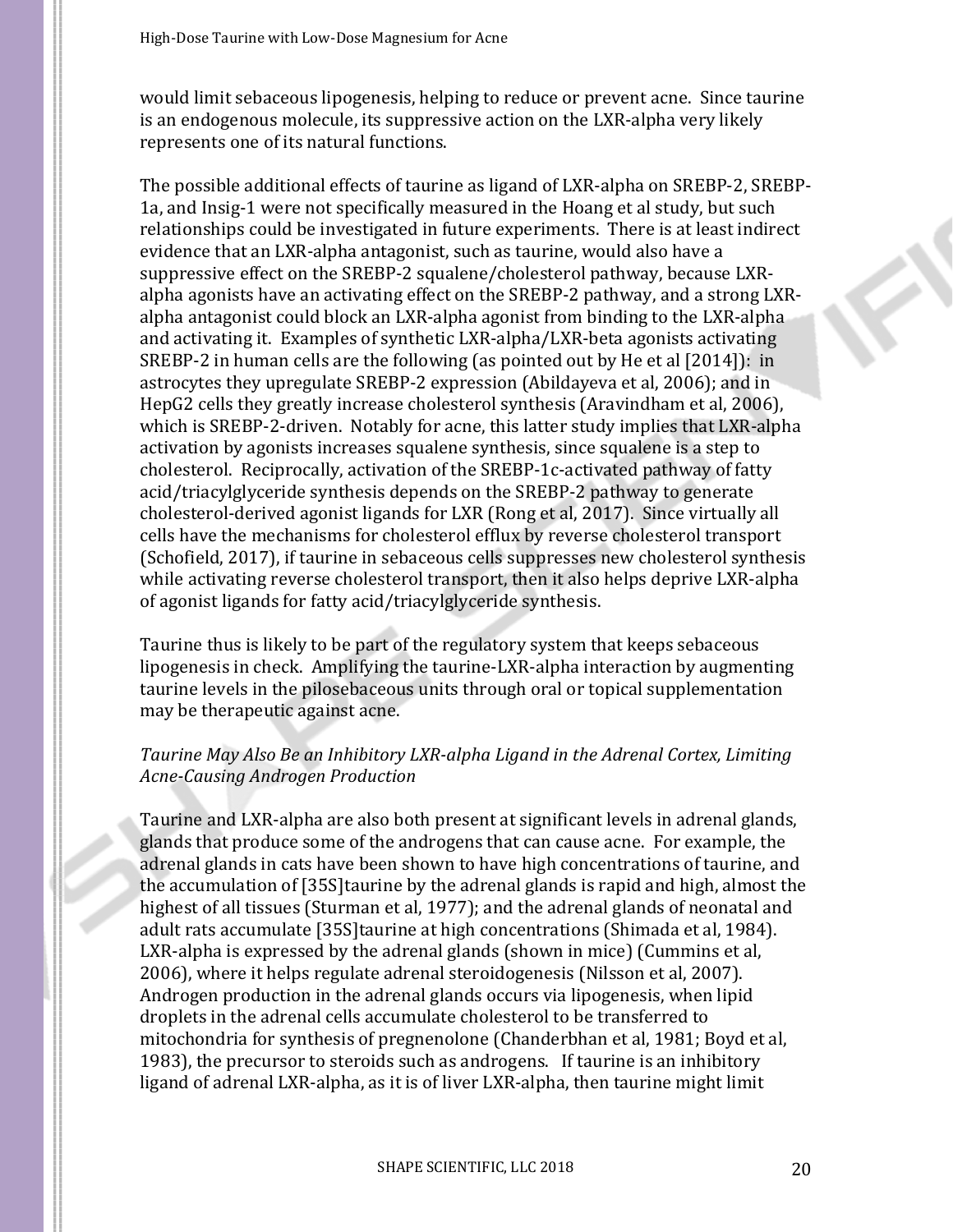adrenal lipogenesis, and thereby help prevent excess androgen production and decrease severity of acne. Clinically, sebum production has been shown to greatly decrease in patients who undergo bilateral adrenalectomy, a result attributed to the depletion of adrenal androgens (post-operative glucocorticoid levels were maintained medicinally) (Pochi and Strauss, 1977). The connection between taurine and LXR-alpha may turn out to be extremely important in the natural and clinical control of acne.

# *Taurine Also May Be a Ligand of Nuclear Receptor PPAR-gamma*

Computer simulations show that the structure of taurine can be flexibly docked into the ligand-binding site of the PPAR-gamma (peroxisome proliferator activated receptor-gamma), supporting biological experiments showing a likely ligandreceptor relationship between the two (Song et al, 2011). PPAR-gamma helps regulate lipid synthesis, but in ways not yet fully clear and consistent. PPAR-gamma is expressed in many tissues of the body, including those of the pilosebaceous units, such as the sebaceous glands, sebaceous ducts, and hair follicles (Trivedi et al, 2006). PPAR-gamma is also expressed in the adrenal glands (Liu et al, 2010; Mannelli et al, 2010). The specific ligand-docking experiment by Song et al (2011) used human retinal pigment epithelial cells, showing that taurine down-regulated the pathway of PPAR-gamma-dependent pro-inflammatory mediators. This particular result suggests, incidentally, that taurine might also be able to curtail some of the inflammation of acne.

The effect of taurine on PPAR-gamma-related lipogenesis, however, was not tested in the Song et al experiment. Downie et al (2004) showed that some PPAR-gamma ligands inhibit sebaceous lipogenesis in human whole organ sebaceous gland cultures, but taurine was not one of the ligands tested. Mastrofrancesco et al (2017), using the SZ95 line of human sebocytes, also showed that PPAR-gamma modulation can regulate sebogenesis and inflammation, and they further pointed out that synthetic modulators of PPAR-gamma could potentially represent therapeutic strategies for acne treatment.

It seems plausible that taurine as a natural PPAR-gamma ligand might function as an antagonist, to inhibit PPAR-gamma-related lipogenesis, since taurine as an LXRalpha ligand appears to function to inhibit LXR-alpha-induced lipogenesis; but further experiments are needed regarding the relationship between taurine and PPAR-gamma. Supporting the idea that one of functions of taurine is to help keep lipogenesis in check is a study in pre-adipocytes by Deng et al (2015) showing that one of the enzymes involved in the pathway of internal taurine synthesis from cysteine—cysteine dioxygenase 1 (CDO1)—interacts with PPAR-gamma in such a way that taurine synthesis is facilitated when lipid droplets are forming.

In sum, taurine may be a natural inhibitory ligand of the nuclear receptors especially LXR-alpha—that affect acne, suppressing the actions that increase lipogenesis, while maintaining certain other LXR-alpha functions. Understanding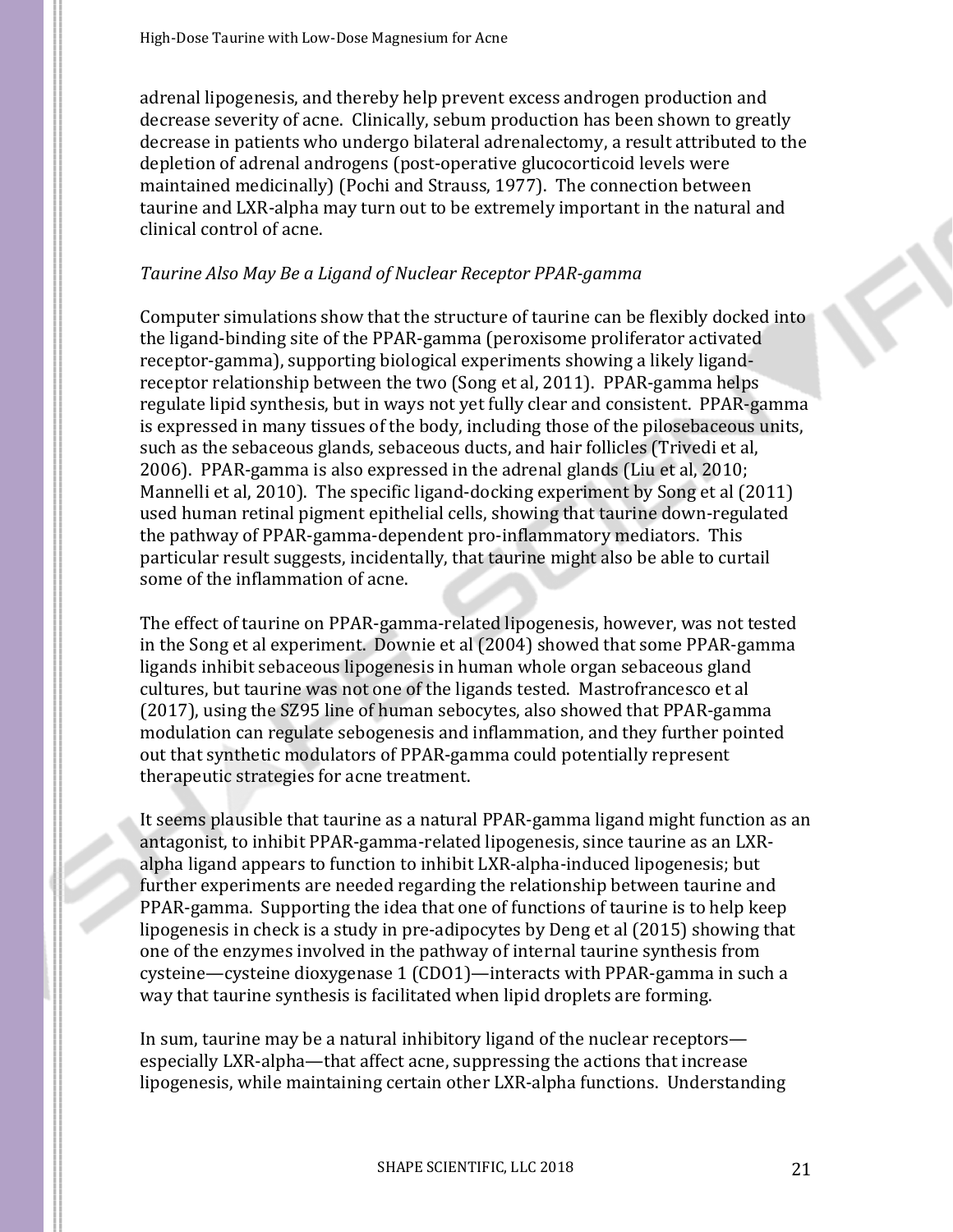taurine's role as a natural ligand for LXR-alpha should help in understanding the natural prevention of acne.

# **Magnesium Very Likely Catalyzes the Breakdown of Sebaceous Lipid Droplets to Micro-Lipid Droplets**

#### *Lipid Droplets Should Be Small When Entering the Narrow Pilosebaceous Canals*

Excessive lipid droplet size in the sebaceous ducts or the hair follicles could very likely clog these narrow pilosebaceous canals. It is still not clear exactly where along the sebum path—from the sebaceous gland, through the sebaceous duct, through the follicular canal, to the surface of the skin—the numerous sebaceous lipid droplets are supposed to break down to micro-lipid droplets, and the microlipid droplets to usable lipid constituents. As mentioned above, early electron microscope images show lipid droplets of some size being squeezed up the sebaceous ducts (Charles, 1960). Whether this squeezing depicts an unnaturally tight space for lipid droplets along their journey or a naturally normal scenario has not been investigated yet. Data do not appear to be available on whether intact sebaceous lipid droplets reach the hair follicles from the sebaceous ducts.

The diameters that are important for assessing whether the sizes of sebaceous lipid droplets are factors in acne are those of the lipid droplets, the micro-lipid droplets, the sebaceous ducts, the hair follicles, and the hair shaft in the hair follicles. Lipid droplets in most cells come in a range of sizes. The diameters of lipid droplets (in cells other than adipocytes, which produce extremely large lipid droplets) are usually less than 1 micrometer, and they rarely, but sometimes, exceed 10 micrometers (Suzuki et al, 2011). The diameters of the smallest detectable lipid droplets, by contrast, are only 70 nanometers (Suzuki et al, 2011). (The Suzuki study did not specify whether these small lipid droplets signified micro-lipid droplets resulting from the breakdown of larger lipid droplets.) Measurements of the diameters of the sebaceous ducts and of the hair follicles in the region near the ducts do not seem to be available in published studies, but in the histological images available online the diameters of both appear to be narrow relative to the diameters that would be required for the smooth conveyance of clusters of large lipid droplets. The diameter of the opening of the hair follicle to the exterior skin of the forehead, a common acne area, can be calculated from a study by Cunliffe et al (1976) to be about 50 micrometers; and that opening needs to be large enough to contain the hair shaft, which in the forehead has a diameter of about 18 micrometers (Otberg et al, 2003), as well as to enable the flow of sebum and cellular debris surrounding the hair. The diameters of the narrowest parts of the sebaceous ducts and hair follicles are probably less than the 50-micrometer diameter of the opening to the exterior skin.

If sebaceous lipid droplets are not broken down into micro-lipid droplets or smaller constituents before or while they are squeezed through the narrow pilosebaceous canals, then clusters of large lipid droplets could likely clog these areas. Of note is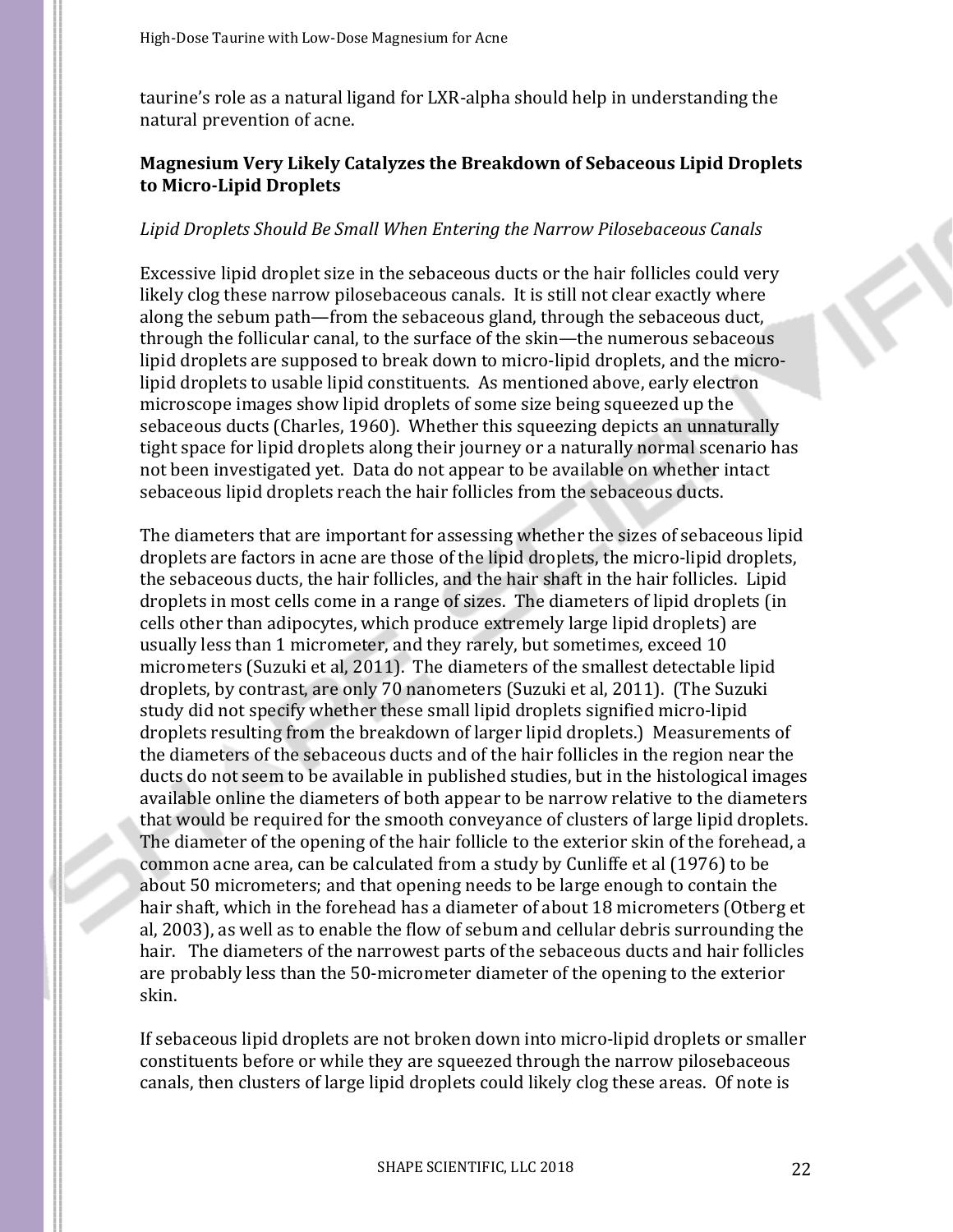that squalene accumulation is associated with the clustering of lipid droplets defined as the aggregation of 6 or more lipid droplets—as shown by Ta et al (2012) in yeast cells and in mammalian adipocyte and ovary cell lines. (Lipid droplet experiments in yeast are often significant for humans as well because lipid droplet biochemistry is highly conserved throughout the evolution of organisms, from yeast to mammals.) Ta et al (2012) showed in their yeast experiment that the effect of squalene on clustering is so pronounced that reducing the level of squalene restores the lipid droplet distribution to normal. As discussed above, squalene is present in much greater quantities in the sebum of people with acne than without acne. Thus, people whose sebaceous glands produce greater than average amounts of squalene are at risk for sebaceous lipid droplet clustering and are especially in need of the mechanisms for breaking down lipid droplets to micro-lipid droplets and dispersing them. Otherwise, the diameter of a cluster of large lipid droplets could exceed the diameter of the sebaceous ducts and hair follicles of the pilosebaceous units, clogging them.

# *Magnesium Triggers Protein Kinase A Phosphorylation of the Lipid Droplet Surface Protein Perilipin A (PLIN1a), Which Breaks Down Lipid Droplets to Micro-Lipid Droplets*

Lipid droplets are coated with several types of perilipin proteins, which perform various functions involving stabilizing the lipid droplets and controlling lipolysis of them (Brasaemle, 2007). Perilipin A, also known in more recent nomenclature as PLIN1a, may be integral to acne prevention.

In a key in vitro study in murine adipocytes (3T3-L1 cell line), A. Marcinkiewicz et al (2006) found that protein kinase A (PKA) phosphorylation of perilipin A drives the fairly rapid fragmentation and dispersion of lipid droplets. This phosphorylation causes the lipid droplets to break down into myriad dispersed micro-lipid droplets.

Perilipin A is also expressed on the surface of lipid droplets in sebocytes, as demonstrated both in hamster sebocytes (Akimoto et al, 2005) and in human differentiated SZ95 sebocytes (Dahlhoff et al, 2013). In earlier studies, perilipin A was shown to be associated with adipose cells as well as steroidogenic cells, such as in adrenal cortex (Servetnick et al, 1995). Of note is that Thiboutot et al (2003) found that sebaceous cells are steroidogenic cells. Adipocytes have also been found to be steroidogenic cells (Li et al, 2014). It is highly likely that perilipin A performs the same regulatory function on lipid droplets of sebocytes as of adipocytes, fragmenting and dispersing the lipid droplets upon PKA phosphorylation.

Magnesium plays a critical role in protein kinase phosphorylation, including PKA phosphorylation (Yu et al, 2011). Magnesium is even considered to be the physiological activator of the protein kinases, enzymes with specialized catalytic binding sites for magnesium (Adams, 2001). At the catalytic site cleft of the PKA molecule, either 1 or 2 magnesium ions bind, in addition to ATP (adenosine triphosphate), slightly altering the contour of the cleft; then a substrate protein,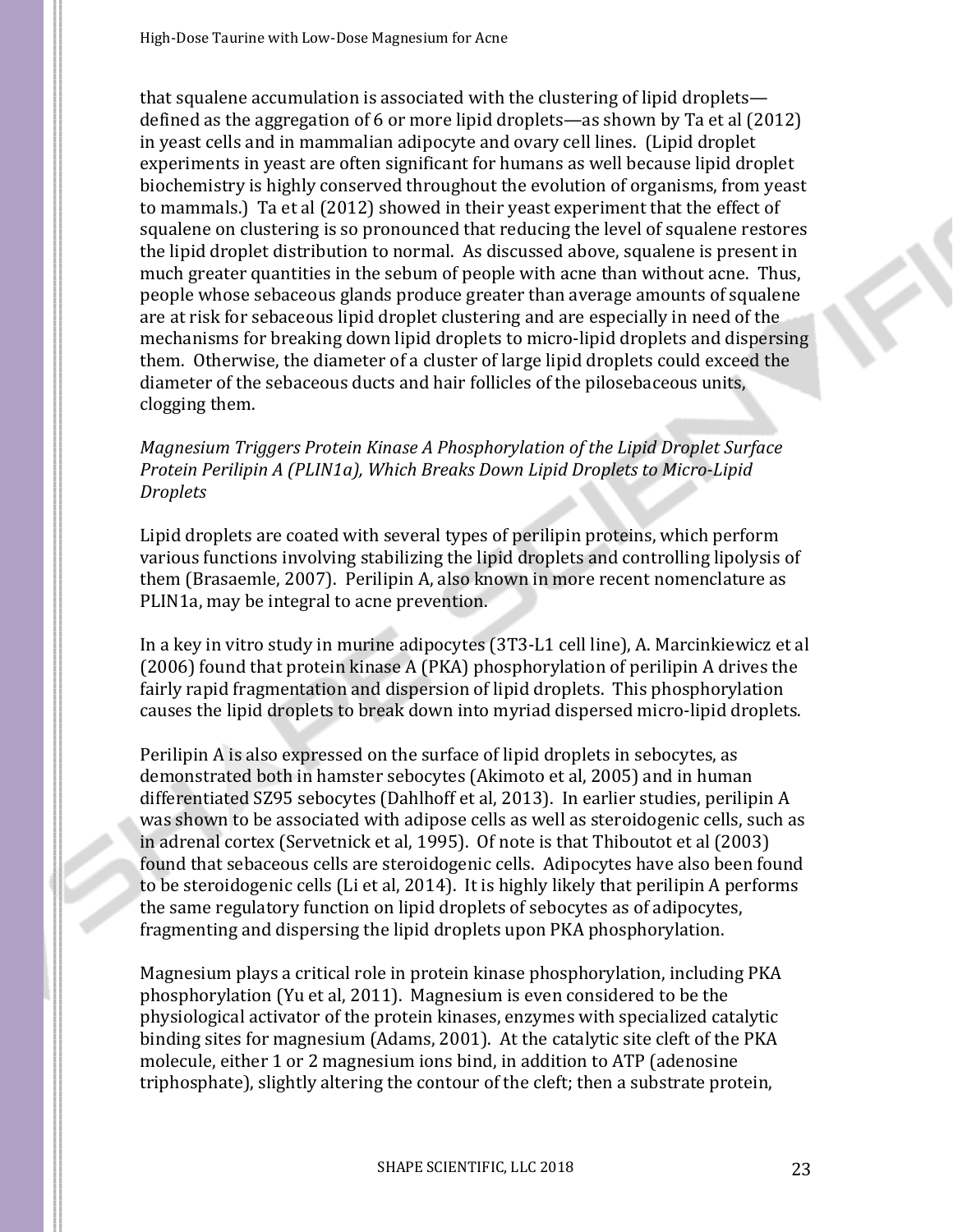such as perilipin A, binds along this cleft, and a phosphate is transferred from ATP to the substrate protein (Ubersax and Ferrell, 2007; McClendon et al, 2014). Magnesium at the catalytic site functions in part to help stabilize the orientation of the phosphate being transferred from ATP to the substrate protein (Wang and Cole, 2014), which results in a conformational change to that substrate protein. This phosphate-transfer role is crucial, as phosphates drive many biochemical transformations in nature (Westheimer, 1987; Hunter, 2012). The dynamics of PKA that occur when magnesium ions bind at the catalytic site are visualized in McClendon et al (2014).

Magnesium is also required at an earlier stage of the PKA phosphorylation cascade: PKA functionality is dependant on cyclic-AMP (adenosine monophosphate), which requires the conversion of an ATP molecule to cAMP via the enzyme adenylyl cyclase; and this latter enzyme requires 2 magnesium ions for activation (Zimmermann et al, 1998).

Therefore, since the activation of perilipin A requires magnesium-catalyzed PKA phosphorylation, sufficient magnesium in the pilosebaceous units is required for the natural prevention of acne if the perilipin A on sebaceous lipid droplets is to perform the function of breaking down the lipid droplets to micro-lipid droplets. The result of adequate magnesium should be more fluid flow of sebaceous lipid droplets, with less chance of clogging.

(Note: The above-mentioned Dahlhoff et al (2013) human sebaceous cell line SZ95 study and Akimoto et al (2005) hamster sebaceous cell line study emphasize that the expression of perilipin A (PLIN1a) increases dramatically with sebaceous cell differentiation, whereas it is low in undifferentiated sebaceous cells. These results make sense, because perilipin A in sebaceous cells would be expected to be upregulated close to the stage of holocrine burst, when lipid droplets need to be broken down before or upon entering the narrow pilosebaceous canals. The perilipins PLIN2 and PLIN3, in contrast to PLIN1a, have functions that promote lipogenesis and accumulation of lipid droplets (Schneider et al, 2016), so they would be expected to be upregulated at an early sebaceous cell stage. A 2015 study by Dahlhoff et al analyzed the lipid droplet protein profile of SZ95 to see which proteins are expressed on sebaceous lipid droplets in high abundance (defined by a spectral count of at least 10 in mass spectronomy quantitation [see Zhou et al, 2012 for the explanation of mass spectronomy spectral counts]). The study found that the only perilipins that are expressed in high abundance in SZ95 are PLIN2 and PLIN3. However, immortalized cells, like the SZ95, are probably more likely than normal sebaceous cells to have an "agenda" favoring excess lipid production. In any case, sebaceous lipid droplets in humans, hamsters, and probably all mammals, express perilipin A, which means that sebaceous lipid droplets are supposed to broken down by perilipin A, and therefore that magnesium is required for the smooth flow of sebum from dermis through epidermis to skin surface.)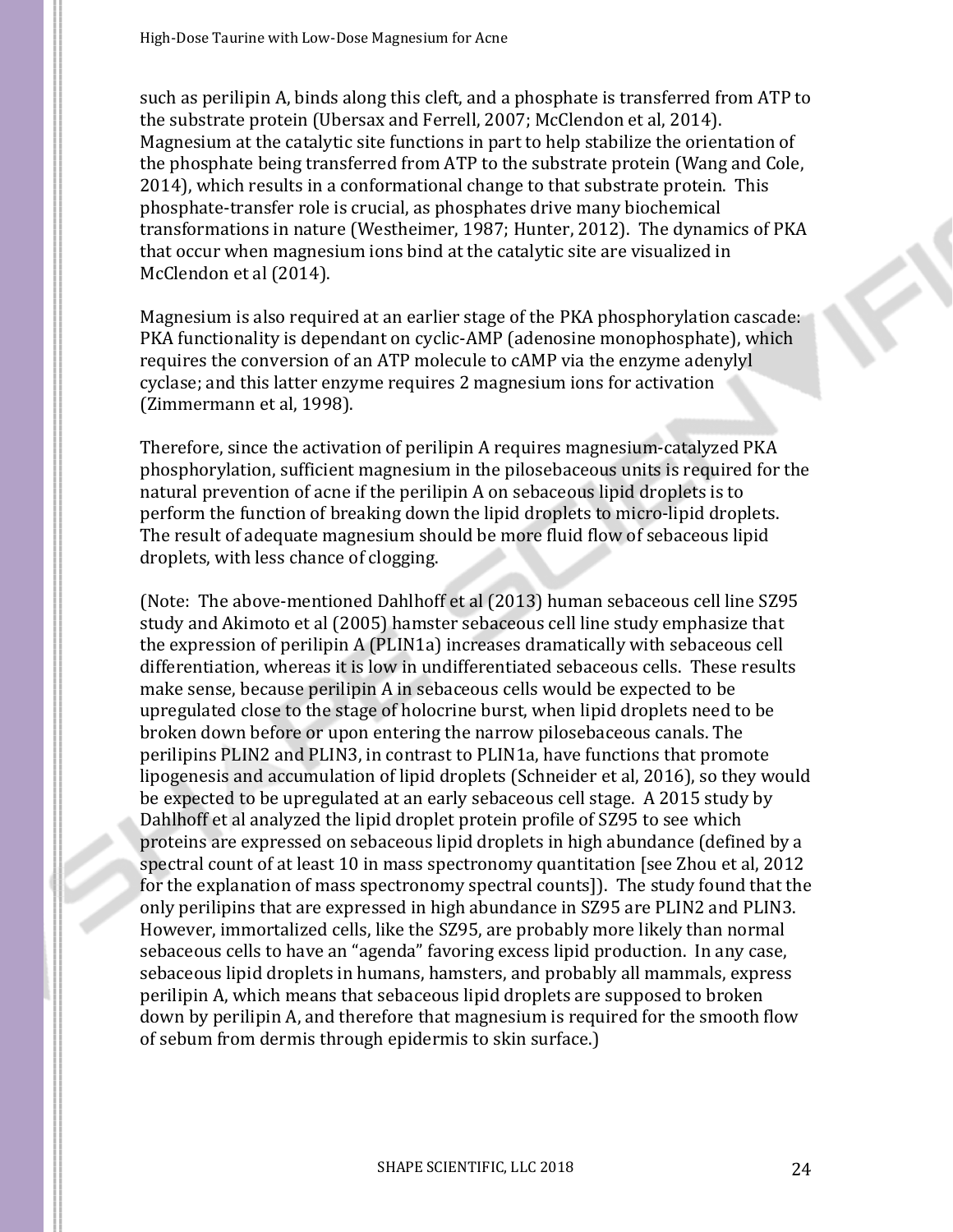Furthermore, the transition of sebum from a stream of large lipid droplets in the dermis to a stream of lipid constituents approaching the skin surface can be viewed as a 2-stage lipolysis cascade—the first stage being the above-described breakdown of lipid droplets to micro-lipid droplets, and the second stage being the breakdown of the lipids in the droplets to useful lipid constituents, such as triacylglycerides to free fatty acids. Both lipolysis stages are tied to PKA phosphorylation of perilipin A (A. Marcinkiewicz et al, 2006; Wang et al, 2009). Lipolysis requires magnesiumactivated protein kinase phosphorylation of the relevant lipases as well. For example, in mouse adipocytes, PKA phosphorylation of perilipin A results in the recruitment, phosphorylation, and activation of adipose triglyceride lipase (Sahu-Osen et al, 2015). And in mouse adipocytes and Chinese hamster ovary cells, PKA phosphorylation of perilipin A is essential for the translocation of hormonesensitive lipase (HSL) to the lipid droplet surfaces (Sztalryd et al, 2003). Additional lipolysis examples are discussed in Bickel et al (2009). Sebaceous cell lipid droplets with activated perilipin A would be expected similarly to recruit and activate lipases for the full lipolytic sequence. In normal human skin, the sebaceous glands and external root sheaths of the hair follicles have been shown to express lipase (Jimenez-Acosta et al, 1990).

Returning to the issue of exactly where along the sebum path—from the sebaceous gland, through the sebaceous duct, through the follicular canal—the numerous sebaceous lipid droplets are supposed to break down to micro-lipid droplets, and the micro-lipid droplets to usable lipids: it turns out that if sufficient magnesium is available, the entire cascade of breakdown events should be able to occur either intracellularly, within sebaceous cells before holocrine burst, or extracellularly, while in transit to or within the sebaceous ducts or hair follicles. Even if the sebaceous system is designed to trigger the cascade of breakdown events intracellularly, the system seems to allow for the backup strategy of extracellular breakdown in the case of missed timing or temporary magnesium insufficiency. This backup option would prevent or dissolve clogs.

The evidence for this option is that extracellular protein kinase phosphorylation, such as in bloodstream or secretions, has been discovered in recent years to be physiologically important and not uncommon in mammals (Yalak and Vogel, 2012; Klement and Medzihradszky, 2017). And the types of proteins that have been found to be modifiable by extracellular phosphorylation include proteins involved in lipid transport and homeostasis (Klement and Medzihradszky, 2017). Furthermore, PKA is one of the protein kinases that has been shown to phosphorylate extracellularly a number of target proteins (Cabrera-Pastor et al, 2016). And ATP, which is a necessary component of PKA phosphorylation, can also be synthesized extracellularly or released for activity into extracellular spaces (Valak and Vogel, 2012). Physiological events that lead to an increase in extracellular ATP include cellular damage (Yalak and Olsen, 2015), and holocrine burst of the sebaceous cell would seem to be a case of cellular damage.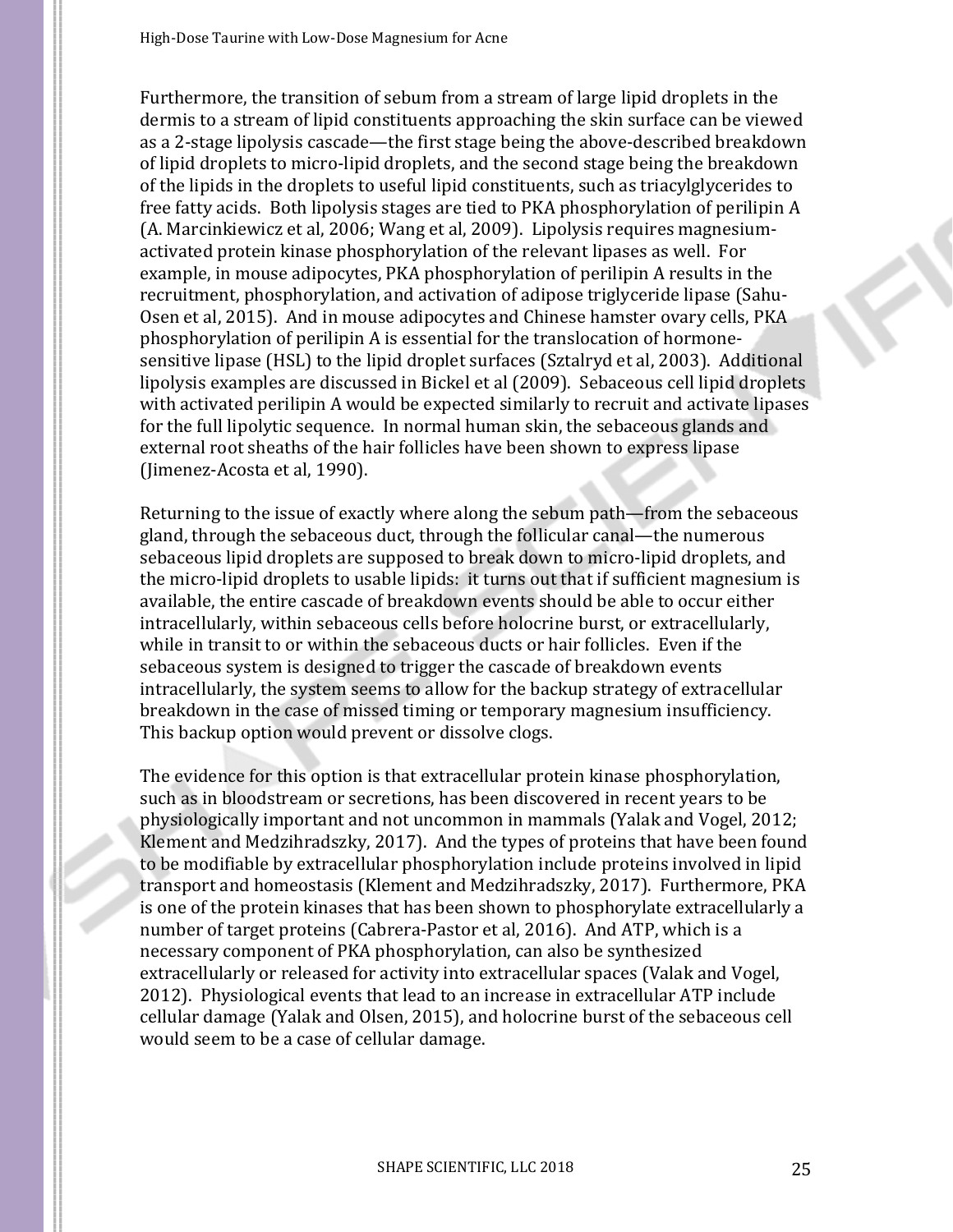This information indicates that magnesium could probably successfully trigger the breakdown of large lipid droplets that have already left the sebaceous cell and that are clogging the sebaceous duct. If ample magnesium is administered, the necessary components for dissolving the clogs are present.

# *In Addition, Magnesium-Triggered Protein Kinase Phosphorylation Inactivates the Proteins that Most Directly Induce Lipogenesis in the Sebaceous Glands*

Protein kinases are reversible molecular switches: they are enzymes that use metal catalysts—almost always magnesium—to phosphorylate proteins, transferring a phosphate from ATP to a target protein; then enzymes known as phosphatases later remove the phosphate from the phosphorylated protein. There are about 500 different kinds of protein kinases in the body, almost all of which rely on magnesium. About one-third of the proteins in the body routinely undergo phosphorylation/dephosphorylation by one or more protein kinases. Protein kinase phosphorylation activates some of these proteins, whereas it inactivates others, and then phosphatases do the reverse. Key lipogenic proteins in the sebaceous glands that are inactivated by magnesium-catalyzed phosphorylation are the following:

LXR-alpha: In the case of some nuclear receptors, protein kinase phosphorylation inactivates them, terminating the signaling response that the receptors would otherwise have to their ligands by inducing conformational changes that result in DNA dissociation or decreased ligand affinity (Rochette-Egly, 2003). The nuclear receptor LXR-alpha, the major inducer of sebaceous lipogenesis discussed above, is a protein that undergoes magnesium-catalyzed PKA phosphorylation (Chen et al, 2006) in such a way that lipogenesis is inhibited: PKA phosphorylation of LXRalpha inhibits LXR-alpha-induced SREBP-1c expression, as shown in rat liver (Yamamoto et al, 2007).

SREBPs: The SREBP pathways drive fatty acid/triacylglycerol synthesis and squalene/cholesterol synthesis in the sebaceous glands. There are 3 SREBP isoforms. SREBP-1a and SREBP-1c initiate the series of biochemical reactions that lead to the production of fatty acids/triacylglycerols. SREBP-2 and SREBP-1a initiate the series of biochemical reactions that lead to the production of squalene/cholesterol. Each SREBP- driven biochemical pathway of lipid synthesis has a rate-limiting step, defined as the slowest step in the pathway and the one that determines the overall rate of the other reactions in the pathway. For the SREBP-1c and SREBP-1a pathways of fatty acid/triacylglycerol synthesis, the rate-limiting step is the enzyme ACC (acetyl coA carboxylase), and for the SREBP-2 and SREBP-1a pathways of squalene/cholesterol synthesis the rate-limiting step is the enzyme HMG-coA-reductase. The 3 SREBPs and the 2 rate-limiting enzymes represent key therapeutic blocking points for inhibiting sebaceous lipogenesis. Magnesium helps suppress activity of all 5 of these proteins.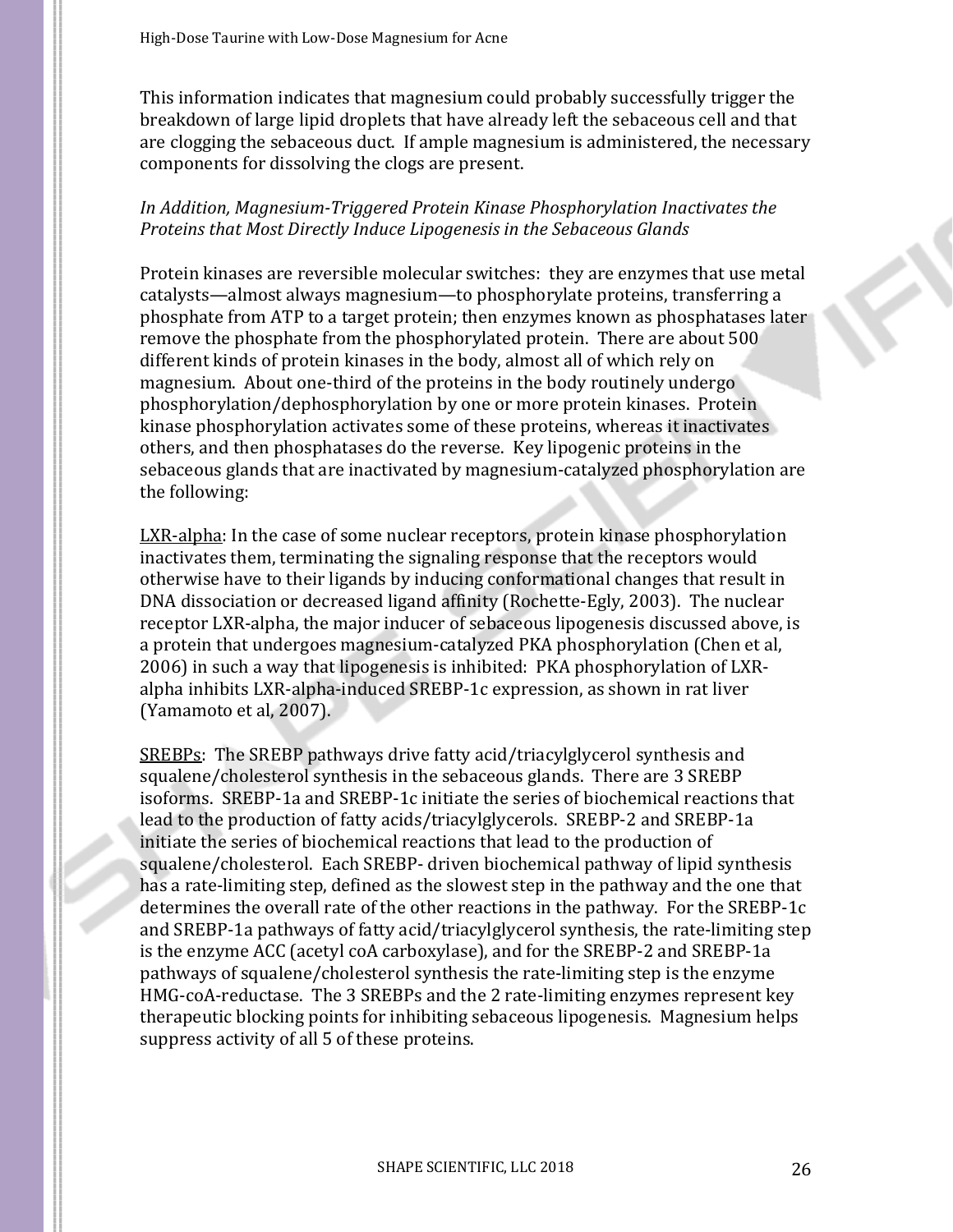SREBP-1a and SREBP-1c undergo magnesium-catalyzed PKA phosphorylation in a way that inactivates them, as shown in liver (HepG2) cells (Lu and Shyy, 2006). Dong et al (2014) confirmed that PKA phosphorylation of SREBP-1a and SREBP-1c inhibits transcriptional activity of nuclear SREBP-1a and SREBP-1c. SREBP-1c, additionally, and SREBP-2 undergo phosphorylation by another protein kinase, AMPK (adenosine monophosphate-activated kinase), in a way that inactivates them (Li et al, 2011). Magnesium catalyzes AMPK (Littler et al, 2010).

ACC: Magnesium-catalyzed AMPK phosphorylation of ACC inhibits it (Hardie and Pan, 2002), inhibiting the production of triacylglycerols. APMK and ACC are detected in sebaceous glands (Smythe et al, 1998).

HMG-coA-reductase: Magnesium-catalyzed AMPK phosphorylation of HMG-coAreductase inhibits it (Friesen and Rodwell, 2004; Rosanoff and Seelig, 2004), inhibiting the production of squalene. HMG-coA-reductase is detected in sebaceous glands (Smythe et al, 1998).

PLIN2: Magnesium can suppress activity of the apparently lipogenesis-promoting lipid droplet protein PLIN2: magnesium-dependent AMPK phosphorylation of PLIN2 triggers its degradation (Kaushik and Cuervo, 2016).

# *Magnesium Seems to Have a Balanced Role in the Less Direct Influences on Lipid Biosynthesis*

The LXR-alpha/SREBP system of biochemical pathways directing lipid synthesis in the sebaceous glands presents a fairly clean semi-linear picture. But the total picture of all the biochemical pathways in the body that can indirectly affect lipid synthesis in the sebaceous glands looks more convoluted and is less precisely understood.

Magnesium, in addition to having the above-mentioned direct influences on key proteins of the SREBP system, has less direct routes of influence on the SREBP system. A number of other proteins whose activation or inactivation is dependent upon magnesium lie along biochemical pathways linked eventually via a series of steps to the SREBPs. However, the more remote the magnesium-dependent biochemical actions are from the SREBPs, the less consistent or assessable is the net effect of magnesium from these actions on the SREBPs. This is because simultaneous conflicting magnesium-dependent signals can be generated within a complex system of pathways that has many inputs and feedback loops involving magnesium components. Many of the proteins that influence lipid production in sebaceous or other cells are associated with cellular growth and the cell cycle in general; and maintaining sebaceous lipid homeostasis is not the body's highest priority. So while overall magnesium appears to significantly lower lipogenesis in the sebaceous glands, this beneficial effect for acne sufferers likely occurs via the more direct magnesium-dependent biochemical inputs to the SREBP pathways rather than via the more indirect remote ones.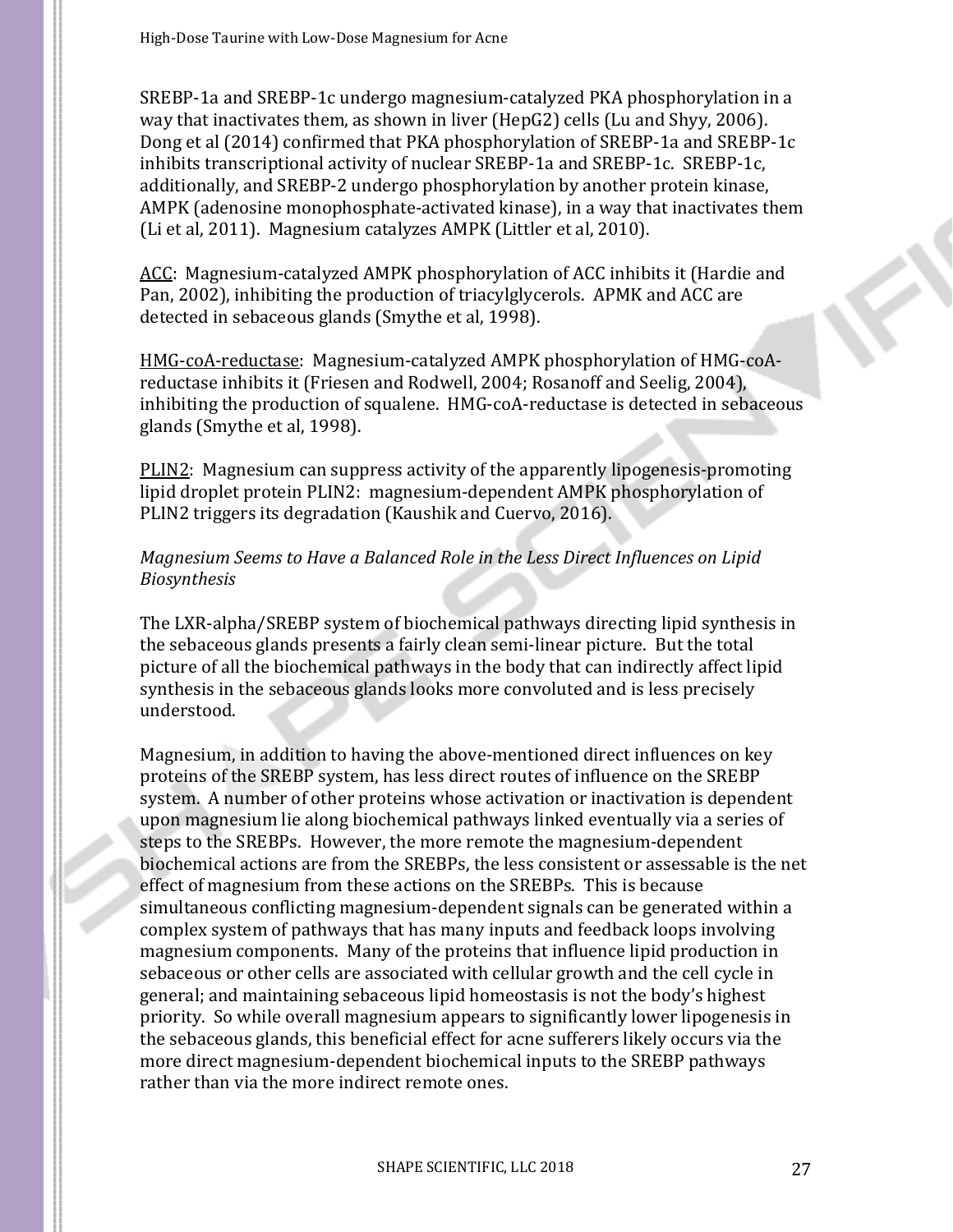An example, relevant to recent research on acne, surrounds the mTOR protein, especially in relation to the FOX01 protein. Activation of mTOR can lead to activation of SREBP and consequent lipogenesis, whereas activation of FOX01 leads to inhibition of SREBP and decreased lipogenesis. Inhibition of FOX01 in parallel with activation of mTOR Complex may be a factor in acne (Melnik and Zouboulis, 2013), and the inhibition of nuclear FOX01 in skin is correlated with acne (Agamia et al, 2016). Magnesium, however, does not appear to directly activate either mTOR or FOX01. In fact, mTOR is one of the rare protein kinases that is preferentially activated at its catalytic site by manganese rather than by magnesium (Michels et al, 2010; Sato et al, 2009). But both mTOR and Fox01 can be activated and inactivated indirectly by pathways involving magnesium. Protein kinase B (PKB, also called Akt) is magnesium-catalyzed and, in the presence of insulin, can phosphorylate and activate mTOR activation as well as phosphorylate and inhibit FOX01. However, magnesium appears to lower insulin levels (see Barbagallo et al, 2007; Hruby et al, 2013), which would seem to partially counter the effect of Akt/PKB on mTOR. Meanwhile, magnesium-catalyzed AMPK inhibits mTOR indirectly, by phosphorylating 2 of its regulatory proteins, raptor and TSC2, which then inhibit mTOR (Gwinn et al, 2008; Portsmann et al, 2008). But TSC2 can also be phosphorylated by a number of other different kinases, each with different consequences (Inoki et al, 2006). Furthermore, magnesium activates the PP2Aphosphatase-activator (PTPA) (Jordens et al, 2006), which activates the phosphatase PP2A to dephosphorylate many proteins, including Akt/PKB and FOX01. The result is inhibition of Akt/PKB (Kuo et al, 2008), and activation of FOX01 (Yan et al, 2008), which then inhibits the SREBPs and so helps suppress lipogenesis. But then magnesium-catalyzed-PTPA-activated PP2A also activates ACC and HMG-coA-reductase, which are steps in lipid synthesis. These details show only a partial scenario of the very complex system of indirect pathways potentially affecting lipid synthesis in the sebaceous glands.

There are many additional "miscellaneous" proteins that, as components of various biochemical pathways, can be directly or indirectly activated or inactivated by magnesium and affect signals reaching the SREBPs. But the entangled relationships between all these different proteins and pathways have not been fully elucidated yet by researchers.

In sum, in the pilosebaceous units, LXR-alpha seems to be a master regulator of sebaceous lipogenesis, turning on or off the SREBP pathways of lipid synthesis. Although magnesium's remote influences on this system may balance out to low or even zero, magnesium's most direct influences on this system seem clearly antilipogenic.

# *Studies on Magnesium Deficiency Indicate that Magnesium Lowers Lipid Synthesis*

In liver cell culture studies on the role of magnesium in lipid regulation, magnesium deficiency leads to an increase in lipogenesis-promoting SREBP-2 and a decrease in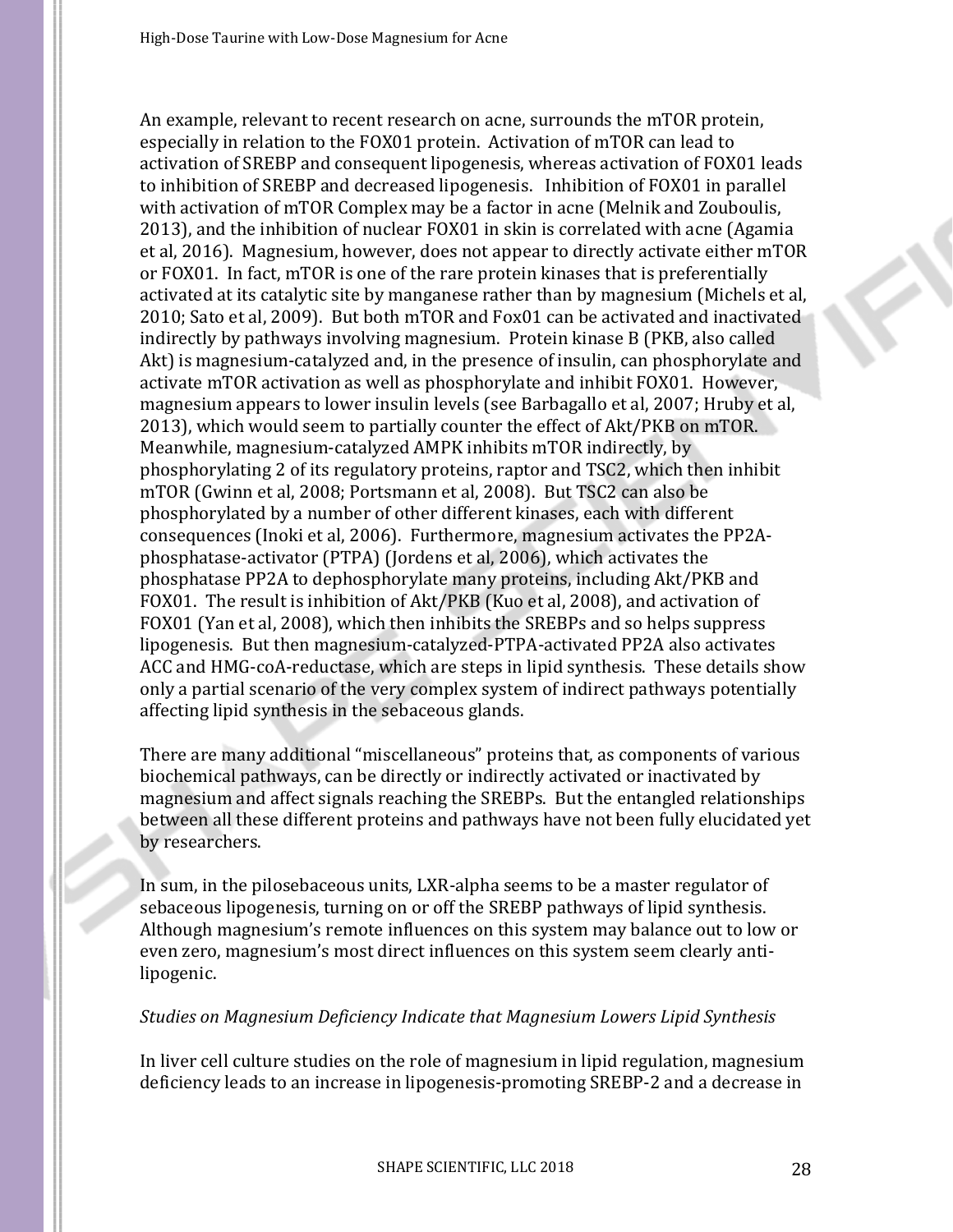lipogenesis-inhibiting Insig-2, in alignment with the medical literature showing a 2 fold increase in liver triglyceride content with magnesium-deficient diets (Etwebi, 2011). Magnesium deficiency, common in modern societies, appears to be a risk factor for increased lipogenesis, indicating that sufficient magnesium may lower lipogenesis.

# **In Summary, Taurine and Magnesium Decrease Sebaceous Lipogenesis**

# **TABLE 1**: **Effects of Taurine and Magnesium on the Activity Levels of Proteins Most Directly Controlling Lipid Production and Lipid Flow in the Sebaceous Glands**

|                     | Ideal Situation* | <b>Real Situation</b> |           |  |
|---------------------|------------------|-----------------------|-----------|--|
| Proteins            |                  | Tau                   | Mag       |  |
| LXR-alpha           | down             | down                  | down      |  |
| Insig1              | up               |                       | (no info) |  |
| Insig2              | up               | up                    |           |  |
| SREBP-1a            | down             |                       | down      |  |
| SREBP-1c            | down             | down                  | down      |  |
| SREBP-2             | down             | down(?)               | down      |  |
| <b>ACC</b>          | down             |                       | down      |  |
| HMG-coA-reductase   | down             |                       | down      |  |
| PLIN <sub>1</sub> a | up               |                       | up        |  |
| PLIN2(?)            | down             |                       | down      |  |
| PLIN3(?)            | down             |                       | (no info) |  |
|                     |                  |                       |           |  |

[\*Ideal Situation refers to what would seem to be ideal for an acne patient undergoing treatment. A question mark indicates some uncertainty in the data.]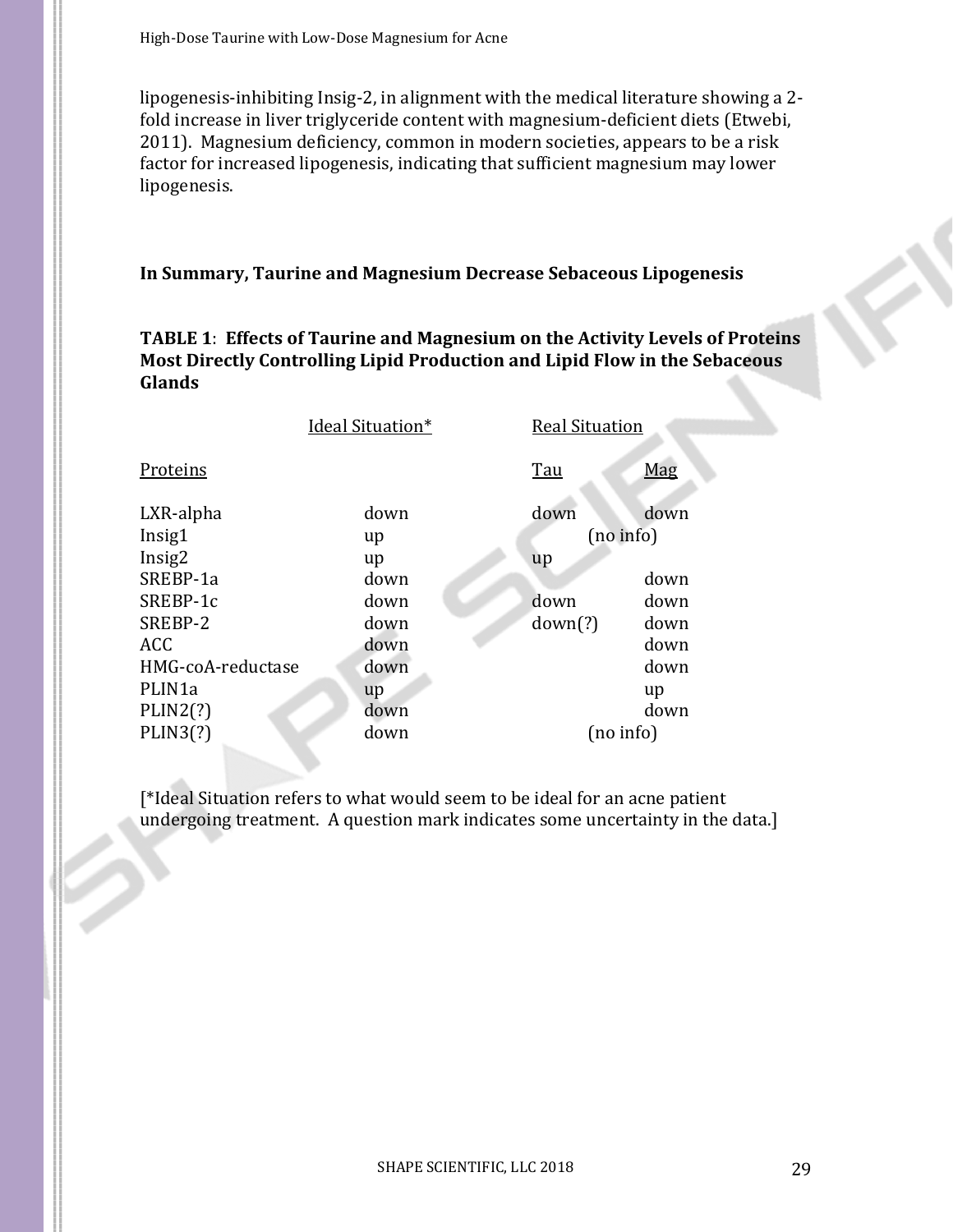# **DIAGRAM 1a: Biochemical Pathways of Sebaceous Lipid Synthesis**

LXR-alpha linked — [directs SREBP-1c path, influences SREBP-2 path]

**Squalene/Cholesterol Synthesis Pathway** [abbreviated] — Activated via SREBP-2 or SREBP-1a

Acetyl CoA

| [enzyme]

| Acetoacetyl CoA |

|

| [enzyme]

| HMG CoA

> | HMG CoA reductase — [for sebum control, block the pathway here]

Mevalonate

|

|

|

| [many enzymes]

| Squalene

| [many enzymes]

| Cholesterol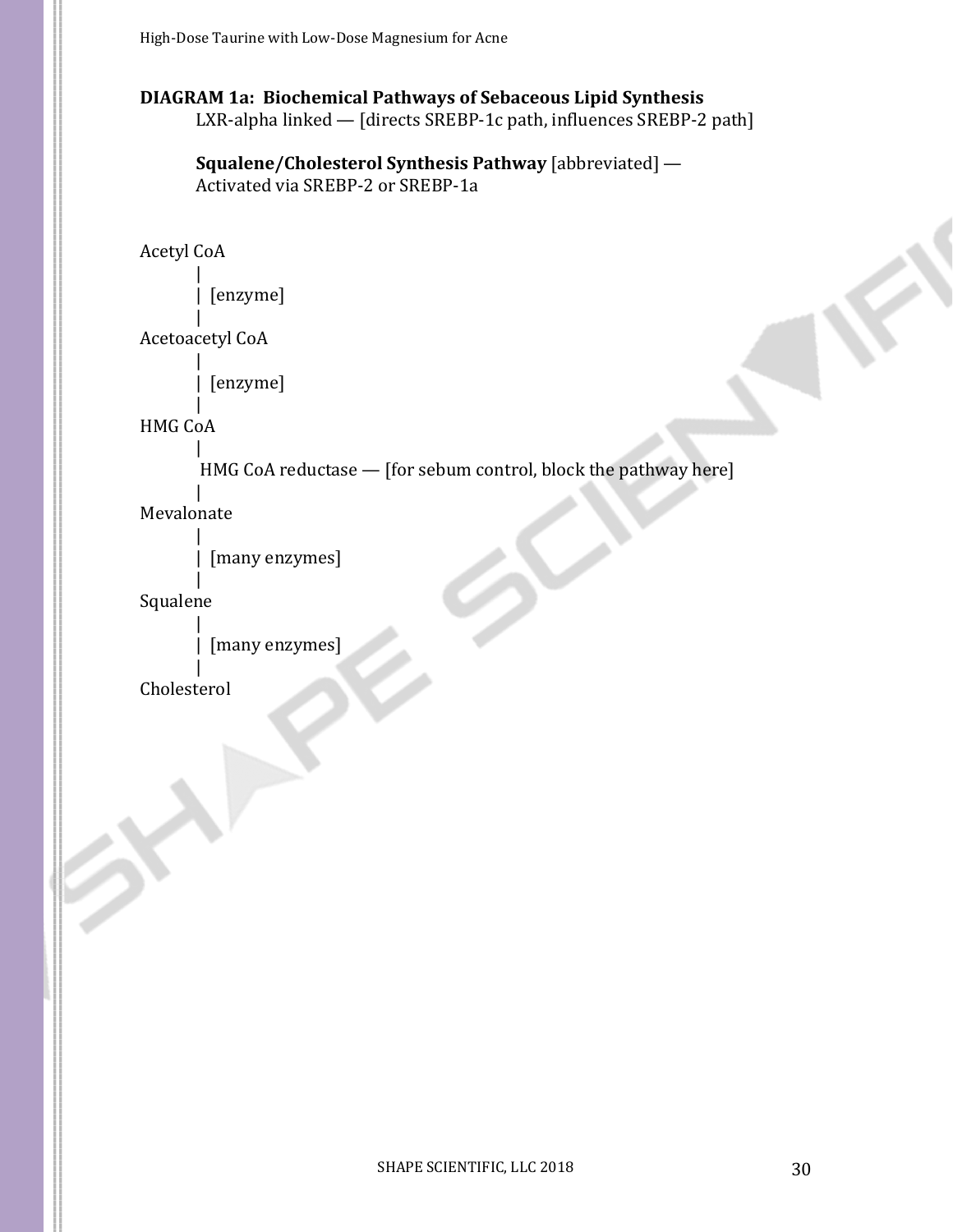#### **DIAGRAM 1b: Biochemical Pathways of Sebaceous Lipid Synthesis**  LXR-alpha linked — [directs SREBP-1c path, influences SREBP-2 path]

**Fatty Acid/Triacylglyceride Synthesis Pathway** [abbreviated] — Activated via SREBP-1c or SREBP-1a

Acetyl CoA

Acetyl CoA carboxylase — [for sebum control, block the pathway here]

| Malonyl CoA

|

|

|

|

```
| [enzymes]
```
| Fatty acids

| [enzyme]

| Fatty acyl CoA — [wax esters can be formed from interaction with fatty alcohols]

| [enzyme]

| Monoacylglycerol 3-phosphate

| Triacylglycerides

|

Reference Note: These pathway Diagrams 1a and 1b were constructed using some of the many pathway diagrams and pathway bits of information widely available online. Some parts of the resultant diagrams are abbreviated for clarity.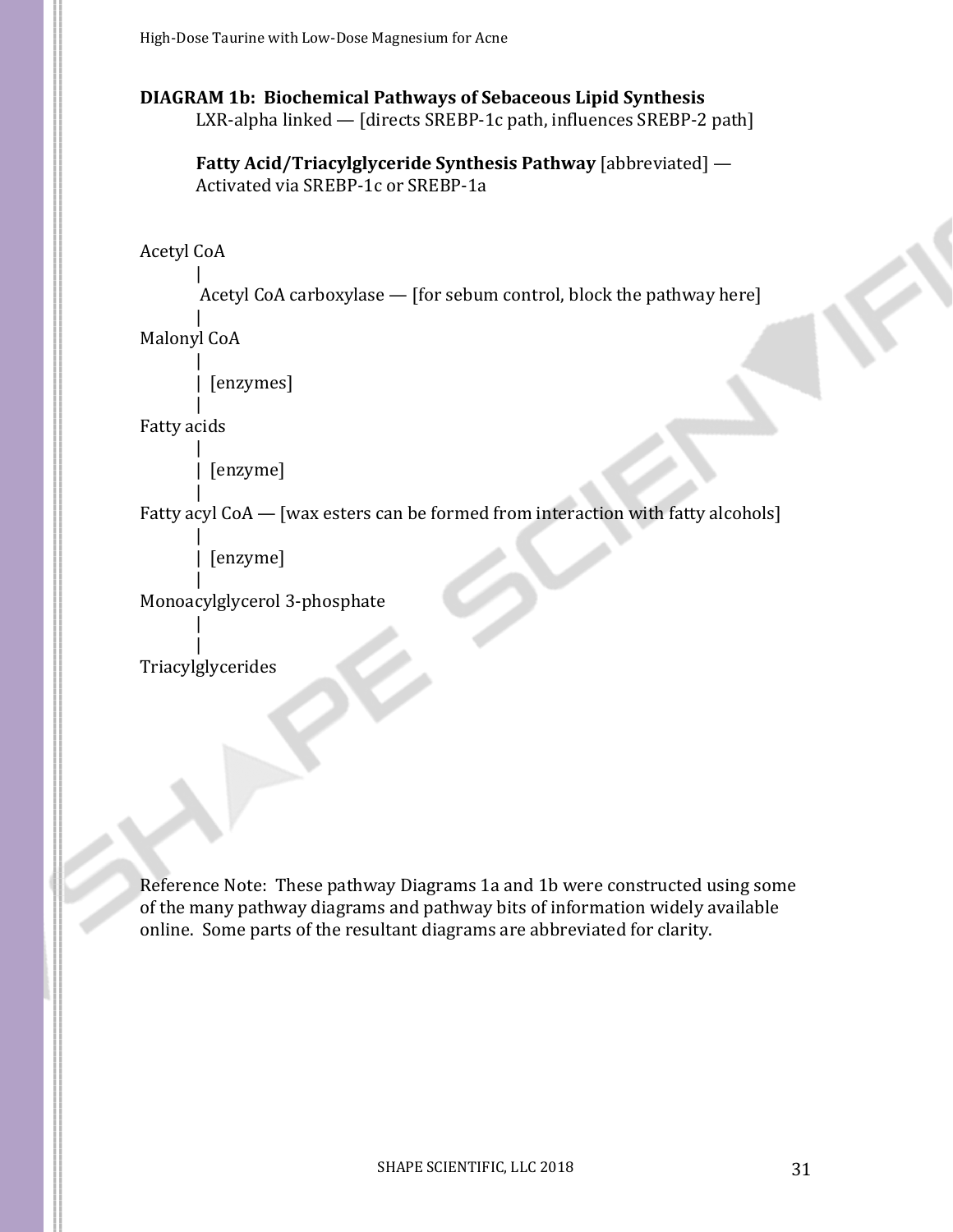# **Taurine and Magnesium May Have Additional Benefits for Treating Acne**

# *Taurine and Magnesium Might Possibly Reduce the Viscosity of Sebum, Helping to Prevent Clogging*

Taurine and magnesium in the pilosebaceous units might play a role in reducing the viscosity of sebum, if these micronutrients come into contact with sebum—a speculative suggestion that could be investigated. Lowered viscosity might reduce the risk of clogging.

Viscosity-lowering studies on taurine include the following: Taurine, compared to other dipolar ions tested in a study by Tsangaris and Martin (1965), has very low viscosity in aqueous solution. Taurine significantly reduced the levels of whole blood viscosity in a study on rats and type-2 diabetes (Zhang et al, 2010, abstract). Taurine levels increase dramatically in hibernating vertebrates under conditions of increased blood viscosity caused by lower core body temperature, helping to prevent hyper-coagulative states (Miglis et al, 2002).

Viscosity-lowering studies on magnesium include the following: Magnesium has been shown to help lower blood viscosity (Dou et al, 2009). There does not appear to be information yet on whether the pilosebaceous units accumulate large amounts of magnesium when it is abundant in the body.

# *Taurine Might Help Heal Acne Wounds*

Taurine might also help with wound healing, clearing up the lesions of acne at a faster pace than otherwise. Degim et al (2002) and Dincer et al (1996) found that locally administered taurine in mice significantly increased wound tensile strength, which suggested that taurine might be effective in wound healing. The proposed mechanism of both studies was taurine's suppressive effect on lipid peroxidation. The taurine of the Degim et al study was in an experimental topical gel formulation. Potential development of a topical taurine-magnesium gel for acne treatment in humans is discussed in Part VI.

# *Taurine Might Help Mitigate the Depression and Anxiety Caused by Acne*

Taurine has been shown in rats subjected to chronic unpredictable mild stress to have significant anti-depressant and anti-anxiety effects (Wu et al, 2017). If taurine also has this effect in humans, then possibly it could help halt the "vicious-cycle" component of acne, in which acne patients with social avoidance brought on by the anxiety and depression of having to face the world with acne stay home a lot, where they often develop compulsive picking of lesions, worsening the lesions and subsequently becoming even more depressed and anxious.

*Taurine with Might Mitigate Scarring*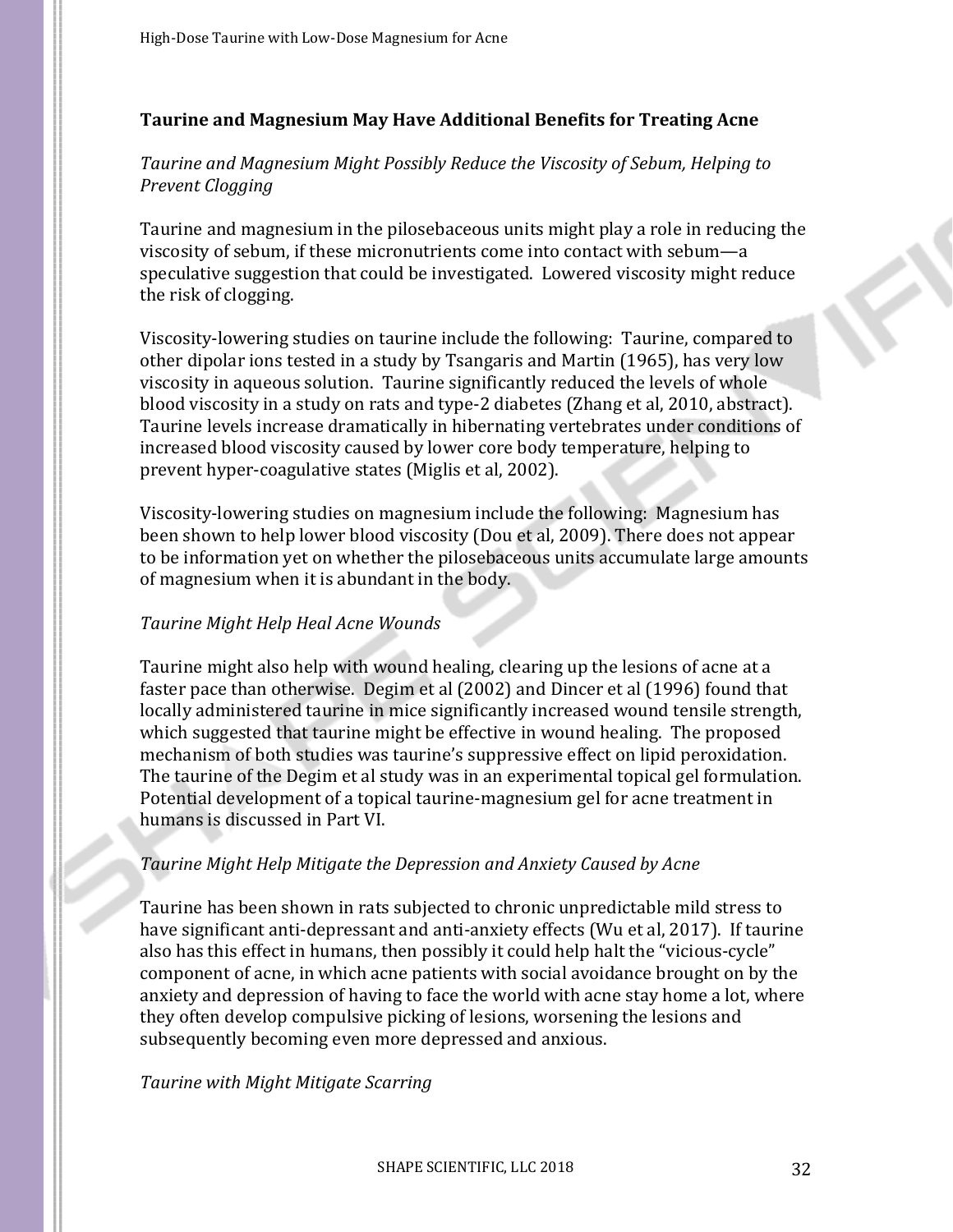The significant reduction in severe acne scarring experienced by one volunteer on taurine-magnesium supplementation is probably related to the important function of taurine as an osmolyte, helping to regulate and replenish water in cells, and to the role of magnesium ions as electrolytes, helping to hydrate cells.

#### *Taurine and Magnesium are in Some Ways Synergistic*

The relationship between taurine and magnesium in the human body is not fully known yet. Taurine is an important osmolyte in cells (Huxtable, 1992), and magnesium is also referred to in at least one study as an osmolyte (Roche et al, 2006). Whether these two micronutrients work together in an osmolyte capacity could be investigated. Taurine is believed by some researchers to help regulate magnesium homeostasis (Durlach and Durlach, 1984, abstract). As mentioned in the Introduction, taurine facilitates the transport of magnesium ions across cell membranes (Human Metabolome Database). It is possible that there are additional synergistic relationships between taurine and magnesium that affect acne.

# **PART IV: HOW SUBOPTIMAL TAURINE INTAKE COULD LEAD TO SERIOUS TAURINE DEFICIENCY IN THE PILOSEBACEOUS UNITS**

# **The Thrifty Phenotype Hypothesis and the Triage Theory Are Applicable to Taurine**

According to the "thrifty phenotype hypothesis" (Hales and Barker, 1992; Barker, 1997; Hales and Barker, 2013; Hoet et al, 2000), poor fetal nutrition and poor early post-natal nutrition lead to survival-ensuring strategies by the body, in which the nutrients in short supply are diverted to critical organs at the expense of peripheral tissues. According to the "triage theory" (Ames, 2006), even modest micronutrient deficiency initiates the body's triage (emergency) strategy of diverting micronutrients from tissues of secondary importance to those of primary importance. The thrifty phenotype hypothesis and triage theory imply that a lengthy deficiency of taurine would lead to dietary taurine being conserved mainly for the more critical tissues, such as the heart, eyes, brain, liver, and pancreas.

In humans, the pilosebaceous units appear to be tissues of secondary importance, so during times of dietary taurine deficiency, much of the body's taurine that would normally go to the pilosebaceous units instead likely gets diverted to more critical tissues. Taurine can be interchanged between organs (Huxtable and Lippincott, 1983), so during times of taurine deficiency, some of the taurine already present in the pilosebaceous units might even be transferred out to the more critical tissues, further depleting the pilosebaceous units.

In cases of chronic taurine insufficiency beginning early in life and lasting throughout childhood, the sebaceous glands might consequently be predisposed to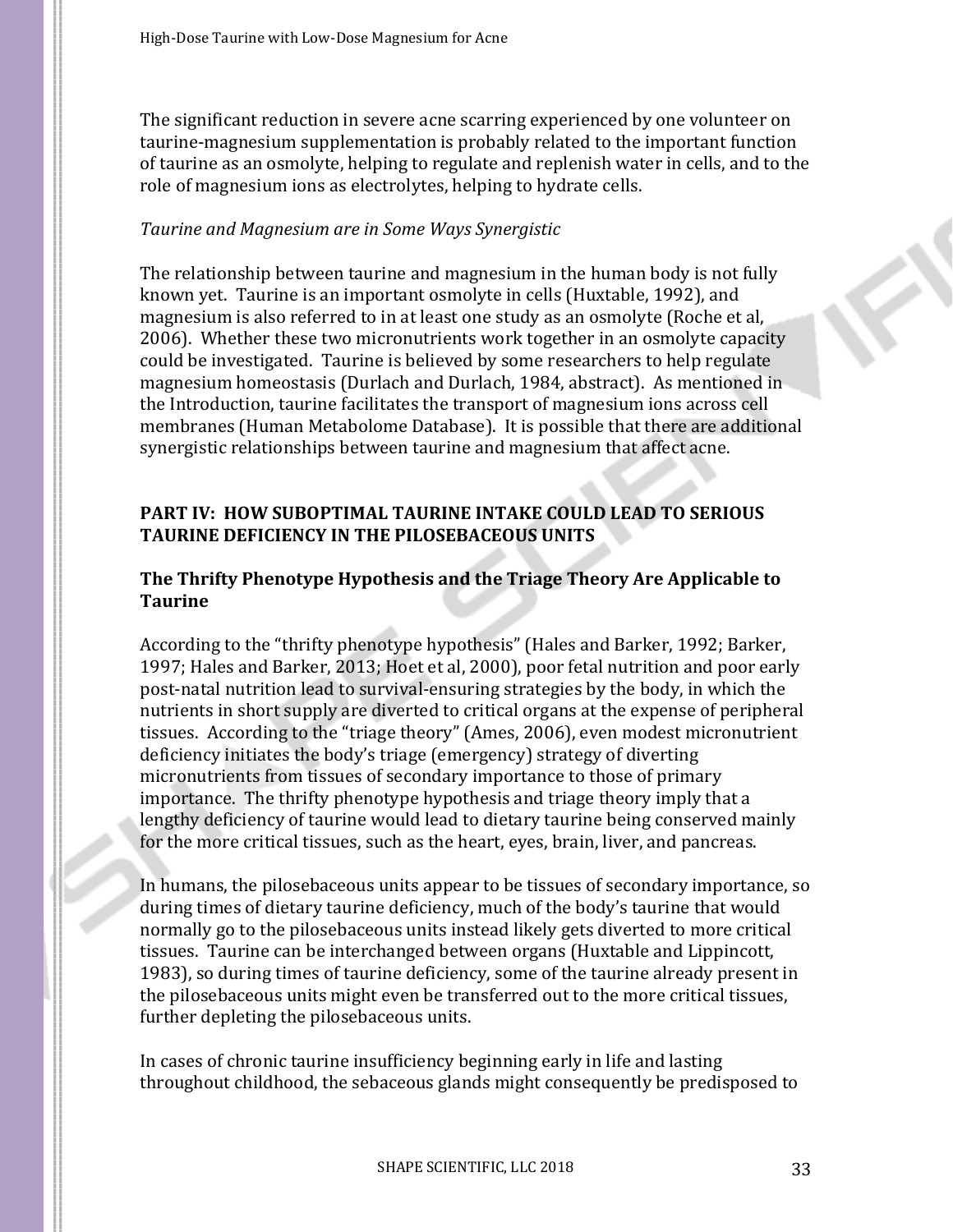producing excess lipids. Then when the onset of puberty spurs a significant increase in androgen production, the sebaceous glands would likely respond by producing an acne-causing quantity of lipids, marring the teenage skin.

# **The Distribution of Taurine During Deficiency May Be Modulated by Taurine Transporters**

Taurine transporters on cell membranes transport taurine from the bloodstream into the cells, but not evenly among all tissues. Taurine content is not the same from tissue to tissue (Huxtable, 1992; Shimada et al, 1984), and varying dietary taurine intake can affect taurine content of different tissues differently (Satsu et al, 2002). If the density of taurine transporters is low in a particular tissue, a large amount of taurine is unlikely to accumulate in its cells.

The body's basic pattern of distribution of taurine among different tissues might be formed early in life by the expression of taurine transporters at different levels in different tissues. Shortages of taurine might lead to the selective up-regulation or down-regulation of taurine transporters in different tissues in order to redistribute the body's taurine supply such that the most critical tissues obtain taurine at the expense of less critical tissues.

# *Taurine Has at Least One Major and One Minor Transporter*

The major known transporter protein for taurine is TauT (gene name SLC6A6 in the solute carrier family). This transporter has high affinity for taurine, although it is not completely exclusive to taurine, because it also binds the [3H]GABA neurotransmitter, but with low affinity (Tomi et al, 2008; Zhou et a, 2012). Taurine can also be transported, at least in hepatocytes, by the GABA transporter GAT2 (SLC6A13) (Zhou et al, 2012). Taurine has another transporter protein, the PAT1 protein (gene SLC36A1), which is at high levels in intestine and brain and is known to transport taurine across the intestinal brush-border membrane for absorption into the bloodstream (Anderson et al, 2008). PAT1 is not highly specific for taurine, as is TauT, because it also transports GABA, glycine, and various other chemicals (Metzner et al, 2005). (Note: The acronym PAT1 is used in the biological literature for different unrelated biological entities. The taurine transporter PAT1 is distinct from a protein with that same acronym that is associated with the perilipin gene family. The perilipin-related "PAT1" is not referred to by that acronym in the present paper even in the discussions about perilipin.)

# *There May Be a Dearth of Taurine Transporters in the Pilosebaceous Units of Many Modern-Day Humans*

Taurine transporters in the pilosebaceous units per se do not appear to have been studied yet. One study (Janeke et al, 2003) that analyzed human skin for the presence of TauT protein did not find any TauT in the dermis (which would include most of the pilosebaceous unit), only the epidermis. The skin that was analyzed,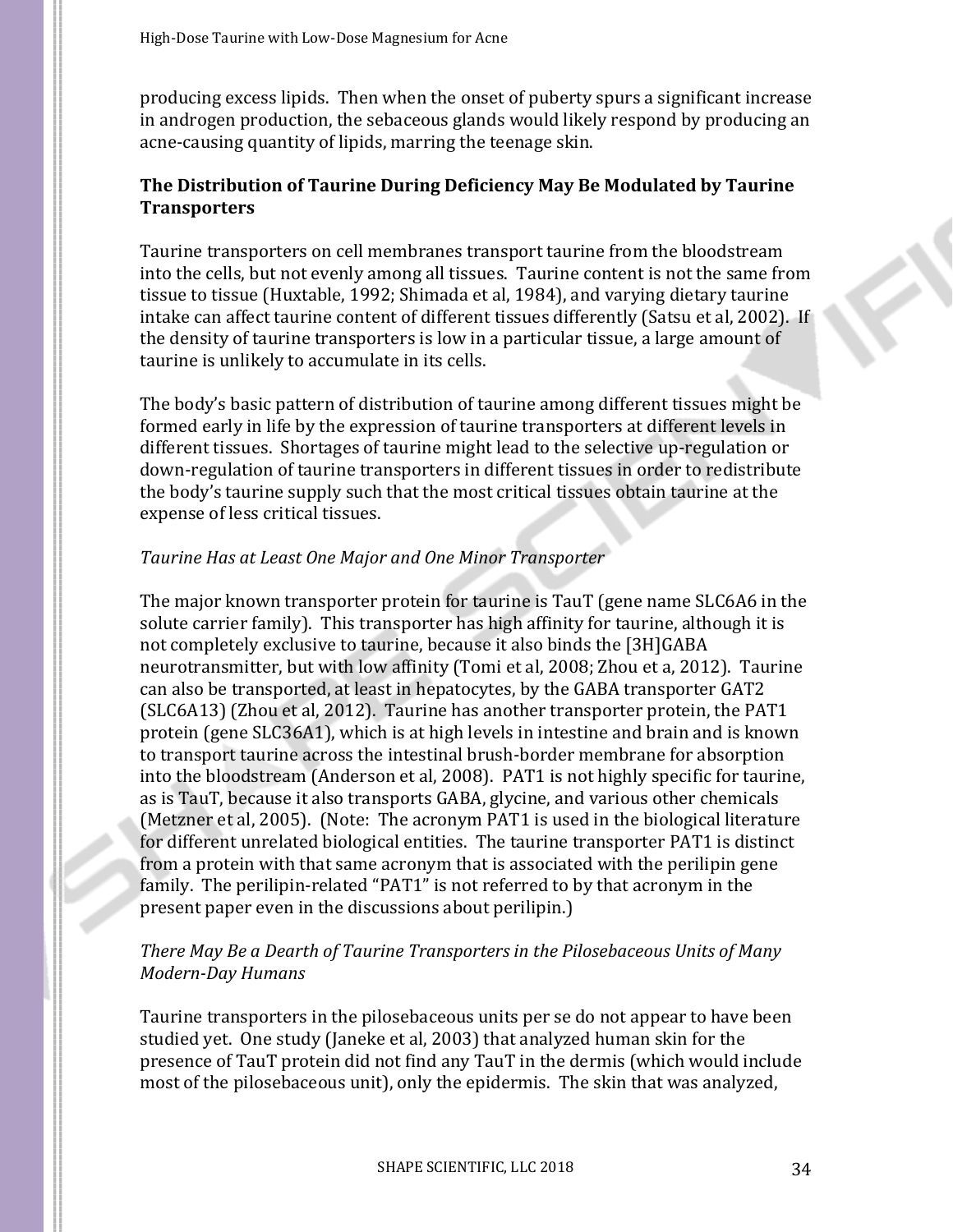however, was not from face or any other of the acne-prone areas, and it included, for example, fetal palm, which lacks sebaceous glands. Another study (Collin et al, 2006) did detect TauT in dermal tissue of human scalp. And a study by Warskulat et al (2008) found that human dermal fibroblasts express TauT mRNA. Since taurine can be taken up quickly and at high levels by cells in the pilosebaceous units (as shown in animals), it is obviously efficiently transported across pilosebaceous cell membranes some way, either by TauT or a combination of transporter types and/or unknown mechanisms. It is possible, for example, that the PAT1 transporter alaso transports taurine across membranes in the pilosebaceous units; PAT1 transporter has been detected in rat skin (Sundberg et al, 2008).

There may be a dearth of TauT or other taurine transporters in the pilosebaceous units of most modern-day humans who chronically receive suboptimal amounts of taurine, compared to the pilosebaceous units of humans who have had ample taurine throughout life.

#### *Taurine Transporter Level Fluctuates*

It is unclear how quickly a down-regulation of taurine transporters in skin could be reversed. Tissue expression of taurine transporters seems very flexible. Short-term fluctuations can occur rapidly because taurine is an osmolyte, and so taurine transporters are acutely up-regulated or down-regulated in response to tonicity of cellular environment (Ito et al, 2004), forcing rapid change in taurine concentrations to preserve cellular water volume while regulating ion flux. Shortterm fluctuations of taurine transporters in tissues probably also occur to solve short-term needs for taurine for tissue-specific functions, such as the need by the liver to form taurine-conjugated bile salts when excess fat is consumed. Longerterm patterns of fluctuations in taurine transporters in different tissues have apparently not been measured. They may occur as a method by which the body prioritizes the allocation of taurine among the different tissues in response to taurine availability.

# *A Goal With Acne Treatment Could Be To Stimulate the Up-Regulation of Taurine Transporters in the Pilosebaceous Units and the Uptake of Taurine by the Transporters*

A dearth of taurine transporters in the pilosebaceous units caused by chronic taurine insufficiency is likely to be reversible to some extent by providing a surplus of taurine to the body to stimulate the up-regulation of taurine transporters even in tissues of secondary importance. Indeed, acne cleared dramatically in volunteers when a surplus of taurine was provided with magnesium.

Magnesium likely stimulates uptake of taurine by TauT. TauT is a gated transporter, and taurine flows both in and out of the cell via TauT. Protein kinase phosphorylation of TauT influences both taurine uptake and efflux. The TauT protein has a series of phosphorylation sites for different protein kinases, particularly PKA, PKC, and possibly CK2 (Lambert and Hansen, 2011). PKA, which is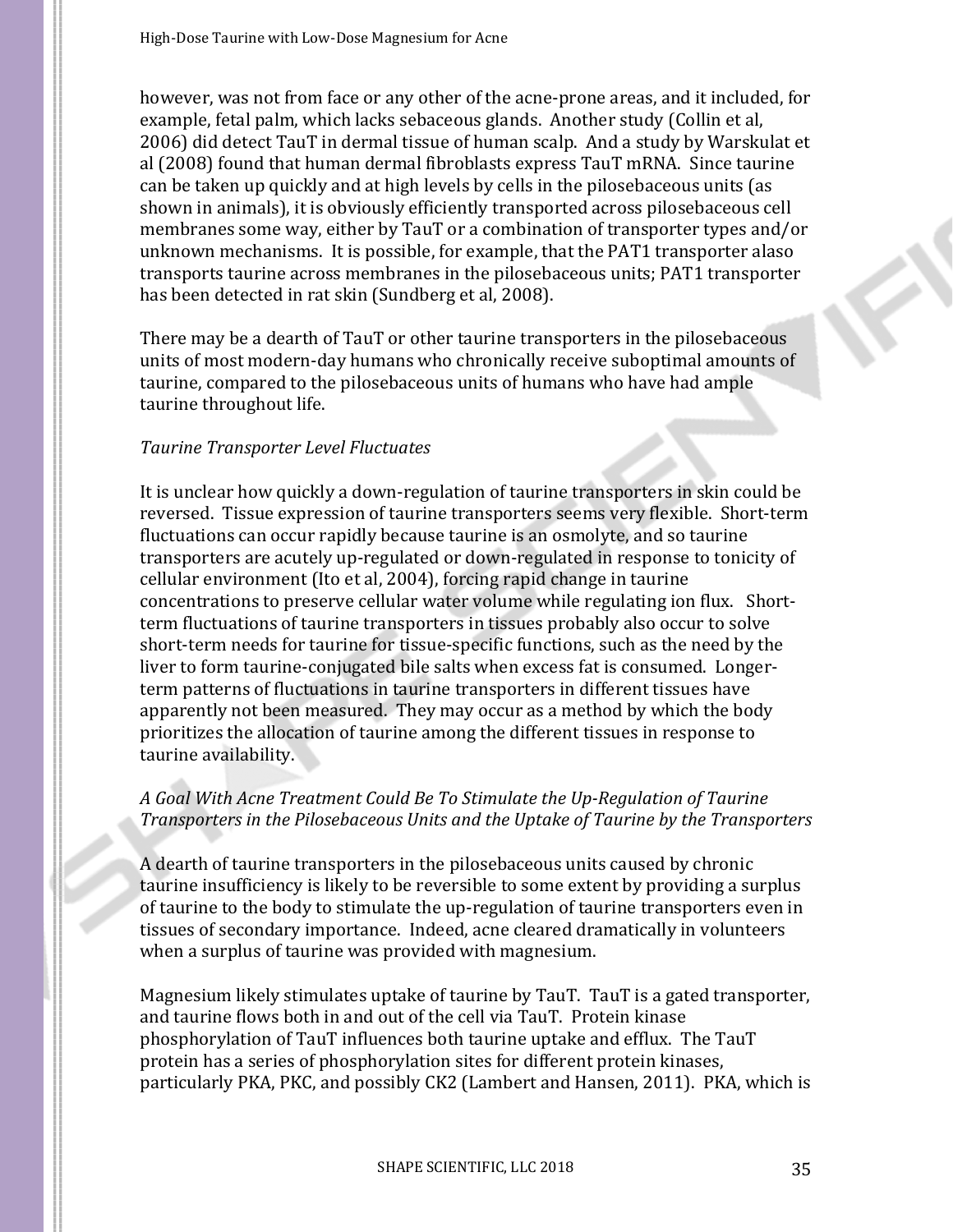activated by magnesium, leads to increase uptake of taurine by TauT (Lambert and Hansen, 2011). PKC, however, which appears to be strongly preferentially activated by manganese rather than magnesium, leads to decreased uptake of TauT (see Yahuaca et al, 2000; Sidoryk-Wegrzynowicz et al, 2011). (CK2, generally catalyzed by magnesium, regulates various aspects of taurine homeostasis; but whether CK2 directly phosphorylates TauT, and if so whether such phosphorylation activates or inactivates TauT, is not clearly known yet.) Someone prone to acne should probably not take a higher dose of manganese than is essential. Magnesium is the synergistic mineral metal for taurine for acne.

# **A Consequence of Serious Taurine Deficiency in the Pilosebaceous Units May Be Uneven Distribution of Taurine Among Units, Leading to Variableness of Acne**

Acne is not only variable among individuals but also within a given individual: acne is uneven; the individual with acne never knows where on the skin the next breakout will occur. In the study by Lobo et al (2001), the density of taurine in sebocytes was very variable among the different sebocytes. This study was of dog and rat skin, and it was not clear whether the uneven density was due to taurine deficiency in these laboratory animals or to some other reason. But if humans experience the same unevenness of taurine content in sebocytes, due to taurine deficiency in the pilosebaceous units, it might explain why the clogging among pilosebaceous units is uneven.

# **PART V: EVIDENCE THAT TAURINE INTAKE IS OFTEN SUBOPTIMAL IN MODERN DIETS**

This part of the paper looks at different lines of evidence to determine whether humans living in agricultural (i.e., non-natural) societies have suboptimal intake of taurine that could affect their risk for acne. A paragraph on magnesium intake is included at the end of this part.

# **Requirements for Taurine Intake for Maintaining Pilosebaceous Health May Have Increased with Modern Diets**

In order to prevent or counteract acne, taurine may be needed even more by individuals with agricultural diets than hunter-gatherer diets, because agricultural diets appear to stimulate greater sebum production. There may be a causal link between agricultural diets and excess androgen production, leading to excess lipogenesis in the sebaceous glands and consequent acne (Cordain, 2005, 2006; Melnik et al, 2013). Major dietary culprits, according to Cordain (2005, 2006) and Melnik et al (2013), are non-human milk and high glycemic load. Cordain (2006) discusses how these dietary factors can influence the cascade of hormones that influence acne, pointing out, for example, that the high glycemic foods of Western diets are generally high insulinemic foods, and that insulin stimulates the synthesis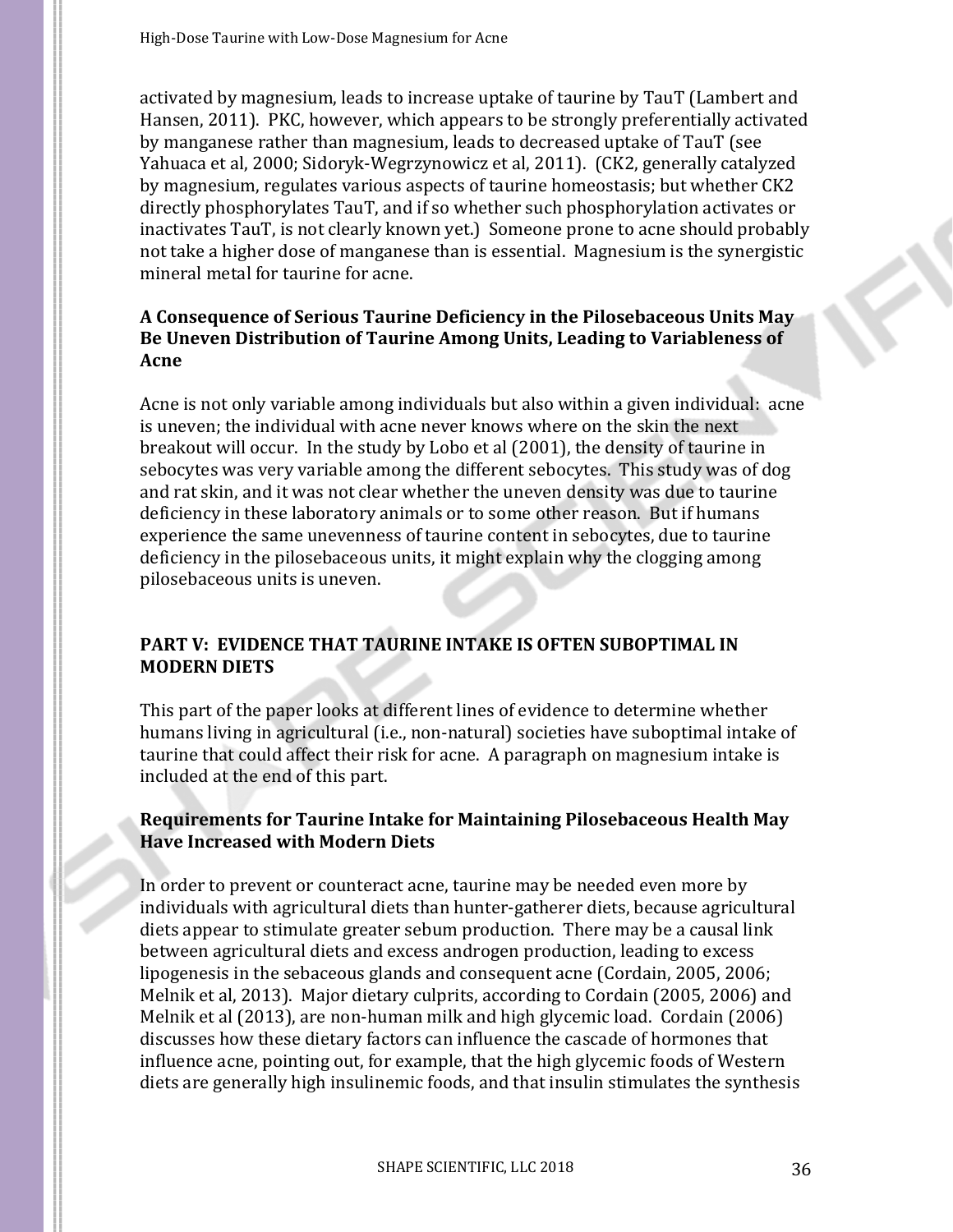of androgens. Non-human milk can cause various problems related to human acne. Melnik (2012) emphasizes that milk is not a simple food, but rather an endocrine signalling system specific to its source species that in humans activates mTORC1 (mammalian target of rapamycin complex 1), which can activate increased sebaceous gland lipogenesis (Melnik and Zouboulis, 2013). In one study, patients who switched to a non-dairy, low-glycemic diet (i.e., more Paleolithic diet) had a significant reduction of acne (Kwon et al, 2012).

Agricultural diets probably increase the need for taurine in the pilosebaceous units to help halt the excess lipogenesis induced by these diets, but they provide significantly less taurine than did ancestral hunter-gatherer diets, as described in the following section.

### **Agricultural Diets on Average Have Lower Levels of Taurine**

# *Natural Sources of Taurine in the Diet Come from Animals Not Plants*

Dietary taurine for humans comes primarily from meat, fish, and the milk of humans and some domesticated mammals. Taurine is present at some level in all meat and seafood tested (Laidlaw et al., 1990; Spitze et al, 2003), but taurine levels can differ dramatically among different cuts of meat (Purchas et al, 2004). In poultry, for example, dark meat rather than light meat is by far the richer source of taurine (Laidlaw et al, 1990; Spitze et al, 2003). The production system of raising animals for food can affect taurine levels; in one study, pasture-fed stock were higher in taurine than feedlot-fed stock (which were primarily grain- and potato-fed) (Purchas and Busboom, 2005). The method of storage or cooking can also alter taurine levels; for example, boiling meat or icing fish muscle can significantly degrade taurine content (Rana and Sanders, 1986).

Examples of taurine levels of various meats/seafood consumed by humans and animals are as follows (in mg/100g edible portion; Laidlaw et al (1990)): chicken light meat, broiled 15 +-4; chicken dark meat, broiled 199 +-27; turkey light meat, roasted 11 +-1; turkey dark meat, roasted 299 +-52; beef, broiled 38 +-10; pork loin, roasted 57 +-12; picnic ham 50 +-6; salami 59 +-8; beef bologna 31 +-4; tuna canned chunk light 39 +-13; tuna albacore 42 +-13; whitefish cooked 172 +-54; shrimp cooked 11 +-1; shrimp raw 39 +-13; oyster raw 396 +-29; clam raw 520 +-97; mussel raw 655 +-72; scallop raw 827 +-15.

Egg whites appear to have almost no taurine, although egg yolks have a little (Spitze et al, 2003). Taurine content of milk depends on the source species, as discussed below in the subsection on milk for babies. Taurine contents of cheese, cottage cheese, and yogurt from cow's milk are typically very low (Spitze et al, 2003).

Numerous plant foods have been tested for the presence of taurine, including fruits, vegetables, nuts, cereals, legumes, and all results have turned up essentially negative (Laidlaw et al, 1990; Spitze et al, 2003), or sometimes a trace, with the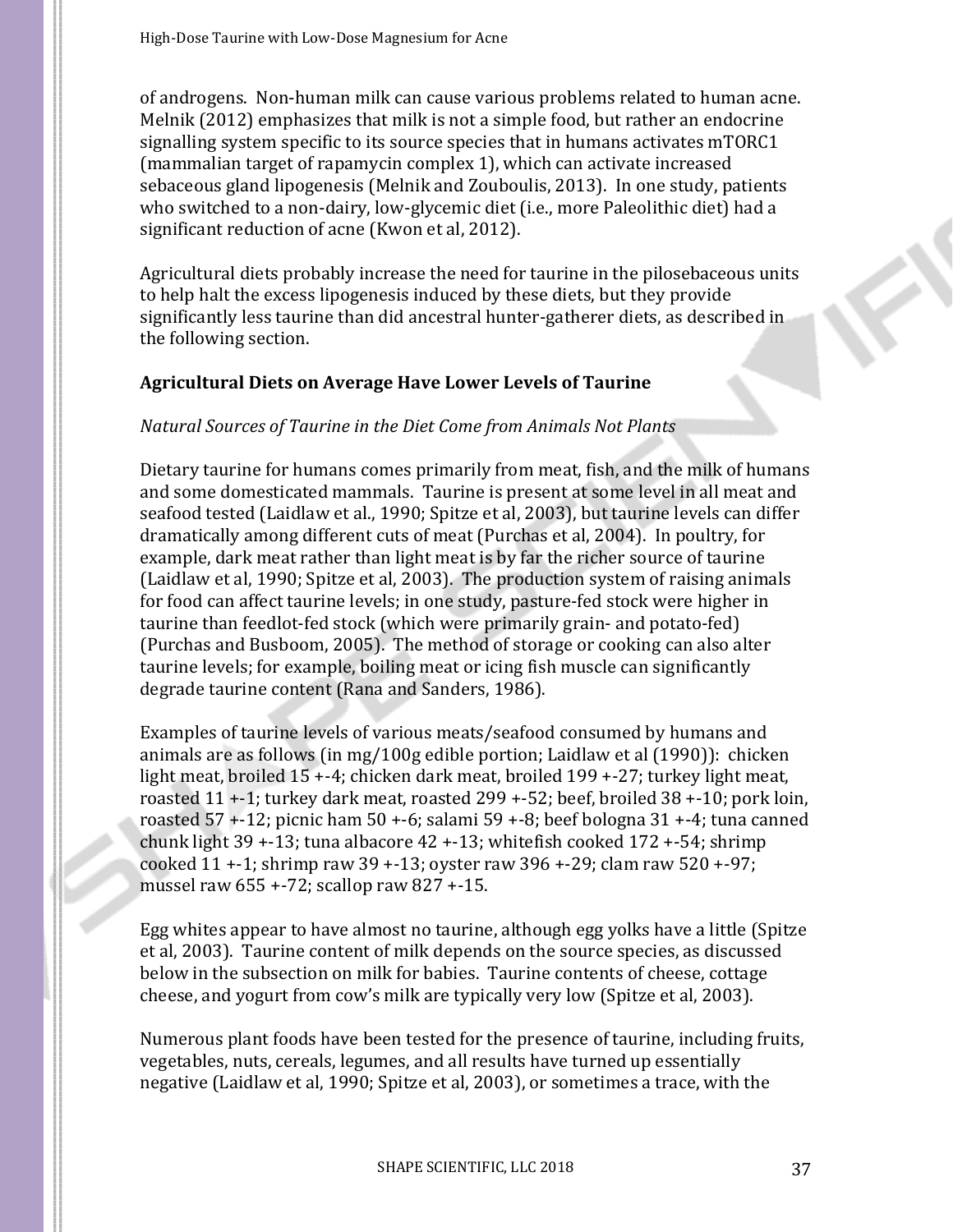exception of goji berries (Xie and Zhang, 1997, abstract), and cactus pear fruits (detectable in some samples at levels greater than 11mg per 100g portion by Fernandez-Lopez et al (2010), but not detectable by Ali et al (2014)). It is extremely unusual for a plant to contain taurine.

### *Ancestral Hunter-Gatherer Diets Probably Provided Much More Taurine than Agricultural Diets*

The amount of taurine obtained in natural ancestral hunter-gatherer human diets depended on the amount of meat/fish in the diet. And for infants and young children, the amount of taurine in diet depended as well on the amount in human breast milk, which depended partly on the amount of meat/fish eaten by the mother and partly on the amount synthesized internally by the mother, which depended partly on the amount of cysteine, and methionine, and vitamin B-6 in her diet.

Most of the information on natural hunter-gatherer diets that is referred to in this paper comes from the work of Eaton and Konner (1985; 2010), who analyzed anthropological data on Paleolithic and 20<sup>th</sup>-century hunter-gatherers. Ancestral hunter-gatherer diets were apparently much more meat-based than were diets after the switch to agriculture and animal husbandry: the amount of animal flesh in the ancestral hunter-gatherer diet, as a percentage of total food energy (calories), is estimated to have ranged from 35% to 65% (Eaton and Konner, 2010). The percentage of meat and fish in most agricultural diets has been much less, as explained by Eaton and Konner (1985): "Agriculture markedly altered human nutritional patterns: over the course of a few millennia the proportion of meat declined drastically while vegetable foods came to make up as much as 90 per cent of the diet. This shift had prominent morphologic consequences; early European Homo sapiens sapiens, who enjoyed an abundance of animal protein 30,000 years ago, were an average of six inches taller than their descendants who lived after the development of farming." The nutritional quality of meat from free-living animals, such as those caught by hunter-gatherers, may also have been much better, having more protein per unit weight and less fat (Eaton and Konner, 1985). Whether wild game is also higher in taurine does not appear to have been measured yet. In any case, since taurine comes from animal flesh, and not from plants, the average amount of taurine an individual consumed in an ancestral hunter-gatherer society, especially as a percentage of total energy intake, would have been much greater than in a post-hunter-gatherer society. (Note: Theories on ancestral huntergatherer diets are still debated; although the heavily meat-based theory presented by Eaton and Konner is not considered fact by everyone, it is one of the main theories on ancestral human diets and for decades has been the one that made excellent scientific sense to me.)

*Estimates of Average Taurine Intakes in Modern Industrialized Societies are Variable but Low*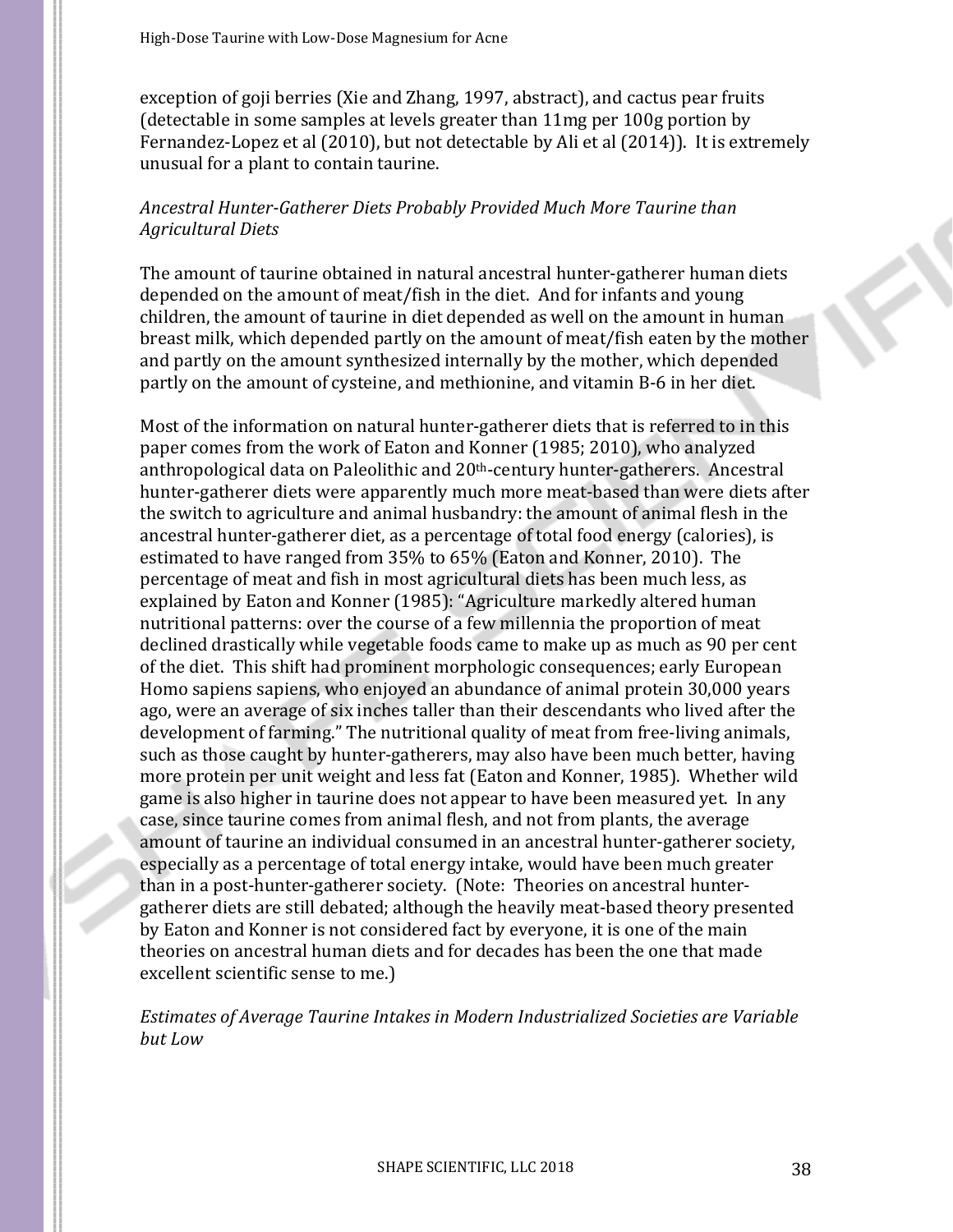Rana and Sanders (1986) estimate that, from dietary analysis of a group of humans in England, the average human omnivore in a modern industrialized society consumes about 58mg of taurine per day. The range in their analysis was wide: 9- 372mg/day. The taurine intake by vegans of their study was 0 mg/day. Laidlaw et al (1990) estimates taurine intake from the typical diet of an American 70kg omnivore male to be 123mg or 178mg, depending on which of 2 traditional diet plans is used; the estimate for a lacto-ovovegetarian is 17; and for a vegan 0.

In seafood-eating areas of the world the average dietary intake of taurine can be considerably higher than 58 mg/day, because some seafood is exceptionally high in taurine. In Japan, for example, in the district of Hokuriku, where fish intake is third highest of 9 districts in Japan, a country with one of the largest per capita consumptions of seafood, the average taurine intakes were 225.5mg/day for males and 162.6mg/day for females, and the highest taurine intakes were more than 1000mg/day, partly due to oyster-eating (Kibayashi et al, 2000). (I could not find data on the prevalence of acne in these areas.) Living in coastal regions does not necessarily translate to high average taurine intake though, even when the aquatic foods accessible to the region have very high taurine levels, as in the study by Zhao et al (1998): in China, in 4 coastal areas spanning 12 provinces, taurine intake among men had values of just 33.5, 40.5, 57.4, and 79.7mg/day (Zhao et al, 1998).

According to Cornet and Bousset (1999), taurine has a nice flavor to humans. So flavor of taurine per se would not be a deterrent to consuming it in modern societies. Most modern-day humans simply select many other taste-fulfilling or less expensive foods over the taurine-rich meat cuts and seafood, or become vegetarians.

### *An Estimate of Average Ancestral Hunter-Gatherer Dietary Intake of Taurine is Much Higher*

My following "ballpark" estimate for taurine intake of ancestral hunter-gatherers is based on 4 assumptions: (1) The caloric intake of the women, who would have been physically active, would probably have been roughly 2400 Calories/day (nonlactating women) or 2900 Calories/day (lactating women); the caloric intake of the men, who would have been physically active, would probably have been roughly 3200 Calories/day. (2) The caloric content of the lean wild meat/fish was probably on average about 150 Calories per 100-gram portion. (3) From taurine content data on meat and fish, an estimate of taurine amount in an average 100-gram portion of meat/fish would probably be around 50mg. (4) On average, for ancestral huntergatherers, 50% of the daily caloric intake would have come from meat/fish. With these assumptions for, one could estimate that non-lactating ancestral huntergatherer women consumed roughly 400mg taurine per day (1200 cal meat per day x 50mg taurine per 150mg cal meat = 400 mg taurine per day); lactating women 483mg/day; men 533mg/day. These estimates are roughly 3-9 times higher than the average estimated taurine intakes of modern westernized omnivorous peoples.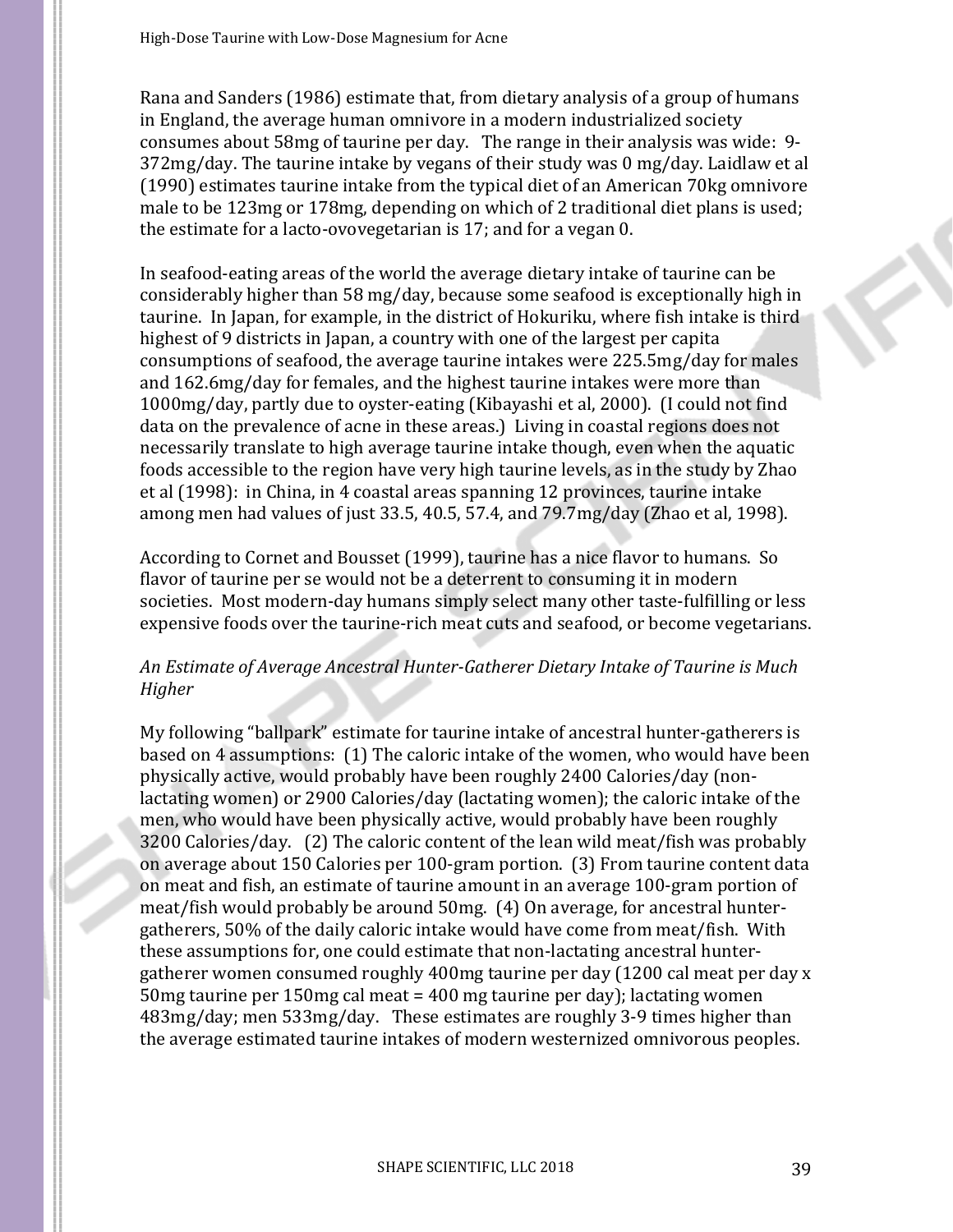Most contemporary non-Westernized populations, such as the Ache and Kitavans studied by Cordain et al (2002), do not derive 50% of their calories from meat/fish, so do not obtain the high dietary taurine levels that ancestral hunter-gatherers probably did, yet they apparently escape the disease of acne. According to the Cordain et al study, the Ache obtain 20% of their calories from meat (17% of which is from wild game), and the Kitavans derive only 10% of their calories from protein (which probably means fish, a staple of their diet). Individuals of these populations probably synthesize a functional level of taurine from good dietary supplies of cysteine, methionine, and vitamin B-6, such that, given their very low glycemic load, they can avoid getting acne. Although their taurine stores may not be optimal, they are not really insufficient for the situation.

### *Agricultural Diets May Also Be Lower in Cysteine, Methionine, and Vitamin B-6, which the Body Needs for Synthesizing Taurine*

It is unclear how much taurine is normally synthesized in humans internally from cysteine, methionine, and vitamin B6—dietary micronutrients that are in many meats as well as plant foods. But internal synthesis of taurine may be lower in modern agricultural humans, on average, than it was in ancestral hunter-gatherer humans. Since ancestral hunter-gatherers ate more meat, they obtained more meatderived cysteine, methionine, and vitamin B-6. Also, ancestral hunter-gatherers most likely ate a wide variety of plant foods, as did the 20th century huntergatherers not living at the extreme northern latitudes (Eaton and Konner, 1985); and a diet with a large variety of plant foods would likely include sufficient cysteine, methionine, and vitamin B-6 to satisfy the requirement for normal internal synthesis of taurine. By contrast, many people in agricultural societies do not eat a wide variety of fruits and vegetables. Cysteine, for example, is present in an assortment of fruits and vegetables, but in different amounts, depending on the plant species, and it is not even detectable in some staple foods such as potatoes and bananas (Demirkol et al, 2004). A diet relying on only a few staples rather than a wide assortment might not include foods sufficiently high in this particular micronutrient. Furthermore, refined grains compared to non-refined grains tend to be much lower in vitamin B-6 (Enright and Slavin, 2010). Modest vitamin B-6 deficiency is not uncommon in the U.S. (Morris et al, 2008). Studies on rats have shown that activities of the taurine-synthesizing enzyme CSAD are extremely sensitive to vitamin B-6 deficiency, resulting in little production of taurine from cysteine or methionine under such conditions (Sturman, 1973). Thus, not only are modern diets generally lower in dietary taurine, but internal synthesis of taurine may be generally lower.

#### *Switching to a Vegetarian Diet Might Lead to Greater Acne, Unless that Particular Vegetarian Diet Has Lower Glycemic Load*

Biomedical data on acne and vegetarianism are very scant, and general claims on websites about vegetarianism leading to either better or worse skin are unreliable. However, of note is that many people supportive of vegetarianism have reported on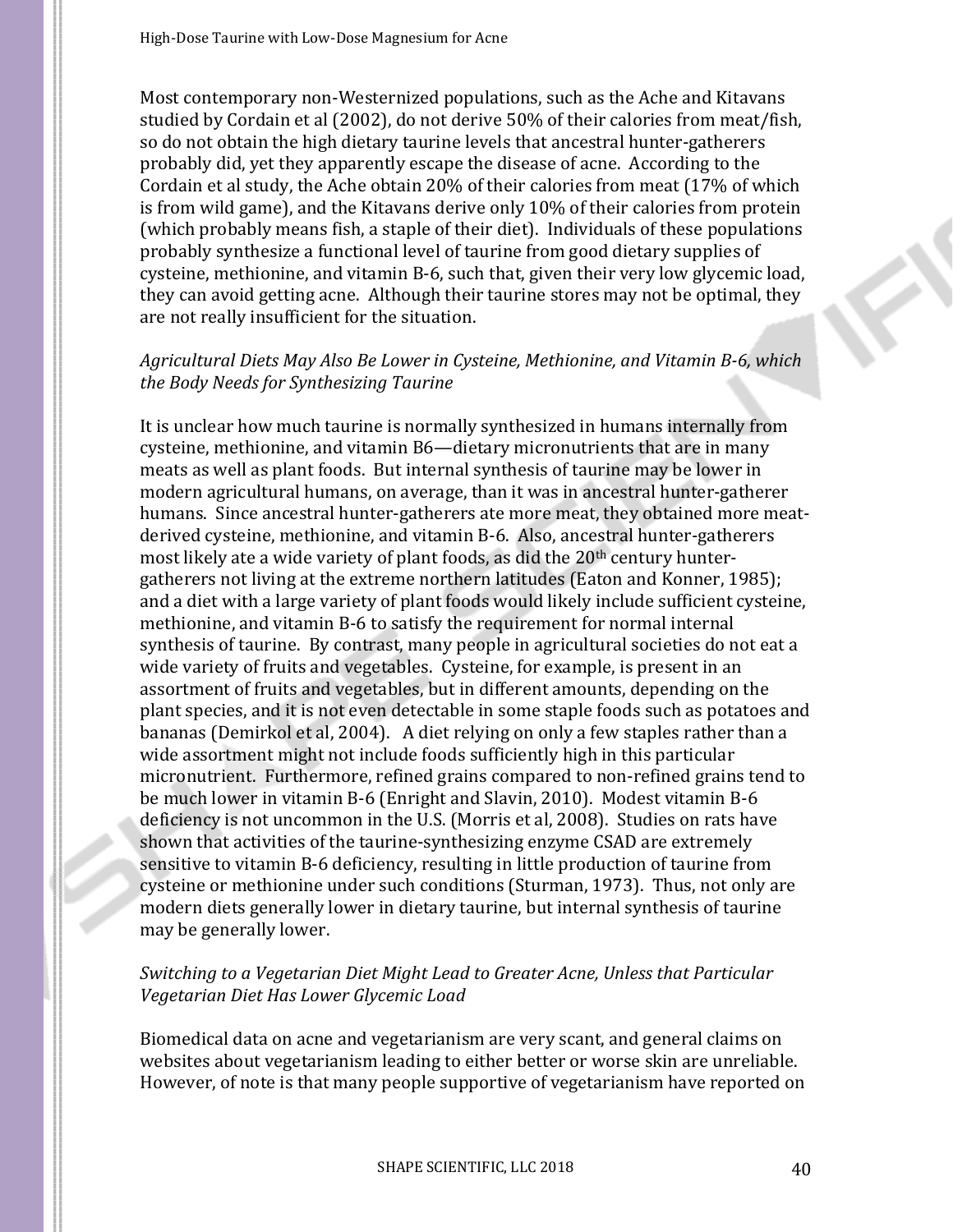the web that when they switched to vegetarianism they suddenly surprisingly broke out with acne. The sudden lack of dietary taurine would be expected to put a person at higher risk for some detrimental physiological effects, such as acne.

People without dietary sources of taurine still synthesize some taurine internally. It is not known how much cysteine, methionine, and vitamin B-6 would need to be consumed in diet by vegetarians or vegans in order to synthesize adequate stores of taurine. Many vegans and other vegetarians eat a wide variety of fruits and vegetables, and so probably get enough cysteine, methionine, and vitamin B-6 to synthesize at least marginal, although not optimal, levels of taurine. Plasma levels of taurine are slightly to moderately lower in vegans than in omnivores (Rana and Sanders, 1986). Differences in tissue levels of taurine between vegans and omnivores are not known. Tissue content of taurine can decrease over time while plasma levels stay the same, as shown in pregnant rats (Akahori et al, 1986), but whether this phenomenon is common in non-pregnant animals is not known. So it is difficult to tell how taurine-deficient vegans really are, since their tissue taurine levels are not measured.

In a study by Waldmann et al (2007), vegans tended to eat lower glycemic index foods than omnivores and had, on average, only a low to moderate glycemic load. Vegans also refrain from dairy. Since high glycemic load and dairy can lead to acne, avoiding these dietary factors could give the vegan some advantage in acne prevention, somewhat offsetting their insufficiency of taurine.

# *Taurine Availability for the Pilosebaceous Units Might Be Lower When Diets Are High in Glucose, Fat, and Salt*

There are striking differences between ancestral hunter-gatherer diets and modern agricultural diets that can affect whether taurine in the bloodstream is actually made available to tissues of secondary importance such as the pilosebaceous units: 1) the high glycemic load of agricultural diets; 2) the high fat load; 3) the high salt load.

High glycemic load may result in extra taurine being taken up by the pancreas for the regulation of insulin release, at the expense of lower availability of taurine to less critical tissues. There are studies showing that taurine is present at high levels in the pancreatic islet cells (Carneiro et al, 2009), and that the transport of taurine into pancreatic beta-cells is important for the release of insulin (L'Amoreaux et al, 2009).

The relationship between taurine and fat load is partly known, because one of the primary known functions of taurine is to emulsify dietary fats by conjugating to bile acids and forming bile salts (Huxtable, 1992). If a diet contains extra fat, extra taurine is probably needed to process that fat. If after a high-fat meal taurine preferentially goes to the enterohepatic system, less taurine is available for tissues of secondary importance such as the pilosebaceous units.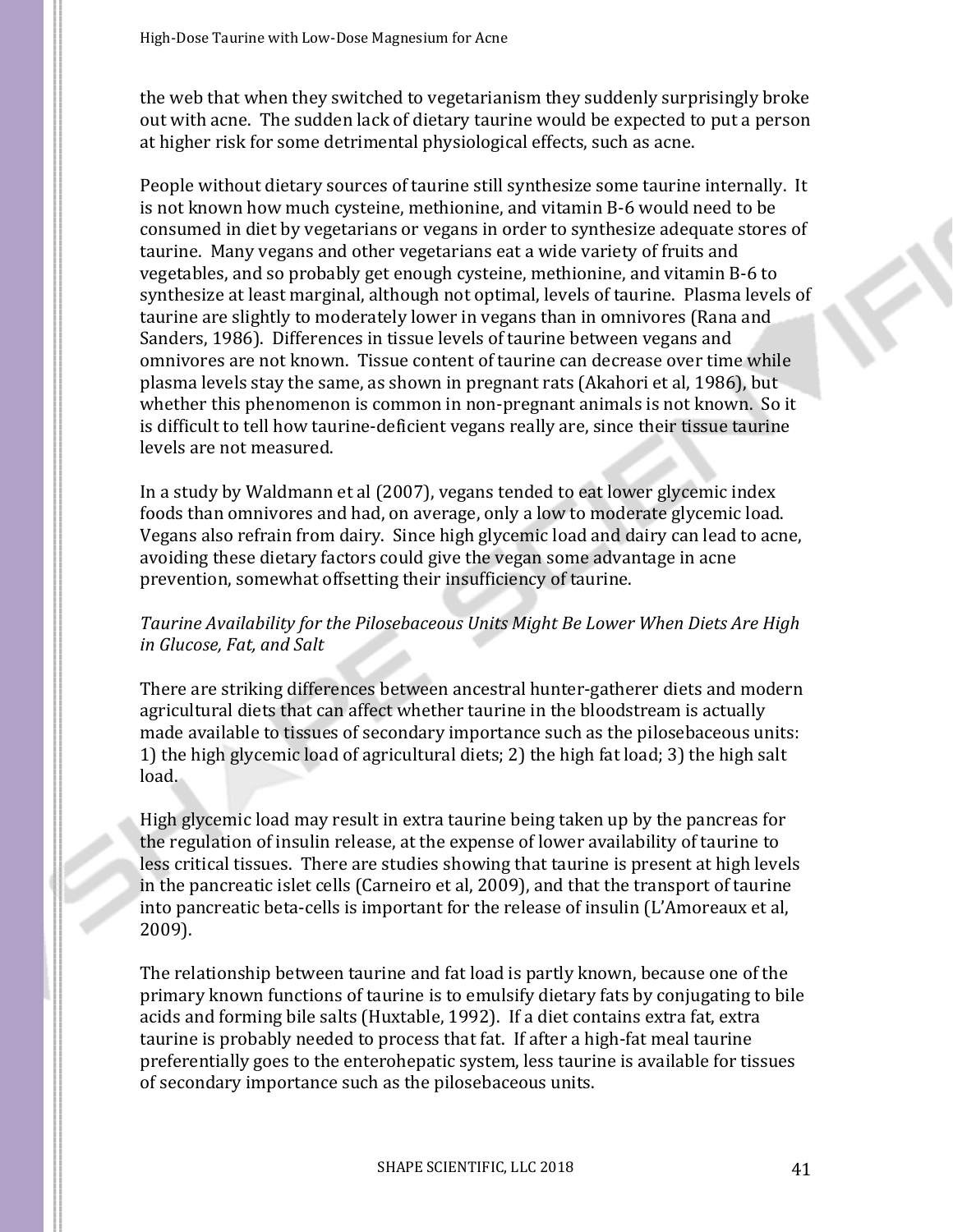There also seems to be some relationship between salt load and taurine availability. In a study on rats, diets high in both salt and fat (although not just salt) led to significantly greater taurine excretion by the kidneys (Mozaffari et al, 2006), leaving less taurine available for other tissues.

Extra taurine in the form of oral supplements may be needed by humans with modern agricultural diets in order to compensate for these evolutionarily novel dietary factors. Even when modern agricultural humans increase their meat consumption, as often happens when poor societies become more prosperous, the increased meat consumption does not necessarily lead to an increase in taurine availability for the pilosebaceous units, because it does not necessarily represent an increase in meat as a percentage of total caloric intake. In modern times, increased portions of meat are generally accompanied by increased portions of additional foods high in fat, carbohydrates, and salt, such as sauces, buns, or other starches. Furthermore, such meat is usually not lean, as is wild game. So with increased modern-day meat consumption, the taurine pool available to the pilosebaceous units does not necessarily increase, because the amount of taurine needed by the high-priority organs that have to process the extra fat, sugar, and salt is increased.

# **Early-in-Life Taurine Intake May Be Lower in Agricultural Societies**

# *Human Fetuses Are At Risk For Insufficient Taurine if the Mother's Taurine Level is Low*

The fetus has extremely low ability to synthesize taurine, so it depends on the mother for its source of taurine. The tissue concentrations of taurine in human placenta are 100-200-fold higher than in maternal blood (Norberg et al, 1998). Taurine transporters are at high enough density in the placental syncytiotrophoblast to ensure that the fetus by 24 weeks has higher levels of taurine in the bloodstream than the mother. By 9 days after birth, fetus and mother have roughly the same levels of taurine (Moriyama et al, 1987).

There are various ways that a fetus can end up getting only suboptimal levels of taurine. For example, low taurine levels in the pregnant woman result in low taurine levels in the fetus (Aerts and Van Assche, 2002), and a woman who eats little meat/fish may have suboptimal taurine levels.

A pregnant woman's sugar intake could affect fetal taurine levels. In rats, taurine levels in amniotic fluid decrease with increases in maternal intake of glucose (Gurekian and Koski, 2005). If this study is applicable to humans too, then average taurine levels in fetal amniotic fluid probably have declined in modern agricultural societies, since sugar intake is so much higher than it was in ancestral huntergatherer societies.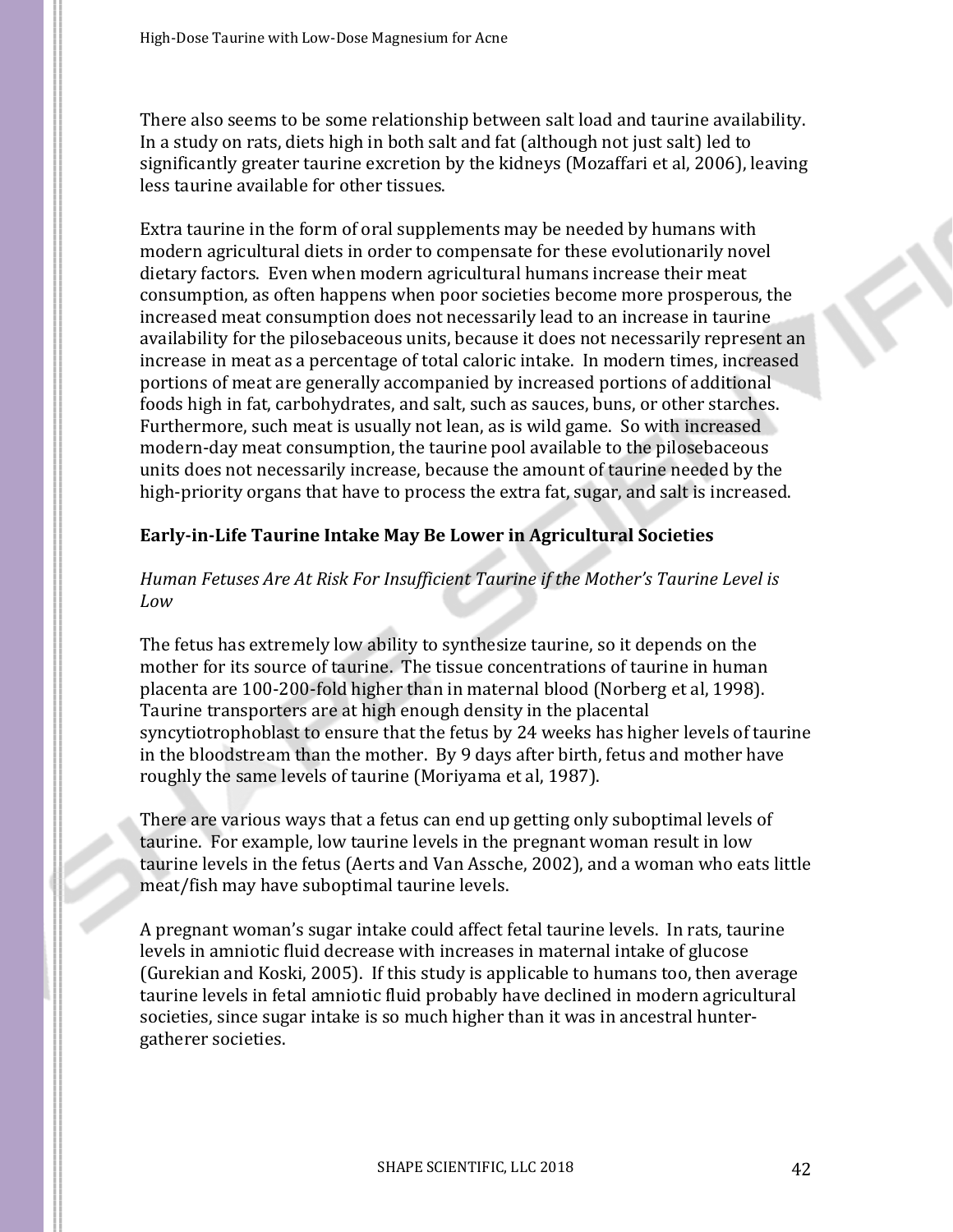Maternal obesity appears to be a risk factor for low taurine transport to the fetus, because there is a significant reduction of TauT taurine transporters in the placentas of women who are obese (Desforges et al, 2013). Ancestral hunter-gatherer women were extremely unlikely to have been obese.

Maternal diet might also affect fetal taurine levels in indirect ways, if maternal glycemic load, fat load, and salt load affect taurine availability to the placenta. High glycemic load, fat load, and salt load are common in modern agricultural diets, not hunter-gatherer diets.

In light of the above factors, fetuses of agricultural women are almost certainly more likely than fetuses of ancestral hunter-gatherer women to have suboptimal levels of taurine.

### *Infants Obtain Taurine from Breast Milk, but the Taurine Content of Breast Milk is Variable Among Women*

The average taurine content of breast milk of ancestral hunter-gatherer women was probably higher than that of breast milk of agricultural women because breast milk taurine content appears to correlate with meat/fish intake. Human breast milk is a rich source of taurine for babies; its taurine content is much higher than in plasma. Taurine content of human breast milk is highest shortly after giving birth, decreasing somewhat over the next few months. It is variable among women, showing a wide range both within a given population and between different populations in the world. Since the taurine level in the breast milk of a woman does not appear to vary much throughout the day (Clark et al, 1987), the variation in taurine levels of breast milk measured among different women seems to reflect real differences in levels. There have been many studies of taurine in lactating women in different parts of the world (the different methods used to measure taurine content might account for some of the variation in results).

The variation in average breast milk taurine content within a given population is often thought by the authors of the studies to reflect meat/fish intake. A study in Great Britain looking at extremes (Rana and Sanders, 1986) measured taurine in the breast milk of omnivores vs. vegans 4-6 weeks postpartum, and found that the taurine content of omnivores was 427 +- 37.8 micromoles/liter, with a range of 191- 683, whereas of vegans it was 277 +-28.4 micromoles/liter, with a range of 122-529. A study in Korea (Kim et al, 1996) comparing taurine content of breast milk of omnivores and lacto-ovovegetarians a few months postpartum measured omnivore taurine content of 248-434 micromoles/liter, whereas lacto-ovovegetarian taurine content of 153-418 micromoles/liter. In a study of urban and rural Mexican women (Pasantes-Morales et al, 1995, abstract), the difference between the subpopulations was believed to be due to the restricted consumption of meat by the rural women; urban women showed a range of 332-357 micromoles/liter and rural women 237- 259 micromoles/liter. In a study of rural Chinese (Lee-Kim et al, 1998), the low level of taurine content among women was thought to reflect lower intake of animal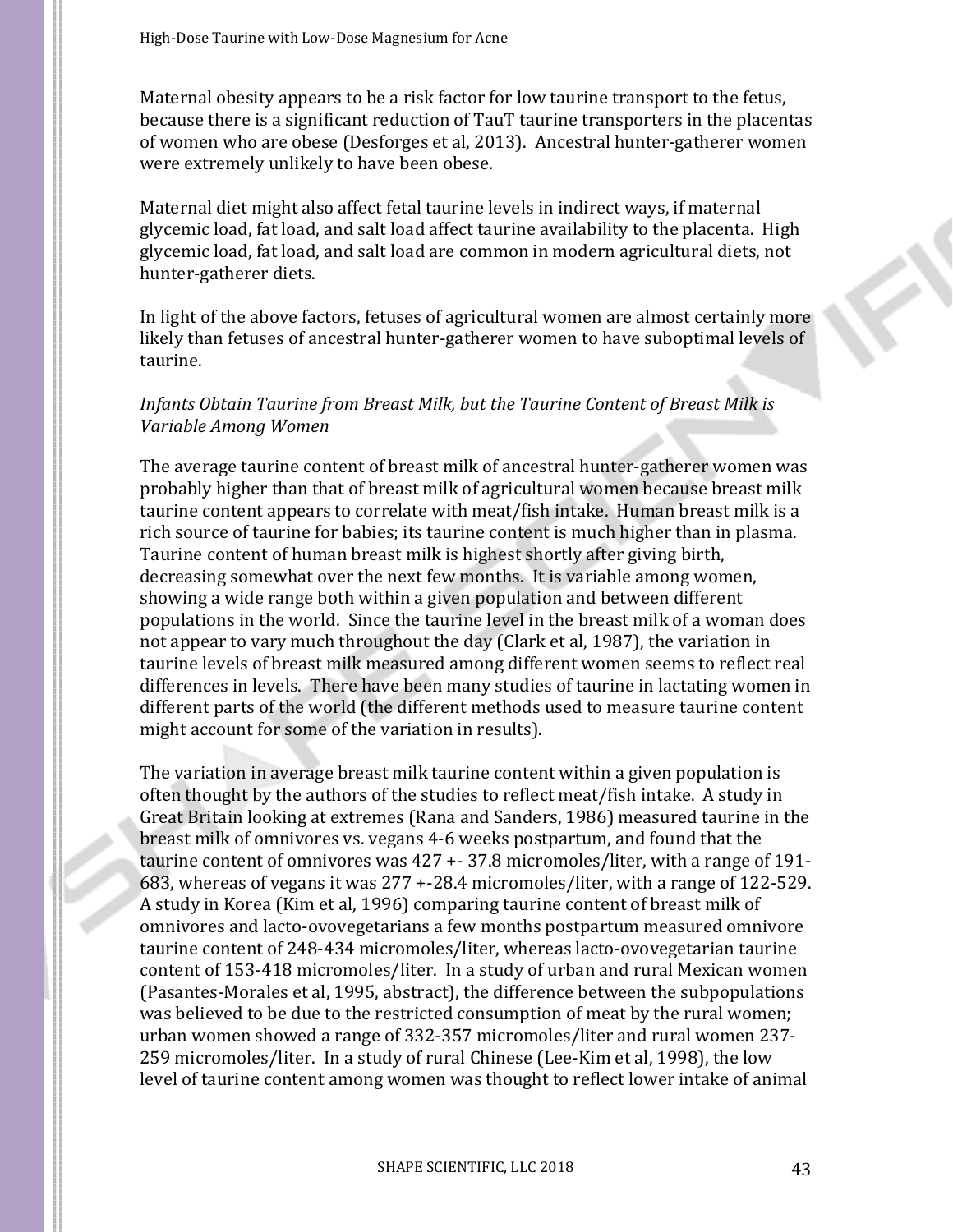products due to economic circumstances; the taurine content of women a few weeks postpartum was 186 +-48 micromoles/liter and of women a few months postpartum 158 +-65 micromoles/liter, values among the lowest of populations studied.

The highest breast milk taurine content measured in the available international studies was from Ethiopian women 2-5 months postpartum (Svanberg et al, 1977): 761 +- 143 micromoles/liter in women with normal-weight infants, and 535 +- 61.1 micromoles/liter in women with infants of lower weight. Most Ethiopian women in the year of the study, 1977, were very poor; it was not made clear whether the particular women from the special urban clinic of this study had higher than normal intake of meat, or substantial intake of goat milk, which can be very high in taurine, or whether the high taurine values were partly a reflection of the methods of measurement used. Examples of variation in taurine content of breast milk in other populations around the world include women from Sweden (667 +-70 micromoles/liter; also from the Svanberg et al study); Ecuador (357.2 micromoles/liter; Baldeon et al, 2014); the United States (337 +-28 micromoles/liter; Rassin et al, 1978); Italy (301.1micromoles/liter; Agostini et al, 2000); and Spain (228 +-59 micromoles/liter for infants of normal size; Pamblanco et al, 1989). In a systematic review of taurine content of breast milk from around the world (Zhang et al, 2013), women in Asia were found to have higher levels of taurine than European or North American women (roughly 370 compared to 310 micromoles/liter). All in all, these studies show that the variation among women in taurine content of breast milk can be several-fold. Different infants with different mothers take in different amounts of taurine from breast milk, and some take in amounts less optimal than others.

Breast-feeding can protect the baby from early taurine insufficiency by providing taurine-rich food. Hunter-gatherer women who were studied in the 20<sup>th</sup> century were found to breast-feed their babies for at least 2 years and for up to 4 years. In Cordain's 2002 study on the absence of acne among non-westernized peoples, the Ache and Kitavans were showcased; both the Ache (Konner, 2004) and the Kitavans (Guyenet) breastfeed their babies for about 2 years.

# *Taurine Content in Milk for Babies from Some of the Domesticated Dairy Animals Can be Very Low*

With the domestication of animals, women could shorten the period of breastfeeding and substitute animal milk for their own breast milk. (Many women around the world still did breastfeed for a long time, but many others opted to stop early, and 2-year breast-feeding is rare in Westernized countries.) At least 5 species of animal have been domesticated since ancient times for milk: cow, goat, buffalo, sheep, and camel. Taurine content in cow's milk is very low, and this is the milk most commonly ingested by babies in modern developed countries. Rassin et al. (1978) measured taurine content in cow's milk (during the stage of lactation when the milk is collected for human consumption, which is after 7 days) and found it to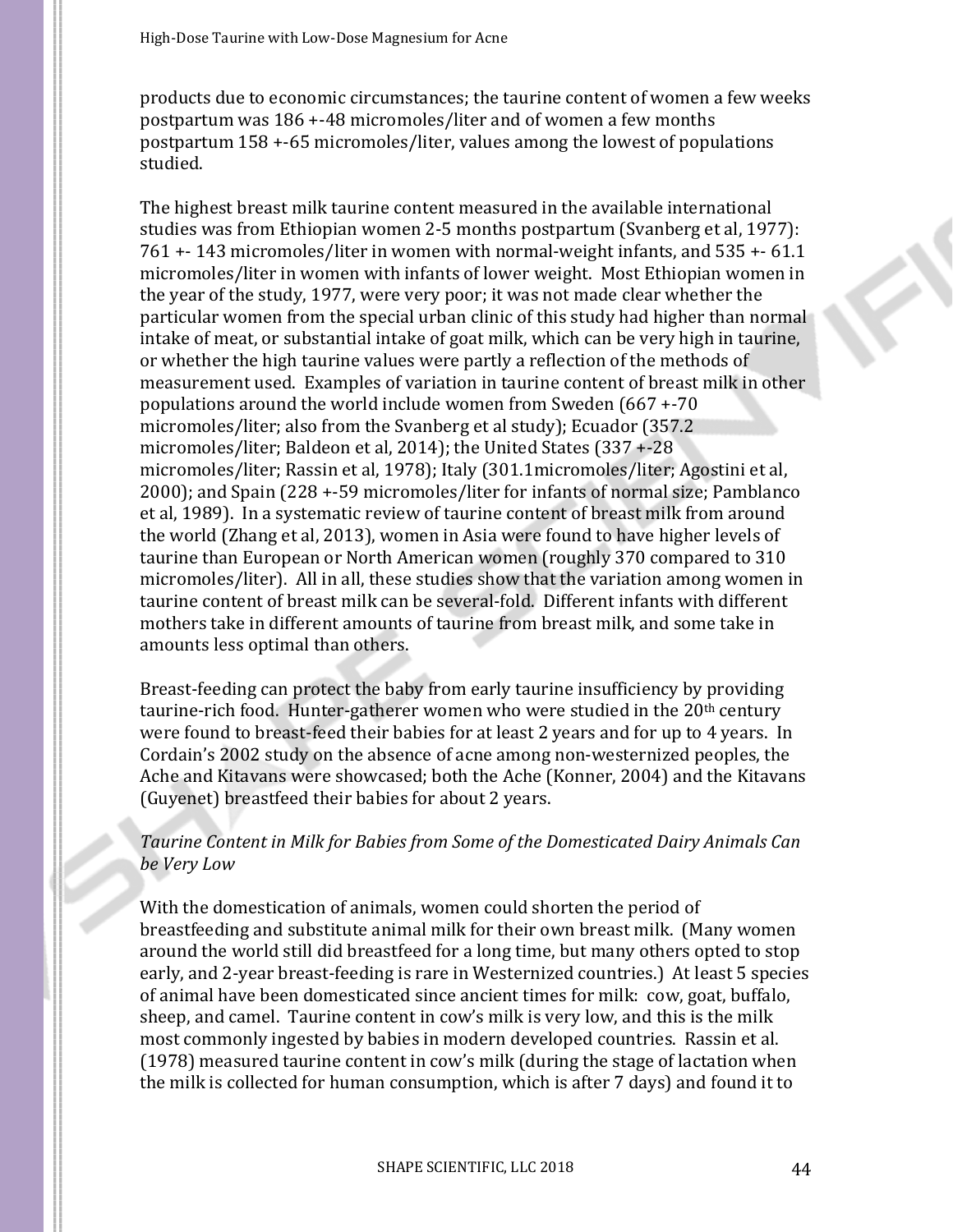be only 10 micromoles/liter, a small fraction of the taurine content in human breast milk. Values of taurine content in cow's milk from other studies include a range from undetectable (Cataldi et al, 2004) to roughly 1/6 that of the average measurement for human milk (Erbersdobler et al, 1984). Goat milk, on the other hand, is rich in taurine, with levels surpassing that of human milk, 362 micromoles/liter compared to 335 micromoles/liter in humans (Mehaia and Al-Kanhal, 1992, abstract), with some goat species having levels significantly greater (Cataldi et al, 2004), up to 909 micromoles/liter (Tripaldi et al, 1998, abstract). Buffalo milk (Italian) has taurine levels roughly equal to that of goat milk (Manzi and Pizzoferrato, 2013). Sheep's milk (from the stage of lactation after 7 days) is significantly lower in taurine than is most human milk, at 141 micromoles/liter (Rassin et al, 1978). Camel's milk is very low in taurine, only 13 micromoles/liter (Mehaia and Al-Kanhal, 1992, abstract).

Whether children raised on goat's milk grow up to have less acne than children raised on cow's milk does not appear to have been measured.

#### *Taurine Content in Infant Formula Can be Low*

Infants who were fed formula instead of their mothers' breast milk may not have received adequate amounts of taurine, depending on the year and brand of their formula. Formula became widely available for infants and older babies as a substitute for human breast milk and animal milk in the 1900s. The early formulas contained no taurine or only a trace of it. Taurine was recognized during the 1970s as essential for development, based on results from taurine deprivation experiments on cats, a species that cannot internally synthesize adequate amounts of taurine and must rely on dietary sources (see Sturman et al, 1978). During the 1980s taurine was added to pre-term infant formulas in Europe and the U.S. because pre-term babies cannot synthesize adequate taurine. Many companies that produced commercial infant formula began adding small amounts of taurine to standard infant formulas, and then later added larger amounts. In the 1980s, in a study in Germany by Erbersdobler et al (1984), the 24 milk-based infant formulas analyzed contained much less taurine than cows' milk. And taurine in term formula from the early 1980s from a London study showed only a trace of taurine (Wharton et al, 2004). Laidlaw et al (1990) measured taurine content of infant formulas and found it to be higher in the formulas than in cow's milk, but nowhere near the taurine content of average human breast milk. However, in 2000, in a study of 11 starting infant formulas from Italy, France, Netherlands, and Switzerland (Agostoni et al, 2000), 10 formulas had higher taurine levels than the average level in breast milk. But 6 follow-up formulas (for older infants) from Europe that Ferreira (2003) analyzed had taurine levels significantly less than levels in human milk. Furthermore, the most recent analyses of micronutrients in human milk fortifiers and preterm infant formulas specifically for very low birth weight infants show that, contrary to recommendations by the American Academy of Pediatrics Committee of Nutrition, taurine is absent from all the standard brands, liquid or powder (Koo and Tice, 2017).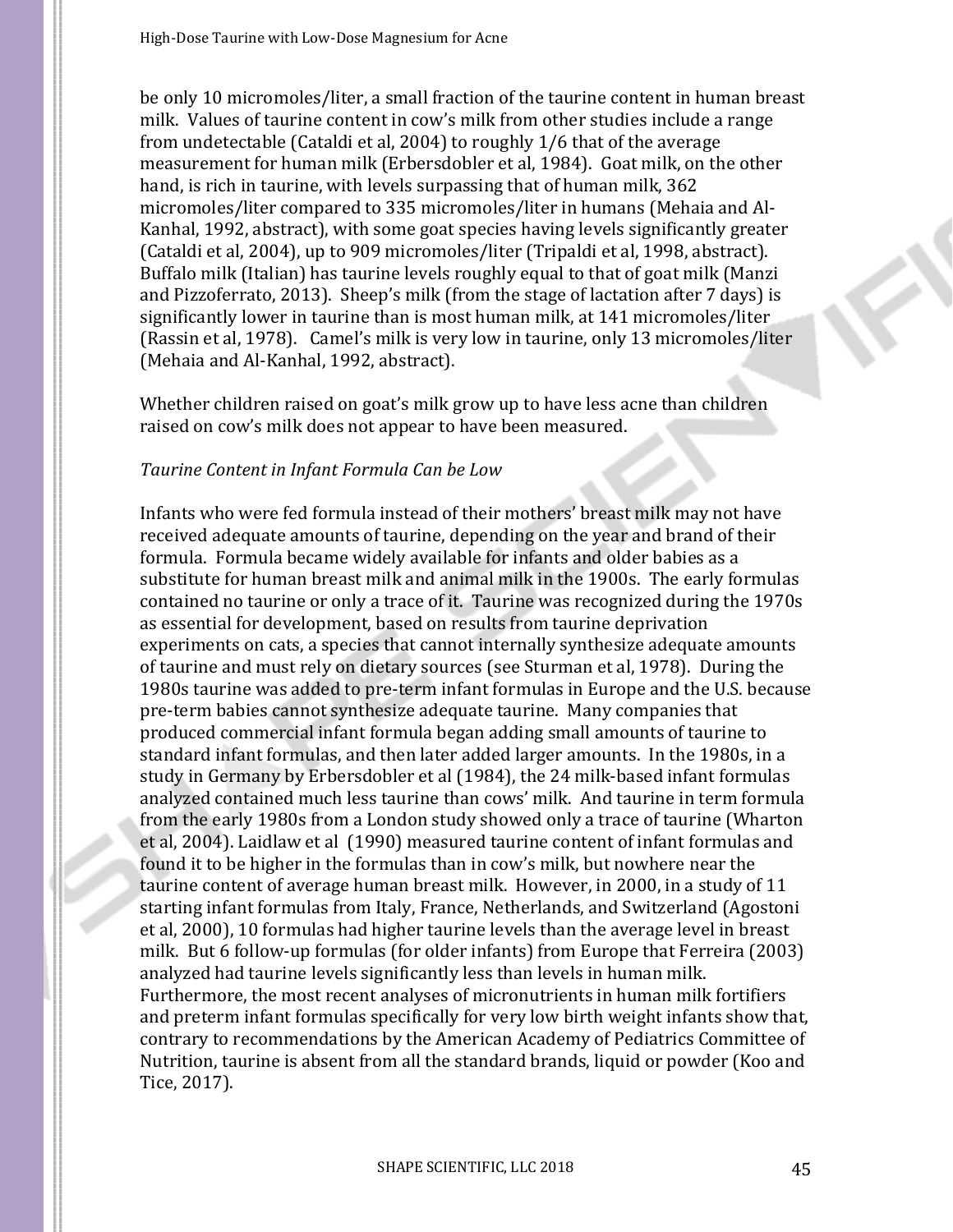Different regions of the world have different regulations regarding the addition of taurine to infant formulas. In the U.S., the recommendation in 1998 from the Life Science Research Office of the American Society for Nutritional Sciences (Raiten et al., 1998) was for zero minimum taurine in infant formula, and a maximum of 12mg/100kcal, roughly the upper limit of measurements of human breast milk. According to Ferreira (2003), European regulations specify that when taurine is added to infant formula the amount must be equal to or greater than 42 micromoles/100kcal, which is within the normal range for human milk. But in 2005, a medical position paper was published by researchers from Germany, the U.S, Australia, Brazil, India, Sweden, Singapore, Thailand, Mexico, Canada, Israel, France, Japan, and China, for the European Society for Pediatric Gastroenterology, Hepatology and Nutrition (Koletzko et al, 2005), recommending that the addition of taurine to infant formulas be optional, with an upper limit of 12mg/100kcal and zero minimum.

The different commercial standard and nonstandard (e.g., organic) infant formula companies around the world have changed their ingredients over the years, and will probably continue to change them according to new scientific data or consumer pressures. Knowing which formula a child was fed during which years and tracking down the taurine amounts from those years may be helpful in assessing whether that child as an infant had adequate amounts of taurine. This information might be helpful in determining later acne risk, as explained below.

# **Early-in-Life Taurine Insufficiency Might Predispose Humans to Later Acne**

Part of the thrifty phenotype hypothesis is that fetal or perinatal undernutrition brings out intrinsic physiological strategies for coping with this undernutrition, and that these strategies involve the re-programming of some physiological systems in ways that eventually lead to adult disease (Barker, 1997; Hoet et al, 2000). The development of teen acne may be partly a result of such re-programming. In the case of early-in-life taurine deficiency that becomes chronic, the emergency pattern of taurine distribution in tissues could become more dominant than the normal pattern.

# *Perinatal Animal Studies Show that Early-in-Life Taurine Deprivation Can Lead to Adult Disease*

There have been a number of perinatal taurine deficiency studies in rats and mice in which, although no gross defects result (unlike in the embryonic case), long-term mechanisms are affected that lead to adult diseases, including: arterial blood pressure changes (Roysommuti and Wyss, 2014); susceptibility to sugar-induced hypertension (Roysommuti et al, 2009)); renal function alterations (Roysommuti et al 2010); alterations in autonomic nervous system responses (Khimsuksri et al, 2013); increases in lifetime oxidative stress (Lerdweeraphon et al, 2013). According to Lerdweeraphon et al (2013): "early life taurine depletion leads to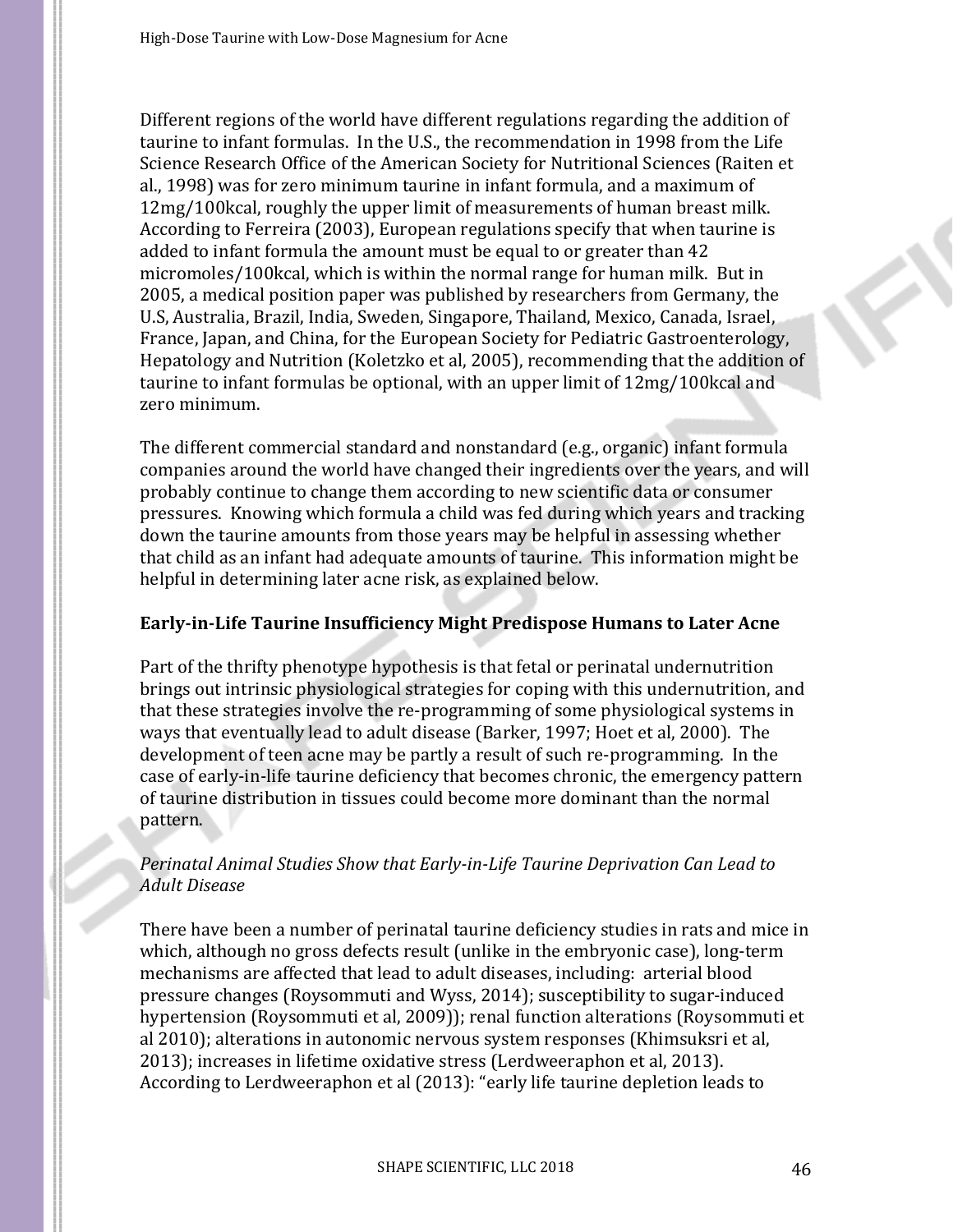perinatal epigenetic programming that impacts adult physiological function". A number of taurine deficiency studies (e.g., Park et al, 2014; Aerts and Van Assche, 2002) even note a trans-generational effect of taurine deficiency, in which the adult offspring of taurine-deficient mothers can transmit the effects to the next generation.

Acne too may turn out to be a disease that is partly influenced by early-in-life taurine insufficiency and the consequent redistribution of taurine that takes place in the body to cope with low taurine supply.

# **In Sum, Many People in Modern Societies From Young Age On Have Insufficient Taurine Intake**

Ancestral hunter-gatherer children probably consumed on average significantly more taurine per day in their diets than most children of the agricultural societies since then have consumed per day. A reduction in early-in-life taurine availability is likely to influence taurine transporter distribution. Since the pilosebaceous units are of secondary importance in humans, almost all of the taurine synthesized internally or obtained from diet during periods of taurine insufficiency is allocated to tissues more critical than the pilosebaceous units. This means that when the androgens at puberty stimulate enhanced lipogenesis in sebocytes, there is not necessarily enough taurine in the pilosebaceous units to prevent acne. Overcompensating for early-in-life taurine deficiency by later supplementing with high doses of taurine may be therapeutic.

### **Magnesium Intake Also May Be Much Lower On Average in Modern Agricultural Diets than in Ancestral Hunter-Gatherer Diets**

Magnesium insufficiency is common in modern societies, even in the U.S. (Ford and Mokdad, 2003). Estimates cited in Rosanoff et al (2016) are that 50% of the US population has inadequate dietary intake of magnesium, including 89% of teenaged girls. There are many reasons why agricultural diets often lead to magnesium insufficiency. For example, magnesium is much lower in refined grains typical of Westernized diets than in natural grains (Enright and Slavin, 2010). Western diets are high insulinemic diets, and insulin has been shown to increase renal magnesium excretion, possibly causing magnesium depletion (Djurhuus et al, 1995). The variety of plant-derived foods in an individual's diet in most agricultural societies is less than the variety that has been measured in diets of hunter-gatherer societies, and the plant foods that are highest in magnesium might be overlooked in the selection of a relatively small assortment of foods. It would not be uncommon in modern societies, then, for pilosebaceous units to have insufficient magnesium.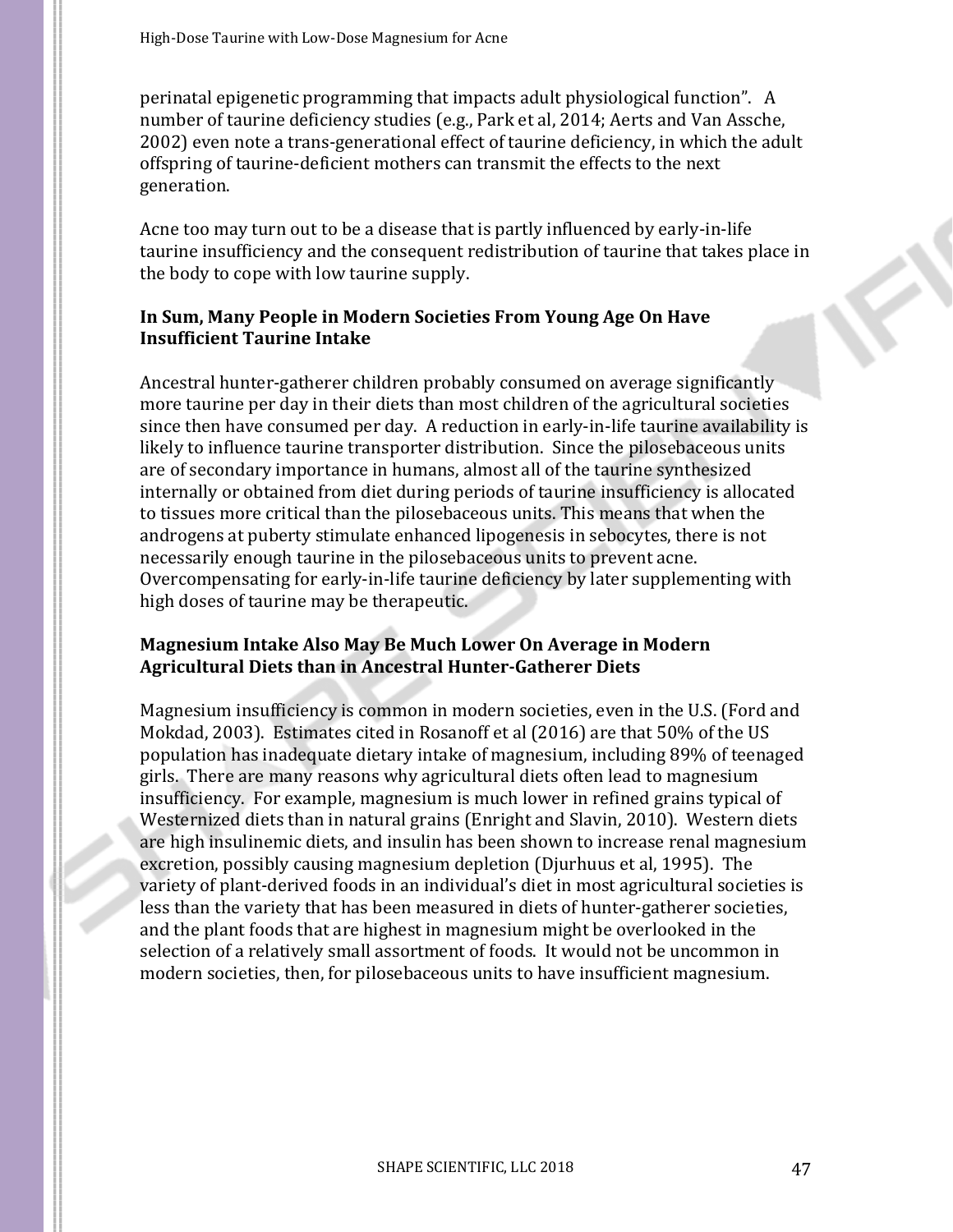# **PART VI: SUGGESTED DOSES OF TAURINE-MAGNESIUM FOR THE TREATMENT OF ACNE, PLUS OTHER THERAPEUTIC ISSUES**

This part of the paper discusses the practical application of the above information on taurine-magnesium. Its main purpose is to recommend to a person with acne or to a dermatologist how oral taurine-magnesium might best be used to treat acne. Potential topical taurine-magnesium treatment is also discussed. Oral dose recommendations were determined from results of volunteers with acne. Homing in on therapeutic dose, up to a dose of 3g taurine with 300mg magnesium per day for mild to moderate acne, was relatively easy, because increasing the taurine dose by 1g from a base level usually made a marked therapeutic difference fast.

It is important to emphasize that for taurine-magnesium treatment of acne the taurine component is therapeutic at high doses, not low doses, whereas the magnesium component appears to be therapeutic even at relatively low doses (slightly below the RDA). The estimate for the best dose of taurine-magnesium for a given individual with acne should depend upon the individual's age, weight, maybe gender (men have thicker skin than women), and severity of acne. General recommendations are suggested following discussions on safety and pharmacokinetics of taurine.

### *Taurine Has a Good Safety Record at Therapeutic Doses*

Taurine is considered by the Council for Responsible Nutrition (a Washington DCbased trade association for the dietary supplement industry) to be generally safe in amounts of 3 grams/day (for a 70-kg person) (Shao and Hathcock, 2008): "The OSL[Observed Safe Level] risk assessments indicate that based on the available published human clinical trial data, the evidence for the absence of adverse effects is strong for Tau at supplemental intakes up to 3 g/day. . . Although much higher levels of each of these amino acids have been tested without adverse effects and may be safe, the data for intakes above these levels are not sufficient for a confident conclusion of long-term safety, and therefore these values are not selected as the OSLs." Therapeutic taurine doses for various serious disorders, such as heart failure, hypertension, and diabetes, are up to 7 or more grams per day, for weeks or months (many of the clinical trials are summarized in Shao and Hathcock, 2008).

### *Pharmacokinetics Show that Oral Taurine is Rapidly Absorbed*

In a pharmacokinetic study of taurine (Ghandforoush-Sattari et al, 2010), after a therapeutic dose of taurine (4g) was given to healthy volunteers in the fasting morning state, the plasma taurine concentration was measured as maximum at 1.5 (+ – 0.6) hr after administration. This result shows that taurine is absorbed and circulated in the bloodstream fairly rapidly, when it is swallowed on an empty stomach. Therefore, taurine might begin to be therapeutic within hours, if it is actually taken up by the relevant tissues.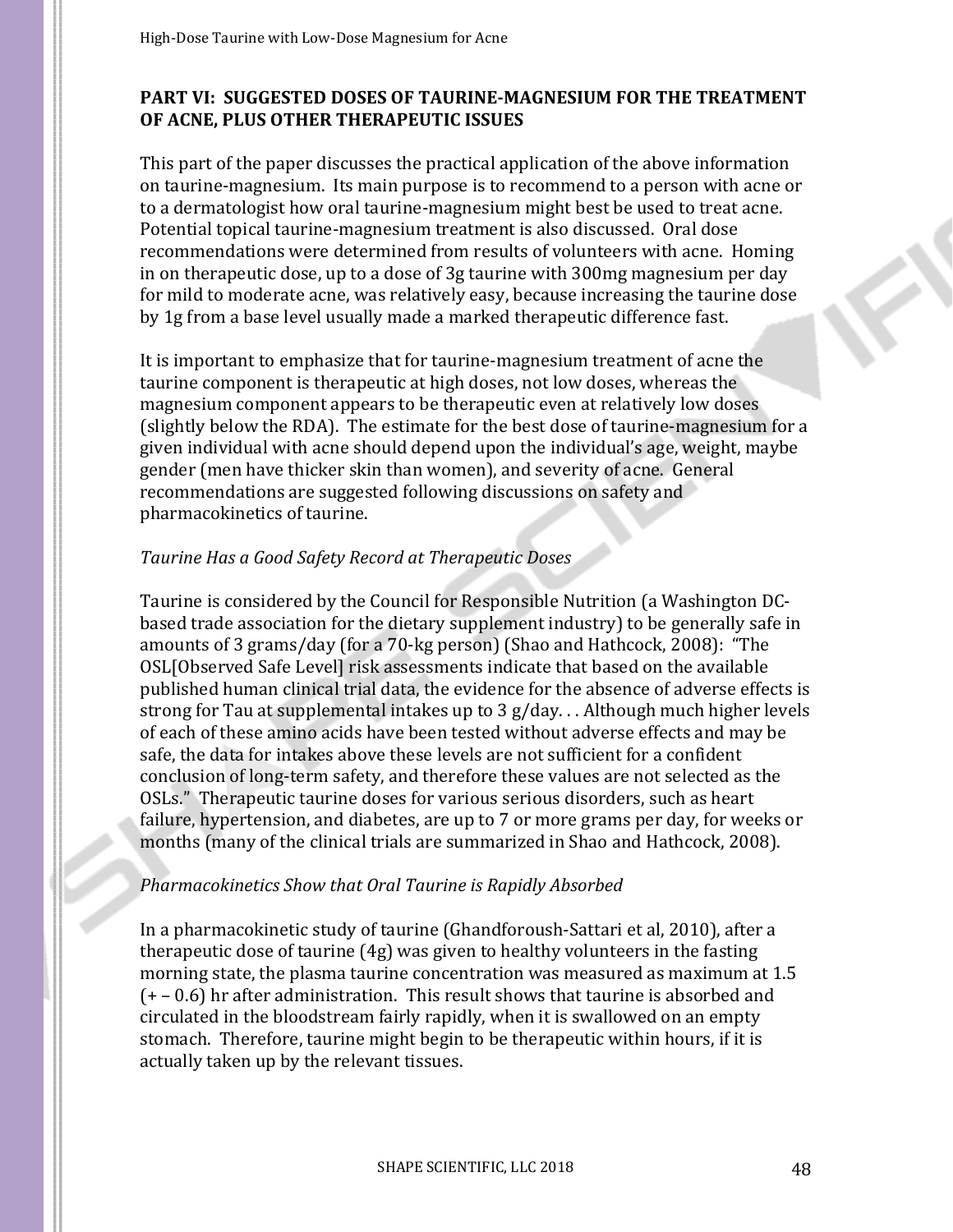# **Recommendations for Persons with Acne Are for High-Dose Supplemental Taurine with Low-Dose Supplemental Magnesium**

### *Suggested Dosages of Taurine with Magnesium Are As Follows*

#### Therapeutic Dose for Teens and Adults:

For small teen or small adult females (under 110 lbs) with mild to moderate acne, a good starting dose is probably taurine 2g/day with magnesium citrate 200mg/day, in divided doses: 1g taurine with 100mg magnesium citrate, twice per day. If after 2 weeks the acne is not visibly clearing, the taurine dose should be stepped up to 3g/day and the magnesium to 300mg/day. Medium to large females should probably start with taurine 3g/day with magnesium citrate 300mg/day, in divided doses. Total treatment time at these full doses should probably be at least 8 weeks, more likely 14 weeks, or until the skin is clear or near-clear for a few weeks. If the combination is effective against the acne, then a prophylactic maintenance dose of taurine 1-2g/day with magnesium 200mg/day could be taken for some period of time afterward. At the start of any acne breakouts thereafter, the higher dose of taurine-magnesium could be resumed until the acne resolves.

For teen or adult males with mild to moderate acne, a good starting dose is probably taurine 3g/day with magnesium citrate 300mg/day, in divided doses, for at least 8 weeks, more likely 14 weeks, or until the skin is clear or near-clear for a few weeks. If this combination is effective against acne, a prophylactic dose of taurine of 1- 2g/day with 200mg magnesium could be taken for some period of time afterwards, and the higher dose resumed if there are future breakouts.

For severe acne in females or males, a good starting dose to help reverse the course of acne is probably taurine 3g/day with magnesium citrate 300mg/day, for at least 4 months and maybe for many more months. If this dose is effective, it could be followed by prophylactic doses of taurine of 2g/day with 200mg magnesium. Higher therapeutic doses of taurine, greater than 3g/day, and of magnesium, up to 400mg per day, might be considered for some patients with severe acne who have consulted with their physician regarding the higher dose. Treatment with a taurinemagnesium topical gel (yet to be developed, discussed below) along with the oral supplements might greatly enhance clearing in difficult cases.

If acne clears in a patient who is on a full dose of taurine-magnesium but then returns while the patient is on a lower prophylactic dose, the patient may need to resume taking a full dose for an indefinite period of time.

The taurine-magnesium supplements should probably be taken together on an empty stomach with water (at least half a glass). Taurine is water-soluble. And magnesium absorption may correlate with water absorption (Behar, 1974). Magnesium citrate is significantly more soluble and bioavailable than is magnesium oxide (Lindberg et al, 1990; Walker et al, 2003), and so may be the magnesium of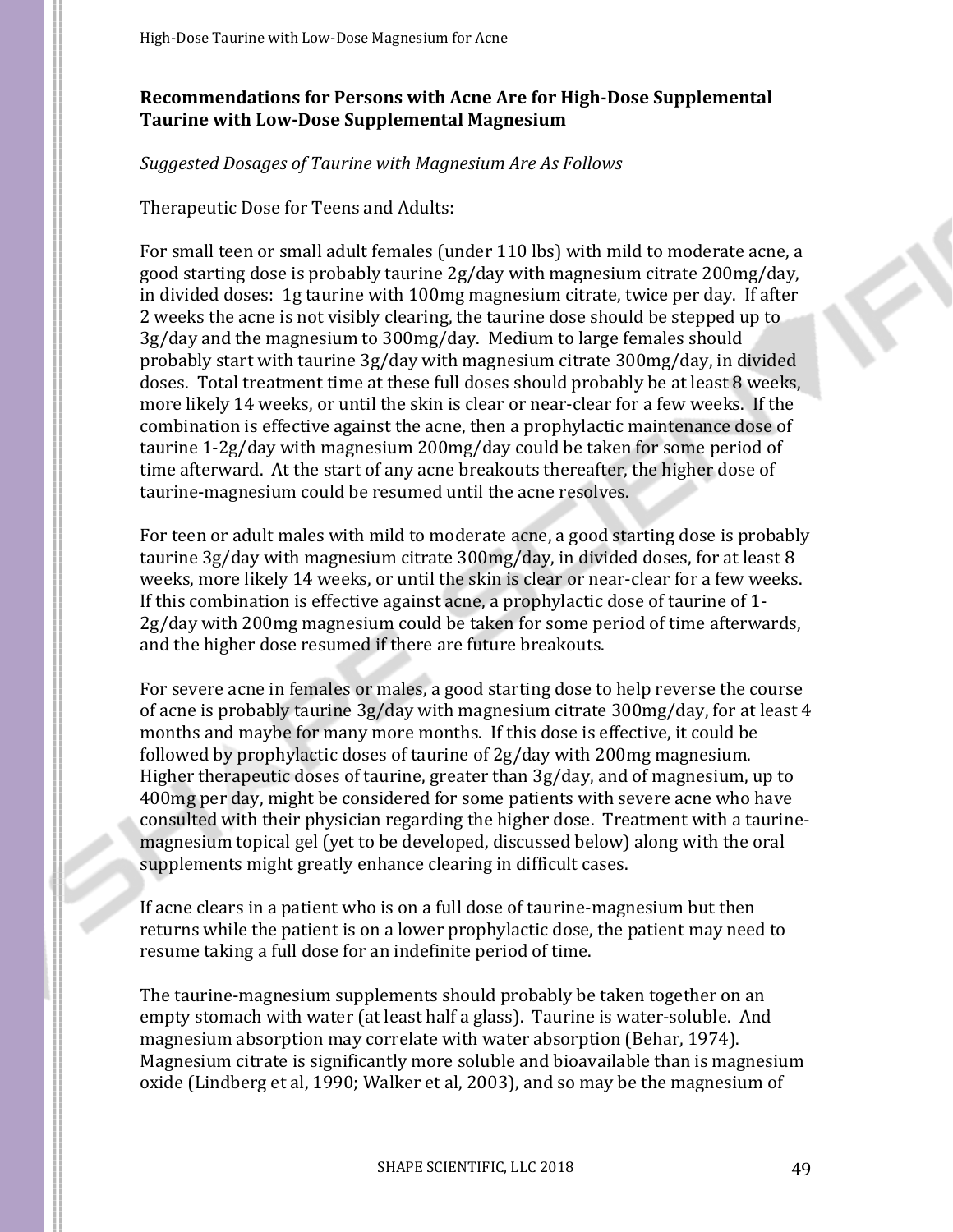choice in the treatment. The empty stomach suggestion is to help ensure that the taurine is taken without high sugar/carbohydrate load, fat load, or salt load—which might otherwise cause some of the extra taurine to be sent to the pancreas, liver, or kidneys instead of being available to be distributed adequately to the pilosebaceous units.

Therapeutic Dose for Pre-Teens and Younger Children:

Most preteens experiencing their first onset of acne would probably need at least 1.5g/day taurine with 200mg/day magnesium, in divided doses. For greater effectiveness, doses could be raised incrementally as needed.

For young children, a pediatrician would need to be involved in determining safe doses per age, weight, and height of child. A child's dose of taurine for various medical disorders has been listed previously on some websites as 30mg/kg body weight/day, in divided doses.

Infants with acne may benefit from a special infant formula that has a relatively high level of taurine with adequate magnesium or from topical taurine-magnesium treatment.

# *Length of Time to See a Beneficial Effect*

When taurine-magnesium treatment for a case of acne is begun, it might not necessarily appear to work immediately, as in the first few days. One reason is that the pilosebaceous units may not have sufficient up-regulation of taurine transporters to accumulate much taurine until they have detected a surplus of taurine for a more extended period of time. Also, the transit time for sebum should be taken into consideration when estimating the amount of time it should take to see a beneficial effect. The estimate for average sebaceous cell transition time by Downing and Strauss (1982) is 14 days, and the transit time of sebum in the follicular canals is 14 hours. Therefore, it can take a couple of weeks for a beneficial effect of taurine in the pilosebaceous units to be seen. Also, taurine-magnesium for acne works at a deep level, in the sebaceous glands and ducts, suppressing some lipogenesis and dissolving deep clogs. The anti-action there should lead to visible clearing. There's a lag time. The acne patients should initially give the taurinemagnesium treatment a try for 2 weeks before expecting to notice a definite benefit. Also, there may be a threshold effect, in that below a certain dose no visible effect is seen, so it is very important that acne patients on taurine-magnesium treatment remember to take all their doses. Once the pilosebaceous units are "trained" to accumulate taurine from the surplus in the bloodstream, there may be a dramatic clearing of acne. This "training" may be easiest to achieve in individuals who are young.

If after 2 weeks of taurine-magnesium treatment a benefit is not noticeable, the acne patient may need to increase the dose of taurine. The effect of increasing the taurine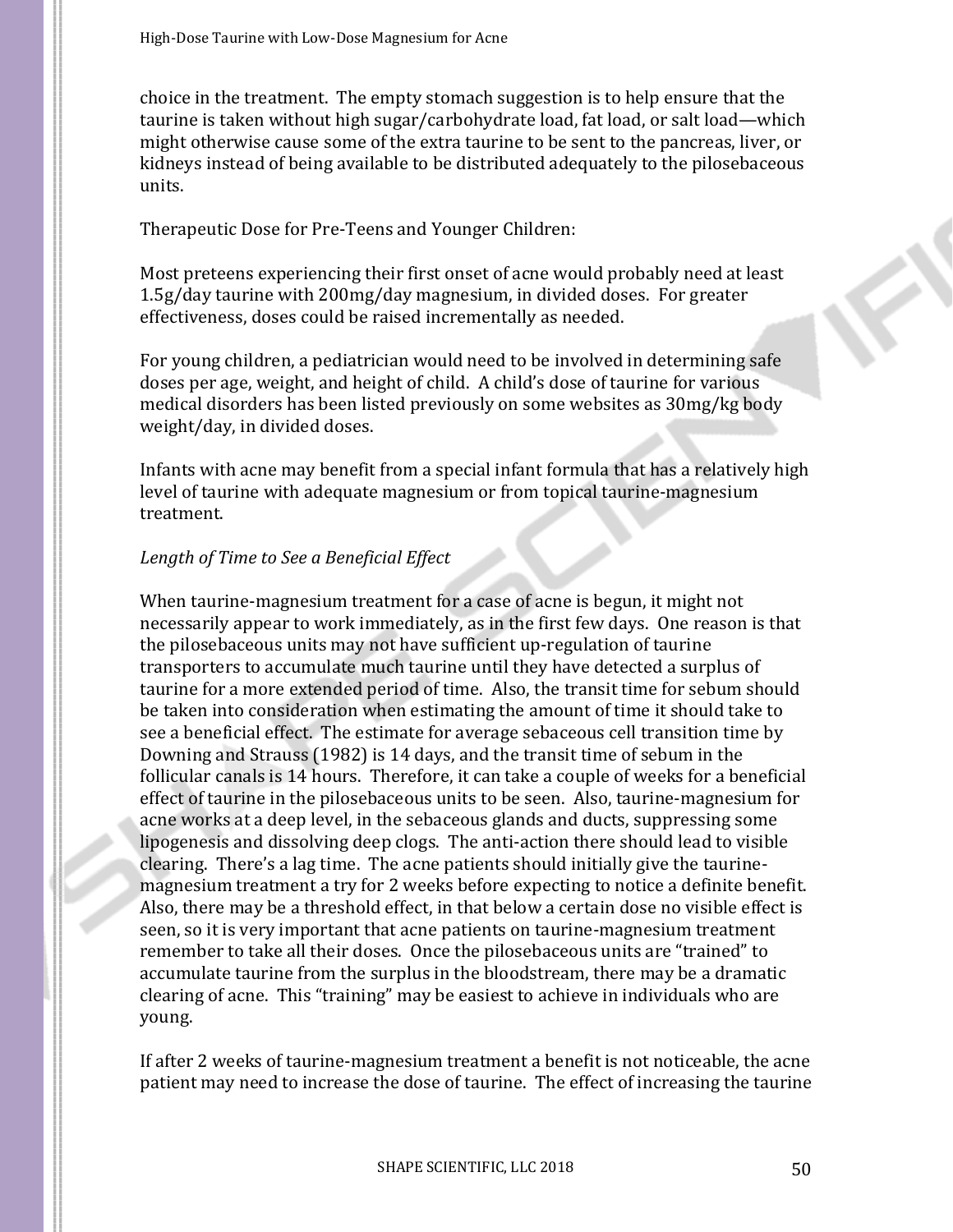dose by 1g/day can be dramatic (based on the experiences of some of the volunteers).

### *Side Effects*

There appear to be no negative side effects from taurine supplements at doses up to 3g/day that are mentioned in the medical literature for treatment of various diseases and conditions, except in kidney patients, who may experience dizziness. Negative side effects of magnesium supplements at or slightly below the RDA can include laxative effects. The volunteers on taurine-magnesium supplementation were virtually free of side effects.

# **An Additional Multivitamin/Mineral Supplement Subset Might Be Helpful for Many Individuals with Acne on Taurine-Magnesium Treatment**

While taurine and magnesium appear to be the key essential micronutrient components of the two main anti-acne mechanisms of action, other micronutrients that indirectly help support these two anti-acne mechanisms or that support the functioning of taurine and magnesium in the pilosebaceous units may help to reduce acne. Furthermore, a deficiency in one or more of these other micronutrients may hinder the ability of taurine and magnesium to perform their functions in the pilosebaceous units. For example, the micronutrient choline is an essential part of phosphatidylcholine, the major phospholipid on the surfaces of lipid droplets. In order for magnesium to be effective in catalyzing the breakdown of lipid droplets to micro-droplets, the micronutrient profile of the lipid droplets should be normal, ensuring functional surface structures on the lipid droplets. Choline deficiency in cells promotes fusion among lipid droplets, leading to lipid droplets that are larger than normal, whereas sufficient phosphatidylcholine appears to help maintain small lipid droplets (Yang et al, 2012). So obtaining adequate dietary or supplemental choline may be therapeutic for acne sufferers in order to help keep the size of lipid droplets in the beneficial range. Furthermore, phosphatidylcholine helps to maintain the round shape of the lipid droplets (Penno et al, 2013); it is plausible that if the sebaceous glands are choline-deficient the shapes of the lipid droplets could be deformed in ways that are more likely to lead to the clogging of the pilosebaceous units. However, choline status can be altered by folate status, because choline and folate share methylation pathways (Jacob et al, 1999). During folate deficiency, choline takes over some of the functions of folate and thereby can become more readily depleted (Sanders and Zeisel, 2007), leading to a decrease in levels of phosphatidylcholine (Jacob et al, 1999), and so a decrease in the phosphatidlycholine available for sebaceous lipid droplets. Thus, choline is a micronutrient that likely affects whether magnesium is successful in its important anti-acne action in the sebaceous glands/ducts.

Certain other micronutrients affect whether taurine is able to perform its anti-acne function in the sebaceous glands. Vitamins D and A, for example, may be critical in ensuring that some taurine in the bloodstream is actually transported across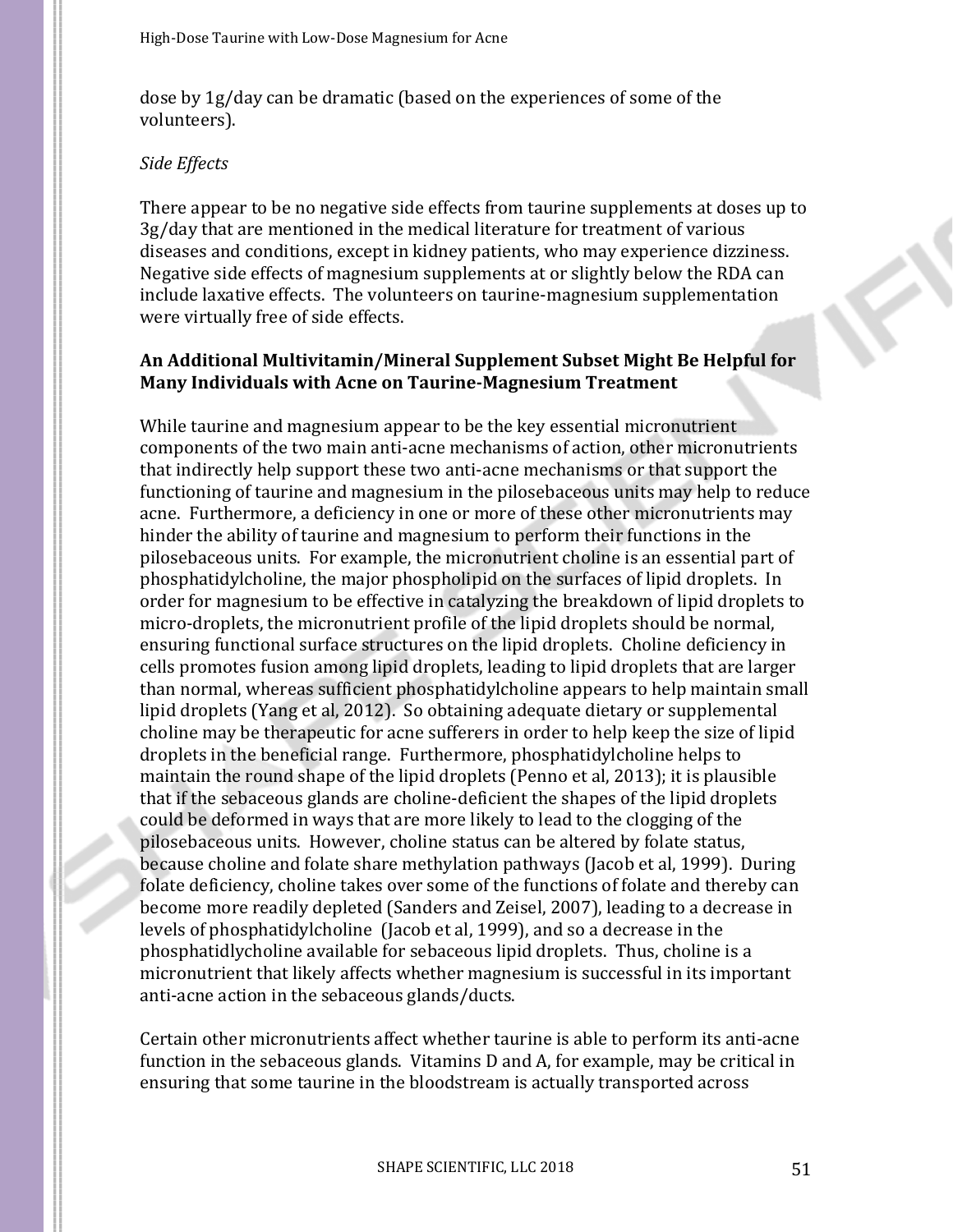sebaceous cell membranes by the taurine transporter TauT. The promoter region of the TauT gene has a vitamin D response element, which when activated regulates synthesis of TauT (Chesney and Han, 2013). In order to activate the vitamin D response element, the receptors for vitamin D and retinoic acid (a vitamin A metabolite) in a cell have to be stimulated and form a complex that binds to the vitamin D response element (Chesney and Han, 2013). Such binding to the TauT gene vitamin D response element has been shown to up-regulate TauT synthesis in one normal cell line, from porcine kidney, for example, although it has been shown to down-regulate synthesis in a cancerous cell line, from human breast (Chesney and Han, 2013). In the sebaceous cells, it is likely that activation of the TauT gene vitamin D response element is necessary for TauT synthesis and thus for ensuring adequate taurine levels in the cells. Of note is that vitamin D deficiency in humans has been found to increase urinary excretion of taurine (Chesney et al, 2015), indicating that if adequate vitamin D is not available in the body, then cells cannot adequately utilize the supply of taurine because they cannot access much of it. Vitamin D deficiency is a risk factor for severe acne, and vitamin D supplementation can lessen the severity of lesions (Lim et al, 2016).

Adequate levels of zinc also appear necessary for maintaining adequate levels of taurine: zinc-deficient rats lose more taurine through urine than do normal rats (Hsu, 1977). Zinc is also important in the absorption, transport, and utilization of vitamin A (Christian and West, 1998), a micronutrient that is important along with vitamin D for regulating the taurine transporter. Zinc supplementation has been shown in some studies to reduce acne (Sardana and Garg, 2010), although this effect may be partially immunological. The above examples indicate that deficiencies in certain micronutrients could prevent taurine-magnesium treatment from fully succeeding.

In addition, there appears to be an important circular relationship between taurine, magnesium, and at least one of the supportive micronutrients, vitamin D. Magnesium is an essential cofactor for vitamin D biosynthesis, transport, and activation (Rosanoff et al, 2016). Vitamin D, as described above, is necessary to activate the VDRE of the gene for the main taurine transporter TauT, which enables taurine to be transported into cells. Taurine in its osmolyte role inside cells helps shuttle magnesium ions across cell membranes.

With taurine-magnesium treatment, the fact that many micronutrients are interdependent should be taken into account, along with the recognition that micronutrient deficiencies and insufficiencies are very common in the world, even in the U.S. Vitamin D insufficiency, for example, may be epidemic in the U.S. (Ginde et al, 2009). Furthermore, most micronutrients that are considered to be essential for humans affect some aspect of the proper functioning of skin cells, such as the ability to heal lesions.

Therefore, the acne patient might benefit from, in addition to the taurinemagnesium, a daily multivitamin/mineral supplement, or a subset of micronutrient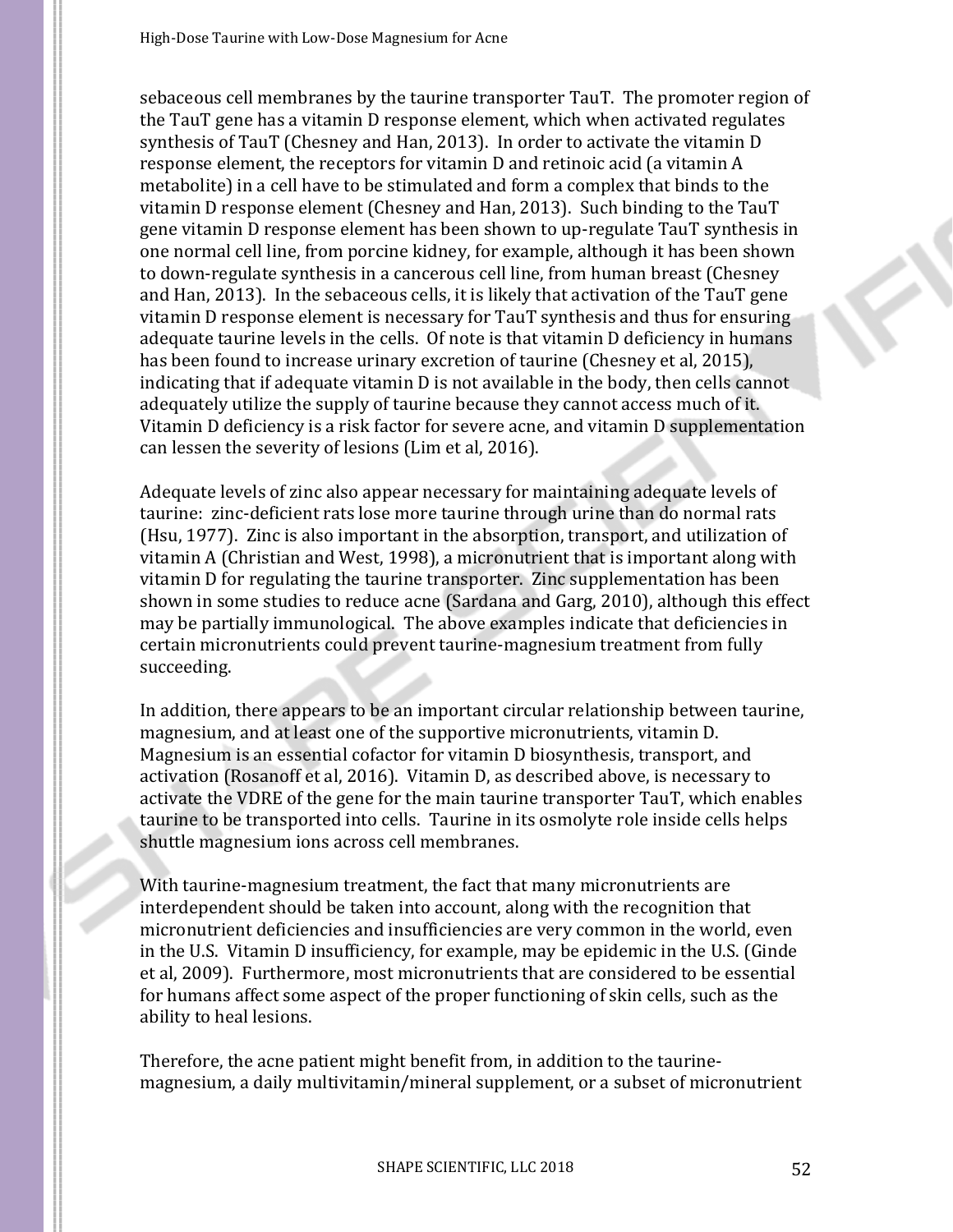supplements, in order to ensure a minimum of micronutrients essential to the basic functioning of the skin, and to prevent a deficiency of a particular micronutrient from interfering with the ability of taurine and magnesium to perform their functions in the skin. The patient could opt to take a multivitamin/mineral supplement or subset of micronutrient supplements tailored to their problem of acne, in addition to but separately from taurine-magnesium. The total amount of magnesium taken in supplements should probably not exceed the RDA, in order to avoid hypermagnesemia and other effects of high magnesium levels, such as the possible enhancement of testosterone (androgen) production (see Cinar et al, 2010). (The magnesium content in standard multivitamin/mineral supplements is generally well below the RDA.) Although taurine at high doses is recommended in this paper for acne, mega-dosing of most vitamins/minerals is not recommended in this paper for acne.

Of note is that high doses of certain micronutrients can very likely exacerbate acne—namely iron, manganese, and (very high) vitamin B-12. The acne patient should probably avoid high levels of these micronutrients for the following reasons:

Iron: Iron is reported to be an absolute requirement for the survival of *Propionibacterium acnes*, the bacterium common in human skin flora that is believed to be one of the causes of acne (Eady et al, 2013). Because iron availability enables so many species of bacteria to thrive, mammals have innate adaptations to sequester iron from bacteria, such as via the iron-binding protein lactoferrin (Weinberg, 2001). Oral lactoferrin tablets have even been shown in one study to reduce the number of acne lesions (Mueller et al, 2011). Iron exposures should preferentially be kept in the normal rather than high range in acne cases.

Manganese: Manganese is one of the few minerals that can replace magnesium in the PKA enzyme (shown in vitro), but when this substitution occurs, the catalytic power of PKA is much lower (Adams, 2001), which interferes with the rapid activation of perilipin A and the breakdown of sebaceous lipid droplets to microlipid droplets. Also, as discussed above, manganese stimulates the efflux of taurine out of cells, opposite to magnesium's effect. In addition, as discussed above, manganese catalyzes mTOR, which can lead to activation of the LXR-alpha/SREBP pathways of lipogenesis.

Vitamin B-12: High-dose vitamin B-12 injections or oral therapy can reportedly cause acne that resolves shortly after the therapy is stopped (Veraldi et al, 2017). The link may be that vitamin B-12 contains cobalt. Cobalt, like manganese, is one of the few minerals that can replace magnesium in the PKA enzyme (shown in vitro), but when this substitution occurs, the catalytic power of PKA is much lower (Adams, 2001), which could interfere with the rapid functioning of perilipin A.

Cautionary note on Vitamin B-6: Although sufficient levels Vitamin B-6 are necessary for the body's Vitamin B-6-dependent pathway of internal taurine synthesis, and therefore important for preventing or clearing acne, mega-doses of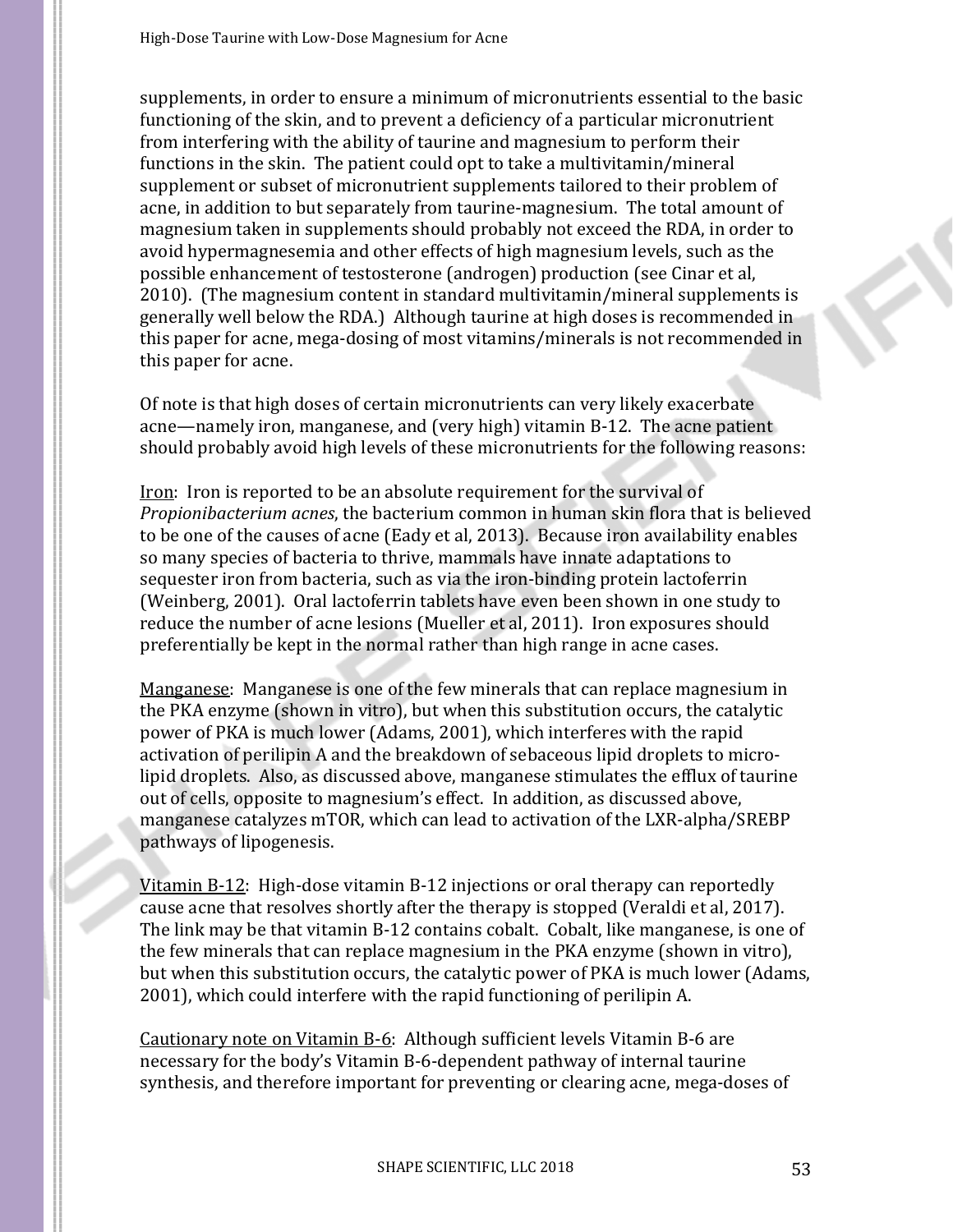Vitamin B-6 according to some informal reports can lead to worse acne. Vitamin B-6 is essential to more than 100 enzymes in the body, not all of which seem to be favorable at grossly increased levels to persons with acne. Caution is suggested because mega-doses of Vitamin B-6 do not just selectively amplify taurine synthesis, but probably other pathways and actions as well.

### **Early Intervention for Acne Might Stop Acne from Ever Becoming Severe**

Probably the most important time to intervene in acne is when it first occurs, which is usually early during the teenage years. If the clogging of the pilosebaceous units can be stopped before it gets serious, it should be much easier to treat. The goal is to stimulate an up-regulation of taurine transporters in the pilosebaceous units and keep ample taurine in the units, along with enough magnesium. An 8-week course of taurine with magnesium at the first onset of acne in teen or pre-teen years, and a 1-2 week course at each hint of future breakout, might be sufficient to keep acne at bay for most teenagers. A long-term prophylactic dose of 500-1000mg/day of taurine with either 200mg/day of magnesium or a multivitamin/mineral containing magnesium might be helpful in preventing most acne breakouts.

### *Early-in-Life Supplementation with Adequate Taurine Might Help Mitigate Later Acne*

Acne in many teenage children might possibly be mitigated if, at much younger ages, the children regularly consume large enough amounts of taurine such that their pilosebaceous units are used to taking up adequate taurine. To ensure that infants and babies receive the dose of taurine that they would get in a natural environment, it is probably best to choose infant formulas that are supplemented with the amount of taurine that is natural in human breast milk.

# **Taurine Can Come In Different Chemical Conformations, Which May Vary in their Medicinal Usefulness**

There are different conformers of taurine. As anti-acne medicines, certain conformers of taurine might work better than others. The biological activity of taurine depends on its specific molecular shape (Cortijo et al, 2009). Taurine is a flexible molecule, as shown especially in the gas phase, where it exhibits 20 different conformers (Cortijo et al, 2009). In more physiologic states of taurine, including the solid state (taurine tablets might be considered an example) and the aqueous state (taurine powder dissolved in water might be considered an example), taurine is a zwitterion that has many fewer conformers. In solid state, taurine assumes a *gauche* conformation (Okaya, 1966; Ohno et al, 1992; Bryant and Jones, 1997), existing as a mixture of *gauche+* and *gauche-* (Song and Kang, 2013). In water, taurine exists in *gauche* and *trans* conformations (Gregoire et al, 1998), and so as a mixture of *gauche+, gauche-,* and *trans* (Song and Kang, 2013).

Internally-synthesized taurine, such as that taken from the plasma of individuals who are vegan and do not supplement with taurine, does not appear to have been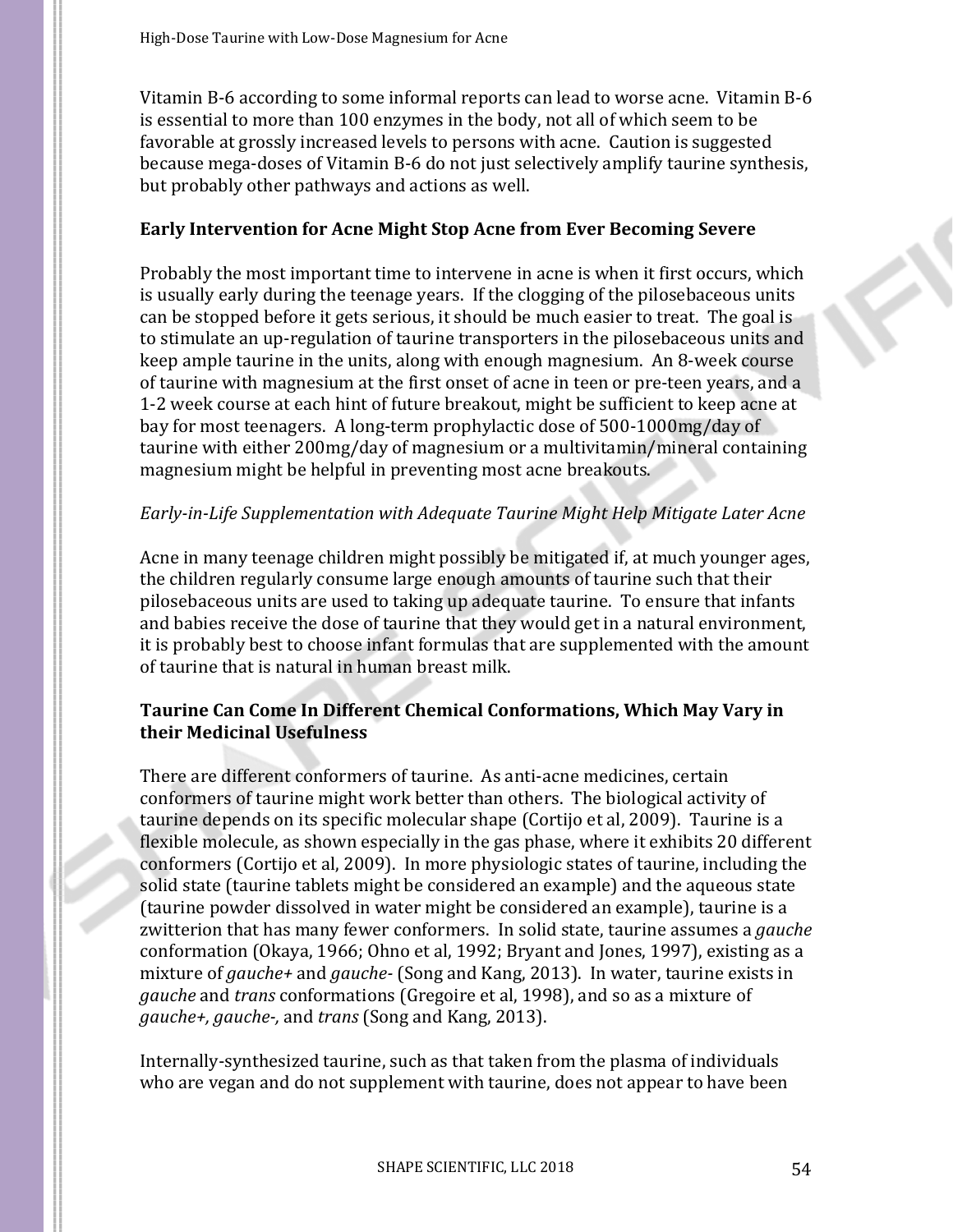analyzed for its conformational spectrum, so it is probably not known yet which mixture of *gauche+*, *gauche-*, and *trans* is most natural for taurine in the bloodstream. It is also not known which conformer of taurine works best as medicine, or which is most readily absorbed when taken orally. In a study of a hypothesized taurine receptor (Frosini et al, 2000), the authors conclude that the preferred taurine conformation at its biological active site results from a *gauche* position. It is possible that there is one single conformer of taurine that fits best with the ligand-binding domain of the LXR-alpha, for the purpose of eliciting a maximal response of inhibiting lipogenesis.

Many companies synthesize taurine for over-the-counter sale to the public, but it is not clear whether all brands of pharmaceutical grade/food grade taurine have essentially the same percentages of each different conformer.

# **There are Commercial Sources of Taurine that Do Not Seem Best for Sebum Inhibition**

# *There are Dietary Supplements that Pair Magnesium with Taurate for Other Unrelated Medical Disorders*

Commercial pills of magnesium taurate—the taurine salt of magnesium—are sold by a number of companies for the purpose of cardiovascular health. Magnesium taurate has been promoted as a possible treatment of stroke, pre-eclampsia, and acute cardiac conditions (McCarty, 1998; 1999). Taurine and magnesium each have numerous different functions and mechanisms-of-action. Their actions for heart health are very different from their actions for controlling sebum volume and flow in the pilosebaceous units. It is not recommended that cardiovascular formulations of magnesium taurate be used for acne. It is not clear, for example, that taurine in a form bound to magnesium, as magnesium taurate, would even bind correctly to the LXR-alpha to function as an inhibitory ligand. The taurine and magnesium recommended in this paper are not bound to each other, but are taken unbound simultaneously in order to trigger in parallel their separate important mechanisms of action.

# *There are No Studies on Whether the Taurine-Containing "Energy Drinks" Can Decrease Acne*

Millions of people around the world drink taurine-containing "energy drinks", such as the Red Bull and Monster brands. The taurine dose in them is up to 1 g per can. They generally do not contain magnesium. An intake of one energy drink per day would not likely make much if any improvement in acne. The taurine in energy drinks (liquid form) is not necessarily of the same conformation as the taurine in dietary supplement form (solid), which means that it would not necessarily work as well against acne. Furthermore, the taurine in sugary energy drinks might not reach the pilosebaceous units as effectively as taurine supplements do if, for example, the sugar results in some of the taurine being sent to the pancreas to help with insulin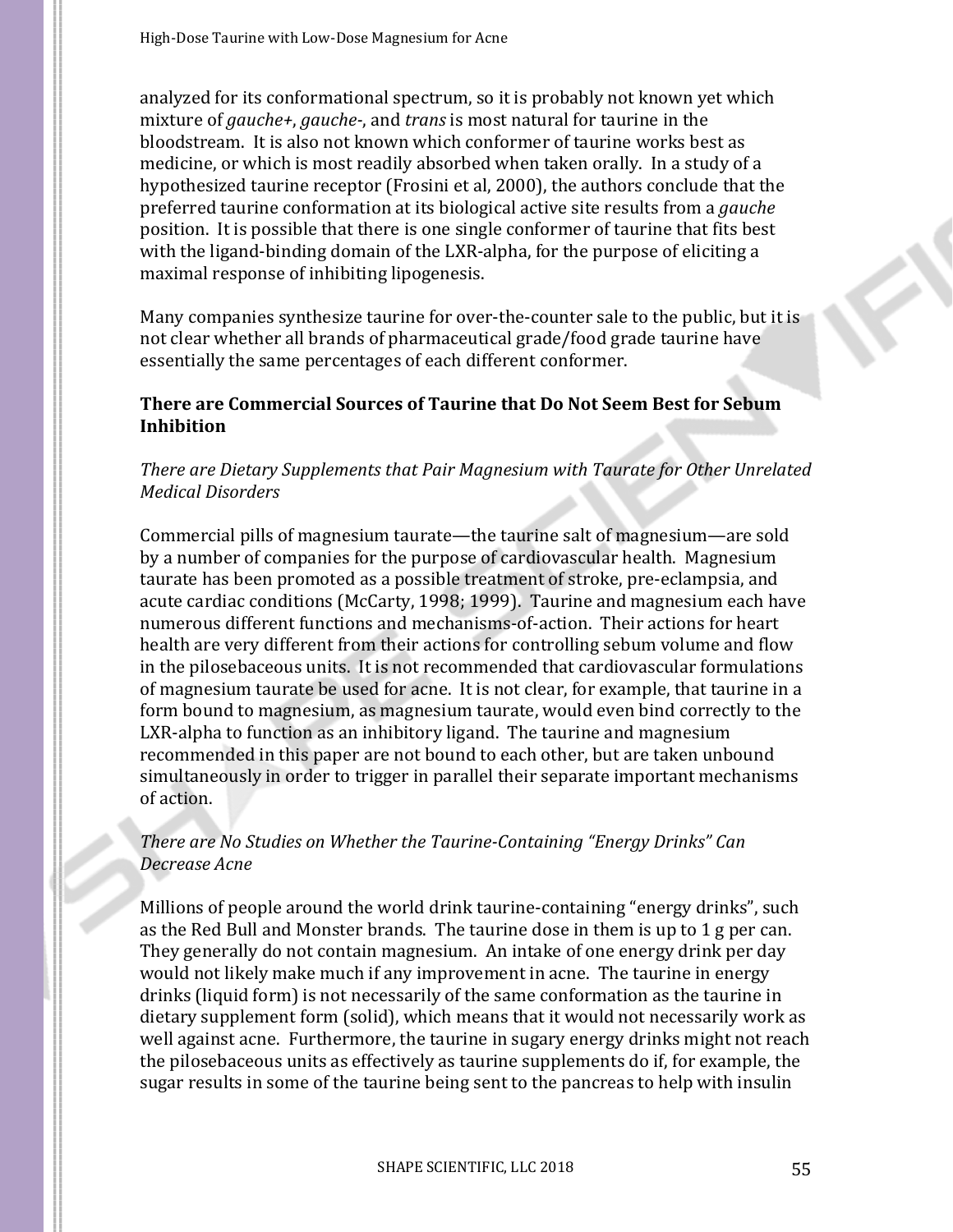High-Dose Taurine with Low-Dose Magnesium for Acne

production to regulate blood sugar, instead of being sent to the pilosebaceous units. In addition, some energy drinks contain beta-alanine, which blocks taurine from the taurine transporter; high doses of beta-alanine lead to tissue depletion of taurine, and are regularly used in taurine animal experiments for the purpose of depleting the animal of taurine (Lu and Sturman, 1996). For these and other reasons, it is not recommended that acne patients use energy drinks as their source of supplemental taurine.

# *Studies on Topical Taurinebromamine Show it has Antimicrobial Properties that Can Reduce Acne*

Immunologist and taurine researcher Janusz Marcinkiewicz (not the same researcher as Amy Marcinkiewicz of the micro-lipid droplet experiments) was able to reduce the severity of acne in patients with the topical use of synthetic taurinebromamine, the product of the reaction between taurine and hypobromous acid (J. Marcinkiewicz et al, 2008, abstract; J. Marcinkiewicz, 2009; 2010). In vivo, the immune cells neutrophils and eosinophils naturally generate hypobromous acid as a defense against microbes, and taurine in immune cells scavenges the acid, forming taurinebromamine, which helps prevent excessive inflammation in the body. Taurinebromamine has anti-inflammatory and antimicrobial properties (J. Marcinkiewicz, 2010). In these studies, the researchers topically applied taurinebromamine to the facial skin of patients with mild to moderate acne, reducing lesions by 65% after 6 weeks of treatment. They noted that taurinebromamine was effective at killing *Propionibacterium acnes.* Taurinebromamine is not commercially developed in the U.S. for acne.

The taurinebromamine studies are interesting, but since taurinebromamine is a different molecule from taurine, it is unlikely to be one of the ligands for LXR-alpha that halts lipogenesis.

# **A Topical Formulation of Taurine with Magnesium Could Be Developed for the Treatment of Acne**

Topical taurine-magnesium treatment for acne, developed as a gel or cream, might be even more effective than oral treatment.

Topical taurine at high taurine concentrations has not been used commercially. At low levels it is sometimes present in topical skin products for the purposes of "energizing" the skin, or else as an inactive ingredient.

However, topical preparations of higher-concentration taurine have been developed for experimental purposes. Taurine topically applied to human skin samples has been shown to enter the different layers of dermis (Da Silva et al, 2008).

Topical magnesium salt solutions, oils, and gels have been used historically for a long time for various ailments, including skin conditions. Magnesium ion salts (e.g.,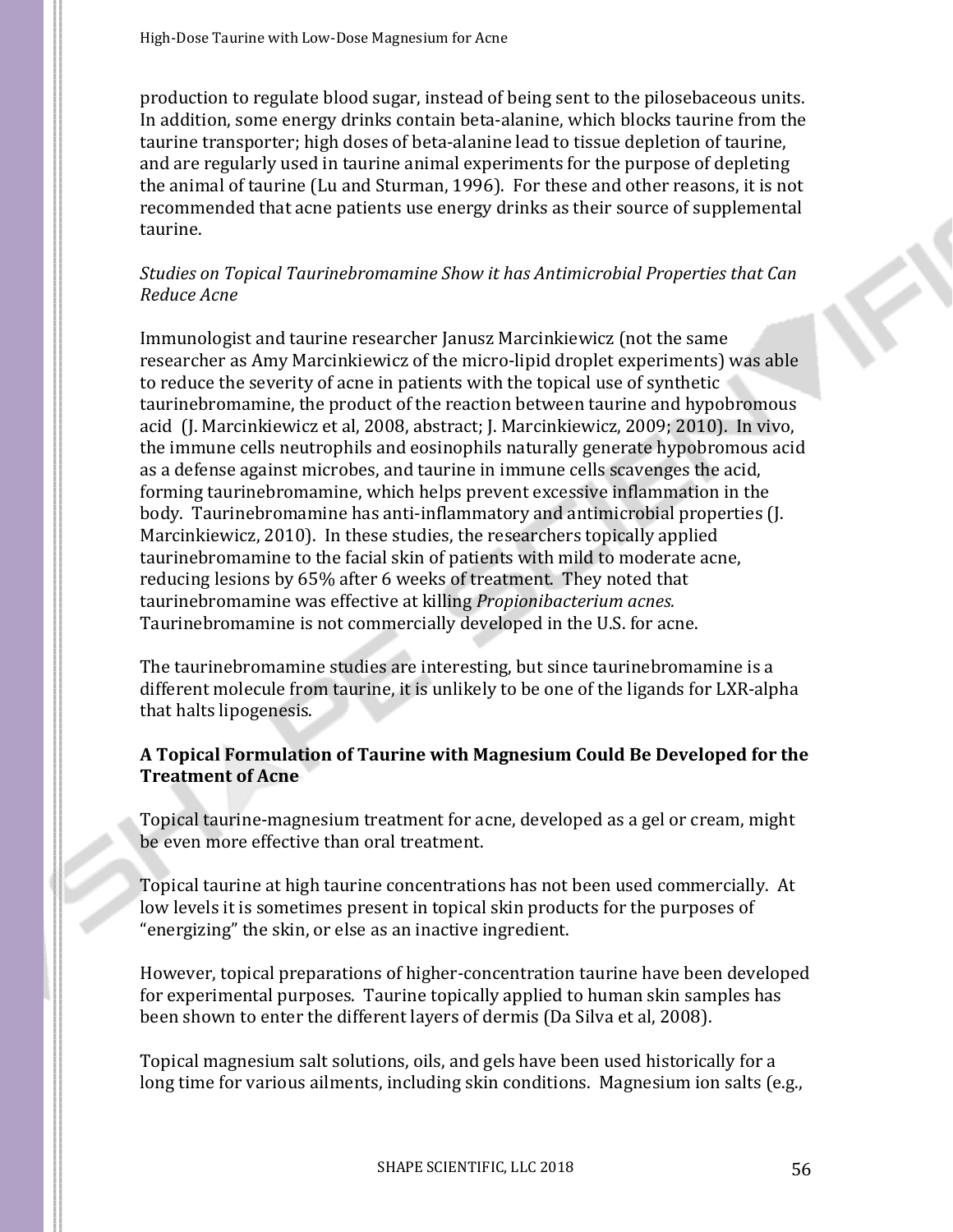magnesium chloride) topically applied to human skin samples have been shown in a series of scientific experiments to permeate skin, greatly facilitated by their rapid penetration through hair follicles (Chandrasekaran et al, 2016). This follicular route for delivery of an acne formulation might be ideal. According to Schaefer et al (1982), in the initial minutes after application of a solution to skin, shunt diffusion permeation via pilosebaceous units—can be much greater than bulk diffusion permeation via stratum corneum. Topical magnesium ions in formulation could potentially reach the sebaceous glands via 3 ways: 1) by penetrating the hair follicles as far as their attached sebaceous ducts and then travelling through these ducts to the sebaceous glands; 2) by diffusing through the walls of the hair follicles to the circulatory system and eventually circulating to the sebaceous glands; 3) by diffusing through the stratum corneum to the dermis. As Chandrasekaran et al (2014) further suggest, in commercial formulations the addition of pharmaceutical penetration enhancers might greatly enhance the diffusion of magnesium ions through skin under normal physiological conditions.

Importantly, both topical taurine and topical magnesium may be beneficial for skin in ways that make them unlikely to cause detrimental side-effects in a commercial formulation: both these micronutrients hydrate the skin. Taurine does so in its role as an osmolyte (Janeke et al, 2003). Magnesium has been shown in an experiment by Chandrasekaran (2016) to increase skin hydration by almost 2 folds within the first 6 hours after treatment.

Topical taurine-magnesium treatment could be used in conjunction with oral taurine-magnesium treatment for difficult or severe cases of acne, simultaneously delivering these micronutrients from the inside-out and the outside-in. (Note: If one conformer of taurine is found to be more effective than the others in binding to LXRalpha, then the topical gel should be prepared in a way that favors that conformer.)

# **Taurine-Magnesium Treatment for Types of Acne Other Than** *Vulgaris* **Could Also Be Investigated**

It is not known if "acne" rosacea—a facial skin disease that involves the sebaceous area and that is common in older people—is related to acne *vulgaris*. But as with acne *vulgaris*, the sebum profile of patients with rosacea can be different from normal (Ni Raghallaigh et al, 2012). If high-dose taurine with low-dose magnesium is shown to be clinically successful for treating acne *vulgaris*, it could be tried for acne *rosacea*, and for other types of acne.

# **There are Some Miscellaneous Considerations in Using High-Dose Taurine for Acne**

*To Have a Surplus of Taurine in the Bloodstream, High Doses of Supplementary Taurine May Be Necessary, Even Though Much of It Will Be Urinated Out*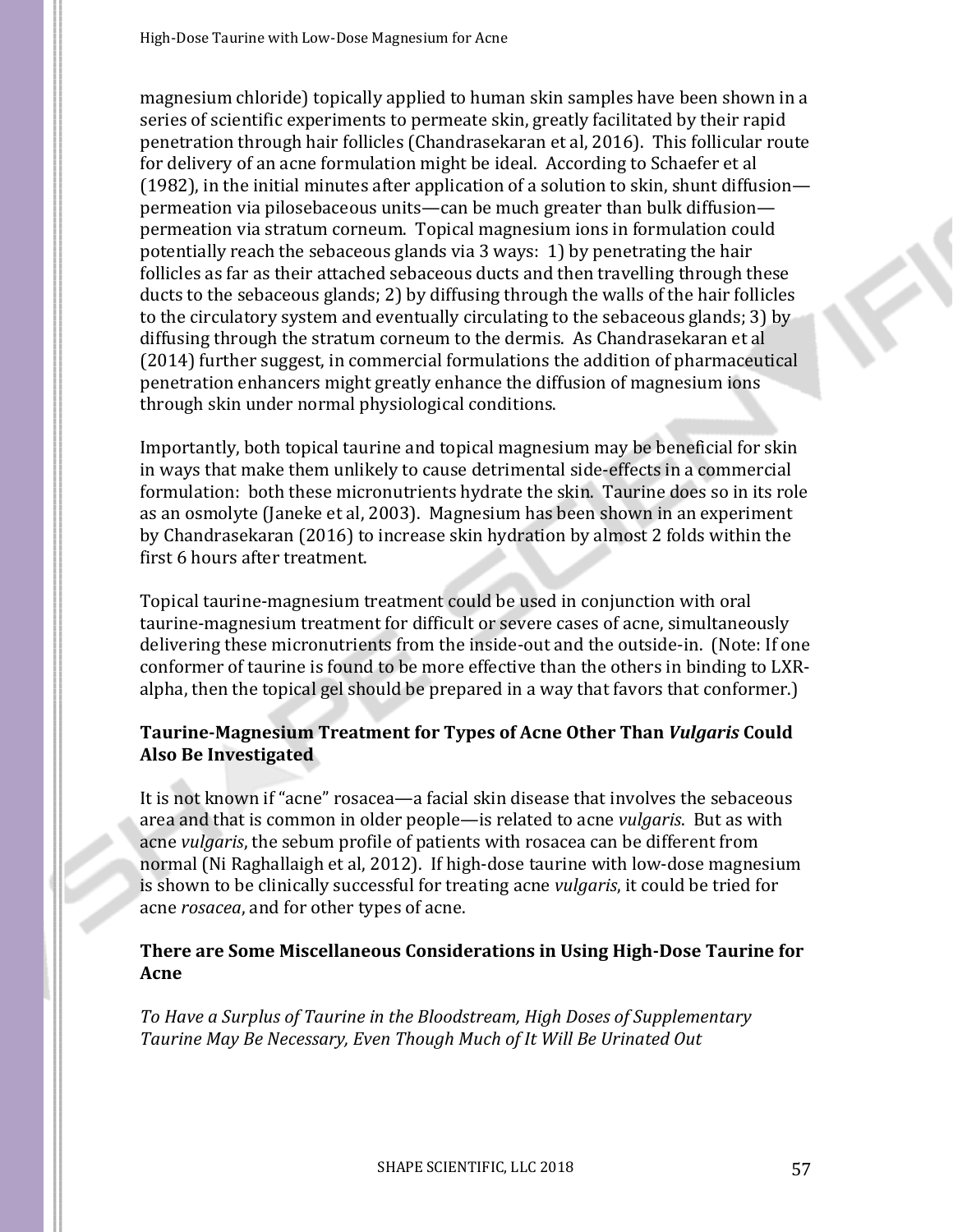The fact that some taurine from a patient is excreted through urine does not indicate that sufficient taurine is already available in the bloodstream for delivery to the pilosebaceous units. In order to raise tissue levels of some micronutrients, such as taurine, large supplementary doses may need to be given, even to the extent that large amounts end up being excreted through urine. The renal system does use a significant amount of taurine anyway (Chesney et al, 2010). Although most of the taurine that reaches the kidneys can be reabsorbed instead of excreted (Chesney et al, 2010), much taurine is excreted in urine when serum taurine levels are fairly high, such as with a diet high in seafood (Yamori et al, 2001). Nevertheless, a high dose of taurine, rather than a low dose, is what is therapeutic for active acne (when taken with magnesium). Increasing the supplemental taurine dose by another full gram, for example, can make a huge difference in whether the acne clears, as seen with some of the volunteers.

# *Until Further Information, Three Restrictions Should Be Mentioned Regarding Oral High-Dose Taurine Supplementation*

Pregnancy/Lactation: Taurine is not teratogenic, and in fact it is essential for embryonic and fetal development. However, until further animal and human studies are done it may be prudent to avoid exposing the embryo, fetus, and neonate to greatly excess taurine levels. Studies in animals show that, although perinatal taurine depletion has many adverse effects, perinatal excess taurine supplementation also can be associated later in life with modest adverse effects, such as increased arterial pressure and altered renal parameters (Roysommuti et al, 2009; Roysommuti et al, 2010; Roysommuti and Wyss, 2014). Pregnant and lactating women with acne may not qualify for oral high-dose taurine treatment (greater than 500mg/day). Topical taurine treatment might be safer for them.

2-Drink Per Day Alcohol Limit: There were only 2 slight restrictions that I requested of the volunteers regarding their diets or lifestyles during treatment. The first was that for the duration of their treatments they limit their alcohol consumption to 2 alcoholic drinks per day. The reason for this request was precautionary, in response to articles claiming that a couple of mysterious deaths in Europe had occurred in persons who had consumed multiple alcoholic drinks mixed with "energy drinks" containing high levels of caffeine and many other ingredients, including taurine. There are no known dangers from taurine. This slight restriction on alcohol intake suggested for persons on full taurine-magnesium treatment contrasts sharply with the extreme restriction on alcohol intake mandated for acne patients on isotretinoin treatment.

No Taurine-Containing Energy Drinks During Taurine-Magnesium Treatment: The second slight dietary restriction for volunteers was that they refrain from drinking taurine-containing energy drinks during taurine-magnesium treatment. It seems prudent not to increase the total taurine dose beyond the treatment dose.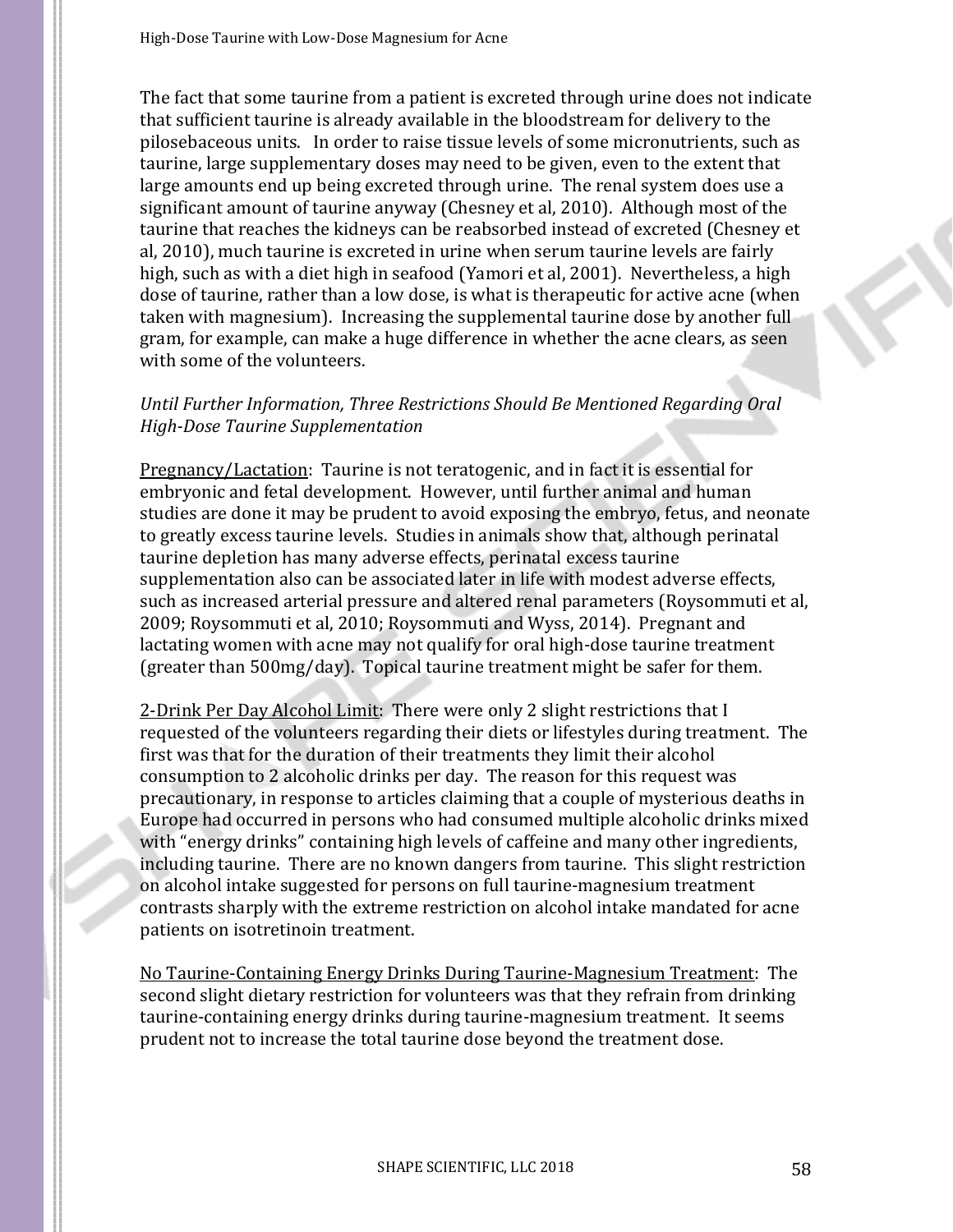# **PART VII: SUMMARY**

# **Experiments Could Be Performed to Better Understand the Extent of the Anti-Acne Functions of Taurine and Magnesium in the Pilosebaceous Unit**

Experiments that could lead to an understanding of the relationship between taurine and acne prevention include the following: (1) An experiment paralleling that of Hoang et al (2012)—which found that taurine is a lipogenesis-halting ligand of the LXR-alpha in liver cells—to see if taurine has exactly the same effects on the LXR-alpha of sebaceous cells. (2) An analysis of the sebum of individuals taking high-dose taurine supplements to see if taurine shows up in the sebum, and if so, whether the taurine reduces the viscosity of sebum. (3) Measurements of the density of taurine transporters TauT and PAT1 in the pilosebaceous units of skin samples of taurine-supplemented animals and humans to better understand the system of taurine entry into pilosebaceous cells. (4) An analysis of the different conformations of taurine to find out which conformation binds best to the LXRalpha for acne prevention, followed by an analysis of which conformations are in taurine tablets/capsules vs taurine powder-stirred-into-water.

Experiments that could lead to an understanding of the relationship between magnesium and acne prevention include the following: (1) An experiment paralleling that of A. Marcinkiewicz et al (2006)—which found that protein kinase A phosphorylation of perilipin A breaks down lipid droplets in adipose cells—to see if protein kinase A phosphorylation of perilipin A has exactly the same cascade of effects in sebaceous cells and sebaceous ducts. (2) An analysis of the sebum of individuals taking magnesium supplements to see if magnesium shows up in the sebum, and if so, whether the magnesium reduces the viscosity of sebum.

### **Studies Could Be Done to Analyze Whether Early-in-Life Taurine Deficiency is a Risk Factor for Later Acne**

It might be helpful to know whether taurine intake early in life correlates negatively with acne severity during teen years. Early–in-life taurine intake by an individual could be estimated from estimates of the mother's intake of meat/fish during pregnancy and lactation, duration of breast-feeding, quantity of taurine in the particular infant formula the individual was fed as a baby, quantity of meat/fish intake of baby-food or other food during the first couple of years, and type and quantity of animal milk the individual was fed as a baby. It also might be helpful to know whether the severity of acne in teens has decreased generally since taurine was added to most infant formulas, controlling for factors such as glycemic load.

### **There May Be Additional Minor Dietary Factors Influencing Acne**

Dietary factors influencing acne are not necessarily completely accounted for by the above understanding of the etiology of acne. Some studies have found an inconsistent link between diet and acne (for reviews on diet and acne see Veith and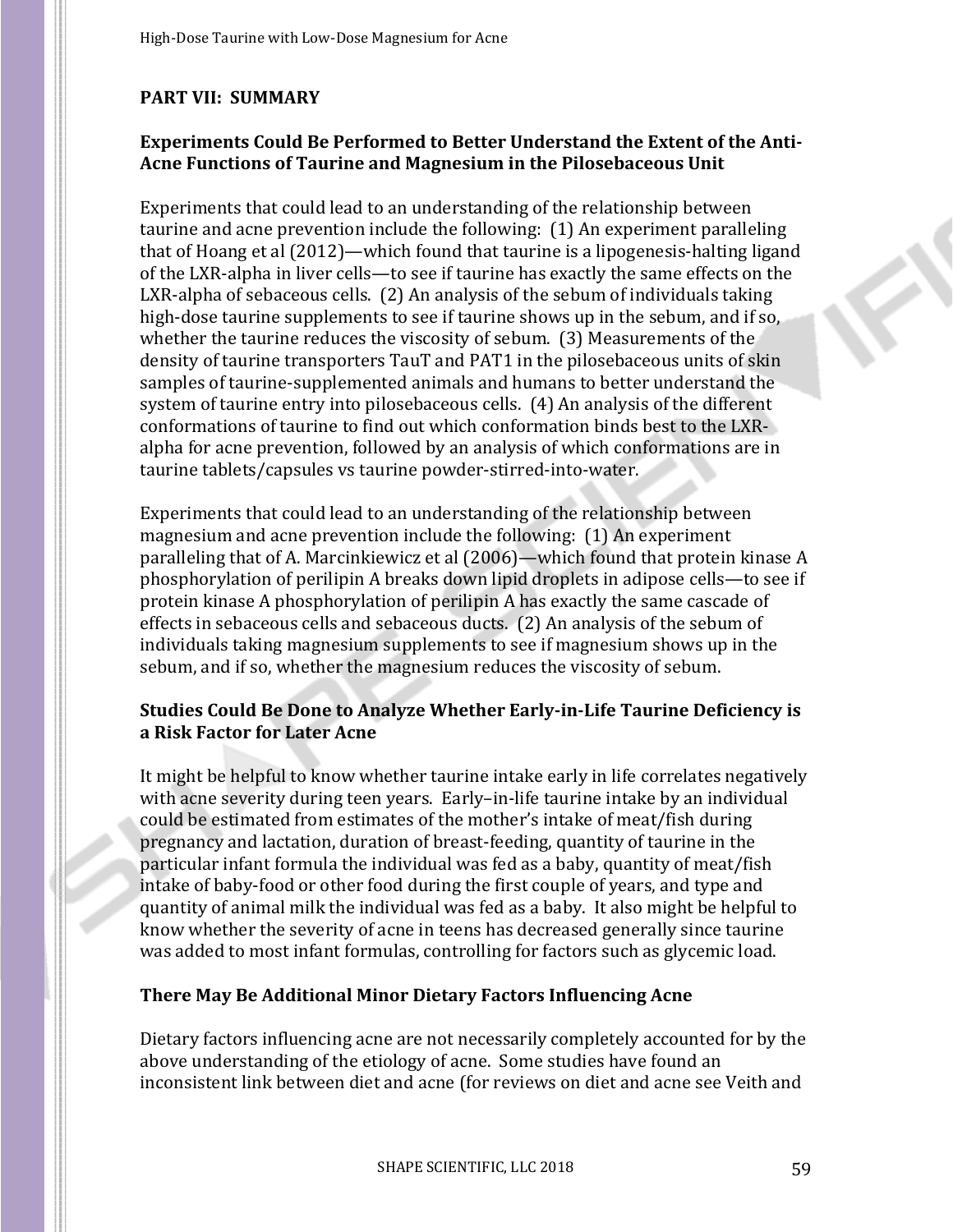Silverberg, 2011; Spencer et al, 2009). Many people find that there are particular foods in their diet that flare up their acne, but lists of such foods seem idiosyncratic. For example, different people might point to chocolate, or soy oil, or nuts, or butter, or cinnamon, as acne-causing, whereas other people might find that these foods have no effect on their acne. There is no known general explanation as to why idiosyncratic relationships between foods and acne occur, but the reasons for the association between acne and certain foods in some people may come to light on a case-by-case basis.

For example, chocolate is an extremely popular food shown in some but not all studies on the chocolate-acne connection to be an inducer of acne (Delost, 2016; Caperton et al, 2014). Chocolate is often contaminated by cadmium, a toxic metal with no known biological role, because the cacao plant readily takes up natural cadmium from soil, especially in volcanic regions, as well as industrial cadmium in soil, from, for example, certain fertilizers (Chavez et al, 2015). The root of the cacao plant absorbs cadmium via transporters intended for nutrient metals (Pereira de Araujo et al, 2017). The different brands and types of chocolate/cocoa can exhibit very different cadmium concentrations (Villa et al, 2014; ConsumerLabs, 2017), since different cacao clones in the same growing region accumulate cadmium at different rates, and different soil regions have different cadmium levels (Arevalo-Gardini et al, 2017). Cadmium levels in blood have been found, in a study of acne in Nigeria, to be strongly correlated with acne severity, such that as individuals were grouped according to acne severity—from zero to mild to moderate to severe—the average blood levels of cadmium in each group increased by a factor of 3 (Ikaraoha et al, 2017). An explanation for the link between cadmium and acne is that cadmium, like manganese and cobalt, is one of the 3 metals that can replace magnesium in the PKA enzyme; when such cadmium substitution occurs, however, the catalytic power of PKA is much lower (Adams, 2001), which could interfere with the rapid functioning of perilipin A in triggering the breakdown of lipid droplets.

If an individual's taurine and magnesium intake become optimal with supplementation, the influence of particular foods on acne is likely to wane. Regarding the case of chocolate, taurine has the additional benefit of reducing cadmium bioavailability/toxicity by increasing the rate that the body excretes cadmium (Hwang and Wang, 2001).

#### **Summary of Research Paper**

High-dose taurine supplementation combined with low-dose magnesium supplementation happens to be very effective against acne in the individuals tested so far. The basic premise of this research paper is that the natural design of the pilosebaceous units has built-in ways to prevent the clogging of these units, incorporating the special use of taurine and magnesium. Understanding how healthy pilosebaceous units naturally prevent acne entails looking at the system of sebum production, regulation, and flow and answering at minimum the following 2 questions: 1) How do the pilosebaceous units halt lipogenesis in the sebaceous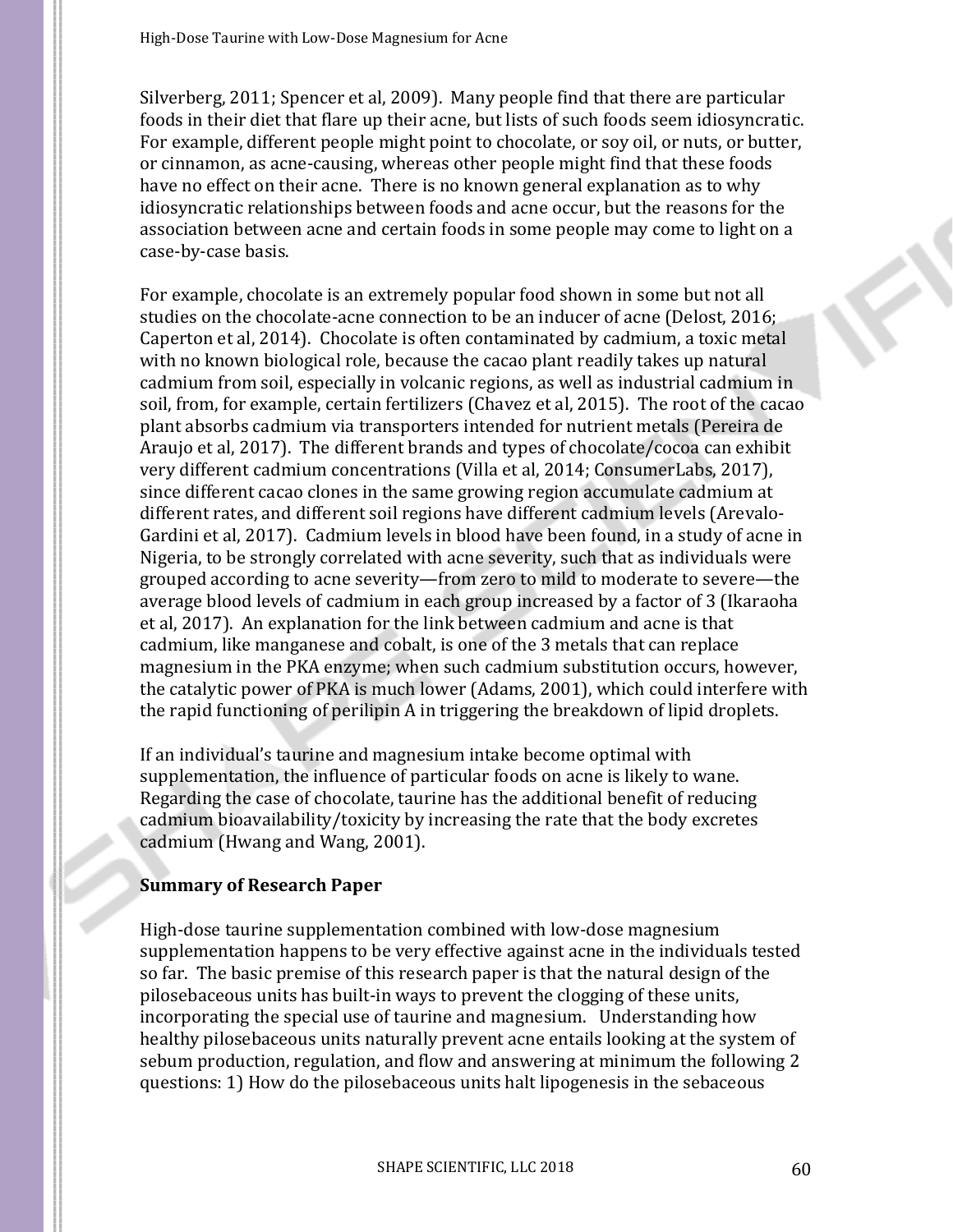glands to prevent runaway oil production? and 2) How do the pilosebaceous units ensure the well-timed breakdown of the large lipid droplets into micro-droplets and usable lipid constituents to prevent excessive lipid droplet size? An answer to question 1 is "taurine" and to question 2 "magnesium".

The natural anti-acne mechanisms of action in the pilosebaceous units become disrupted in individuals of most agricultural societies. A major reason appears to be that the diets are way too low in taurine and often too low in magnesium to counter the normal amount of lipogenesis that occurs in response to androgens, and especially to counter the abnormal amount of lipogenesis that can occur in response to evolutionarily-novel dietary factors that directly or indirectly stimulate lipogenesis, such as high glycemic load and cow's milk. The result is often acne.

To reverse the course of acne, a surplus of taurine along with adequate magnesium may be necessary. With taurine-magnesium supplementation, a signal to convey to the body is that ample taurine and magnesium are available in the environment and so the adequate distribution of taurine and magnesium to all the tissues should be allowed, including to those tissues of secondary importance, such as the pilosebaceous units. The best strategy for treating acne is at its onset, before it becomes serious or chronic. Treating early-in-life taurine insufficiency might even be a strategy to help prevent or mitigate later teenage acne.

Supplementing the skin with high-dose taurine with low-dose magnesium may be the way to simply amplify nature's original way of preventing acne.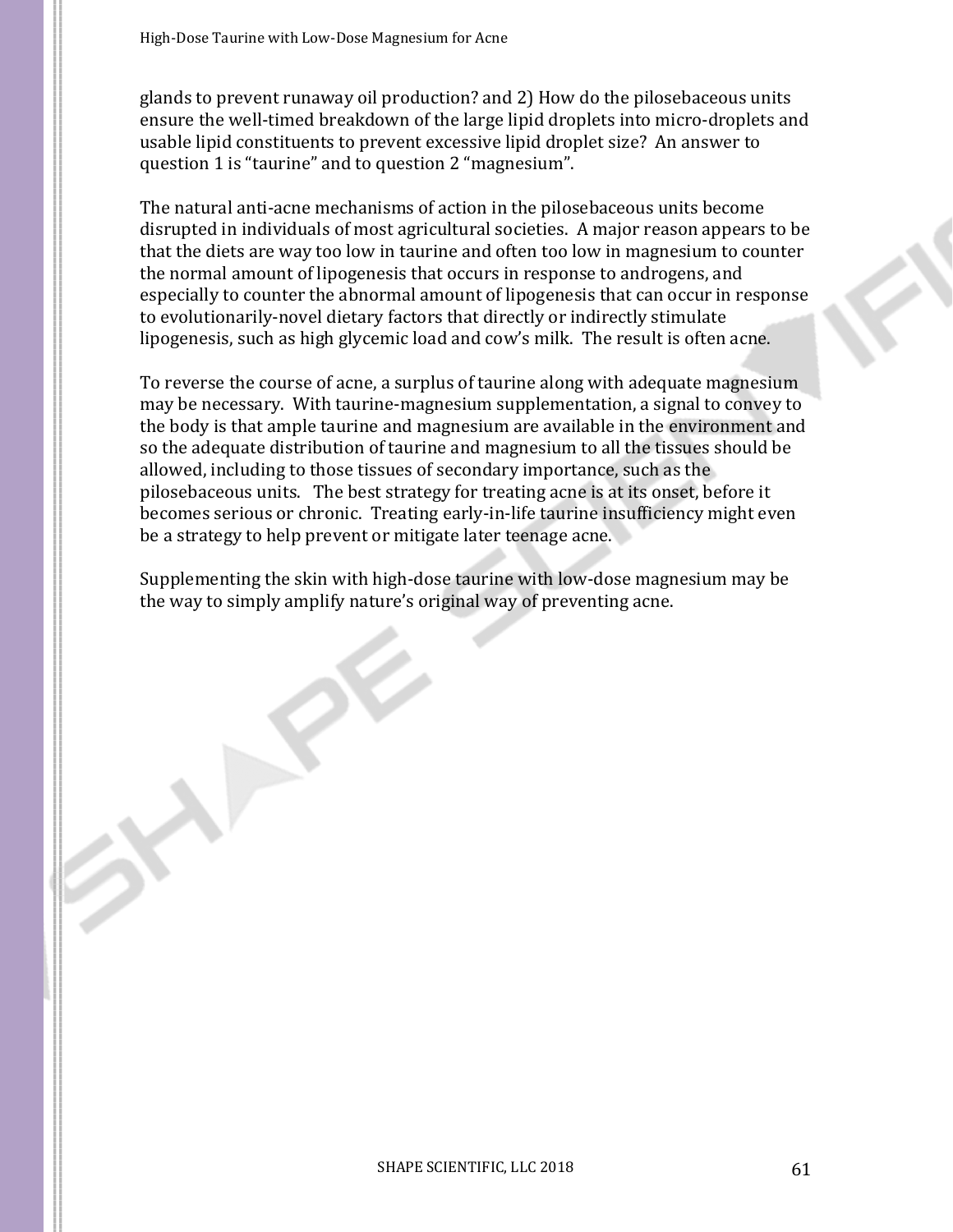# **PART VIII: REFERENCES**

Abildayeva K, Jansen PJ, Hirsch-Reinshagen V, Bloks VW, Bakker AHF, Ramaekers FCS, de Vente J, Groen AK, Wellington CL, Kuipers F, Mulder M. 2006. J Biol Chem. 281:12799-12808.

Adams JA. 2001. Kinetic and Catalytic Mechanisms of Protein Kinases. Chem Rev. 101:2271-2290.

Aerts L, Van Assche FA. 2002. Taurine and taurine-deficiency in the perinatal period. J Perinatal Medicine. 30:281-286.

Agamia NF, Abdallah DM, Sorour O, Mourad B, Younan DN. 2016. Skin Expression of Mammalian Target of Rapamycin and Forkhead Box Transcription Factor 01, and Serum Insulin-Like Growth Factor-1 in Patients with Acne vulgaris and their Relationship with Diet. Br J Derm. 174:1299-1307.

Agostoni C, Carratu B, Boniglia C, Riva E, Sanzini E. 2000. Free Amino Acid Content in Standard Infant Formulas: Comparison with Human Milk. J Am College Nutrition. 19:434-438.

Akahori S, Ejiri K, Sekiba K. 1986. Taurine Concentrations in Fetal, Neonatal and Pregnant Rats. Acta Med Okayama. 40:93-101.

Akimoto N, Sato T, Iwata C, Koshizuka M, Shibata F, Nagai A, Sumida M, Ito A. 2005. Expression of Perilipin A on the Surface of Lipid Droplets Increases along with the Differentiation of Hamster Sebocytes *In Vivo* and *In Vitro*. J Invest Dermatol. 124:1127-1133.

Ali HSM, Al-Khalifa AS, Brueckner H. 2014. Taurine is Absent from Amino Components in Fruits of Opuntia ficus-indica. SpringerPlus. 3:663.

Ames BN. 2006. Low Micronutrient Intake May Accelerate the Degenerative Diseases of Aging Through Allocation of Scarce Micronutrients by Triage. Proc Natl Acad Sci USA . 103:17589-17594.

Anderson CMH, Howard A, Walters JRF, Ganapathy V, Thwaites DT. 2009. Taurine Uptake Across the Human Intestinal Brush-Border Membrane Is Via Two Transporters: H+ -Coupled PAT1 (SLC36A1) and Na+ - and Cl- -Dependent TauT (SLC6A6). J Physiol. 587:731-744.

Aravindham K, Webb CL, Jaye M, Ghosh A, Willette RN, DiNardo NJ, Jucker BM. 2006. Assessing the Effects of LXR Agonists on Cellular Cholesterol Handling: a Stable Isotope Tracer Study. J Lipid Res. 47:1250-1260.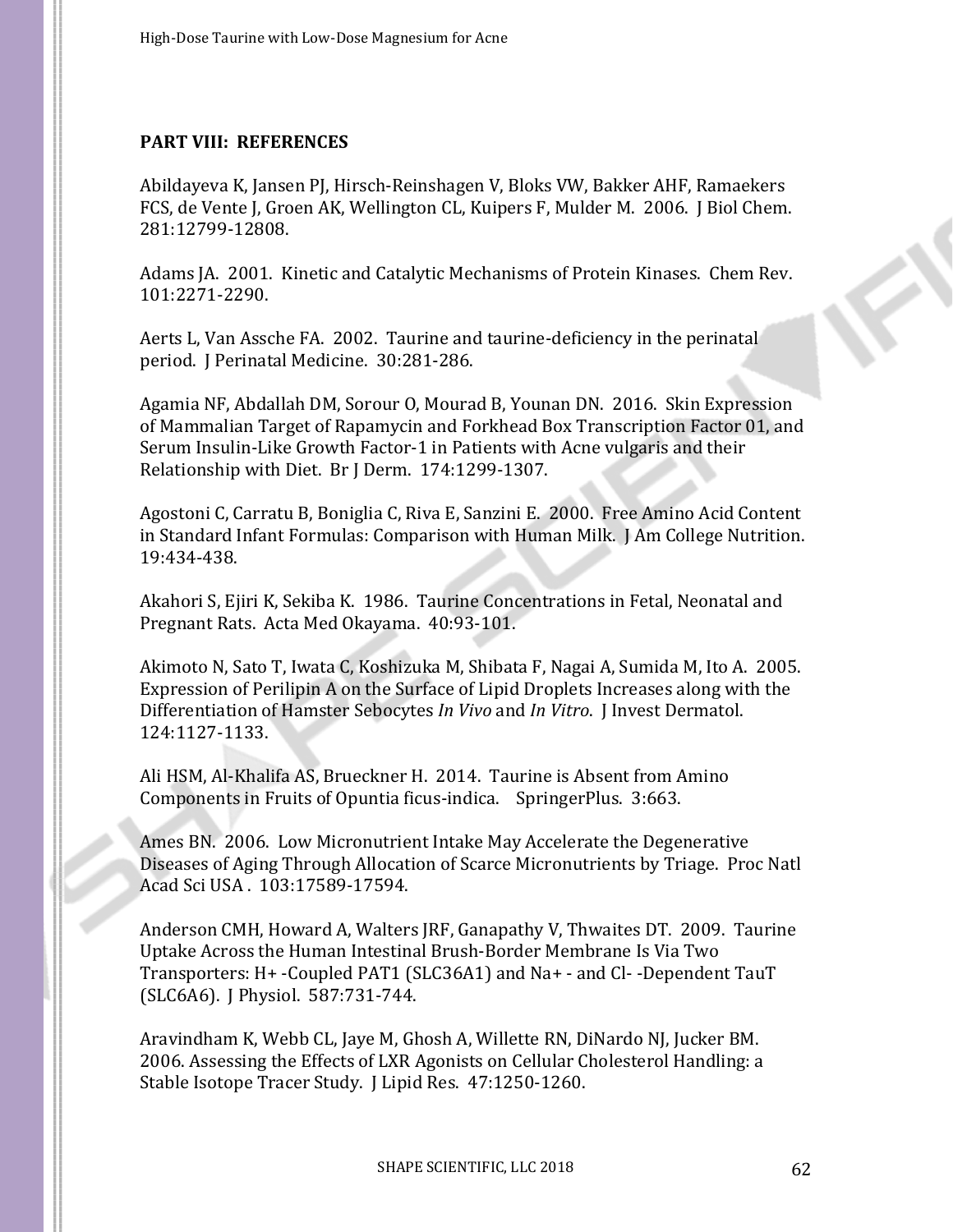Arevalo-Gardini E, Arevalo-Hernandez CO, Baligar VC, He ZL. Heavy Metal Accumulation in Leaves and Beans of Cacao (*Theobroma cacao* L.) in Major Cacao Growing Regions in Peru. Science of the Total Environment. 605-606:792-800.

Baldeon ME, Mennella JA, Flores N, Fornasini M, San Gabriel A. 2014. Free Amino Acid Content in Breast Milk of Adolescent and Adult Mothers in Ecuador. SpringerPlus. 3:104.

Barbagallo M, Dominguez LJ, Brucato V, Galioto A, Pineo A, Ferlisi A, Tranchina E, Belvedere M, Putignano E, Costanza G. 2007. In: New Perspectives in Magnesium Research Nutrition and Health (Nishizawa Y, Morii H, Durlach J, eds.) 411p.

Barker DJP. 1997. Maternal Nutrition, Fetal Nutrition, and Disease in Later Life. Nutrition. 13:807-813.

Bedford CJ, Young JM. (1981) A Comparison of Comedonal and Skin Surface Lipids from Hairless Dogs Showing Clinical Signs of Acne. J Invest Dermatol 77:341-344.

Behar J. 1974. Magnesium Absorption by the Rat Ileum and Colon. Am J Physiology. 227:334-340.

Beloribi-Djefaflia S, Vasseur S, Guillaumond F. 2016. Lipid Metabolic Reprogramming in Cancer Cells. Oncogenesis. 5:e189.

Berenbaum SA, Resnick SM. 1997. Early Androgen Effects on Aggression in Children and Adults with Congenital Adrenal Hyperplasia. Psychoneuroendocrinology. 22:505-515.

Bickel PE, Tansey JT, Welte MA. 2009. PAT Proteins, an Ancient Family of Lipid Droplet Proteins that Regulate Cellular Lipid Stores. Biochimica et Biophysica Acta. 1791:419-440.

Bitoun M, Levillain O, Tappaz M. 2001. Gene Expression of the Taurine Transporter and Taurine Biosynthetic Enzymes in Rat Kidney After Antidiuresis and Salt Loading. Eur J Physiol. 442:87-95.

Boyd GS, McNamara B, Suckling KE, Tocher DR. 1983. Cholesterol Metabolism in the Adrenal Cortex. J Steroid Biochem. 19:1017-1027.

Brasaemle DL. 2007. The Perilipin Family of Structural Lipid Droplet Proteins: Stabilization of Lipid Droplets and Control of Lipolysis. J Lipid Res. 48:2547-2559.

Briant CE and Jones DW. 1997. Neutron refinement of the Crystal Structure of Partially Exchanged Taurine, (ND3+)0.65(NH3+)0.35(CH2)2SO3-. J Chemical Crystallography. 27:481-483.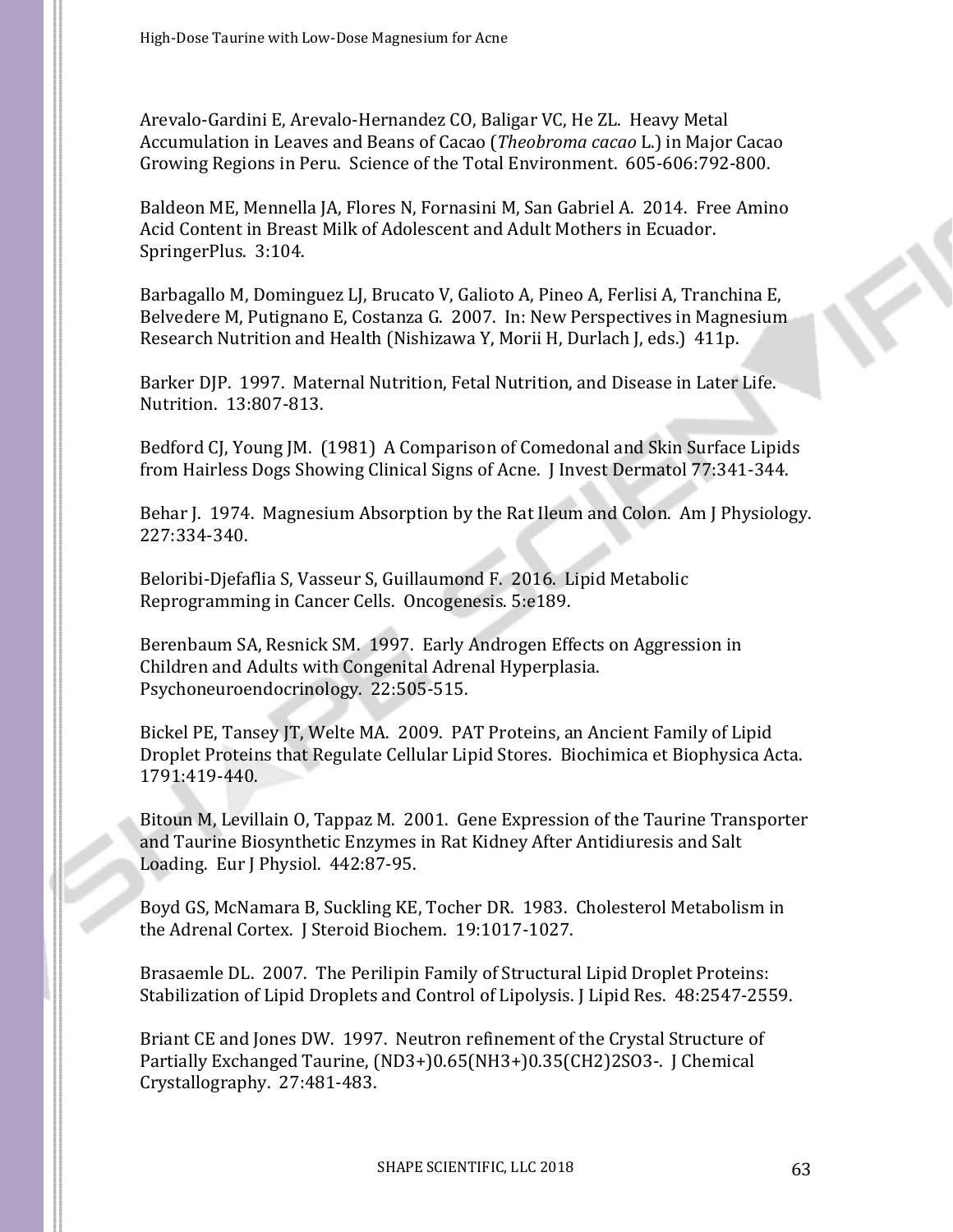Cabrera-Pastor A, Llansola M, Felipo V. 2016. Extracellular Protein Kinase A Modulates Intracellular Calcium/Calmodulin-Dependent Protein Kinase II, Nitric Oxide Synthase, and the Glutamate—Nitric Oxide—cGMP Pathway in Cerebellum. Differential Effects in Hyperammonemia. ACS Chem Neurosci. 7:1753-1759.

Cahill F, Shahidi M, Shea J, Wadden D, Gulliver W, Randell E, Vasdev S, Sun G. 2013. High Dietary Magnesium Intake is Associated with Low Insulin Resistance in the Newfoundland Population. Plos One. 8:e58278

Camera E, Ludovici M, Galante M, Sinagra J-L, Picardo M. 2010. Comprehensive Analysis of the Major Lipid Classes in Sebum by Rapid Resolution High-Performance Liquid Chromatography and Electrospray Mass Spectrometry. J. Lipid Res. 51:3377-3388.

Caperton C, Block S, Viera M, Keri J, Berman B. 2014. Double-blind, Placebo-Controlled Study Assessing the Effect of Chocolate Consumption in Subjects with a History of Acne Vulgaris. J Clin Aesthet Dermatol. 7:19-23.

Carneiro EM, Latorraca MQ, Araujo E, Beltra M, Oliveras MJ, Navarro M, Berna G, Bedoya FJ, Velloso LA, Soria B, Martin F. 2009. Taurine Supplementation Modulates Glucose Homeostasis and Islet Function. J Nutritional Biochemistry. 20:503-511.

Cataldi TRI, Telesca G, Bianco G. 2004. Improved Determination of Taurine by High-Performance Anion-Exchange Chromatography with Integrated Pulsed Amperometric Detection (HPAEC-IPAD). Anal and Bioanal Chem. 278:804-810.

Cave AJE. 1969. Hairs and Vibrissae in the Rhinocerotidae. J Zool, Lond. 157:247- 257.

Chanderbhan R, Noland BJ, Scallen TJ, Vahouny GV. 1982. Sterol Carrier Protein. J Biological Chemistry. 257:8928-8934.

Chandrasekaran NC. 2016. Effect of Topical Magnesium Application on Epidermal Integrity and Barrier Function. PhD Thesis, School of Chemistry and Molecular Biosciences, The University of Queensland, Australia.

Chandrasekaran NC, Sanchez WY, Mohammed YH, Grice JE, Roberts MS, Barnard RT. 2016. Permeation of Topically Applied Magnesium Ions Through Human Skin is Facilitated by Hair Follicles. Magnesium Res. 29:35-42.

Chandrasekaran NC, Weir C, Alfraji S, Grice J, Roberts MS, Barnard RT. 2014. Effects of Magnesium Deficiency — More than Skin Deep. Exp Biol Med. 239:1280-1291.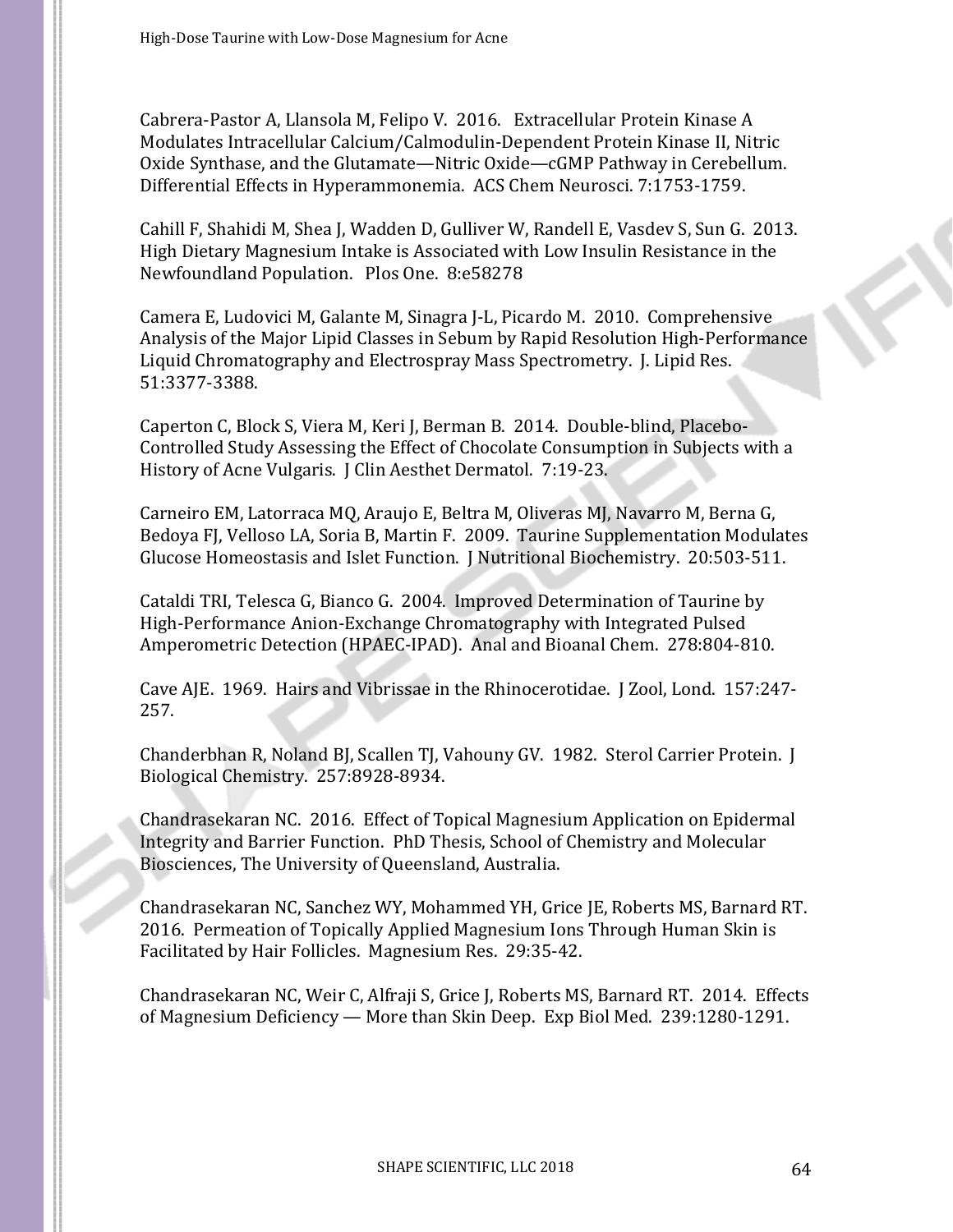Char J-Y, Repa JJ. 2007. The Liver X Receptor (LXR) and Hepatic Lipogenesis. The Carbohydrate-Response Element-Binding Protein is a Target Gene of LXR. J Biol Chem. 282:743-751.

Charles A. (1960) Electron Microscopic Observations of the Human Sebaceous Gland. J. Investigative Dermatology. 35:31-36.

Chavez E, He ZL, Stoffella PJ, Mylavarapu RS, Li YC, Moyano B, Baligar BC. 2015. Concentration of Cadmium in Cacao Beans and its Relationship with Soil Cadmium in Southern Ecuador. Science of the Total Environment. 533:205-214.

Chen HC, Smith SJ, Tow B, Elias PM, Farese RV Jr. 2002. Leptin Modulates the Effects of Acyl CoA:Diacylglycerol Acyltransferase Deficiency on Murine Fur and Sebaceous Glands. J. Clin Invest. 109:175-181.

Chen M, Bradley MN, Beaven SW, Tontonoz P. 2006. Phosphorylation of the Liver X Receptors. FEBS Letters. 580:4835-4841.

Chen W, Guo J, Zhang Y, Zhang J. 2016. The beneficial effects of taurine in preventing metabolic syndrome. Food and Funct. 7:1849-1863.

Cheng JB, Russell DW. 2004a. Mammalian Wax Biosynthesis. I. Identification of Two Fatty Acyl-Coenzyme A Reductases with Different Substrate Specificities and Tissue Distributions. J Biol Chem. 279:37789-37797.

Cheng JB, Russell DW. 2004b. Mammalian Wax Biosynthesis. II. Expression Cloning of Wax Synthase cDNAs Encoding a Member of the Acyltransferase Enzyme Family. J Biol Chem. 279:37798-37807.

Chesney RW, Dabbagh S, Han X. 2015. Newer Insights into the Taurinuria of Vitamin D Deficiency: A Review. In: Taurine 9 (Marcinkiewicz J, Schaffer SW, eds.). Switzerland: Springer International Publishing. Advances in Experimental Medicine and Biology. 803.

Chesney RW, Han X. 2013. Differential Regulation of *TauT* by Calcitriol and Retinoic Acid via VDR/RXR in LLC-PK1 and MCF-7 Cells. In: Taurine 8 (El Idrissi A and L'Amoreaux WJ, eds.), New York: Springer Science+Business Media. Advances in Experimental Medicine and Biology. 776.

Chesney RW, Han X, Patters AB. 2010. Taurine and the Renal System. J Biomed Sci. 17(Suppl 1):S4.

Chesney RW, Helms RA, Christensen M, Budreau AM, Had X, Sturman JA. 1998. The Role of Taurine in Infant Nutrition. Adv Exp Med Bio. 442:463-476.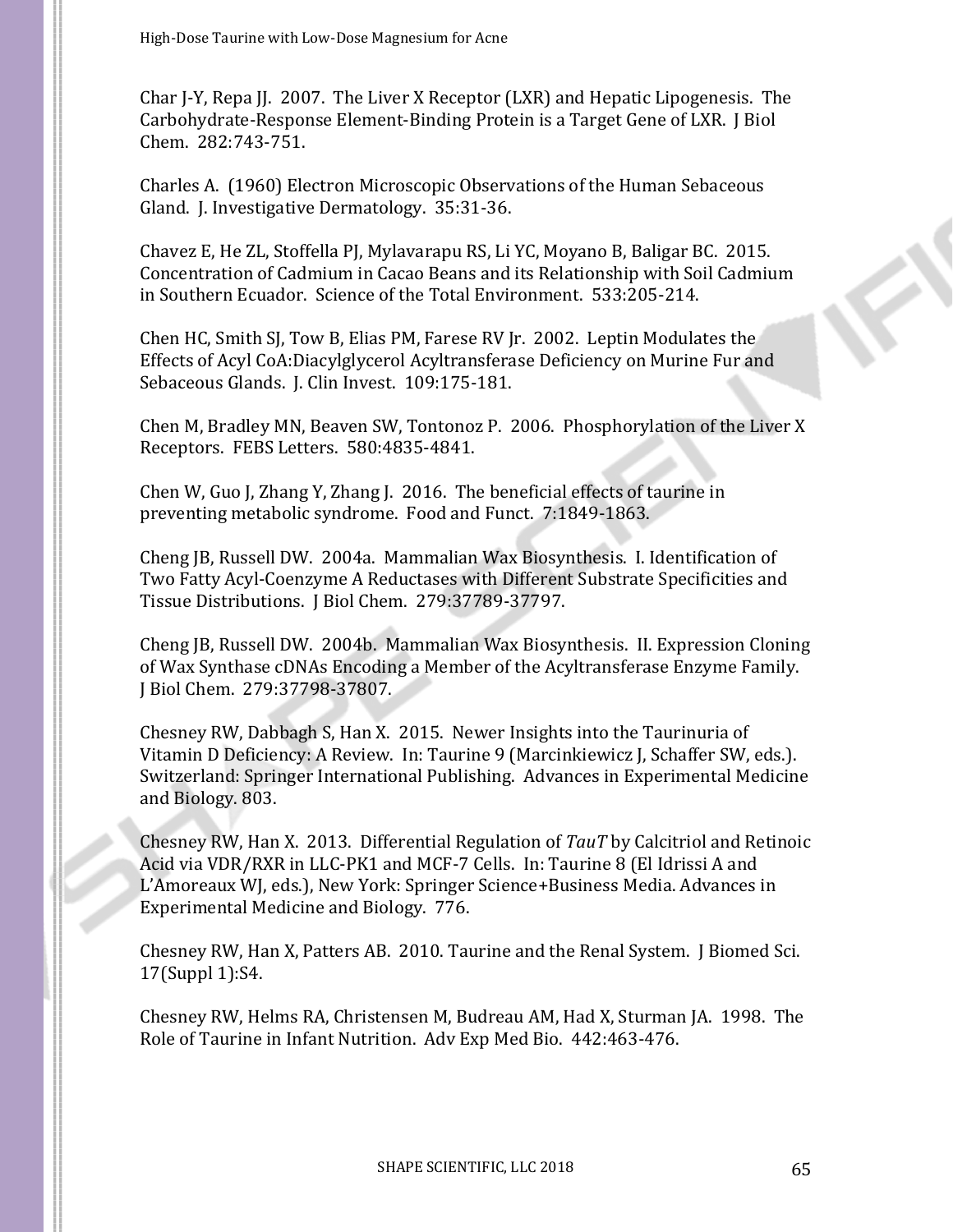Choi CW, Choi JW, Park KC, Youn SW. 2011. Facial Sebum Affects the Development of Acne, Especially the Distribution of Inflammatory Acne. Journal of the European Academy of Dermatology and Venereology. 27:301-306.

Christian P, West KP Jr. 1998. Interactions Between Zinc and Vitamin A: An Update. Am J Clin Nutr. 68(suppl):435S-441S.

Cinar V, Polat Y, Baltaci AK, Mogulkoc R. 2010. Effects of Magnesium Supplementation on Testosterone Levels of Athlete and Sedentary Subjects at Rest and after Exhaustion. Biological Trace Element Research. 140:18-23.

Clark RM, Ross SA, Hill DW, Ferris AM. 1987. Within-Day Variation of Taurine and Other Nitrogen Substances in Human Milk. J Dairy Sci. 70:776-780.

Collier CN, Harper JC, Cantrell WC, Wang W, Foster KW, Elewski BE. 2008. The Prevalence of Acne in Adults 20 Years and Older. J Am Acad Dermatol. 58:56-59.

Collin C, Gautier B, Gaillard O, Hallegot P, Chabane S, Bastien P Peyron M, Bouleau M, Thibaut S, Pruche F, Duranton A, Bernard BA. 2006. Protective Effects of Taurine on Human Hair Follicle Grown In Vitro. Int J Cosmetic Science. 28:289-298.

ConsumerLab, 2017. Consumerlab.com

Cordain L. 2005. Implications for the Role of Diet in Acne. Semin Cutan Med Surg. 24:84-91.

Cordain L. 2006. Dietary Implications for the Development of Acne: A Shifting Paradigm. US Dermatology Review:1-5.

Cordain L, Lindeberg S, Hurtado M, Hill K, Eaton SB, Brand-Miller J. 2002. Acne vulgaris: A Disease of Western Civilization. Arch Dermatol. 138:1584-1590.

Cornet M, Bousset J. 1999. Free Amino Acids and Dipeptides in Porcine Muscles: Differences Between 'Red' and 'White' Muscles. Meat Science. 51:215-219.

Cortijo V, Sanz ME, Lopez JC, Alonso JL. 2009. Conformational Study of Taurine in the Gas Phase. J Phys Chem. 113:14681-14683.

Crabai F, Sitzia A, Pepeu G. 1974. Taurine Concentration in the Neurohypophysis of Different Animal Species. J Neurochemistry. 23:1091-1092.

Cresce ND, Davis SA, Huang WW, Feldman SR. 2014. The Quality of Life Impact of Acne and Rosacea Compared to Other Major Medical Conditions. J Drugs Dermatol. 13:692-697.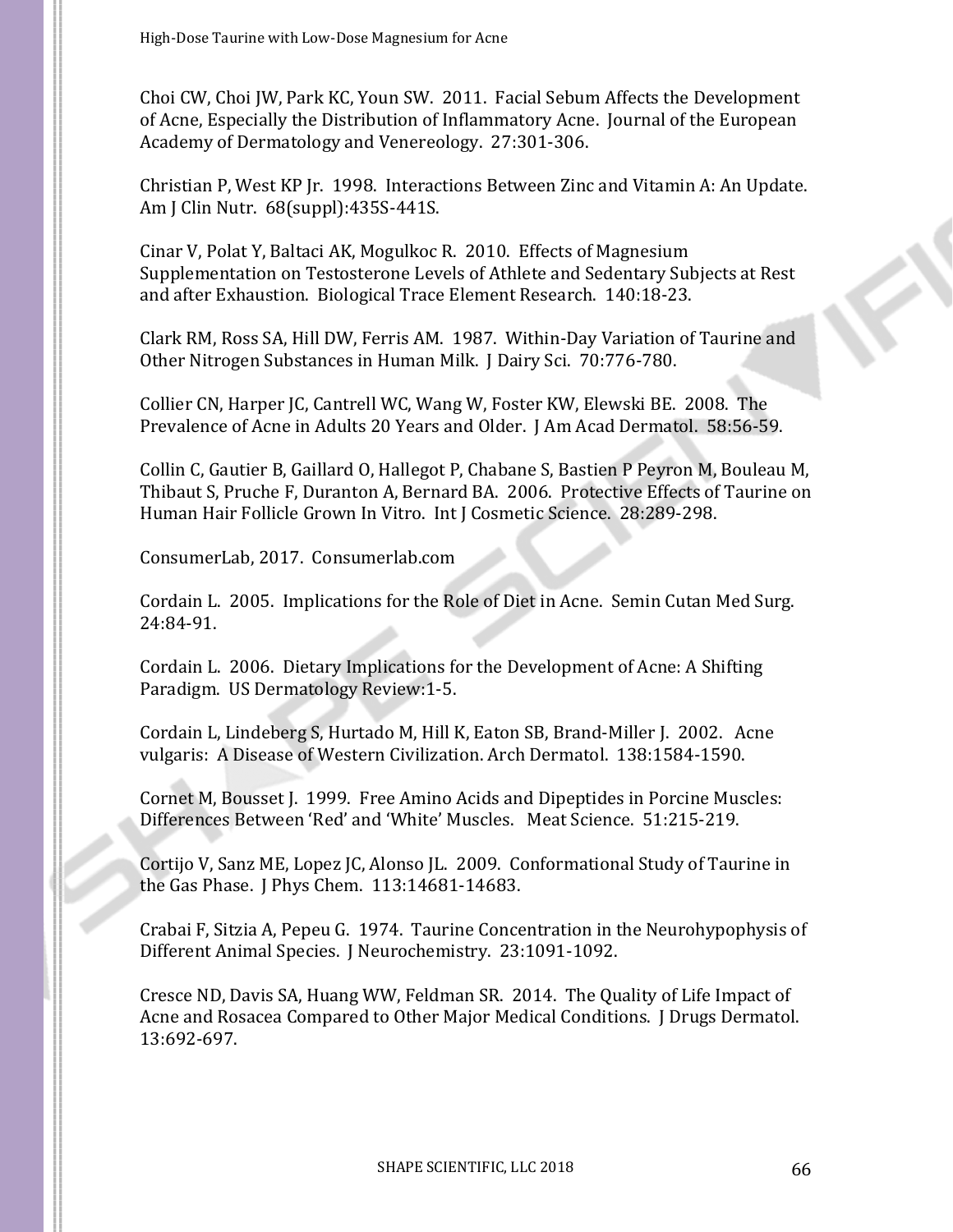Cummins CL, Volle DH, Zhang Y, McDonald JG, Sion B, Lefrancois-Martinez A-M, Caira F, Veyssiere G, Mangelsdorf DJ, Lobaccaro J-M A. 2006. Liver X Receptors Regulate Adrenal Cholesterol Balance. J Clin Invest. 116:1902-1912.

Cunliffe WJ, Perera WDH, Thackray P, Williams M, Forster RA, Williams SM. 1976. Pilo-Sebaceous Duct Physiology III. Observations On the Number and Size of Pilo-Sebaceous Ducts in Acne Vulgaris. British Journal of Dermatology. 95:153-156.

Dahlhoff M, Camera E, Picardo M, Zouboulis CC, Chan L, Chang B H-J, Schneider MR. 2013. PLIN2, the Major Perilipin Regulated During Sebocyte Differentiation, Controls Sebaceous Lipid Accumulation In Vitro and Sebaceous Gland Size In Vivo. Biochimica et Biophysica Acta. 1830:4642-4649.

Dahloff M, Froehlich T, Arnold GJ, Mueller U, Leonhardt H, Zouboulis CC, Schneider MR. 2015. Characterization of the Sebocyte Lipid Droplet Proteome Reveals Novel Potential Regulators of Sebaceous Lipogenesis. Exp Cell Res. 332:146-155.

Daly TJM, Buffenstein R. 1998. Skin Morphology and its Role in Thermoregulation in Mole-Rats, *Heterocephalus glaber* and *Cryptomys hottentotus*. J Anat. 193:495- 502.

Dao H Jr, Kazin RA. 2007. Gender Differences in Skin: A Review of the Literature. Gender Medicine. 4:308-328.

Da Silva DLP, Thiago SB, Pessoa FA, Mrestani Y, Ruettinger HH, Wohlrab J. 2008. Penetration Profile of Taurine in the Human Skin and Its Distribution in Skin Layers. Pharmaceutical Research. 25:1846-1850.

Davis AK, Brummer SP, Shivik J. 2010. Sexual Differences in Hair Morphology of Coyote and White-Tailed Deer: Males Have Thicker Fur. Ann Zool Fennici. 47:411- 416.

Dawson AL, Dellavalle RP. 2013. Acne Vulgaris. BMJ. 346:f2634.

Degim Z, Celebi N, Sayan H, Babul A, Erdogan D, Take G. 2002. An Investigation of Skin Wound Healing in Mice with a Taurine-Chitosan Gel Formation. Amino Acids. 22:187-198.

Delost GR. 2016. The Impact of Chocolate Consumption on Acne vulgaris in College Students: A Randomized Crossover Study. J Am Acad Dermatol. 75:220-222.

Demirkol O, Adams C, Ercal N. 2004. Biologically Important Thiols in Various Vegetables and Fruits. J Agric Food Chem. 52:8151-8154.

Deng P, Chen Y, Ji N, Lin Y, Yuan Q, Ye L, Chen Q. 2015, in press. Cysteine Dioxygenase Type 1 Promotes Adipogenesis Via Interaction With Peroxisome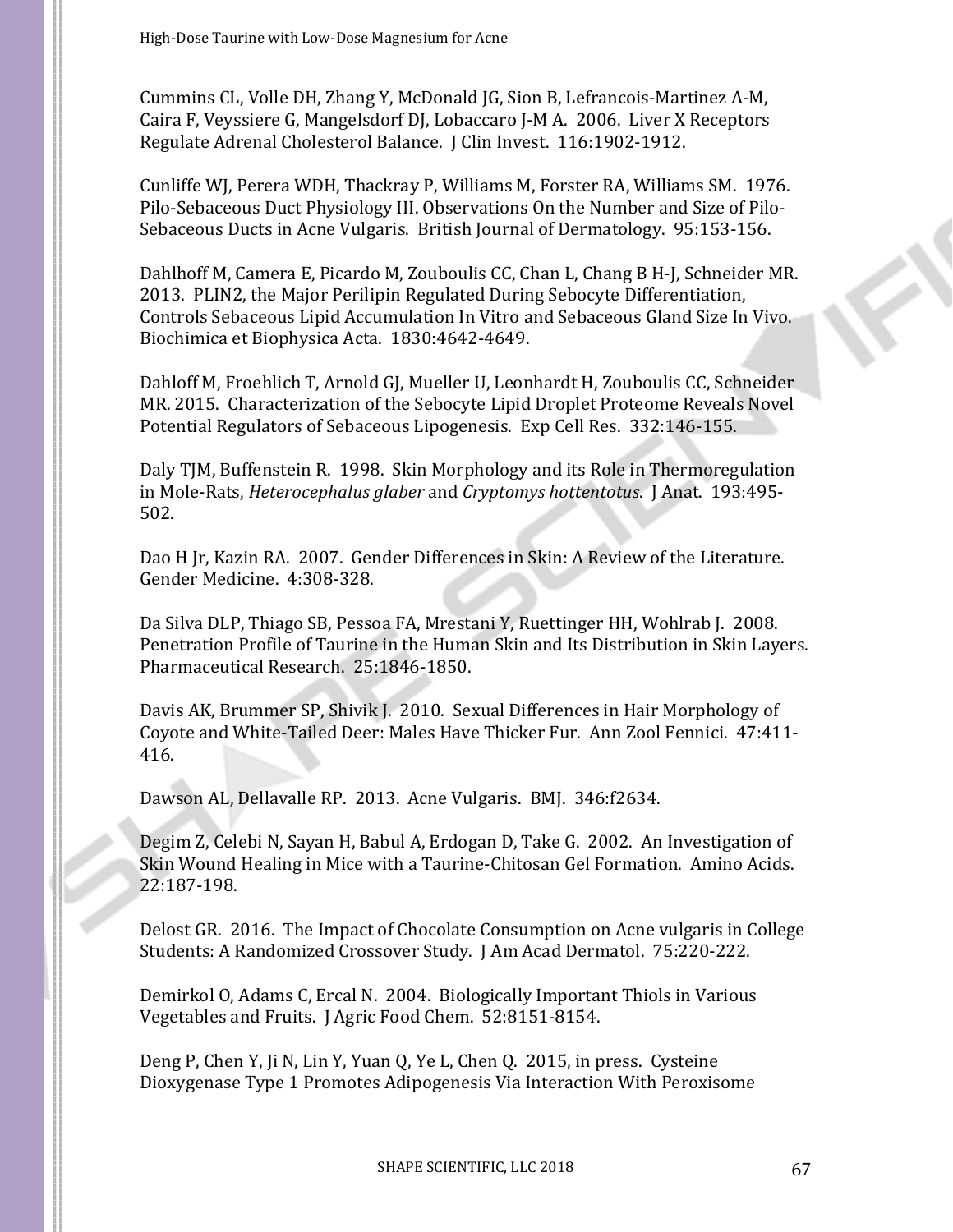Proliferator-Activated Receptor Gamma. Biochemical and Biophysical Research Communications. 458:123-7.

Desforges M, Ditchfield, A, Hirst CR, Pegorie C, Martyn-Smith K, Sibley CP, Greenwood SL. 2013. Reduced Placental Taurine Transporter (TauT) Activity in Pregnancies Complicated by Pre-Eclampsia and Maternal Obesity. In: Taurine 8, Advances in Experimental Mediciene and Biology 776, A. El Idrissi and WJ L'Amoreaux, eds. Springer Science+Business Media, New York.

Dincer S, Babul A, Erdogan D, Ozogul C, Dincer SL. 1996. Effect of Taurine on Wound Healing. Amino Acids. 10:59-71.

Djurhuus MS, Skott P, Hother-Nielson O, Klitgaard NA, Beck-Nielsen H. 1995. Insulin Increases Renal Magnesium Excretion: A Possible Cause of Magnesium Depletion in Hyperinsulinaemic States. Diabet Med. 12:664-9.

Dong Q, Giorgianni F, Deng X, Beranova-Giorgianni S, Bridges D, Park EA, Raghow R, Elam MB. 2014. Phosphorylation of Sterol Regulatory Element Binding Protein-1a by Protein Kinase A (PKA) Regulates Transcriptional Activity. Biochem Biophys Res Commun. 449:449-454.

Dou M, Ma AG, Wang QZ, Liang H, Li Y, Yi XM, Zhang SC. 2009. Supplementation with Magnesium and Vitamin E Were More Effective than Magnesium Alone To Decrease Plasma Lipids and Blood Viscosity in Diabetic Rats. Nutrition Research. 29:519-524.

Downie MMT, Sanders DA, Maier LM, Stock DM, Kealey T. 2004. Peroxisome Proliferator-Activated Receptor and Farnesoid X Receptor Ligands Differentially Regulate Sebaceous Differentiation in Human Sebaceous Gland Organ Cultures *In Vitro*. British Journal of Dermatology. 151:766-775.

Downing DT, Strauss JS. 1982. On the Mechanism of Sebaceous Secretion. Arch Dermatol Res. 272:343-349.

Downing DT, Strauss JS, Norton LA, Pochi PE, Stewart ME. 1977. The Time Course of Lipid Formation in Human Sebaceous Glands. J Invest Dermatol. 69:407-412.

Ducharme NA, Bickel PE. 2008. Minireview: Lipid Droplets in Lipogenesis and Lipolysis. Endocrinology. 149:942-949.

Durlach J, Durlach V. 1984. Speculations on Hormonal Controls of Magnesium Homeostasis: A Hypothesis. Magnesium. 3:109-131.

Eady EA, Layton AM, Cove JH. 2013. A Honey Trap for the Treatment of Acne: Manipulating the Follicular Microenvironment to Control *Propionibacterium acnes*. BioMed Research International. 2013:article ID 679680. 8 pages.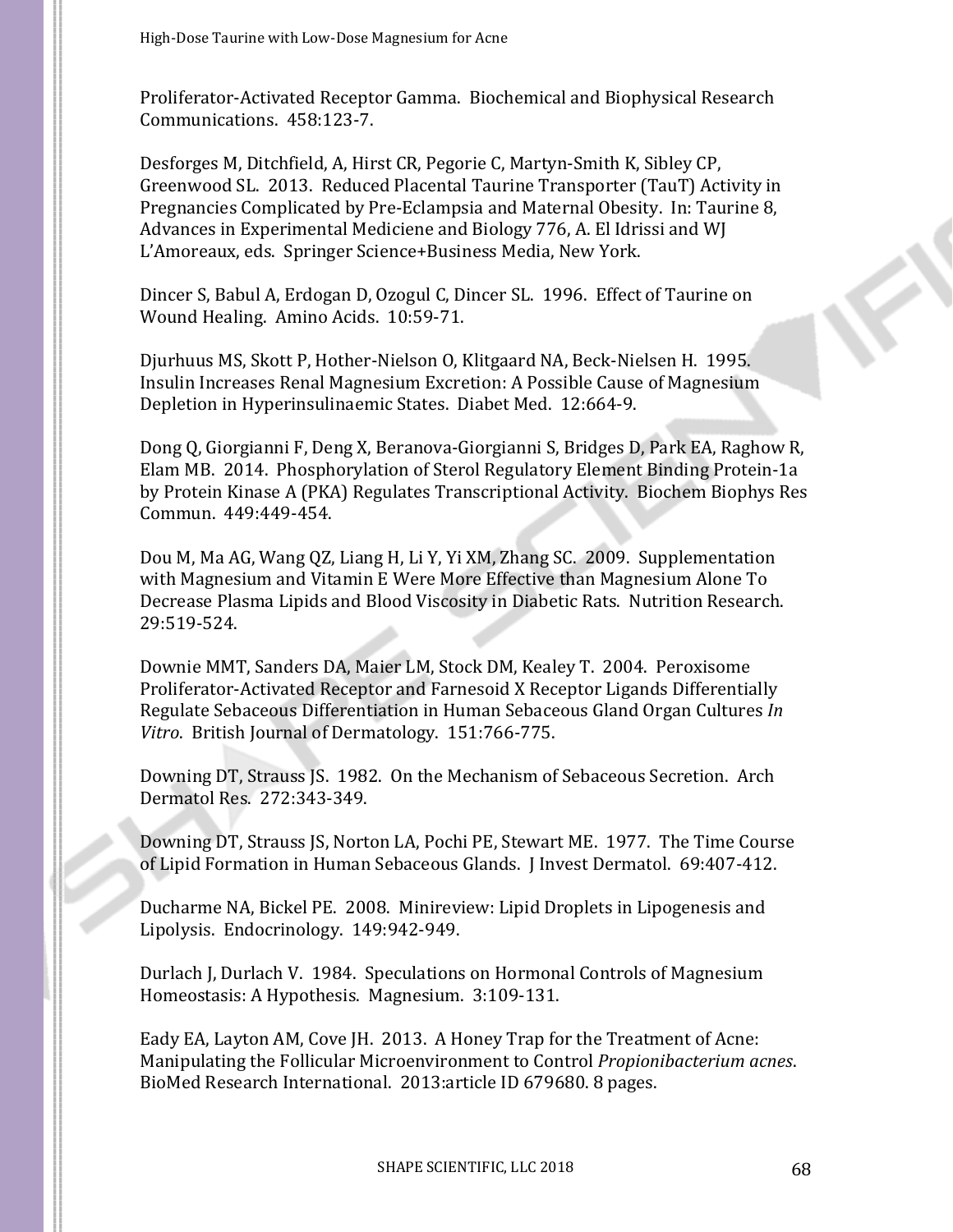Eales NB. 1925. External Characters, Skin, and Temporal Gland of a Foetal African Elephant. Proc Zool Soc Lond., part ii:445-456.

Eaton SB, Eaton SB III, Konner MJ, Shostak M. 1996. An Evolutionary Perspective Enhances Understanding of Human Nutritional Requirements. J. Nutr. 126:1732- 1740.

Eaton SB, Konner M. 1985. Paleolithic Nutrition: A Consideration of Its Nature and Current Implications. NEJM. 312:283-289.

Eaton SB, Konner M. 2010. Paleolithic Nutrition: Twenty-Five Years Later. Nutr Clin Pract. 25:594-602.

Eberle D, Hegarty B, Bossard P, Ferre P, Foufelle F. 2004. SREBP Transcription Factors: Master Regulators of Lipid Homeostasis. Biochimie. 86:839-848.

Eichenfield LF, Krakowski AC, Piggott C, Del Rosso J, Baldwin H, Friedlander SF, Levy M, Lucky A, Mancini AJ, Orlow SJ, Yan AC, Vaux KK, Webster G, Zaenglein AL, Thiboutot DM. 2013. Evidence-Based Recommendations for the Diagnosis and Treatment of Pediatric Acne. Pediatrics. 131:S163-S186.

Enright L, Slavin J. 2010. No Effect of 14 Day Consumption of Whole Grain Diet Compared to Refined Grain Diet on Antioxidant Measures in Healthy, Young Subjects: A Pilot Study. Nutrition Journal. 9:12.

Erbersdobler HF, Trautwein E, Greulich H-G. 1984. Determinations of Taurine in Milk and Infant Formula Diets. Eur J Pediatr. 142:133-134.

Etwebi Z. 2011. Magnesium Regulation of Glucose And Fatty Acid Metabolism in HEPG2 Cells. Master of Science Thesis, Dept Physiology and Biophysics, Case Western Reserve University, USA.

Fernandez-Lopez JA, Almela L, Obon JM, Castellar R. 2010. Determination of Antioxidant Constituents in Cactus Pear Fruits. Plant Foods Hum Nutr. 65:253-259.

Ferreira IMPLVO. 2003. Quantification of Non-Protein Nitrogen Components of Infant Formulae and Follow-Up Milks: Comparison with Cows' and Human Milk. British J of Nutrition. 90:127-133.

Fong T-H, Yang C-C, Greenberg AS, Wang S-M. 2002. Immunocytochemical Studies on Lipid Droplet-Surface Proteins in Adrenal Cells. J Cellular Biochemistry. 86:432- 439.

Ford ES and Mokdad AH. 2003. Dietary Magnesium Intake in a National Sample of U.S. Adults. J. Nutr. 133:2879-2882.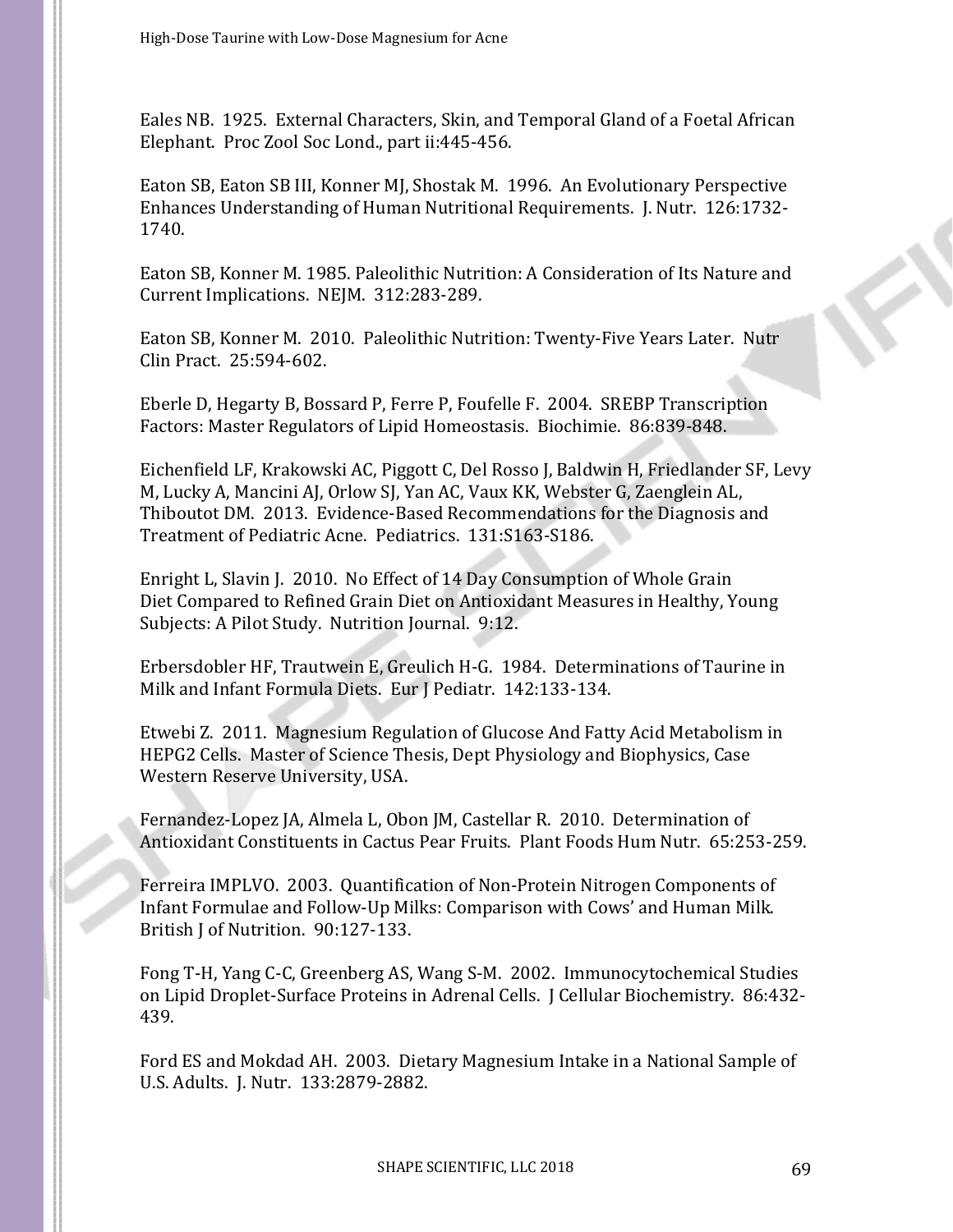Friesen JA, Rodwell VW. 2004. The 3-hydroxy-3-methylglutaryl coenzyme-A (HMG-CoA) reductases. Genome Biology. 5:248-

Frosini M, Sesti C, Saponara S, Donati A, Palmi M, Valoti M, Machetti F, Sgaragli G. 2000. Effects of Taurine and Some Structurally Related Analogues on the Central Mechanism of Thermoregulation: A Structure-Activity Relationship Study. In Taurine 4 (Della Corte et al, eds.) Kluwer Academic/Plenum Publishers New York.

Gao Q, Goodman JM. 2015. The Lipid Droplet—A Well-Connected Organelle. Frontiers in Cell and Developmental Biology. 3:article49,pg1-12.

GBD 2016 Disease and Injury Incidence and Prevalence Collaborators. 2017. Global, Regional, and National Incidence, Prevalence, and Years Lived with the Disability for 328 Diseases and Injuries for 195 Countries, 1990-2016: A Systematic Analysis for the Global Burden of Disease Study 2016. Lancet. 390:1211-1259.

Ghandforoush-Sattari M, Mashayekhi S, Krishna CV, Thompson JP, Routledge PA. 2010. Pharmacokinetics of Oral Taurine in Healthy Volunteers. Journal of Amino Acids. 2010:article ID 346237.

Ginde AA, Liu MC, Camargo CA. 2009. Demographic Differences and Trends of Vitamin D Insufficiency in the US Population, 1988-2004. Arch Intern Med. 169:626-632.

Gregoire F, Wei SH, Streed EW, Brameld KA, Fort D, Hanely LJ, Walls JD, Goddard WA, Roberts JD. 1998. Conformational Equilibria of beta-Alanine and Related Compounds as Studied by NMR Spectroscopy. J Am Chem Soc. 120:7537-7543.

Guo Y, Cordes KR, Farese RV Jr, Walther TC. 2009. Lipid Droplets at a Glance. J Cell Science. 122:749-752.

Guyenet S. 2010. Interview with a Kitavan. Whole Health Source. Nutrition and Health Science. http://wholehealthsource.blogspot.com/2010/12/interview-withkitavan.html

Gwinn DM, Shackelford DB, Egan DF, Mihaylova MM, Mery A, Vasquez DS, Turk BE, Shaw RJ. 2008. AMPK Phosphorylation of Raptor Mediates a Metabolic Checkpoint. Mol Cell. 30:214-226.

Hales CN, Barker DJP. 2013. Type 2 (Non-Insulin-Dependent) Diabetes Mellitus: The Thrifty Phenotype Hypothesis. Int J Epidemiology. 42:1215-1222.

Hales CN, Barker DJP. 1992. Type 2 (Non-Insulin-Dependent) Diabetes Mellitus: The Thrifty Phenotype Hypothesis. Diabetologia. 35:595-601.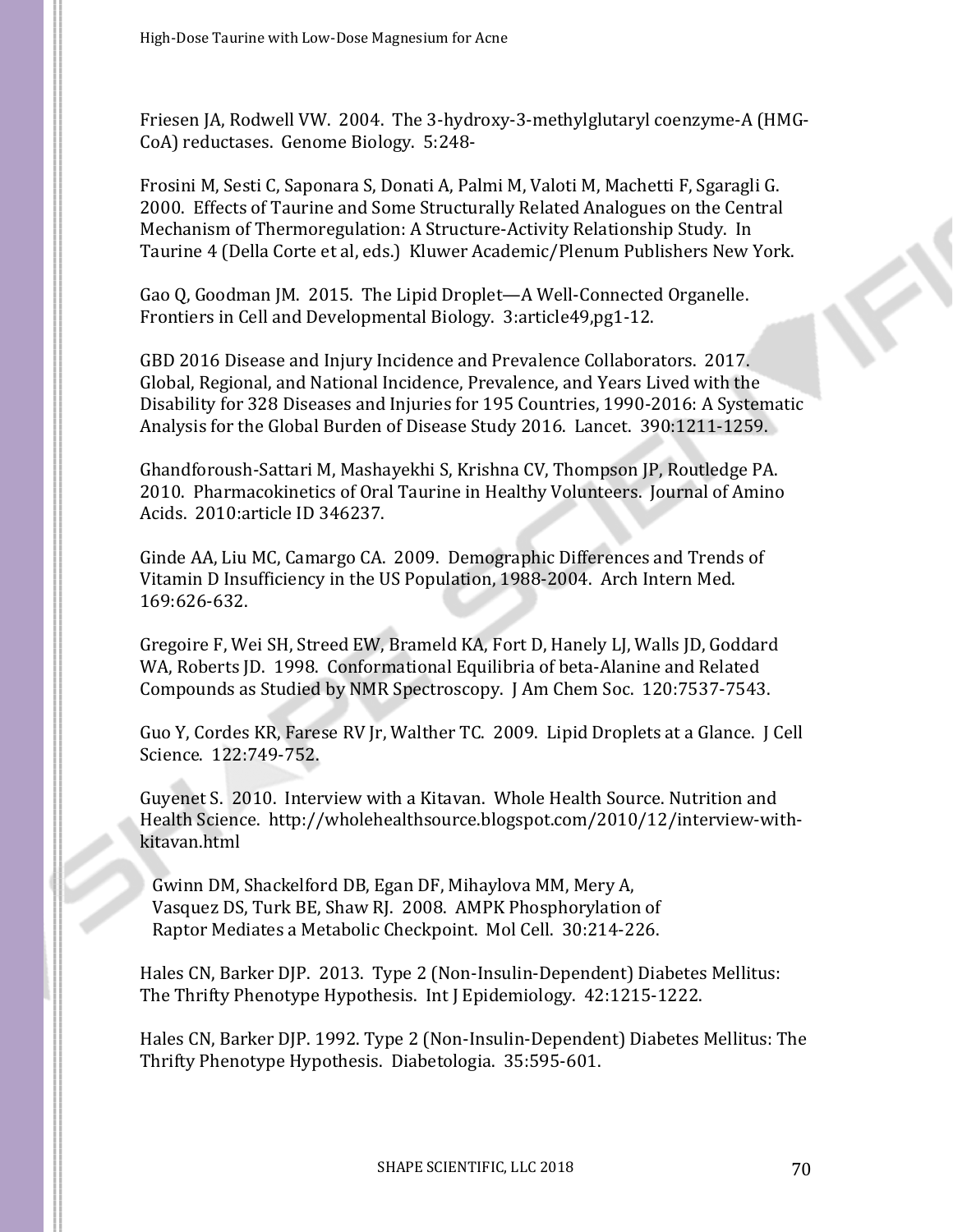Hardie DG, Pan DA. 2002. Regulation of Fatty Acid Synthesis and Oxidation by the AMP-Activated Protein Kinase. Biochemical Society Transactions. 30:1064-1070.

Hasegawa S and Nishimura N. 1960. Studies on Organic Peroxides. V. Decomposition of Benzoyl Peroxide by Iron (II). Bulletin of the Chemical Society of Japan. 33:775-779.

He F, Han C, Liu D, Wan H, Wang J, Liu H, Li L, Xu H, He H. 2014. Effect of a Synthetic Liver X Receptor Agonist TO901317 on Cholesterol Concentration in Goose Primary Hepatocytes. Ital J Anim Sci. 13:2979.

Heird WC. 2004. Taurine in Neonatal Nutrition—revisited. Arch Dis Child Fetal Neonatal Ed. 89:F473-F474.

Hoang M-H, Jia Y, Jun H-j, Lee JH, Hwang K-Y, Choi D-W, Um S-J, Lee B-Y, You S-G, Lee S-J. 2012. Taurine is a Liver X Receptor-Alpha Ligand and Activates Transcription of Key Genes in the Reverse Cholesterol Transport Without Inducing Hepatic Lipogenesis. Mol Nutr Food Res. 56:900-911.

Hoet JJ, Ozanne S, Reusens B. 2000. Influences of Pre-and Postnatal Nutritional Exposures on Vascular/Endocrine Systems in Animals. Environ Health Perspect. 198(Suppl 3):563-568.

Hong II, Lee M-H, Na T-Y, Zouboulis CC, Lee M-O. 2008. LXRalpha Enhances Lipid Synthesis in SZ95 Sebocytes. J Investigative Dermatology. 128:1266-1272.

Hruby A, et al. 2013. Higher Magnesium Intake Is Associated with Lower Fasting Glucose and Insulin, with No Evidence of Interaction with Select Genetic Loci, in a Meta-Analysis of 15 CHARGE Consortium Studies. J Nutr. 143:345-353.

Hsu JM. 1977. Zinc Deficiency and Alterations of Free Amino Acid Levels in Plasma, Urine and Skin Extract. Prog Clin Biol Res. 14:73-86.

Huang C. 2014. Natural Modulators of Liver X Receptors. J Integrative Medicine. 12:76-85.

Human Metabolome Database, www.hmdb.ca/metabolites/HMDB00251

Hunter T. 2012. Why Nature Chose Phosphate to Modify Proteins. Phil Trans R Soc B. 367:2513-2516.

Huxtable RJ. 1992. Physiological Actions of Taurine. Phys Rev. 72(1):101-161.

Huxtable RJ. 2000. Expanding the Circle 1975-1999: Sulfur Biochemistry and Insights on the Biological Functions of Taurine. In: Taurine 4 (Della Corte et al, eds). Kluwer Academic/Plenum Publishers, New York.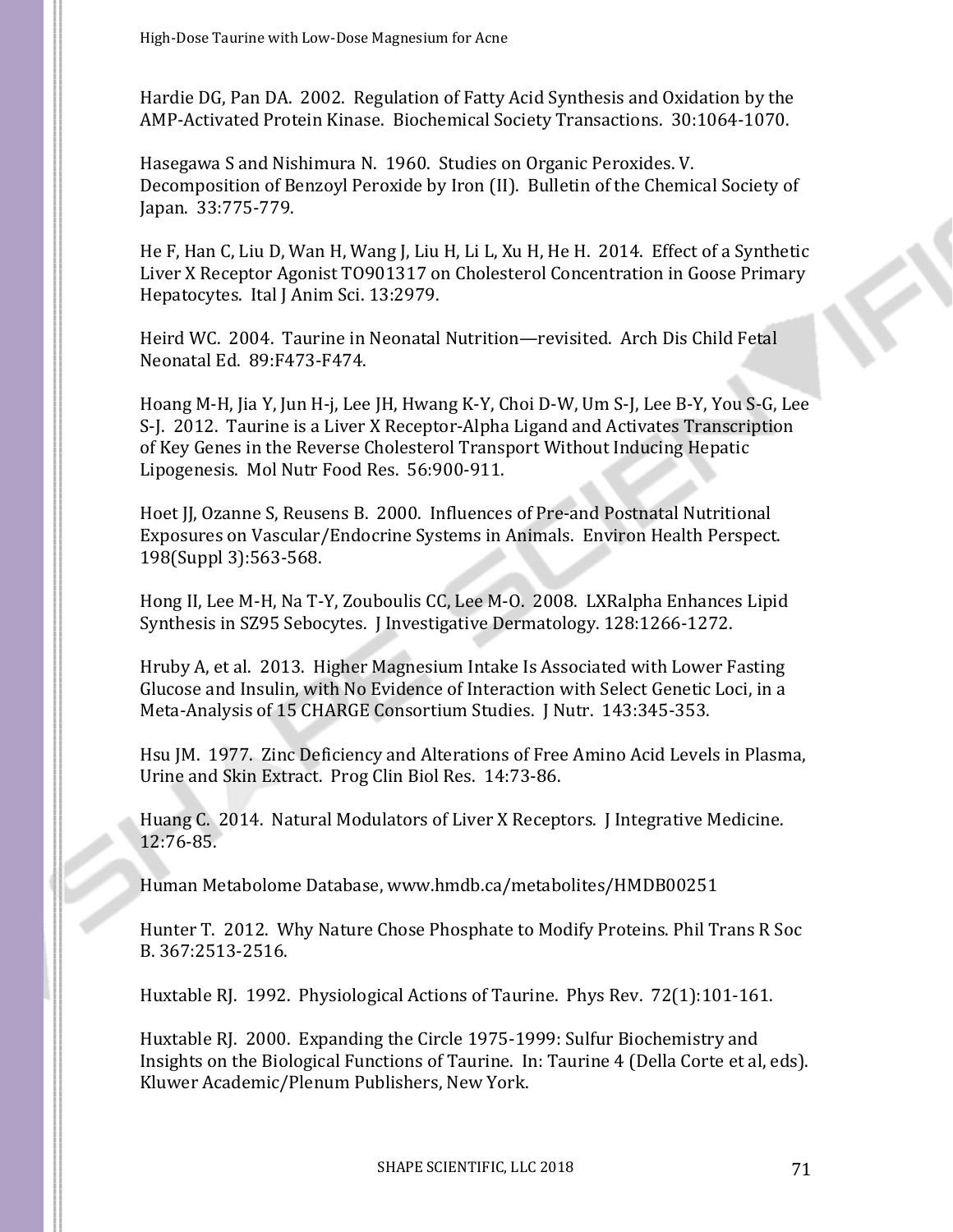Hwang DF, Wang LC. 2001. Effect of Taurine on Toxicity of Cadmium in Rats. Toxicology. 167:173-180.

Ikaraoha CJ, Mbadiwe NC, Anyanwu CJ, Odekhian J, Nwadike CN, Amah HC. 2017. The Role of Blood Lead, Cadmium, Zinc and Copper in Development and Severity of Acne Vulgaris in a Nigerian Population. Biol Trace Elem Res. 176:251-257.

Inoki K, Ouyang H, Zhu T, Lindvall C, Wang Y, Zhang X, Yang Q, Bennett C, Harada Y, Stankunas K, Wang C-Y, He X, MacDougald OA, You M, Williams BO, Guan K-L. 2006. TSC2 Integrates Wnt and Energy Signals via a Coordinated Phosphorylation by AMPK and GSK3 to Regulate Cell Growth. Cell. 126:955-968.

Ito T, Fujio Y, Hirata M, Takatani T, Matsuda T, Muaoka S, Takahashi K, Azuma J. 2004. Expression of Taurine Transporter is Regulated Through the Ton E (Tonicity-Responsive Element)/Ton EBP (TonE-Binding Protein) Pathway and Contributes to Cytoprotection in HepG2 Cells. Biochem J. 382:177-182.

Jacob RA, Jenden DJ, Allman-Farinelli MA, Swendseid ME. 1999. Folate Nutriture Alters Choline Status of Women and Men Fed Low Choline Diets. J. Nutr. 129:712- 717.

Janeke G, Siefken W, Carstensen S, Springmann G, Bleck O, Steinhart H, Hoeger P, Wittern K-P, Wenck H, Staeb F, Sauermann G, Schreiner V, Doering T. 2003. Role of Taurine Accumulation in Keratinocyte Hydration. J Invest Dermatol 121:354-361.

Jimenez-Acosta F, Planas L, Penneys NS. 1990. Lipase Expression in Human Skin. J Derm Sci. 1:195-200.

Jo Y, LeePCW, Sguigna PV, DeBose-Boyd RA. 2011. Sterol-Induced Degradation of HMG CoA Reductase Depends on Interplay of Two Insigs and Two Ubiquitin Ligases, gp78 and Trc8. PNAS. 1108:20503-20508.

Kaushik S, Cuervo AM. 2016. AMPK-Dependent Phosphorylation of Lipid Droplet Protein PLIN2 Triggers its Degradation by CMA. Autophagy. 12:432-438.

Khimsuksri S Wyss JM, Thaeomor A, Paphangkorakit J, Jirakulsomchok D, Roysommuti S. 2013. Perinatal Taurine Exposure Programs Patterns of Autonomic Nerve Activity Responses to Tooth Pulp Stimulation in Adult Male Rats. Adv Exp Med Biol. 775:121-34.

Kibayashi E., Yokogoshi H, Mizue H, Miura K, Yoshita K, Nakagawa H, Naruse Y, Sokejima S, Kagamimori S. 2000. Daily Dietary Taurine Intake in Japan. Taurine 4, Della Corte et al, eds. Kluwer Academic/Plenum Publishers, New York.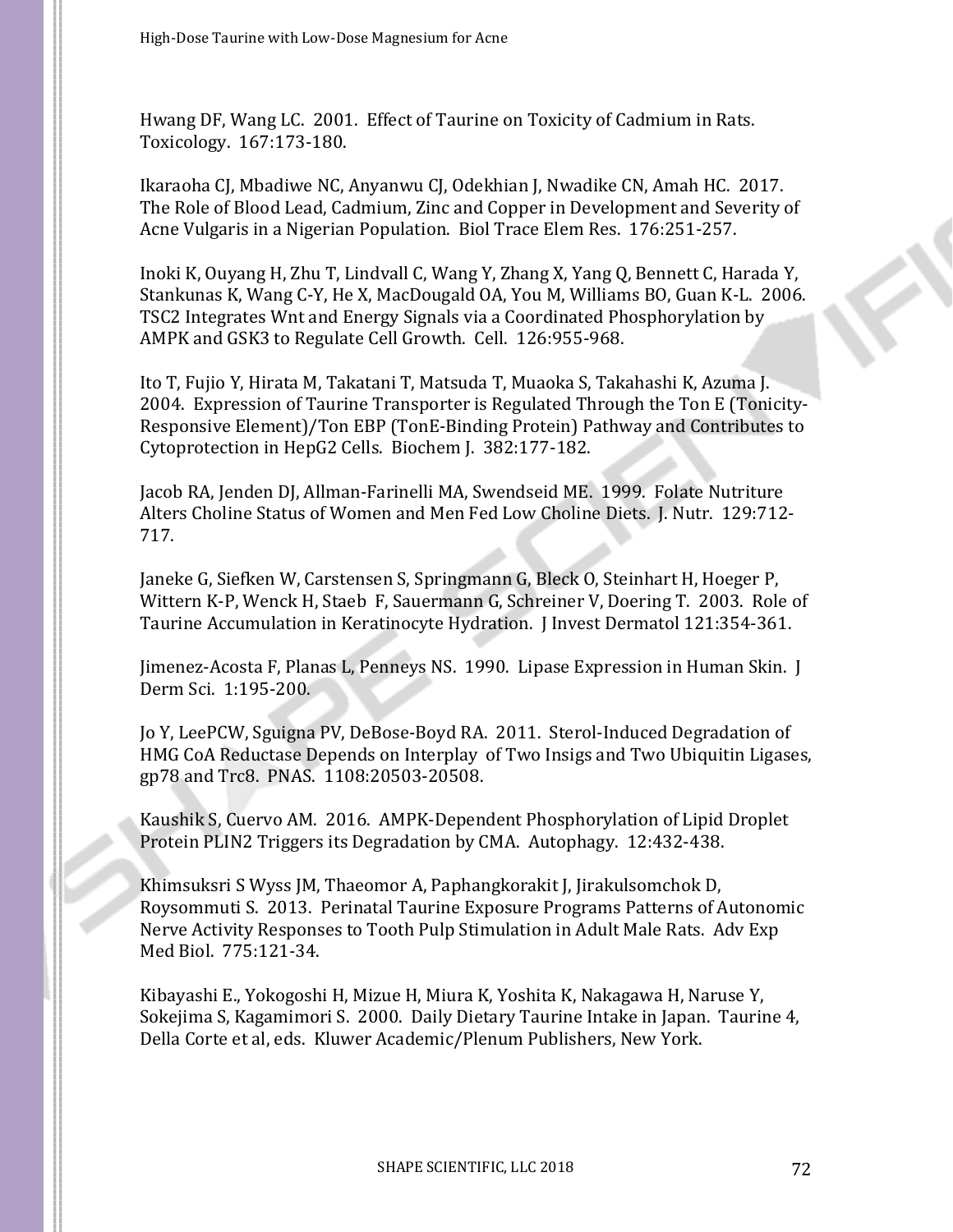Kim E-S, Cho K-H, Park M-A, Lee K-H, Moon J, Lee Y-N, Ro H-K. 1996. Taurine Intake of Korean Breast-Fed Infants During Lactation. In: Taurine 2, R.J. Huxtable et al, eds. Springer Science+Business Media, New York.

Klement E, Medzihradszky KF. 2017. Extracellular Protein Phosphorylation, the Neglected Side of the Modification. Molecular & Cellular Proteomics 16:1-7.

Koletzko B, Baker S, Cleghorn G, Neto UF, Gopalan S, Hernell O, Hock QS, Jirapinyo P, Lonnerdal B, Pencharz P, Pzyrembel H, Ramirez-Mayans J, Shamir R, Turck D, Yamashiro Y, Zong-Yi D. 2005. Global Standard for the Composition of Infant Formula: Recommendations of an ESPGHAN Coordinated International Expert Group. J Pediatric Gastroenterology and Nutrition. 41:584-599.

Konner M. (2004). Hunter-Gatherer Infancy and Childhood: The !Kung and Others. In: Hunter-Gatherer Childhoods: Evolutionary, Developmental, and Cultural Perspectives (Evolutionary Foundations of Human Behavior). ME Lamb, BS Hewlett, eds. Aldine Transaction. Pages 19-64.

Koo W, Tice H. 2017. Human Milk Fortifiers Do Not Meet the Current Recommendation for Nutrients in Very Low Birth Weight Infants. J Parenter Enteral Nutr. DOI: 10.1177/0148607117713202. p1-8.

Kuo Y-C, Huang K-Y, Yang C-H, Yang Y-S, Lee W-Y, Chiang C-W. 2008. Regulation of Phosphorylation of Thr-308 of Akt, Cell Proliferation, and Survival by the B55alpha Regulatory Subunit Targeting of the Protein Phosphatase 2A Holoenzyme to Akt. J Biol Chem. 283:1882-1892.

Kwon HH, Yoon JY, Hong JS, Jung JY, Park MS, Suh DH. 2012. Clinical and Histological Effect of a Low Glycaemic Load Diet in Treatment of Acne Vulgaris in Korean Patients: A Randomized, Controlled Trial. Acta Derm Venereol. 92:241-246.

Laidlaw SA, Grosvenor M, Kopple JD. 1990. The Taurine Content of Common Foodstuffs. J Parenter Enteral Nutr. 14:183-188.

Lambert IH, Hansen DB. 2011. Regulation of Taurine Transport Systems by Protein Kinase CK2 in Mammalian Cells. Cellular Physiology and Biochemistry. 28:1099- 1110.

L'Amoreaux WJ, Cuttitta C, Santora A, Blaize JF, Tachjadi J, El Idrissi A. 2010. Taurine Regulates Insulin Release from Pancreatic Beta Cell Lines. J Biomed Sci. 17(Suppl 1):S11.

Latham JA, Redfern CP, Thody AJ, De Kretser TA. 1989. Immunohistochemical Markers of Human Sebaceous Gland Differentiation. J Histochem Cytochem. 37:729-734.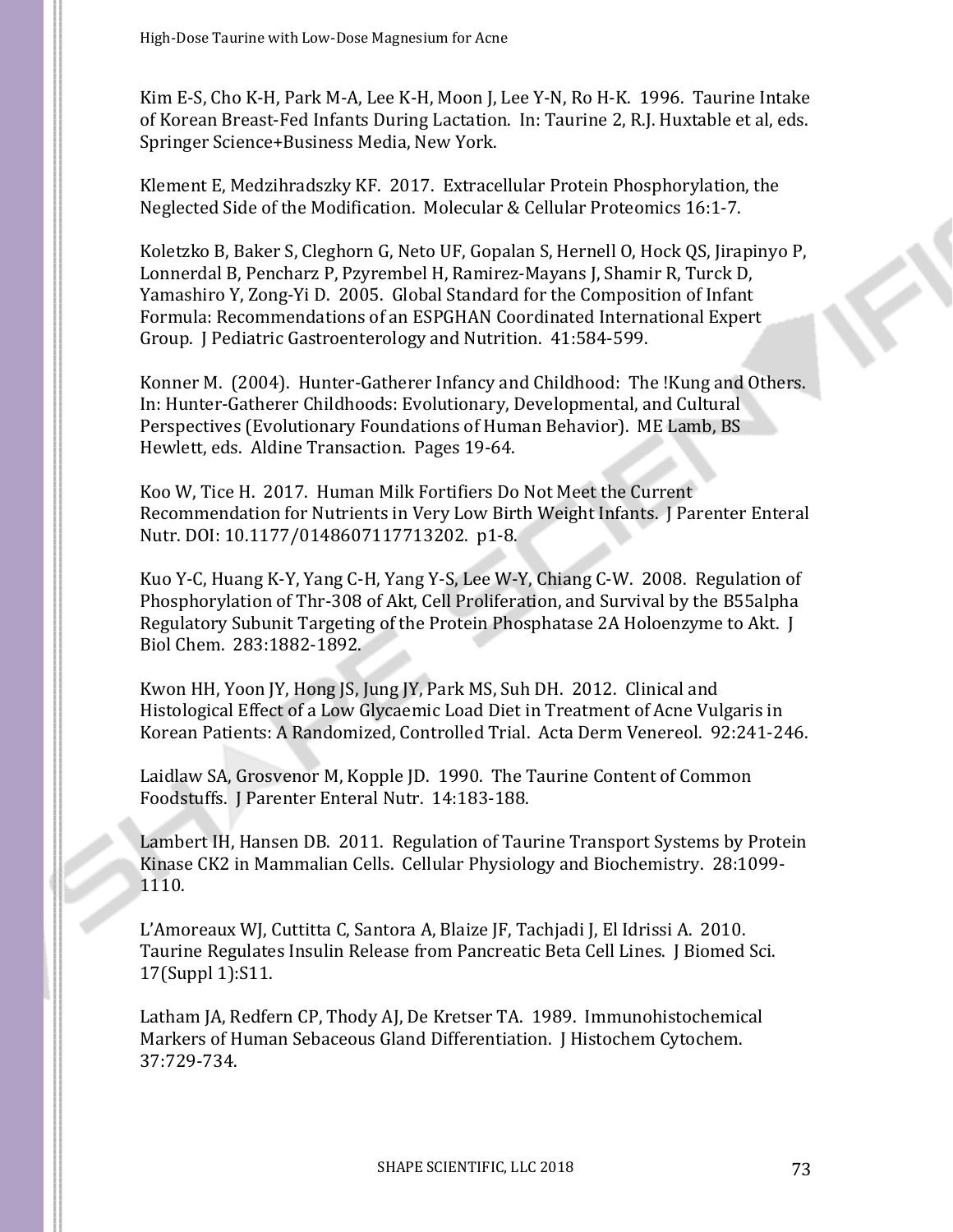Lee JN, Gong Y, Zhang X, Ye J. 2006. Proteasomal Degradtion of Ubiquitinated Insig Proteins is Determined by Serine Residues Flanking Ubiquitinated Lysines. PNAS.103:4958-4963.

Lee-Kim YC, Park T, Chung EJ, Um YS, Lei S, Xiang M, Li T. 1998. Relationship Between Fatty Acid Compositions and Taurine Concentration in Breast Milk from Chinese Rural Mothers. Asia Pacific J Clin Nutr. 7:77-83.

Lerdweeraphon W, Wyss JM, Boonmars T, Roysommuti S. 2013. Perinatal Taurine Exposure Affects Adult Oxidative Stress. Am J Physiol Regul Integr Comp Physiol. 305:R95-R97.

Li J, Cheng J-X. 2014. Direct Visualization of De novo Lipogenesis in Single Living Cells. Scientific Reports. 4:6807.

Li J, Daly E, Campioli E, Wabitsch M, Papadopoulos V. 2014. *De Novo* Synthesis of Steroids and Oxysterols in Adipocytes. J boil Chem. 289:747-764.

Li T, Chiang JYL. 2009. Regulation of Bile Acid and Cholesterol Metabolism by PPARs. PPAR Research. 2009:501739.

Li Y, Xu S, Mihaylova M, Zheng B, Hou X, Jiang B, Park O, Luo Z, Lefai E, Shyy JY-J, Gao B, Wierzbicki M, Verbeuren TJ, Shaw RJ, Cohen RA, Zang M. 2011. AMPK Phosphorylates and Inhibits SREBP Activity to Attenuate Hepatic Steatosis and Atherosclerosis in Diet-Induced Insulin Resistant Mice. Cell Metab. 13:376-388.

Lim S-K, Ha J-M, Lee Y-H, Lee Y, Seo Y-J, Kim C-D, Lee J-H, Im M. 2016. Comparison of Vitamin D Levels in Patients with and without Acne: A Case-Control Study Combined with a Randomized Controlled Trial. PLOS ONE|DOI:10.1371. p1-11.

Lindberg JS, Zobitz MM, Poindexter JR, Pak CY. 1990. Magnesium Bioavailability from Magnesium Citrate and Magnesium Oxide. J Am Coll Nutr. 9:48-55.

Littler DR, Walker JR, Davis T, Wybenga-Groot LE, Finerty PJ Jr, Newman E, Mackenzie F, Dhe-Paganon S. 2010. A Conserved Mechanism of Autoinhibition for the AMPK Kinase Domain: ATP-Binding Site and Catalytic Loop Refolding as a Means of Regulation. Acta Cryst. F66:143-151.

Liu YL, Shi JX, Lu J, Che ZQ, Zhu HL, Hou YQ, Yin YL, Zhao SJ, Ding BY, Liu HM. 2010. Up-Regulated Expression of Peroxisome Proliferator-Activated Receptor Gamma in the Hypothalamic-Pituitary-Adrenal Axis of Weaned Pigs after *Escherichia coli* Lipopolysaccharide Challenge. Veterinary Journal. 184:230-235.

Lobo MVT, Alonso FJM, Latorre A, Martin del Rio R. 2001. Taurine Levels and Localization in the Stratified Squamous Epithelia. Histochem Cell Biol. 115:341- 347.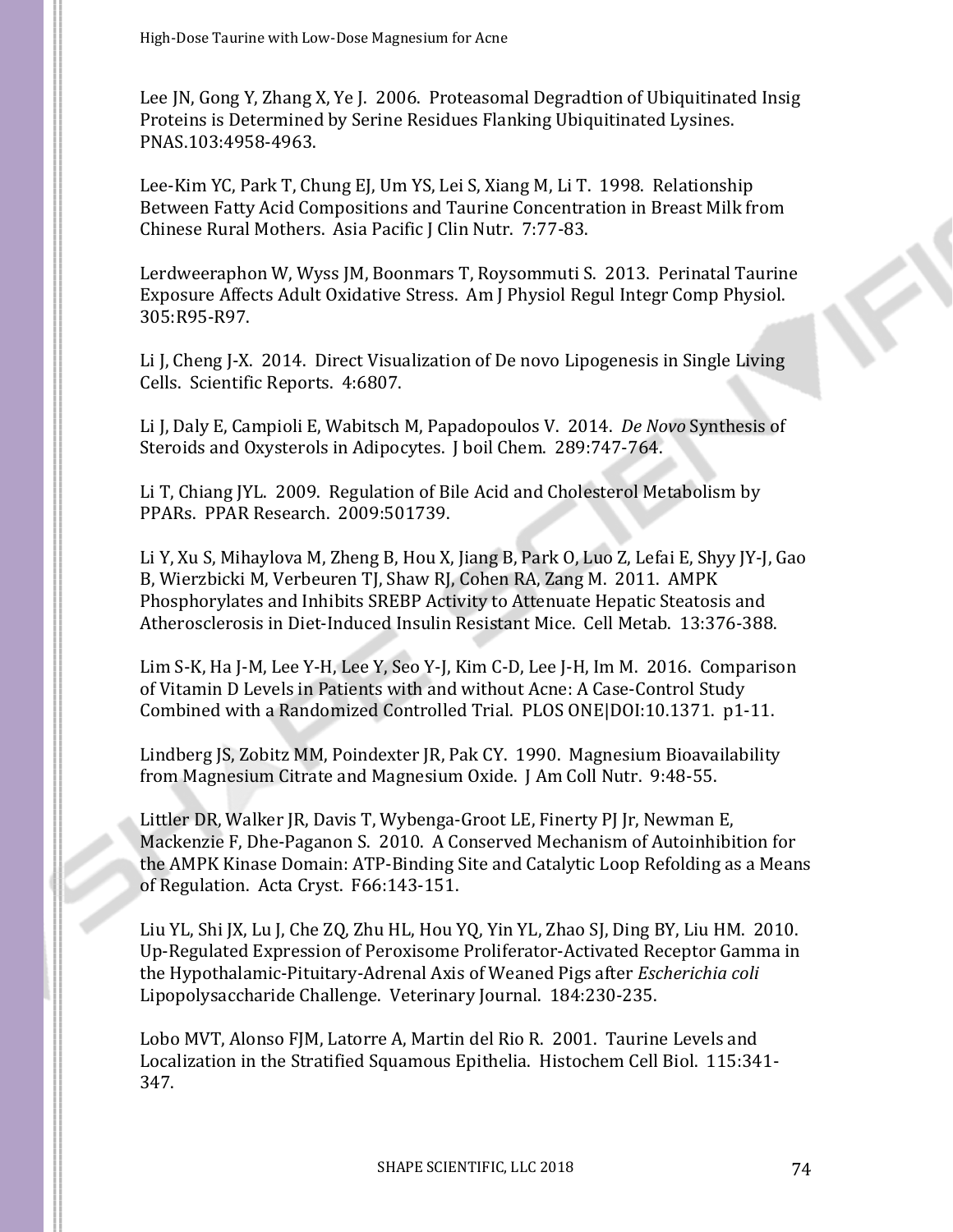Lu M, Shyy J Y-J. 2006. Sterol Regulatory Element-Binding Protein 1 Is Negatively Modulated By PKA Phosphorylation. Am J Physiol Cell Physiol. 290:C1477-C1486.

Lu P, Xu W, Sturman JA. 1996. Dietary Beta-Alanine Results in Taurine Depletion and Cerebellar Damage in Adult Cats. J Neurosci Res. 43:112-119.

Luck CP, Wright PG. 1964. Aspects of the Anatomy and Physiology of the Skin of the Hippopotamus (*H. Amphibius*). Quar J Exp Physiol. 49:1-14.

Machida H, Giacometti L, Perkins E, 1966. The Skin of the Lesser Anteater (Tamandua tetradactyla). J Mammology. 47:280-286.

Mahmood NF, Shipman AR. 2017. The Age-Old Problem of Acne. Int J Women's Dermatology. 3:71-76.

Maier H, Meixner M, Hartmann D, Sandhoff R, Wang-Eckhardt L, Zoeller I, Gieselmann V, Eckhardt M. 2011. Normal Fur Development and Sebum Production Depends on Fatty Acid 2-Hydroxylase Expression in Sebaceous Glands. J Biol Chem. 286:25922-25934.

Mancini AJ, Baldwin HE, Eichenfield LF, Friedlander SF, Yan AC. 2011. Acne Life Cycle: The Spectrum of Pediatric Disease. Semin Cutan Med Surg. 30:S2-S5.

Manna P, Jain SK. 2013. Beneficial Role of L-Cysteine and H2S Rich Fruits and Vegetables in Diabetic Pathophysiology. In: Tropical and Subtropical Fruits: Flavors, Color, and Health Benefits; B Patil et al, eds. ACS Symposium Series; American Chemical Society: Washington DC.

Mannelli M, Cantini G, Poli G, Mangoni M, Nesi G, Canu L, Rapizzi E, Borgogni E, Ercolino T, Piccini V, Luconi M. 2010. Role of the PPAR-gamma System in Normal and Tumoral Pituitary Corticotropic Cells and Adrenal Cells. Neuroendocrinology. 92(suppl 1):23-27.

Manzi P, Pizzoferrato L. 2013. Taurine in Milk and Yoghurt Marketed in Italy. Int J Food Sci Nutr. 64:112-116.

Marcinkiewicz A, Gauthier D, Garcia A, Brasaemle DL. 2006. The Phosphorylation of Serine 492 of Perilipin A Directs Lipid Droplet Fragmentation and Dispersion. J Biol Chem. 281:11901-11909.

Marcinkiewicz J. 2009. Taurine Bromamine: A New Therapeutic Option in Inflammatory Skin Disease. Pol Arch Med Wewn. 119:673-676.

Marcinkiewicz J. 2010. Taurine Bromamine (TauBr)—Its Role in Immunity and New Perspectives for Clinical Use. Journal of Biomedical Science. 17(Suppl 1):S3.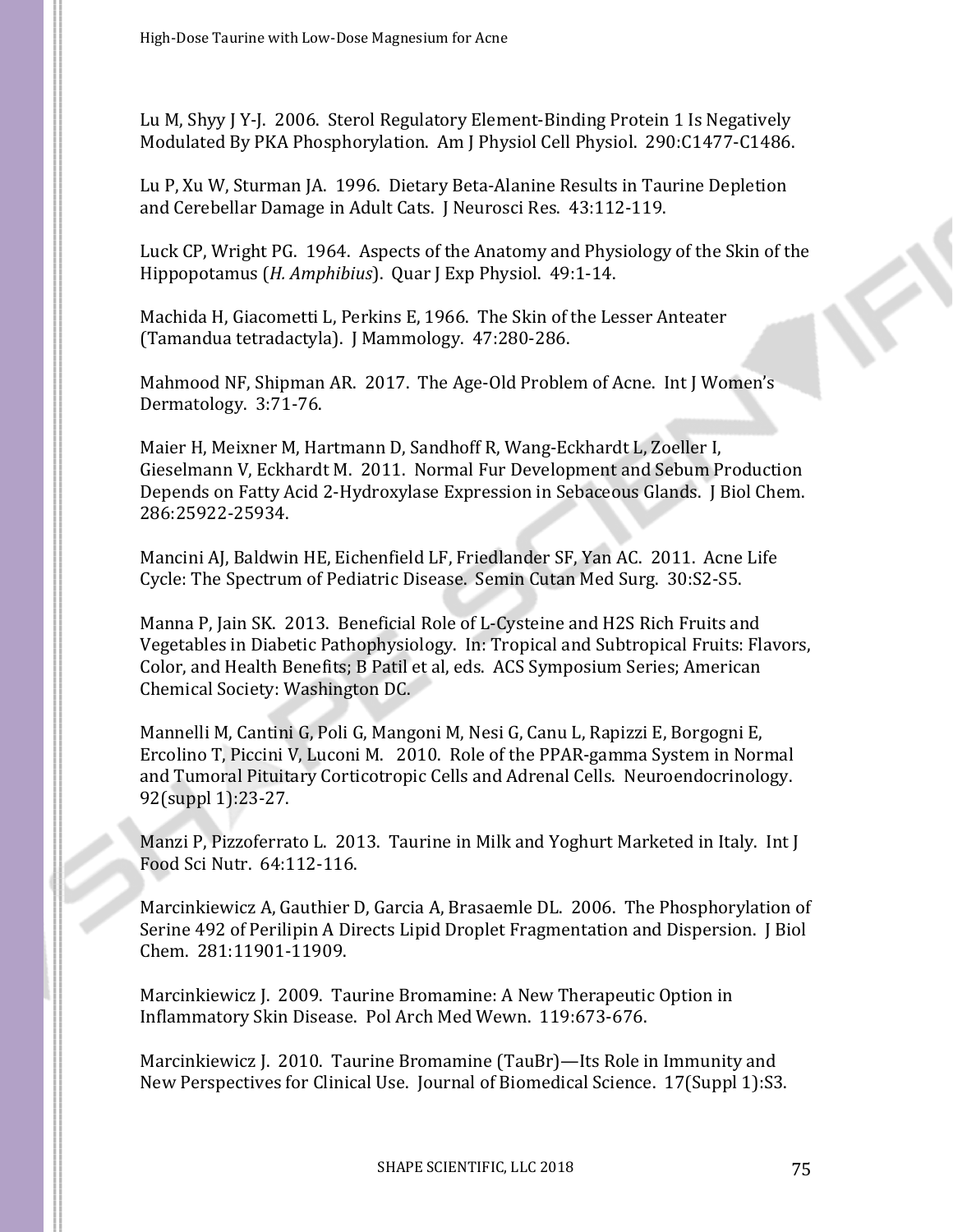Marcinkiewicz J, Wojas-Pelc A, Walczewska M, Lipko-Godlewska S, Jachowicz R, Maciejewska A, Bialecka A, Kasprowicz A. 2008. Topical Taurine Bromamine, a New Candidate in the Treatment of Moderate Inflammatory Acne Vulgaris: A Pilot Study. Eur J Dermatol. 18:433-439.

Martin S, Parton RG. 2006. Lipid Droplets: A Unified View of a Dynamic Organelle. Molecular Cell Biology 7:373-378.

Mastrofrancesco A, Ottaviani M, Cardinali G, Flori E, Briganti S, Ludovici M, Zouboulis CC, Lora V, Camera E, Picardo M. 2017. Pharmacological PPARgamma Modulation Regulates Sebogenesis and Inflammation in SZ95 Human Sebocytes. Biochemical Pharmacology. http://dx.doi.org/10.1016/j.bcp.2017.04.030

McCarty MF. U.S. Patents 5,776,504 (1998) and 5,876,757 (1999).

McClendon CL, Kornev AP, Gilson MK, Taylor SS. 2014. Dynamic Architecture of a Protein Kinase. PNAS. 111:E4623-4631.

Mehaia MA, Al-Kanhal MA. 1992. Taurine and Other Free Amino Acids in Milk of Camel Goat Cow and Man. Milchwissenschaft. 47:351-353.

Melnik BC. 2012. Diet in Acne: Further Evidence for the Role of Nutrient Signalling in Acne Pathogenesis. Acta Derm Venereol. 92:228-231.

Melnik BC, John SM, Plewig G. 2013. Acne: Risk Indicator for Increased Body Mass Index and Insulin Resistance. Acta Derm Venereol. 93:644-649.

Melnik BC, Zouboulis CC. 2013. Potential Role of FoxO1 and mTORC1 in the Pathogenesis of Western Diet-Induced acne. Experimental Dermatology. 22:311- 315.

Metzner L, Kottra G, Neubert K, Daniel H, Brandsch M. 2005. L-Tryptophan, and Tryptamine Are Effective Inhibitors of the Amino Acid Transport System PAT1. FASEB J. 19:1468-73.

Michels AA, Robitaille AM, Buczynski-Ruchonnet D, Hodroj W, Reina JH, Hall MN, Hernandez N. 2010. Mol Cell Biol. 30:3749-3757.

Miglis M, Wilder D, Reid T, Bakaltcheva I. 2002. Effect of Taurine on Platelets and the Plasma Coagulation System. Platelets. 13:5-10.

Montagna W. 1962. The Skin of Lemurs. Annals New York Acad Sci. 102:190-209.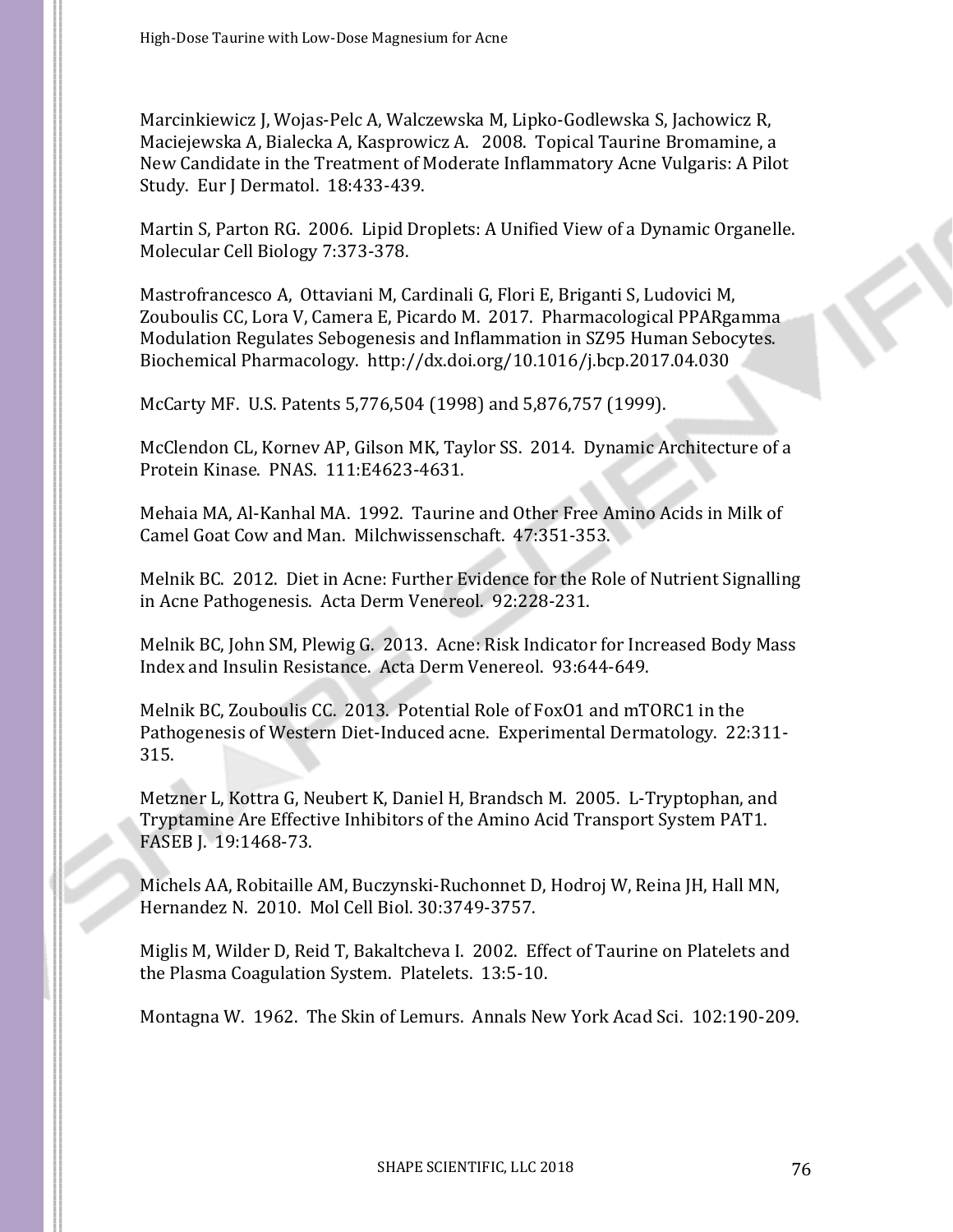Montagna W. 1963a. The Sebaceous Glands in Man. In: Advances in Biology of Skin Vol IV: The Sebaceous Glands, W. Montagna, RA Ellis, AF Silver, eds, MacMillan Compnay, New York. Chapter II, pp 19-31.

Montagna W. 1963b. Comparative Aspects of Sebaceous Glands. In: Advances in Biology of Skin Vol IV: The Sebaceous Glands, W. Montagna, RA Ellis, AF Silver, eds, MacMillan Compnay, New York. Chapter III, pp 32-45.

Moriyama IS, Iioka H, Kato Y, Nabuchi Y, Ninomiya Y, Akasaki M, Ichijo M. 1987. A Study of Taurine Transport and Absorption in Placenta and Neonatal Intestine and Kidney. Acta Paediatr Jpn. 29:807-814.

Morris MS, Picciano MF, Jacques PF, Selhub. 2008. Plasma Pyridoxal 5'-Phosphate in the US Population: The National Health and Nutrition Examination Survey, 2003- 2004. Am J Clin Nutr. 87:1446-1454.

Mozaffari MS, Abdelsayed R, Patel C, Schaffer SW. 2006. Effects of Dietary Salt and Fat on Taurine Excretion in Healthy and Diseased Rats. Adv Exp Med Biol. 583:173- 180.

Mueller EA, Trapp S, Frentzel A, Kirch W, Brantl V. 2011. Efficacy and Tolerability of Oral Lactoferrin Supplementation in Mild to Moderate Acne vulgaris: An Exploratory Study. Curr Med Res Opin. 27:793-797.

Nada EAA. 2012. Tissue Liver X-Receptor Alpha (LXRalpha) Level in Acne Vulgaris. Submitted for the fulfillment of Master Degree in Dermatology and Venereology, Cairo University, Egypt. 97 pages.

Niemann C. 2009. Differentiation of the Sebaceous Gland. Dermato- Endocrinol. 1:64-67.

Nilsson M, Stulnig TM, Lin C-Y, Yeo AL, Nowotny P, Liu ET, Steffensen KR. 2007. Liver X Receptors Regulate Adrenal Steroidogenesis and Hypothalamic-Pituitary-Adrenal Feedback. Molecular Endocrinology. 21:126-137.

Ni Raghallaigh, Bender K, Lacey N, Brennan L, Powell FC. 2012. The Fatty Acid Profile of the Skin Surface Lipid Layer in Papulopustular Rosacea. British Journal of Dermatology. 166:279-287.

Norberg S, Powell TL, Jansson T. 1998. Intrauterine Growth Restriction Is Associated with a Reduced Activity of Placental Taurine Transporters. Pediatric Research. 44:233-238.

Ohno K, Mandai Y, Matsuura H. 1992. Vibrational Spectra and Molecular Conformation of Taurine and its Related Compounds. J Molecular Structure. 268:41-50.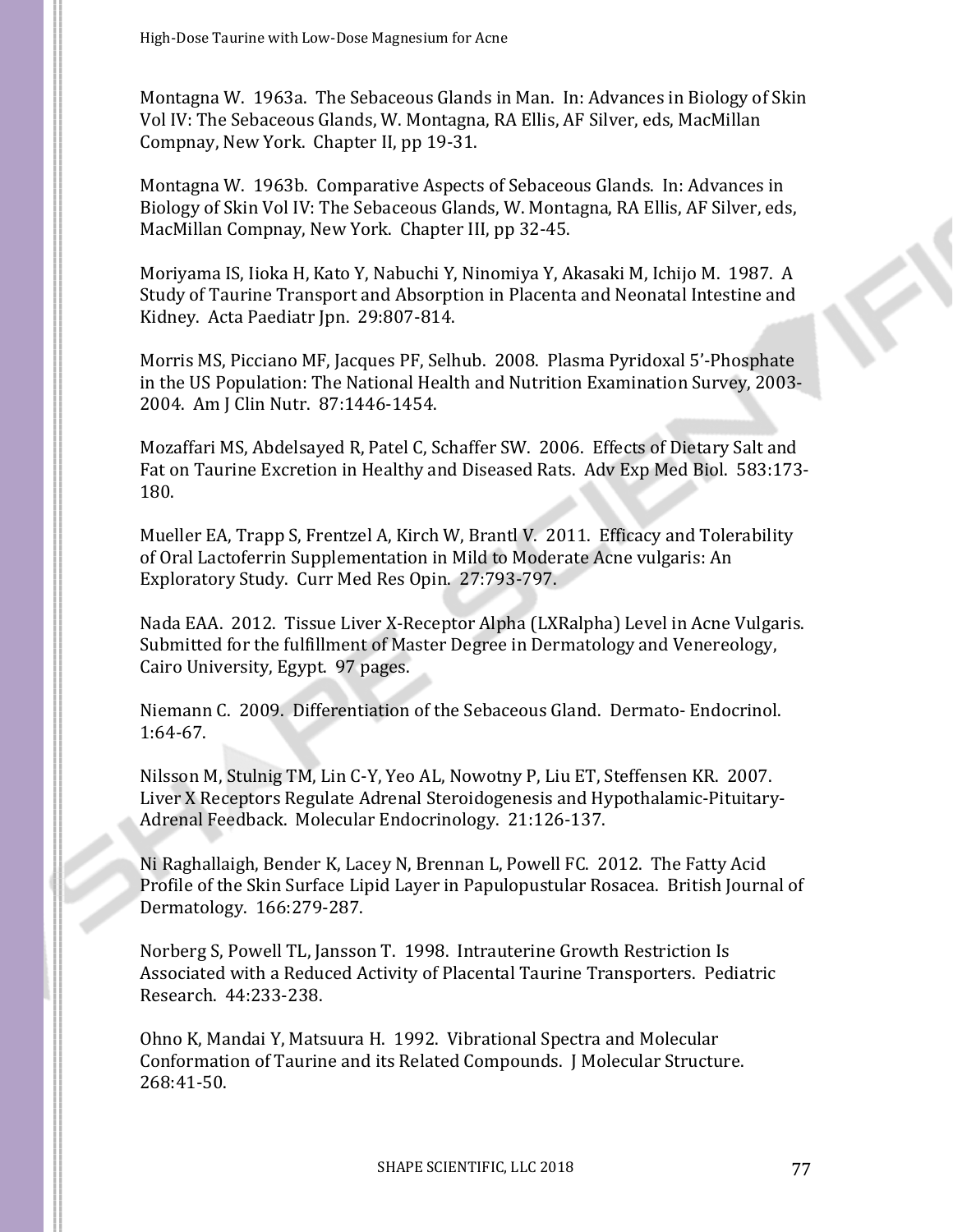Okaya Y. 1966. Refinement of the Crystal Structure of Taurine, 2- Aminoethylsulfonic Acid An Example of Computer-Controlled Experimentation. Acta Cryst. 21:726-735.

Otberg, N, Richter H, Schaefer H, Blume-Peytavi U, Sterry W, Lademann J. 2004. Variations of Hair Follicle Size and Distribution in Different Body Sites. J Invest Dermatol. 122:14-19.

Paar M, Juengst C, Steiner NA, Magnes C, Sinner F, Kolb D, Lass A, Zimmermann R, Zumbusch A, Kohlwein SD, Wolinski H. Remodeling of Lipid Droplets During Lipolysis and Growth in Adipocytes. 2012. J Biol Chem. 287:11164-11173.

Pamblanco M, Portoles M, Paredes C, Ten A, Comin J. 1989. Free Amino Acids in Preterm and Term Milk from Mothers Delivering Appropriate- Or Small-For Gestational-Age Infants. Am J Clin Nutr. 50:778-781.

Pappas A. 2009. Epidermal Surface Lipids. Dermato-Endocrinology. 1:72-76.

Pappas A, Anthonavage M, Gordon JS. 2002. Metabolic Fate and Selective Utilization of Major Fatty Acids in Human Sebaceous Gland. J Invest Dermatol. 118:164-171.

Pappas A, Johnsen S, Liu J-C, Eisinger M. 2009. Sebum Analysis of Individuals With and Without Acne. Dermato-Endocrinology. 1:157-161.

Park E, Park SY, Dobkin C, Schuller-Levis G. 2014. Development of a Novel Cysteine Sulfinic Acid Decarboxylase Knockout Mouse: Dietary Taurine Reduces Neonatal Mortality. J Amino Acids. 2014:346809.

Pasantes-Morales H, Lopez I, Ysunza A. 1995. Taurine Content in Breast Milk of Mexican Women From Urban and Rural Areas. Arch Med Res. 26:47-52.

Pelletier G, Ren L. 2004. Localization of Sex Steroid Receptors in Human Skin. Histol Histopathol. 19:629-636.

Penno A, Hackenbroich G, Thiele C. 2013. Phospholipids and Lipid Droplets. Biochimica et Biophysica Acta. 1831:589-594.

Pereira de Araujo R, Furtado de Almeida A-A, Pereira LS, Mangabeira PAO, Souza JO, Pirovani CP, Ahnert D, Baligar VC. 2017. Photosynthetic, Antioxidative, Molecular and Ultrastructural Responses of Young Cacao Plants to Cd Toxicity in the Soil. Ecotoxicology and Environmental Safety. 144:148-157.

Picardi A, Lega I, Tarolla E. 2013. Suicide Risk in Skin Disorders. Clinics in Dermatology. 31:47-56.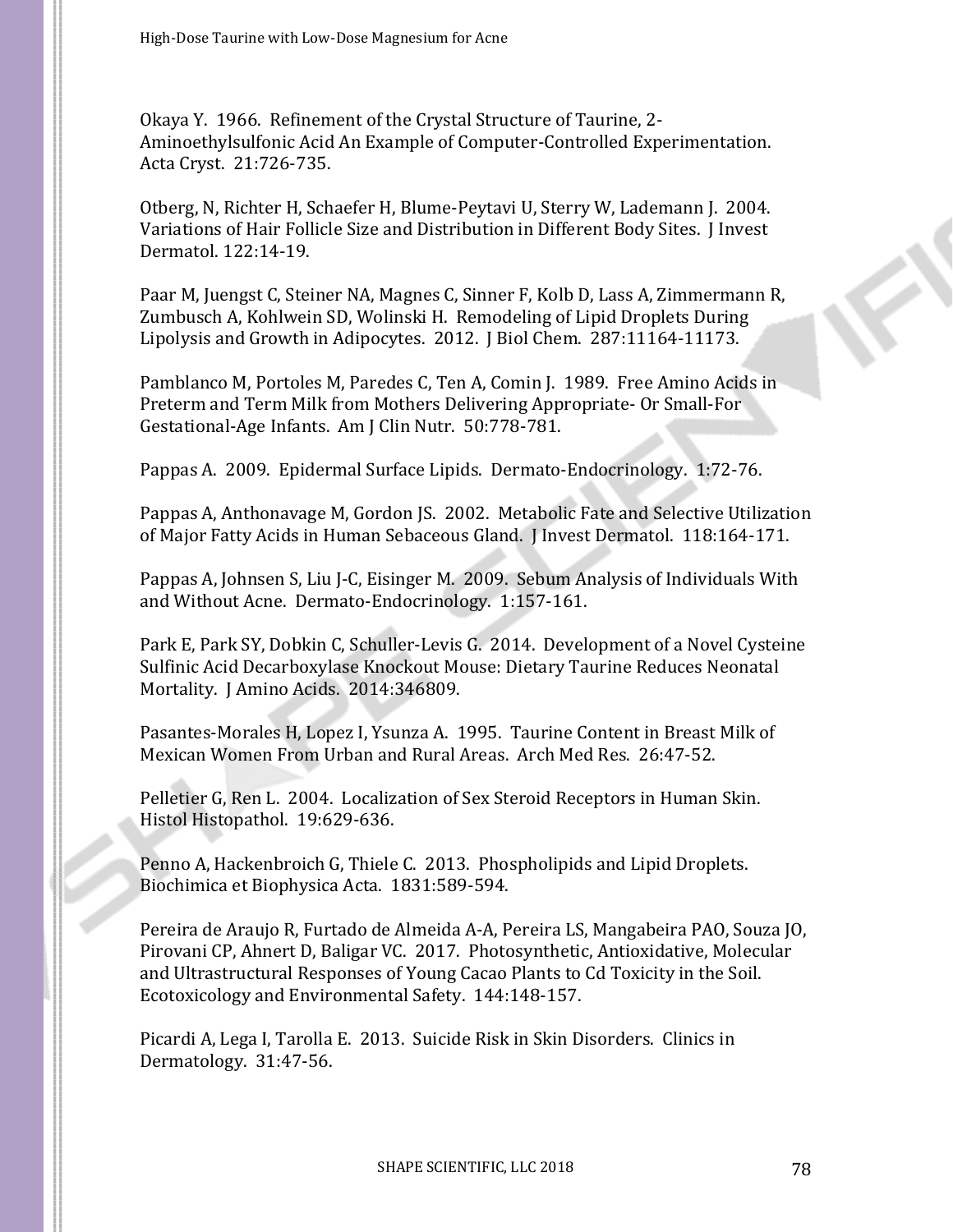Picardo M, Ottaviani M, Camera E, Mastrofrancesco A. 2009. Sebaceous Gland Lipids. Dermato-Endocrinology. 1:68-71.

Plochocki JH, Ruiz S, Rodriguez-Sosa JR, Hall MI. 2017. Histological Study of White Rhinoceros Integument. PLoS ONE. 12(4):e0176327.

Pochi PE, Strauss JS. 1977. Studies on the Sebaceous Glands in Acne and Endocrine Disorders. Bull NY Acad Med. 53:359-367.

Porstmann T, Santos CR, Griffiths B, Cully M, Wu M, Leevers S, Griffiths JR, Chung Y-L, Schulze A. 2008. SREBP Activity Is Regulated by mTORC1 and Contributes to Akt-Dependent Cell Growth. Cell Metabolism. 8:224-236.

Purchas RW, Busboom JR. 2005. The Effect of Production System and Age on Levels of Iron, Taurine, Carnisine, Coenzyme Q10, and Creatine in Beef Muscles and Liver. Meat Science. 70:589-596.

Purchas RW, Rutherfurd SM, Pearce PD, Vather R, Wilkinson BHP. 2004. Concentrations in Beef and Lamb of Taurine, Carnosine, Coenzyme Q10, and Creatine. Meat Science. 66:629-637.

Raiten DJ, Talbot JM, Waters JH. 1998. Executive Summary for the Report: Assessment of Nutrient Requirements for Infant Formulas. Life Sciences Research Office, American Society for Nutritional Sciences, Bethesda MD.

Rana SK, Sanders TAB. 1986. Taurine Concentrations in the Diet, Plasma, Urine and Breast Milk of Vegans Compared with Omnivores. British Journal of Nutrition. 56:17-27.

Rassin DK, Sturman JA, Gaull GE. 1978. Taurine and Other Free Amino Acids in Milk of Man and Other Mammals. Early Human Development. 2:1-13.

Rawlings AV. 2006. Ethnic Skin Types: Are There Differences in Skin Structure and Function? International Journal of Cosmetic Science. 28:79-93.

Reep RL, Marshall CD, Stoll ML. 2002. Tactile Hairs on the Postcranial Body in Florida Manatees: A Mammalian Lateral Line? 59:141-154.

Repin VE, Taranov OS, Ryabchikova EI, Tikhonov AN, Pugachev VG. 2004. Sebaceous Glands of the Woolly Mammoth, *Mammothus primigenius* Blum.: Histological Evidence. Doklady Biological Sciences. 398:382-384.

Reue K. 2011. A Thematic Review Series: Lipid Droplet Storage and Metabolism: From Yeast to Man. J Lipid Res. 52:1865-1868.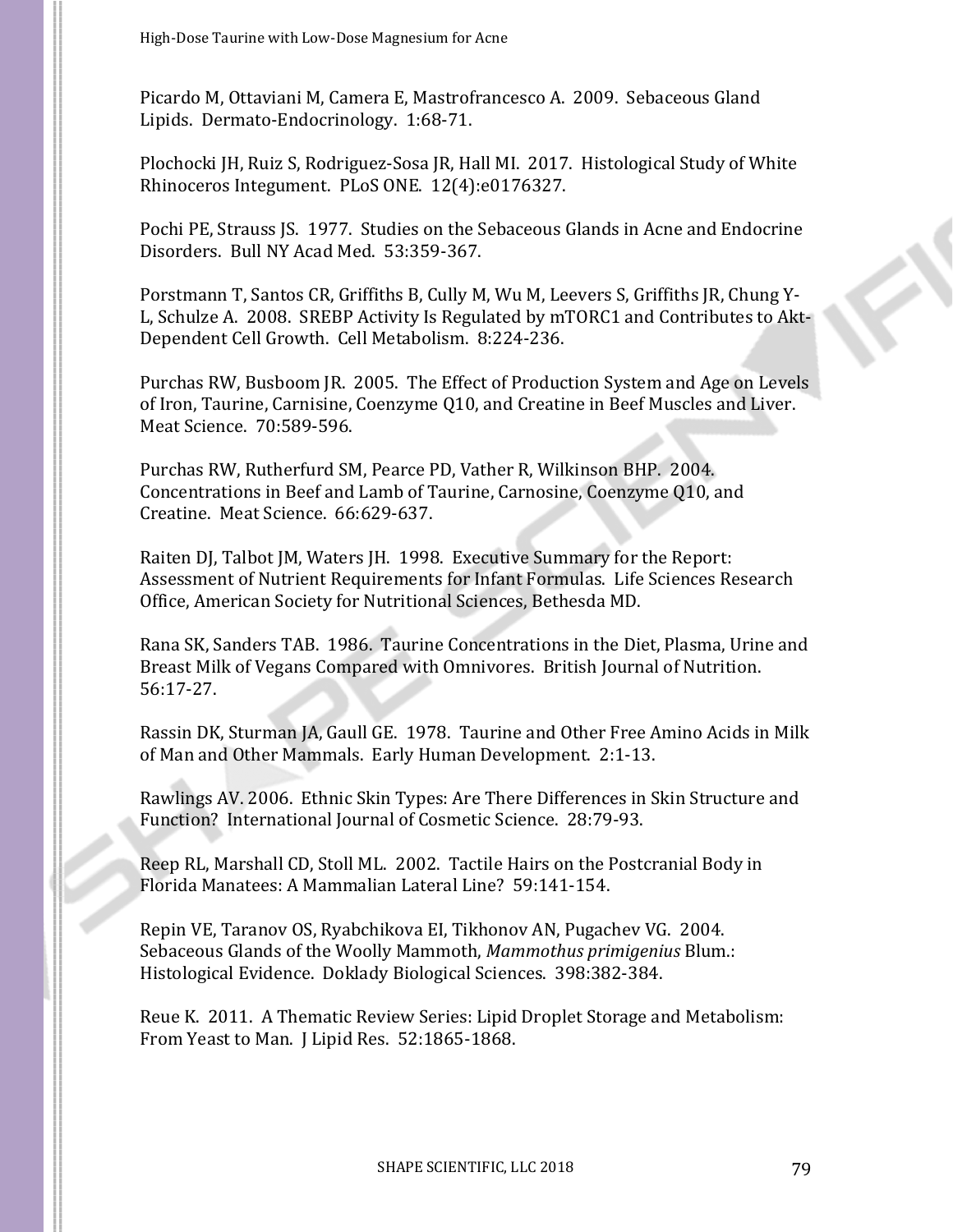Roberts J. 1976. Skin Conditions of Youths 12-17 Years, United States. Vital and Health Statistics-Series 11 No. 157.

Roche CJ, Guo F, Friedman JM. 2006. Molecular Level Probing of Preferential Hydration and Its Modulation by Osmolytes Through the Use of Pyranine Complexed to Hemoglobin. Journal of Biological Chemistry. 281:38757-38768.

Rochette-Egly C. 2003. Nuclear Receptors: Integration of Multiple Signalling Pathways Through Phosphorylation. Cellular Signalling. 15:355-366.

Rong S, Cortes VA, Rashid S, Anderson NN, McDonald JG, Liang G, Moon Y-A, Hammer RE, Horton JD. 2017. Expression of SREBP-1c Requires SREBP-2-Mediated Generation of a Sterol Ligand for LXR in Livers of Mice. eLife. 6:e25015.

Rosanoff A, Dai Q, Shapses SA. 2016. Essential Nutrient Interactions: Does Low or Suboptimal Magnesium Status Interact with Vitamin D and/or Calcium Status? Adv Nutr. 7:25-43.

Rosanoff A, Seelig MS. 2004. Comparison of Mechanism and Functional Effects of Magnesium and Statin Pharmaceuticals. J Am Coll. Nutr. 23:501S-505S.

Rosignoli C, Nicolas JC, Jomard A, Michel S. 2003. Involvement of the SREBP Pathway in the Mode of Action of Androgens in Sebaceous Glands *In Vivo*. Experimental Dermatology. 12:480-489.

Roysommuti S, Lerdweeraphon W, Malila P, Jirakulsomchok D, Wyss JM. 2009. Perinatal Taurine Alters Arterial Pressure Control and Renal Function in Adult Offspring. Adv Exp Med Biol. 643:145-156.

Roysommuti S, Malila P, Jirakulsomchok D, Wyss JM. 2010. Adult Renal Function Is Modified by Perinatal Taurine Status in Conscious Male Rats. J of Biomedical Science. 17(Suppl 1):S31.

Roysommuti S, Suwanich A, Jirakulsomchok D, Wyss JM. 2009. Perinatal Taurine Depletion Increases Susceptibility to Adult Sugar-Induced Hypertension in Rats. Adv Exp Med Biol. 643:123-133.

Roysommuti S, Wyss JM. 2014. Perinatal Taurine Exposure Affects Adult Arterial Pressure Control. Amino Acids. 46:57-72.

Russell LE, Harrison WJ, Bahta AW, Zouboulis CC, Burrin JM, Philpott MP. 2007. Characterization of Liver X Receptor Expression and Function in Human Skin and the Pilosebaceous Unit. Experimental Dermatology. 16:844-852.

Sahu-Osen A, Montero-Moran G, Schittmayer M, Fritz K, Dinh A, Chang Y-F, McMahon D, Boeszoermenyi A, Cornaciu I, Russesl D, Oberer M, Carman GM, Birner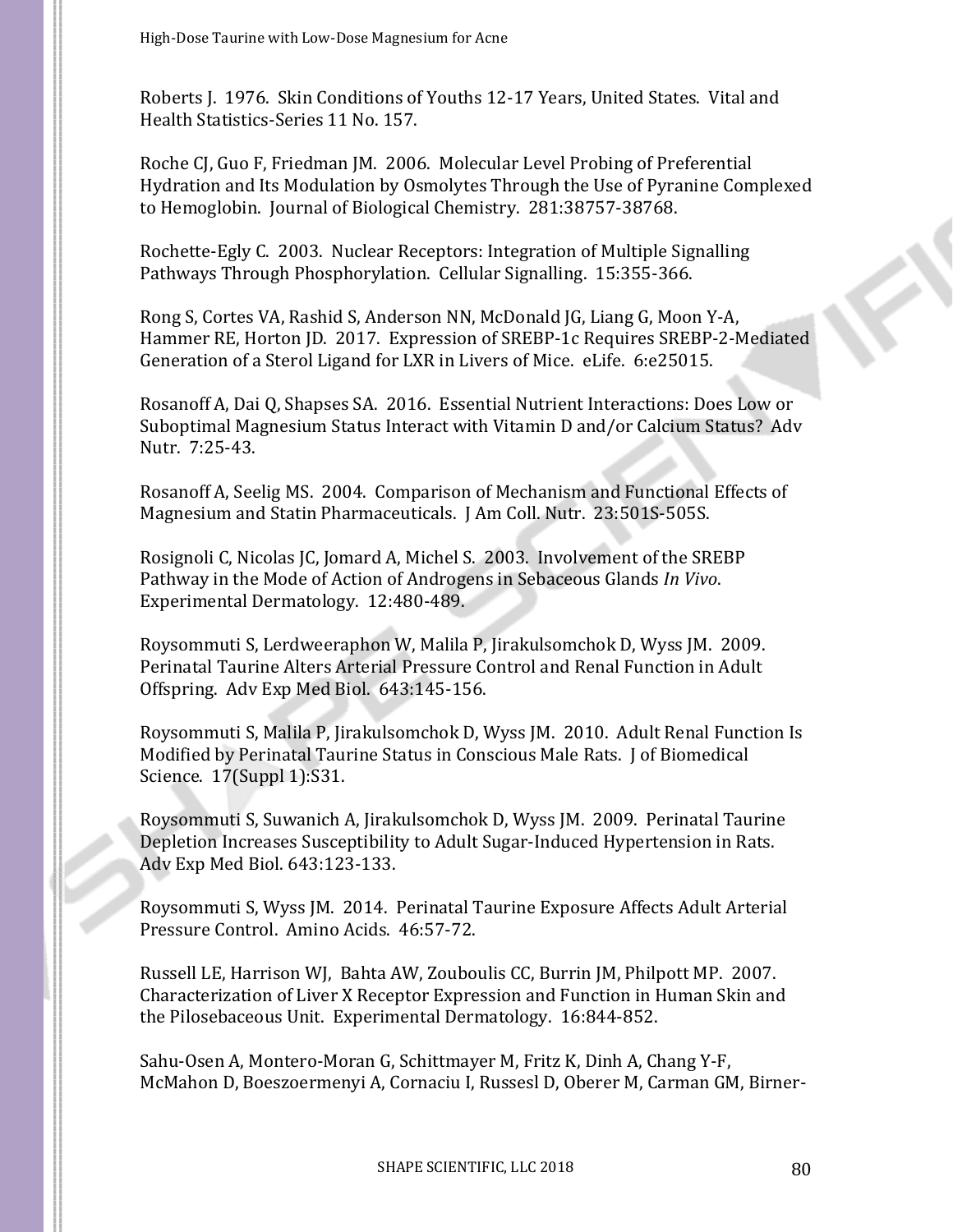Gruenberger R, Brasaemle DL. 2015. CGI-58/ABHD5 is Phosphorylated on Ser239 by Protein Kinase A: Control of Subcellular Localization. J Lipid Res. 56:109-121.

Sanders LM, Zeisel SH. 2007. Choline: Dietary Requirements and Role in Brain Development. Nutr. Today. 42:181-186.

Sardana K, Garg VK. 2010. An Observational Study of Methionine-Bound Zinc With Antioxidants For Mild to Moderate Acne Vulgaris. Dermatologic Therapy. 23:411- 418.

Sarwar G, Botting HG, Davis TA, Darling P, Pencharz PB. 1998. Free Amino Acids in Milks of Human Subjects, Other Primates and Non-Primates. British J of Nutrition. 79:129-131.

Sato T, Nakashima A, Guo L, Tamanoi F. 2009. Specific Activation of mTORC1 by Rheb G-Protein in Vitro Involves Enhanced Recruitment of Its Substrate Protein. J Bio Chem. 284:12783-12791.

Satsu H, Kobayashi Y, Yokoyama T, Terasawa E, Shimizu M. 2002. Effect of Dietary Sulfur Amino Acids on the Taurine Content of Rat Tissues. Amino Acids. 23:447- 452.

Schaefer H, Zesch A, Stuettgen G, with Schalla W. 1982. Skin Permeability. New York: Springer Verlag.

Schmuth M, Ortegon AM, Man M-Q, Elias PM, Feingold KR, Stahl A. 2005. Differential Expression of Fatty Acid Transport Proteins in Epidermis and Skin Appendages. J Invest Dermatol. 125:1174-1181.

Schneider MR, Paus R. 2010. Sebocytes, Multifaceted Epithelial Cells: Lipid Production and Holocrine Secretion. International Journal of Biochemistry and Cell Biology. 42:181-185.

Schneider MR, Zhang S, Li P. 2016. Lipid Droplets and Associated Proteins in the Skin: Basic Research and Clinical Perspectives. Arch Dermatol Res. 308:1-6.

Schofield G. 2017. A Short Guide to Reverse Cholesterol Transport. https://profgrant.com/2017/09/19/a-short-guide-to-reverse-cholesterol-transport

Schuller-Levis GB, Park E. 2004. Taurine and its Chloramine: Modulators of Immunity. Neurochemical Res. 29:117-126.

Scorpio RM, Masoro EJ. 1970. Differences Between Manganese and Magnesium Ions with Regard to Fatty Acid Biosynthesis, Acetyl-Coenzyme A Carboxylase Activity and Malonyl-Coenzyme A Decarboxylation. Biochem J. 118:391-399.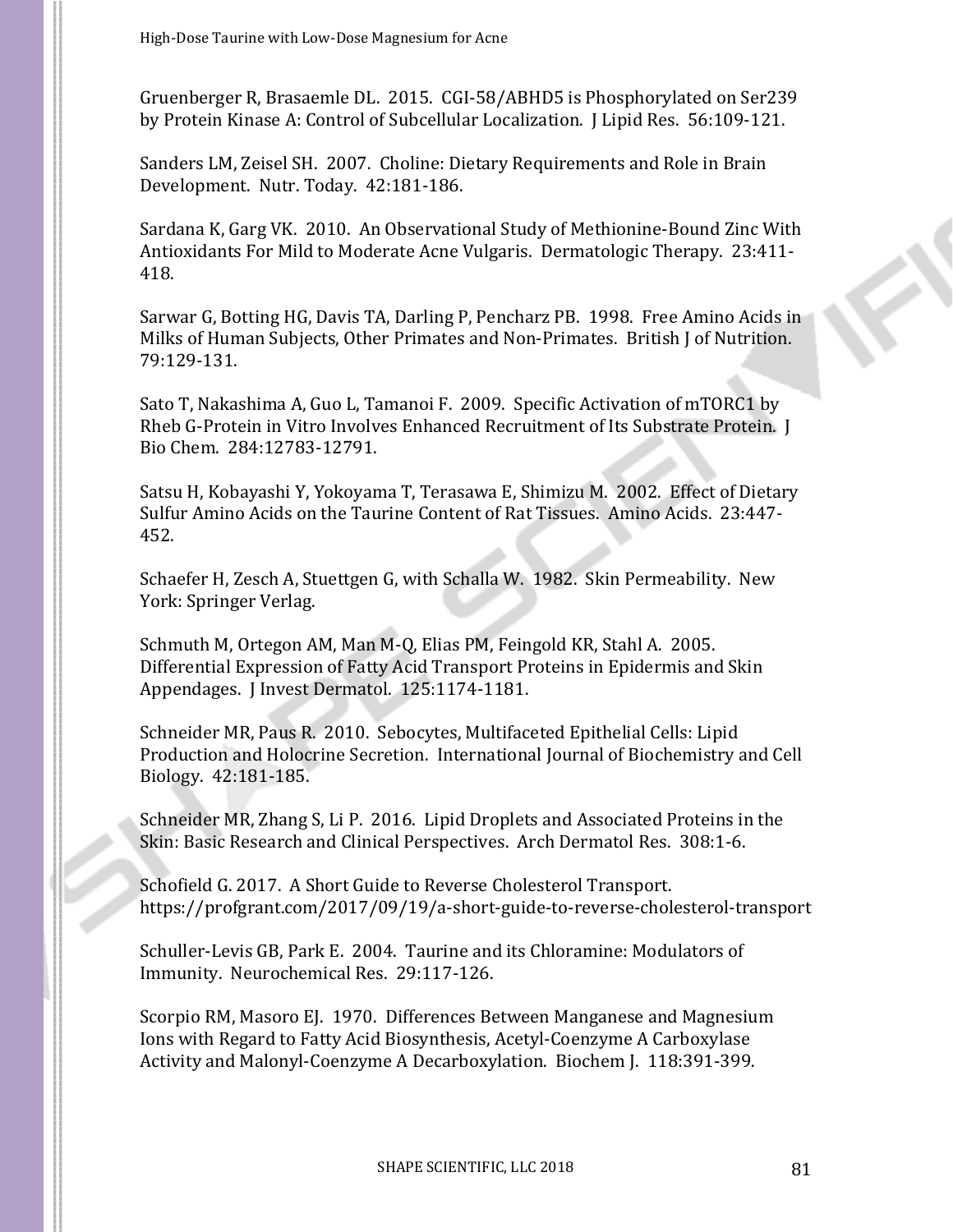Seo YJ, Li ZJ, Choi DK, Sohn KC, Kim HR, Lee Y, Kim CD, Lee YH, Shi G, Lee JH, Im M. 2014. Regional Difference in Sebum Production by Androgen Susceptibility in Human Facial Skin. Experimental Dermatology. 23:58-77.

Sergeeva OA, Fleischer W, Chepkova AN, Warskulat U, Haeussinger D, Siebler M, Haas HL. 2007. GABA(A)-Receptor Modification in Taurine Transporter Knockout Mice Causes Striatal Disinhibition. J Physiol. 585.2:539-548.

Sertznig P, Seifert M, Tilgen W, Reichrath J. 2008. Peroxisome Proliferator-Activated Receptors (PPARs) and the Human Skin. Am J Clin Dermatol. 9:15-31.

Servetnick DA, Brasaemle DL, Gruia-Gray J, Kimmel AR, Wolff J. 1995. Perilipins Are Associated with Cholesteryl Ester Droplets in Steroidogenic Adrenal Cortical and Leydig Cells. J Biol Chem. 270:16970-16973.

Shanik MH, Xu Y, Skrha J, Dankner R, Zick Y, Roth J. 2008. Insulin Resistance and Hyperinsulinemia. Diabetes Care. 31(Suppl. 2):S262-S268.

Shimada M, Shimono R, Watanabe M, Imahayashi T, Ozaki HS, Kihara T, Yamaguchi K, Niizeki S. 1984. Distribution of 35S-Taurine in Rat Neonates and Adults. A Whole-Body Autoradiographic Study. Histochemistry. 80:225-230.

Shimada M, Watanabe M. 1995. Recent Progress in Whole-Body Radioautography. Cell Mol Biol (Noisy-le-grand). 41:39-48.

Shao A, Hathcock JN. 2008. Risk Assessment For the Amino Acids Taurine, L-Glutamine and L-Arginine. Regulatory Toxicology and Pharmacology. 50:376-399.

Sidoryk-Wegrzynowicz M, Lee E, Mingwei N, Aschner M. 2011. Disruption of Astrocytic Glutamine Turnover by Manganese Is Mediated by the Protein Kinase C Pathway. GLIA. 59:1732-1743.

Smith F. 1890. The Histology of the Skin of the Elephant. J Anat Physiol. 24:493- 503.

Smith KR, Thiboutot DM. 2008. Sebaceous Gland Lipids: Friend or Foe? J Lipid Res. 49:271-281.

Smythe CDW, Greenall M, Kealey T. 1998. The Activity of HMG-CoA Reductase and Acetyl-CoA Carboxylase in Human Apocrine Sweat Glands, Sebaceous Glands, and Hair Follicles Is Regulated by Phosphorylation and by Exogenous Cholesterol. J Invest Dermatol. 111:139-148.

Sokolov VE. 1982. Mammal Skin. University of California Press, Berkeley.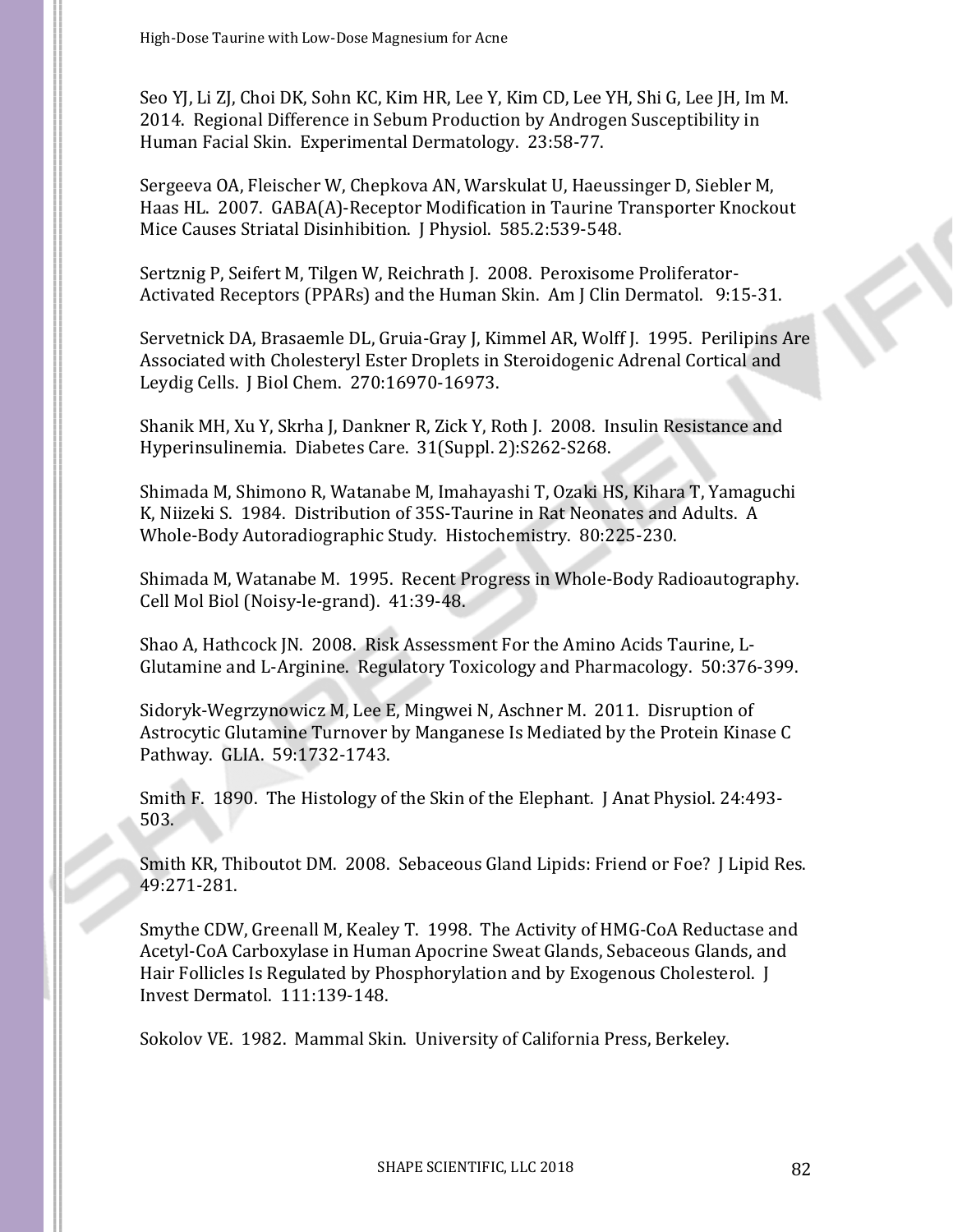Song IK, Kang YK. 2013. Conformational Preferences of Taurine in the Gas Phase and in Water. Computational and Theoretical Chemistry. 1025:8-15.

Song MK, Salam NK, Roufogalis BD, Huang THW. 2011. Lycium barbarum (Goji Berry) Extracts and its Taurine Component Inhibit PPAR-Gamma-Dependent Gene Transcription in Human Retinal Pigment Epithelial Cells: Possible Implications for Diabetic Retinopathy Treatment. Biochemical Pharmacology. 82:1209-1218.

Spearman RIC, Biol FI. 1970. The Epidermis and its Keratinisation in the African Elephant (Loxodonta Africana). Zoologica Africana. 5:327-338.

Spencer EH, Ferdowsian HR, Barnard ND. 2009. Diet and Acne: A Review of the Evidence. International Journal of Dermatology. 48:339-347.

Spitze AR, Wong DL, Rogers QR, Fascetti AJ. 2003. Taurine Concentrations in Animal Feed Ingredients; Cooking Influences Taurine Content. J Anim Physiol a Anim Nutr. 87:251-262.

Stewart ME. 1986. Sebaceous Gland Lipids. In: Biology of the Integument, J Bereiter-Hahn et al., eds, Springer-Verlag Berlin Heidelberg.

St-Pierre MV, Kullak-Ublick GA, Hagenbuch B, Meier PJ. 2001. Transport of Bile Acids in Hepatic and Non-Hepatic Tissues. Journal of Experimental Biology. 204:1673-1686.

Sturman JA. 1973. Taurine Pool Sizes in the Rat: Effects of Vitamin B-6 Deficiency and High Taurine Diet. J Nutr. 103:1566-1580.

Sturman JA, Rassin DK, Hayes KC, Gaull GE. 1978. Taurine Deficiency in the Kitten: Exchange and Turnover of [35S]Taurine in Brain, Retina, and Other Tissues. J Nutr. 108:1462-1476.

Sun L-P, Li L, Goldstein JL, Brown MS. 2005. Insig Required for Sterol-Mediated Inhibition of Scap/SREBP Binding to COPII Proteins in Vitro. J Biol Chem. 280.26483-26490.

Sundberg BE, Waag E, Jacobsson JA, Stephansson O, Rumaks J, Svirskis S, Alsioe J, Roman E, Ebendal T, Klusa V, Fredriksson R. 2008. The Evolutionary History and Tissue Mapping of Amino Acid Transporters Belonging to Solute Carrier Families SLC32, SLC36, and SLC38. J Mol Neurosci. 35:179-193.

Suzuki M, Shinohara Y, Ohsaki Y, Fujimoto T. 2011. Lipid Droplets: Size Matters. Journal of Electron Microscopy. 60(Supplement 1):S101-S116.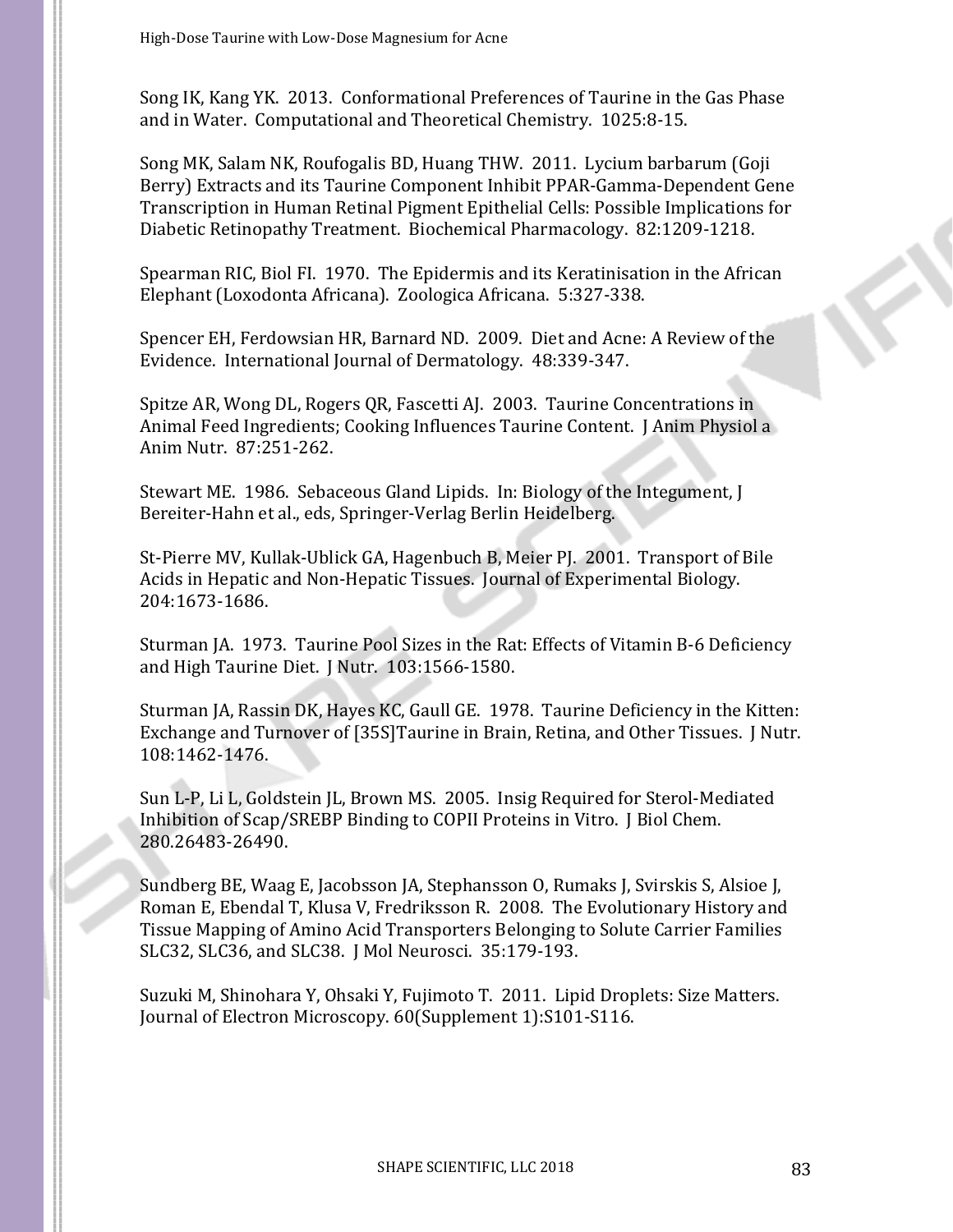Svanberg U, Gebre-Medhin M, Ljungqvist B, Olsson M. 1977. Breast milk composition in Ethiopian and Swedish mothers III. Amino Acids and Other Nitrogenous Substances. Am J Clin Nutrition. 30:499-507.

Sved DW, Godsey JL, Ledyard SL, Mahoney AP, Stetson PL, Ho S, Myers NR, Resnis P, Renwick AG. 2007. Absorption, Tissue Distribution, Metabolism and Elimination of Taurine Given Orally To Rats. Amino Acids. 32:459-466.

Sztalryd C, Xu G, Dorward H, Tansey JT, Contreras JA, Kimmel AR, Londos C. 2003. Perilipin A is Essential for the Translocation of Hormone-Sensitive Lipase during Lipolytic Activation. J Cell Biol. 161:1093-1103.

Ta MT, Kapterian TS, Fei W, Du X, Brown AJ, Dawes IW, Yang H. 2012. Accumulation of squalene is associated with the clustering of lipid droplets. FEBS J 279:4231-4244.

Tabasum H, Ahmad T, Anjum F, Rehman H. (2013) The Historical Panorama of Acne Vulgaris. J Pakistan Assoc Dermatologists. 23:315-319.

Thiam AR, Beller M. 2017. The Why, When and How of Lipid Droplet Diversity. J Cell Sci. 130:315-324.

Thiam AR, Farese RV Fr, Walther TC. 2013. The Biophysics and Cell Biology of Lipid Droplets. Nature Reviews Molecular Cell Biology. 14:775-786.

Thiboutot D, Jabara S, McAllister JM, Sivarajah A, Gilliland K, Cong Z, Clawson G. 2003. Human Skin is a Steroidogenic Tissue: Steroidogenic Enzymes and Cofactors Are Expressed in Epidermis, Normal Sebocytes, and an Immortalized Sebocyte Cell Line (SEB-1). J Invest Dermatol. 120:905-914.

Thiele C, Spandl J. 2008. Cell Biology of Lipid Droplets. Current Opinion in Cell Biology. 20:378-385.

Thody AJ, Shuster S. (1989) Control and Function of Sebaceous Glands. Phys Rev. 69:383-416.

Thureen PJ, Anderson SM, Hay WW. 2000. Regulation of Uterine and Umbilical Amino Acid Uptakes by Maternal Amino Acid Concentrations. Am J Physiol Regulatory Integrative Comp Physiol. 279:R849-R859.

Tomi M, Tajima A, Tachikawa M, Hosoya K. 2008. Function of Taurine Transporter (Slc6a6/TauT) as a GABA Transporting Protein and its Relevance to GABA Transport in Rat Retinal Capillary Endothelial Cells. Biochim Biophys Acta. 1778:2138-2142.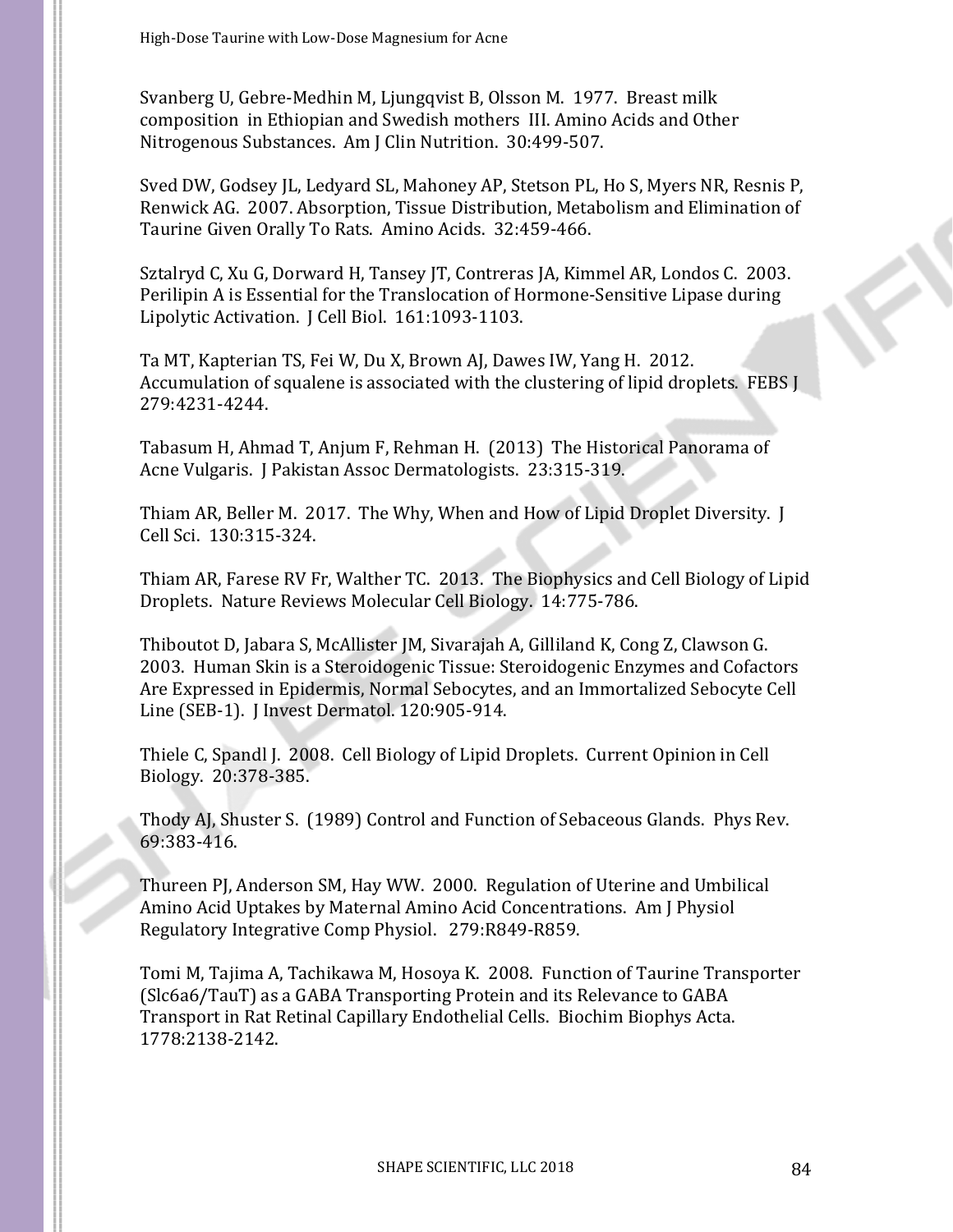Tripaldi C, Martillotti F, Terramoccia S. 1998. Content of Taurine and Other Free Amino Acids in Milk of Goats Bred in Italy. Small Ruminant Research. 30:127-136.

Tsangaris JM, Martin RB. 1965. Viscosities of Aqueous Solutions of Dipolar Ions. Archives of Biochemistry and Biophysics. 112:267-272.

Ubersax JA, Ferrell JE Jr. 2007. Mechanisms of Specificity in Protein Phosphorylation. Nature. 8:530-541.

UniProtKB. 2016.

Veith WB, Silverberg NB. 2011. The Association of Acne Vulgaris with Diet. Cutis. 88:84-91.

Vellan EJ, Gjessing LR, Stalsberg H. 1970. Free Amino Acids in the Pineal and Pituitary Glands of Human Brain. J Neurochemistry. 17:699-701.

Ventura AK, San Gabriel A, Hirota M, Mennella JA. 2012. Free Amino Acid Content in Infant Formulas. Nutrition and Food Science. 42:271-278.

Veraldi S, Benardon S, Diani M, Barbareschi M. 2017. Acneiform Eruptions Caused by Vitamin B12: A Report of Five Cases and Review of the Literature. J Cosmet Dermatol. 2017:1-4.

Villa JEL, Peixoto RRA, Cadore S. 2014. Cadmium and Lead in Chocolates Commercialized in Brazil. J Agric Food Chem. 62:8759-8763.

Waldmann A, Stroehle A, Koschizke JW, Leitzmann C, Hahn A. 2007. Overall Glycemic Index and Glycemic Load of Vegan Diets in Relation to Plasma Lipoproteins and Triacylglycerols. Ann Nutr Metab. 51:335-344.

Walker AF, Marakis G, Christie S, Byng M. 2003. Mg Citrate Found More Bioavailable than Other Mg Preparations in a Randomized, Double-Blind Study. Magnes Res. 16:183-191.

Walter O. 2010. Management Guideline for the Welfare of Elephants. In: Management Guidelines for the Welfare of Zoo Animals, 3rd edition, British and Irish Association of Zoos and Aquariums.

Walther TC, Farese RV. 2009. The Life of Lipid Droplets. Biochim Biophys Acta. 1791:459-466.

Wang H, Hu L, Dalen K, Dorward H, Marcinkiewicz A, Russell D, Gong D, Londos C, Yamaguchi T, Holm C, Rizzo MA, Brasaemle D, Sztalryd C. 2009. Activation of Hormone-sensitive Lipase Requires Two Steps, Protein Phosphorylation and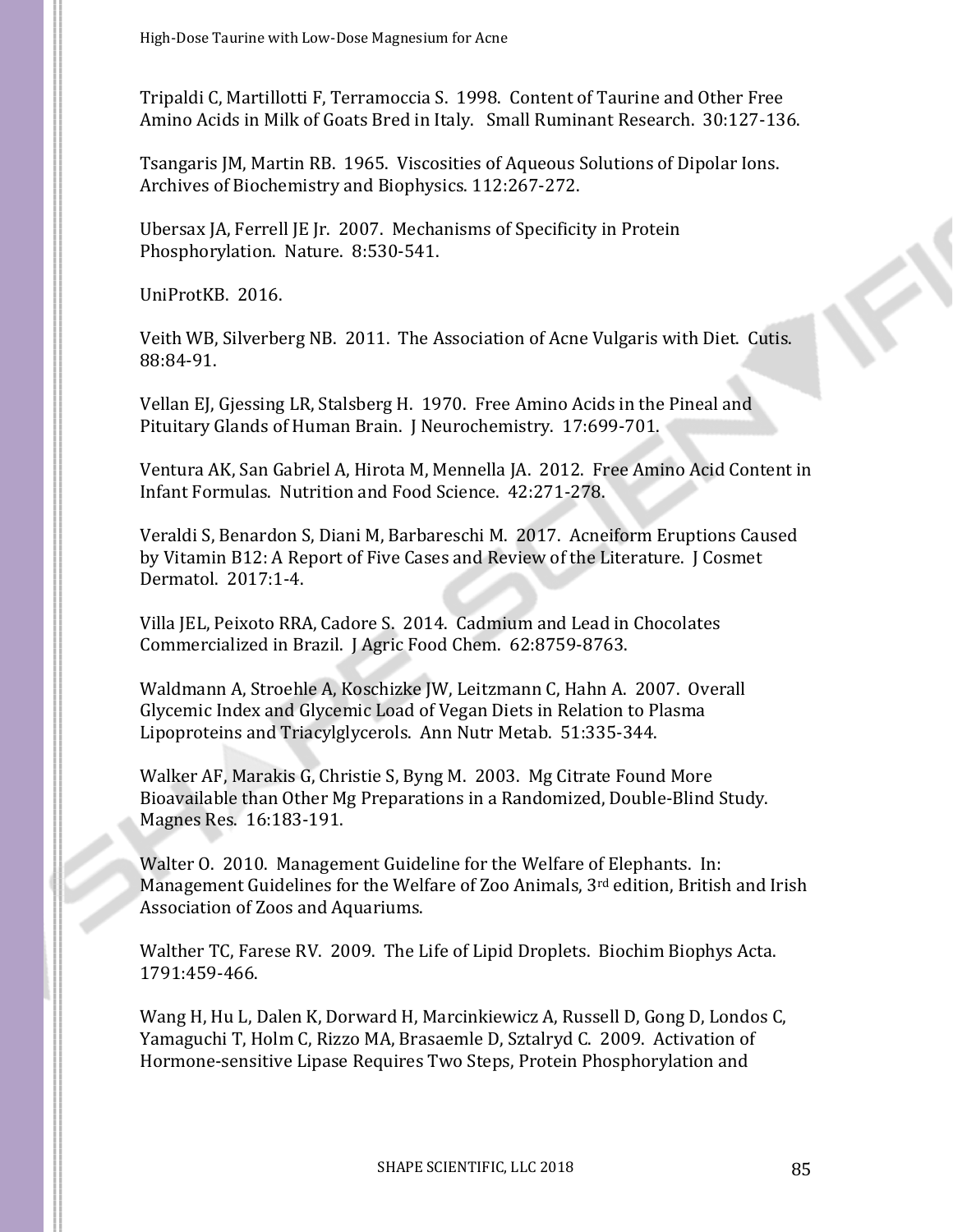Binding to the PAT-1 Domain of Lipid Droplet Coat Proteins. J Biol Chem. 284:32116-32125.

Wang Z, Cole PA. 2014. Catalytic Mechanisms and Regulation of Protein Kinases. Methods Enzymol. 548:1-21.

Warskulat U, Brookmann S, Felsner I, Brenden H, Grether-Beck S, Haeussinger D. 2008. Ultraviolet A Unduces Transport of Compatible Organic Osmolytes in Human Dermal Fibroblasts. Experimental Dermatology. 17:1031-1036.

Watanabe H, Watanabe M, Jo N, Kiyokane K, Shimada M. 1995. Distribution of [1,2- 3H]Taurine in the Skin of Adult and Newborn Mice Studied By Microradioautography. Cell Mol Biol (Noisy-le-grand). 41:49-55.

Weinberg ED. 2001. Human Lactoferrin: A Novel Therapeutic With Broad Spectrum Potential. J Pharm Pharmacol. 53:1303-1310.

Westheimer FH. 1987. Why Nature Chose Phosphates. Science. 235:1173-1178.

Wharton BA, Morley R, Isaacs EB, Cole TJ, Lucas A. 2004. Low Plasma Taurine and Later Neurodevelopment. Arch Dis Child Fetal Neonatal Ed. 89:F497-F498.

Wojcik OP, Koenig KL, Zeleniuch-Jacquotte, Coasta ML, Chen Y. 2010. The Potential Protective Effects of Taurine on Coronary Heart disease. Atherosclerosis. 208:19- 25.

Wu G-F, Ren S, Tang R-Y, Xu C, Zhou J-Q, Lin S-M, Feng Y, Yang Q-H, Hu J-M, Yang J-C. 2017. Antidepressant Effect of Taurine in Chronic Unpredictable Mild Stress-Induced Depressive Rats. Scientific Reports. 7:4989. 13 pages.

Xiao X, Song B-L. 2013. SREBP: A Novel Therapeutic Target. Acta Biochem Biophys Sin. 45:2-10.

Xie H, Zhang S. 1997. Determination of Taurine in Lycium barbarum L. by High Performance Liquid Chromatography with OPA-Urea Pre-Column Derivatization. Se Pr. 15:54-56.

Xu J, Ji J, Yan X-H. 2012. Cross-Talk Between AMPK and mTOR in Regulating Energy Balance. Critical Reviews in Food Science and Nutrition. 52:373-381.

Yabe D, Brown MS, Goldstein JL. 2002. Insig-2, a Second Endoplasmic Reticulum Protein that Binds SCAP and Blocks Export of Sterol Regulatory Element-Binding Proteins. PNAS. 99:12753-12758.

Yamamoto T, Shimano H, Inoue N, Nakagawa Y, Matsuzaka T, Takahashi A, Yahagi N, Sone H, Suzuki H, Toyoshima H, Yamada N. 2007. Protein Kinase A Suppresses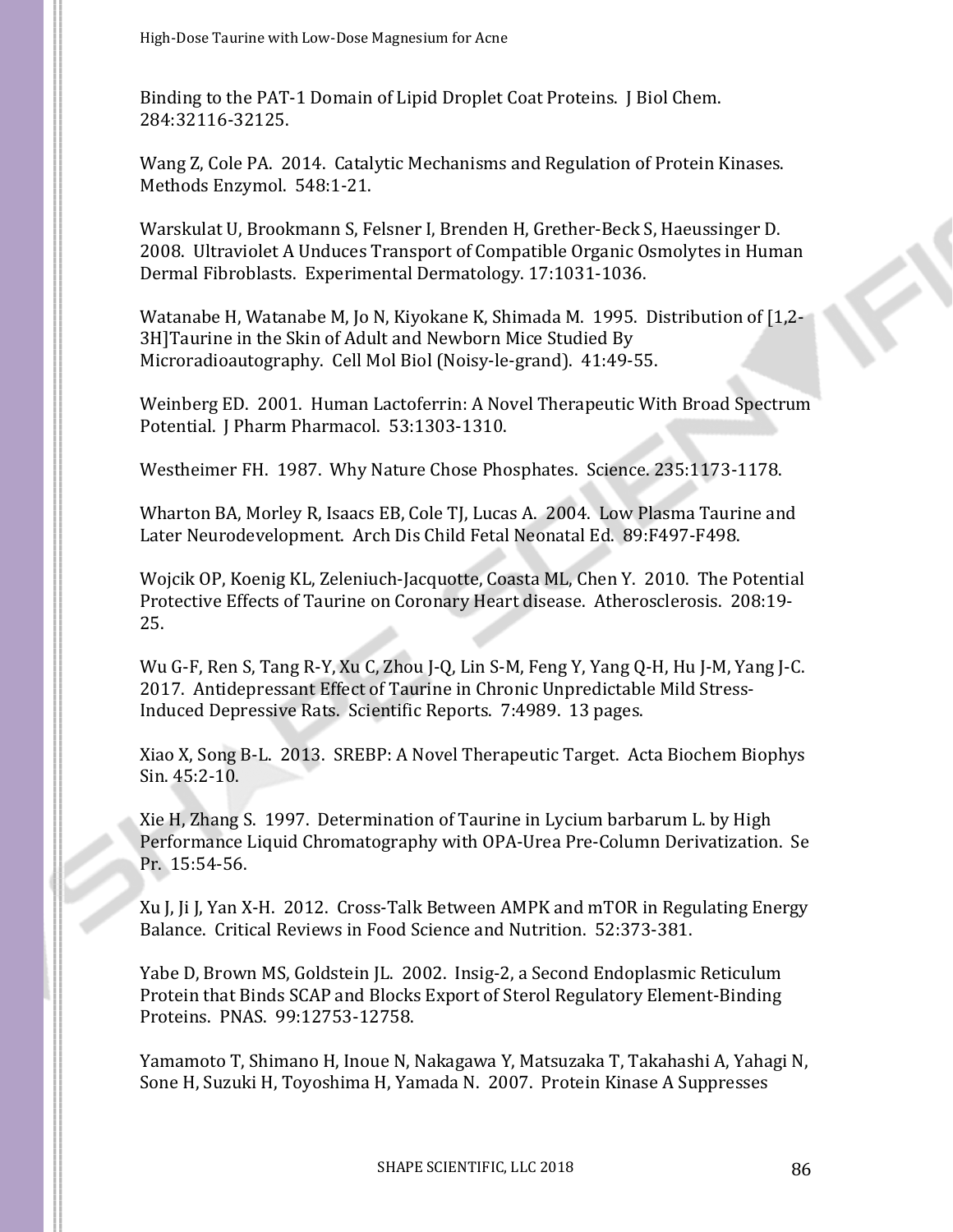Sterol Regulatory Element-Binding Protein-1C Expression via Phosphorylation of Liver X Receptor in the Liver. J Biol Chem. 282:11687-11695.

Yamori Y, Liu L, Ikeda K, Miura A, Mizushima S, Miki T, Nara Y on Behalf of the WHO-Cardiovascular Disease and Alimentary Comparison (CARDIAC) Study Group. 2001. Distribution of Twenty-Four Hour Urinary Taurine Excretion and Association with Ischemic heart Disease Mortality in 24 Populations of 16 Countries: Results from the WHO-CARDIAC Study. Hypertens Res. 24:453-457.

Yabe D, Brown MS, Goldstein JL. 2002. Insig-2, a Second Endoplasmic Reticulum Protein that Binds SCAP and Blocks Export of Sterol Regulatory Element-Binding Proteins. PNAS. 99:12753-12758.

Yahuaca P, Ek-Vitorin, Rush P, Delmar M, Taffet SM. 2000. Identification of a Protein Kinases Activity that Phosphorylates Connexin43 in a pH-Dependent Manner. Braz J Med Biol Res. 33:399-406.

Yalak G, Olsen BR. 2015. Proteomic Database Mining Opens Up Avenues Utilizing Extracellular Protein Phosphorylation for Novel Therapeutic Applications. J Translational Medicine. 13:125, pp. 1-11.

Yalak G, Vogel V. 2012. Extracellular Phosphorylation and Phosphorylated Proteins: Not Just Curiosities But Physiologically Important. Sci Signal. 5:re7.

Yan L, Lavin VA, Moser LR, Cui Q, Kanies C, Yang E. 2008. PP2A Regulates the Pro-Apoptotic Activity of FOX01. J Biol Chem. 283:7411-7420.

Yang H, Galea A, Sytnyk V, Crossley M. 2012. Controlling the size of lipid droplets: lipid and protein factors. Current Opinion in Cell Biology. 24:509-516.

Yu L, Xu L, Xu M, Wan B, Yu L, Huang Q. 2011. Role of Mg2+ Ions in Protein Kinase Phosphorylation: Insights from Molecular Dynamics Simulations of ATP-Kinase Complexes. Molecular Simulation. 37:1143-1150.

Zhang FF, Zhang YM, Men XL, Zhao LJ, Kong XY, Dong SY. 2010. Effects of Taurine on Hemorheology of Rats with Type 2 Diabetes. Zhongguo Ying Yong Sheng Li Xue Za Zhi. 26:474-476.

Zhang Q, Seltmann H, Zouboulis CC, Konger RL. 2006. Involvement of PPARgamma in Oxidative Stress-Mediated Prostaglandin E2 Production in SZ95 Human Sebaceous Gland Cells. Journal of Investigative Dermatology. 126:42-48.

Zhang Z, Adelman AS, Rai D, Boettcher J, Loennerdal B. 2013. Amino Acid Profiles in Term and Preterm Human Milk through Lactation: A Systematic Review. Nutrients. 5:4800-4821.